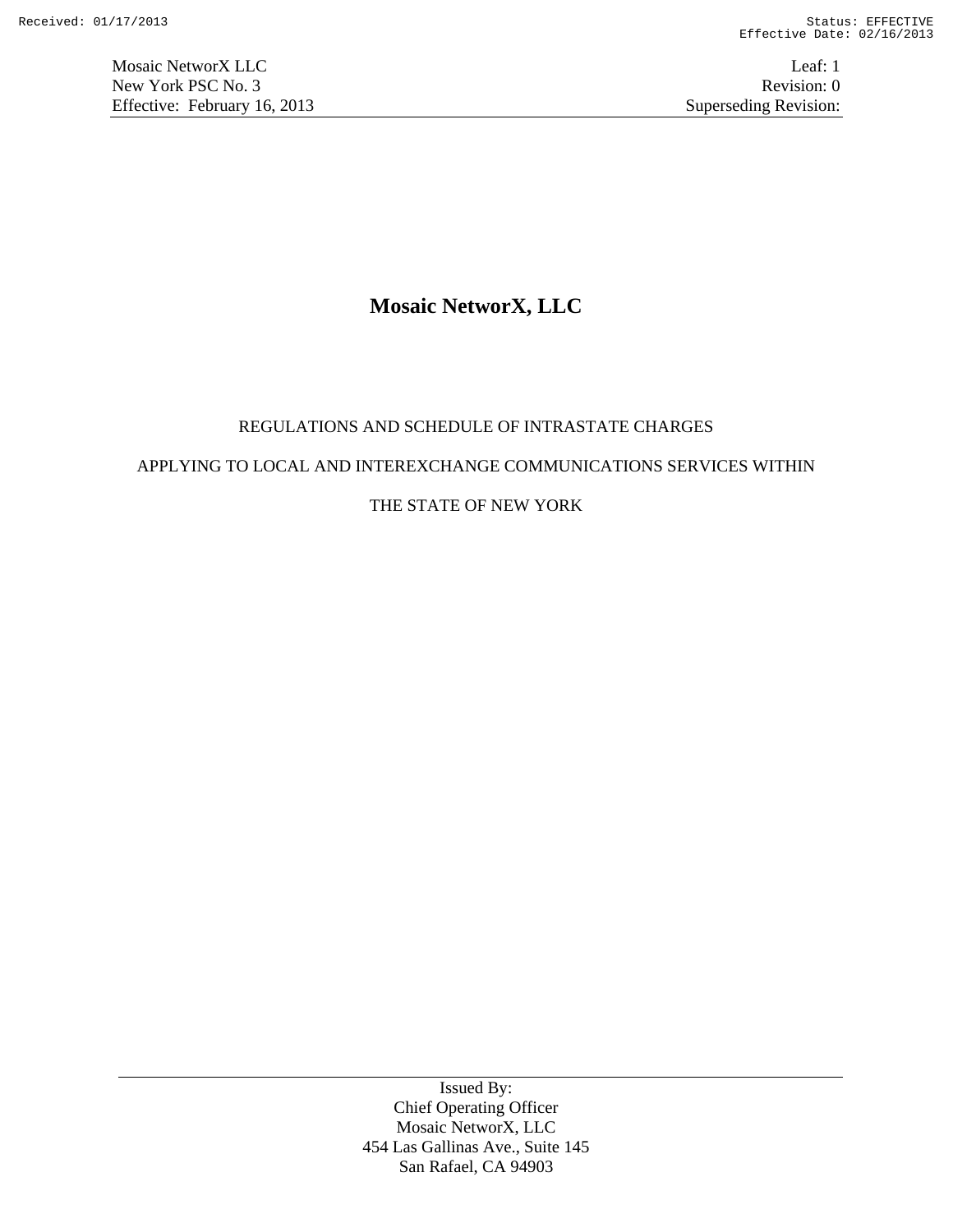Mosaic NetworX LLC Leaf: 2 New York PSC No. 3 Revision: 0<br>Effective: February 16, 2013 Superseding Revision: 0 Effective: February 16, 2013

# **TABLE OF CONTENTS**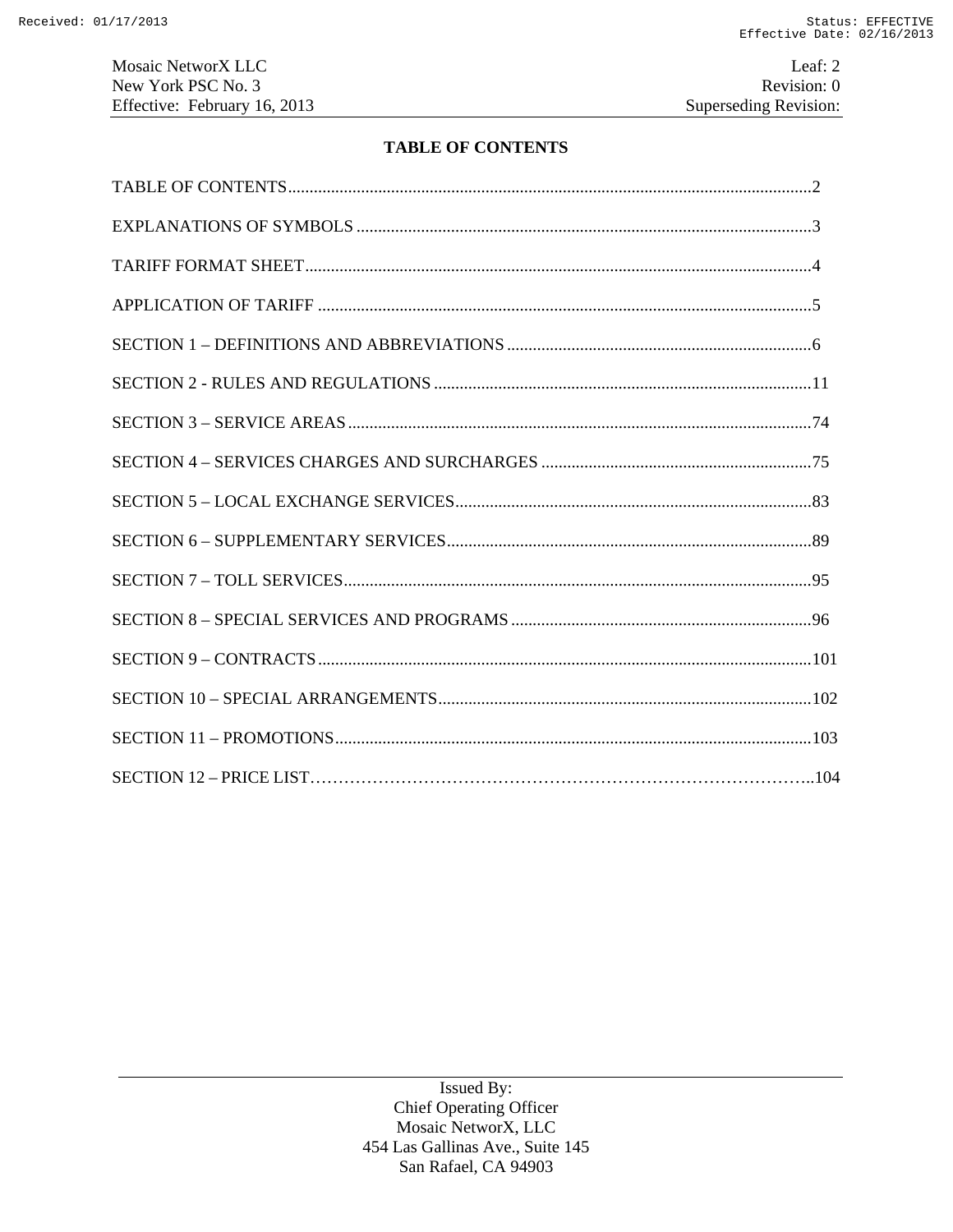### **EXPLANATION OF SYMBOLS**

- **(C)** Indicates Changed Regulation
- **(D)** Indicates Discontinued Rate or Regulation
- **(I)** Indicates Rate Increase
- **(M)** Indicates Move in Location of Text
- **(N)** Indicates New Rate or Regulation
- **(R)** Indicates Rate Reduction
- **(T)** Indicates Change of Text Only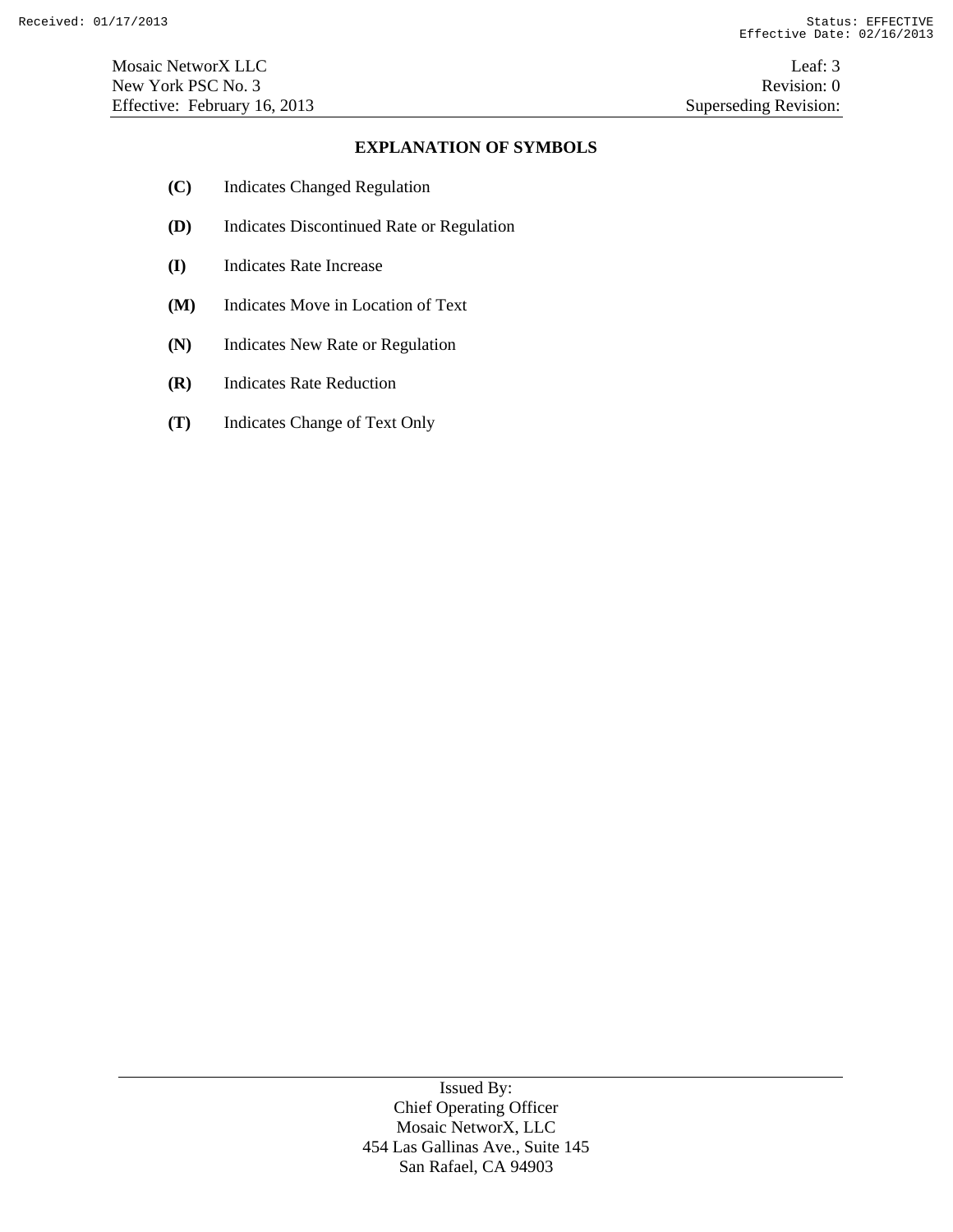# **TARIFF FORMAT**

**A. Page Numbering** - Page numbers appear in the upper right corner of the Page and are numbered sequentially. However, new Pages are occasionally added to the tariff. When a new Page is added between Pages already in effect, a number is added. For example, a Page added between Page 14 and 15 would be 14.1.

**B. Page Revision Numbers** - Revision numbers also appear in the upper right corner of each Page. These numbers are used to determine the most current Page version on file with the NYPSC. For example, the 4th Revised Page 14 cancels the 3rd Revised Page 14. Because of various suspension periods, deferrals, etc. the NYPSC follows in its tariff approval process, the most current Page number on file with the Commission is not always the tariff Page in effect.

**C. Paragraph Numbering Sequence** - There are nine levels of paragraph coding. Each level of coding is subservient to its next higher level:

> 2. 2.1. 2.1.1. 2.1.1.A. 2.1.1.A.1.  $2.1.1.A.1.(a)$ . 2.1.1.A.1.(a).I.  $2.1.1.A.1.(a).I.(i).$  $2.1.1.A.1.(a).I.(i).(1).$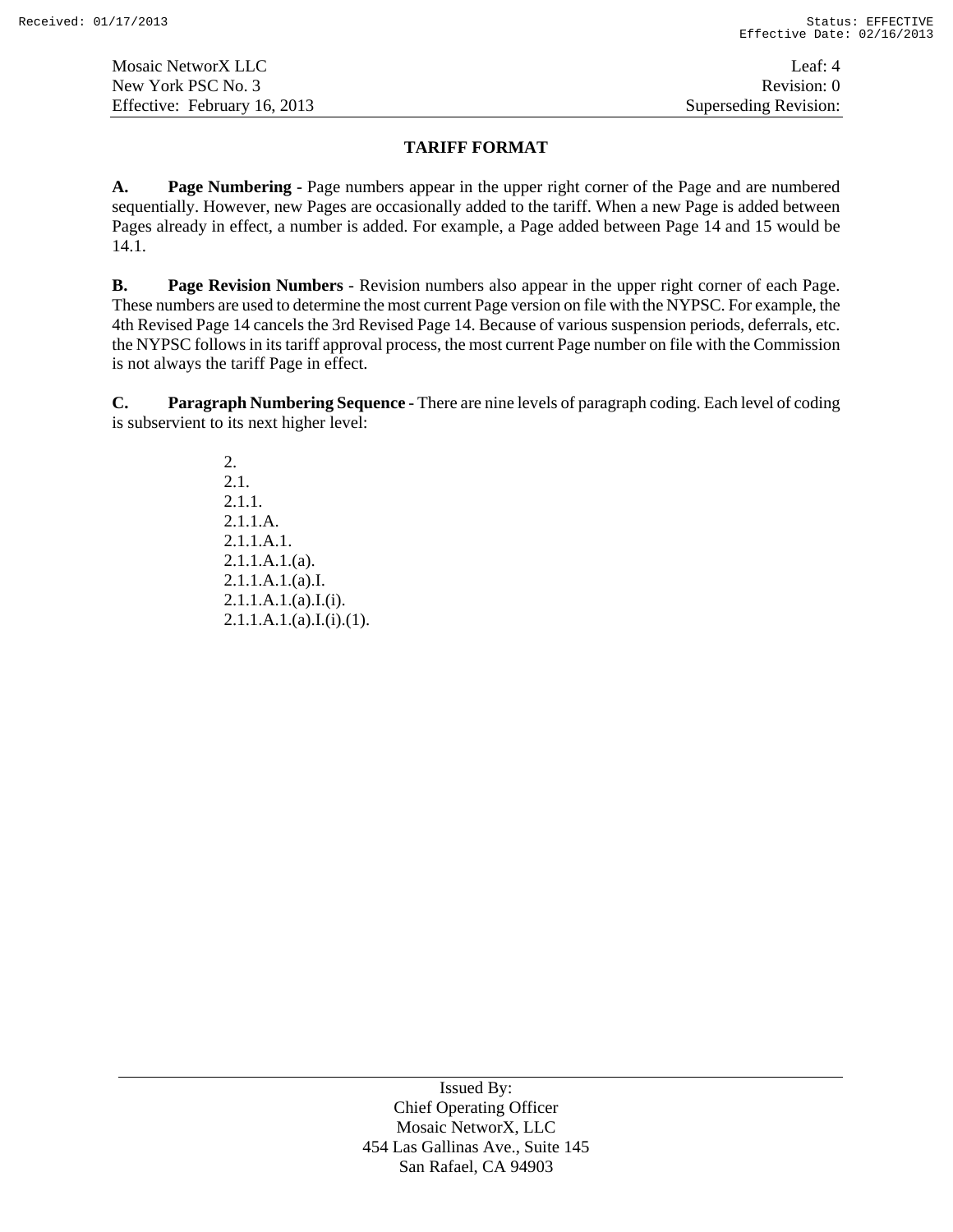Mosaic NetworX LLC Leaf: 5 New York PSC No. 3 Revision: 0 Effective: February 16, 2013 Superseding Revision:

# **APPLICATION OF TARIFF**

This tariff sets forth the service offerings, rates, terms and conditions applicable to the furnishing of intrastate end-user local exchange and interexchange communications services by Mosaic NetworX LLC hereinafter referred to as the Company, to Customers within the state of New York. Services are furnished subject to the availability of facilities and subject to the terms and conditions set forth herein.

This tariff is on file with the New York State Public Service Commission. In addition, this tariff is available for review at the main office of Mosaic NetworX LLC at 454 Las Gallinas Ave., Suite 145, San Rafael, CA 94903.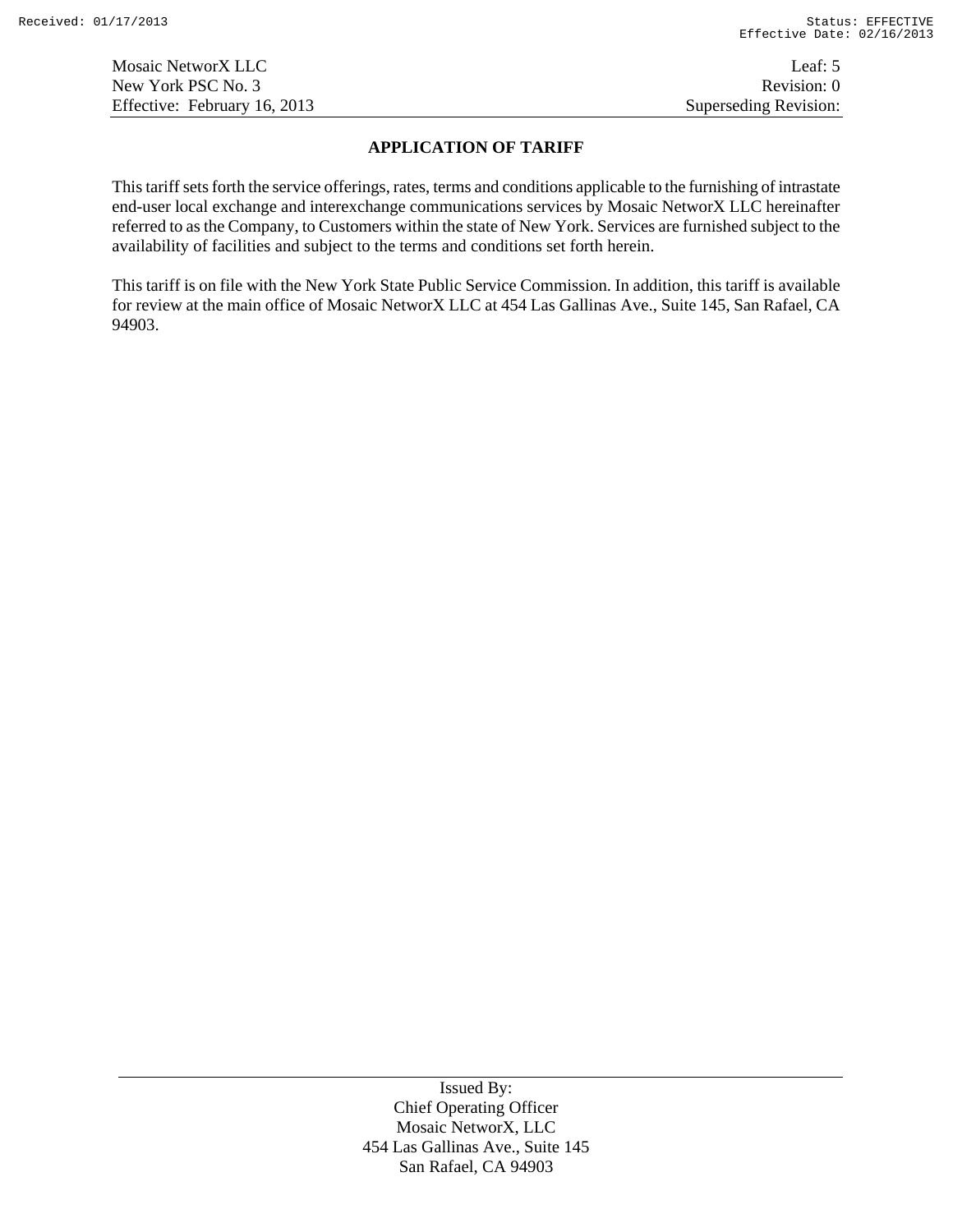#### **SECTION 1.0 - DEFINITIONS**

**Advance Payment –** Payment of all or part of a charge required before the start of service.

**Authorization Code** - A numerical code, one or more of which may be assigned to a Customer, to enable Company to identify the origin of service of the Customer so it may rate and bill the call. All authorization codes shall be the sole property of Company and no Customer shall have any property or other right or interest in the use of any particular authorization code. Automatic numbering identification (ANI) may be used as or in connection with the authorization code.

**Authorized User** - A person, corporation or other entity that is authorized by the Company's Customer to utilize service provided by the Company to the Customer. The Customer is responsible for all charges incurred by an Authorized User.

**Automatic Numbering Identification (ANI)** - A type of signaling provided by a local exchange telephone company which automatically identifies the local exchange line from which a call originates.

**Commission** - New York State Public Service Commission (or NYPSC).

**Common Carrier** - An authorized company or entity providing telecommunications services to the public.

**Company** – Mosaic NetworX LLC, the issuer of this tariff.

**Customer** - The person, firm or corporation that orders Service from this tariff and is responsible for the payment of charges and compliance with the terms and conditions of this tariff.

**Customer Premises** - A location designated by the Customer for the purposes of connecting to the Company services.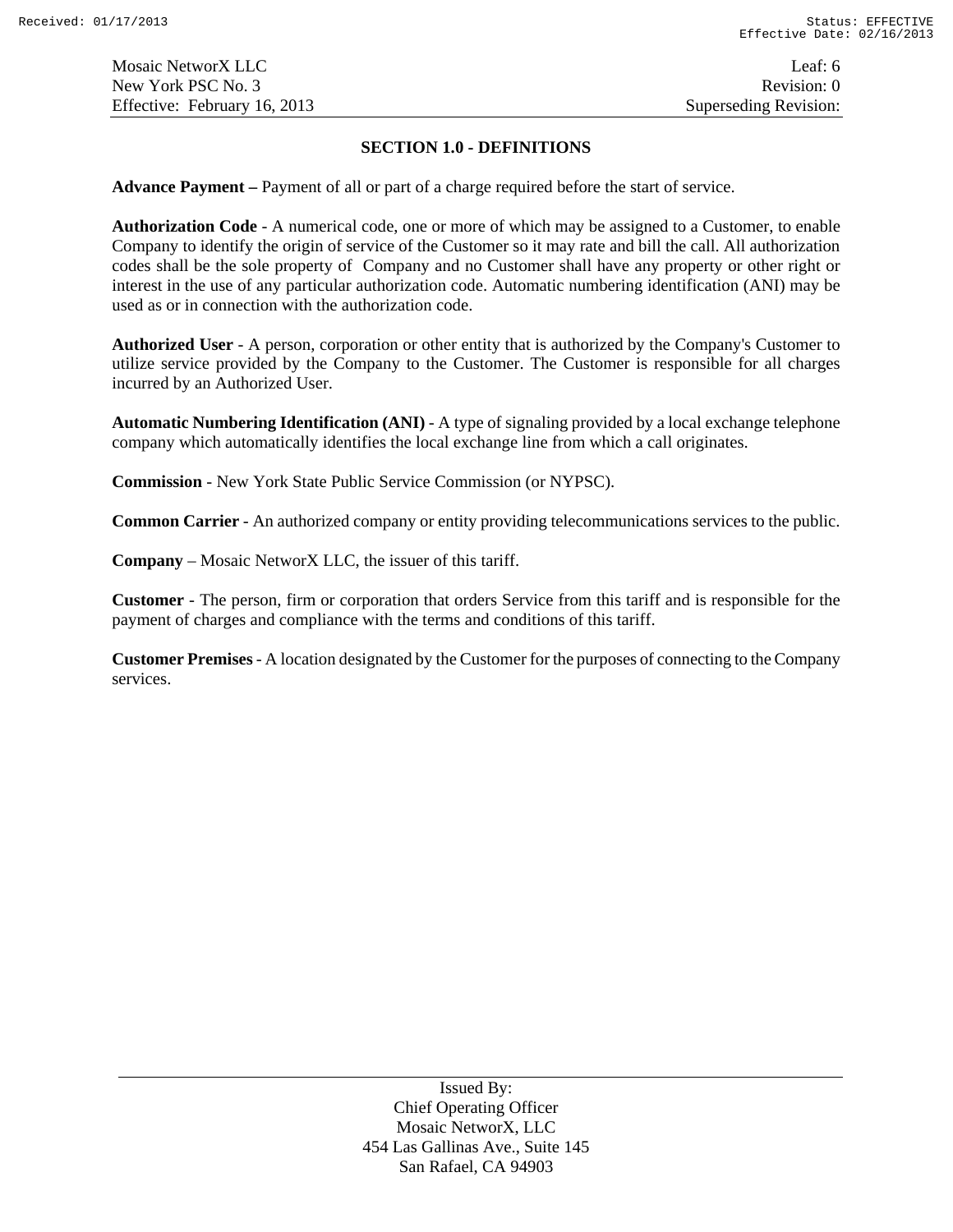### **SECTION 1.0 – DEFINITIONS (CONT'D.)**

**Customer Terminal Equipment** - Terminal equipment provided by the Customer.

**Deposit** - Refers to a cash or equivalent of cash security held as a guarantee for payment of the charges.

**End Office** - The LEC switching system office or serving wire center where Customer station loops are terminated for purposes of interconnection to each other and/or to trunks.

**Equal Access** - A form of dialed access provided by local exchange companies whereby interexchange calls dialed by the Customer are automatically routed to the Company's network. Presubscribed Customers may also route interexchange calls to the Company's network by dialing an access code supplied by the Company.

**Local Exchange Telephone Company or Telephone Company** - Denotes any individual, partnership, association, joint-stock company, trust, or corporation authorized by the appropriate regulatory bodies to engage in providing public switched communication service throughout an exchange area, and between exchange areas within the LATA.

**Individual Case Basis (ICB) –** A service arrangement in which the regulations, rates and charges are developed based on the specific circumstances of the Customer's situation.

**IXC or Interexchange Carrier**- A long distance telecommunications services provider.

**Interruption** - The inability to complete calls due to equipment malfunctions or human errors. Interruption shall not include, and no allowance shall be given for service difficulties such as slow dial tone, circuits busy or other network and/or switching capability shortages. Nor shall Interruption include the failure of any service or facilities provided by a common carrier or other entity other than the Company. Any Interruption allowance provided within this Tariff by the Company shall not apply where service is interrupted by the negligence or willful act of the Customer, or where the Company, pursuant to the terms of this Tariff, terminates service because of non-payment of bills, unlawful or improper use of the Company's facilities or service, or any other reason covered by this Tariff or by applicable law.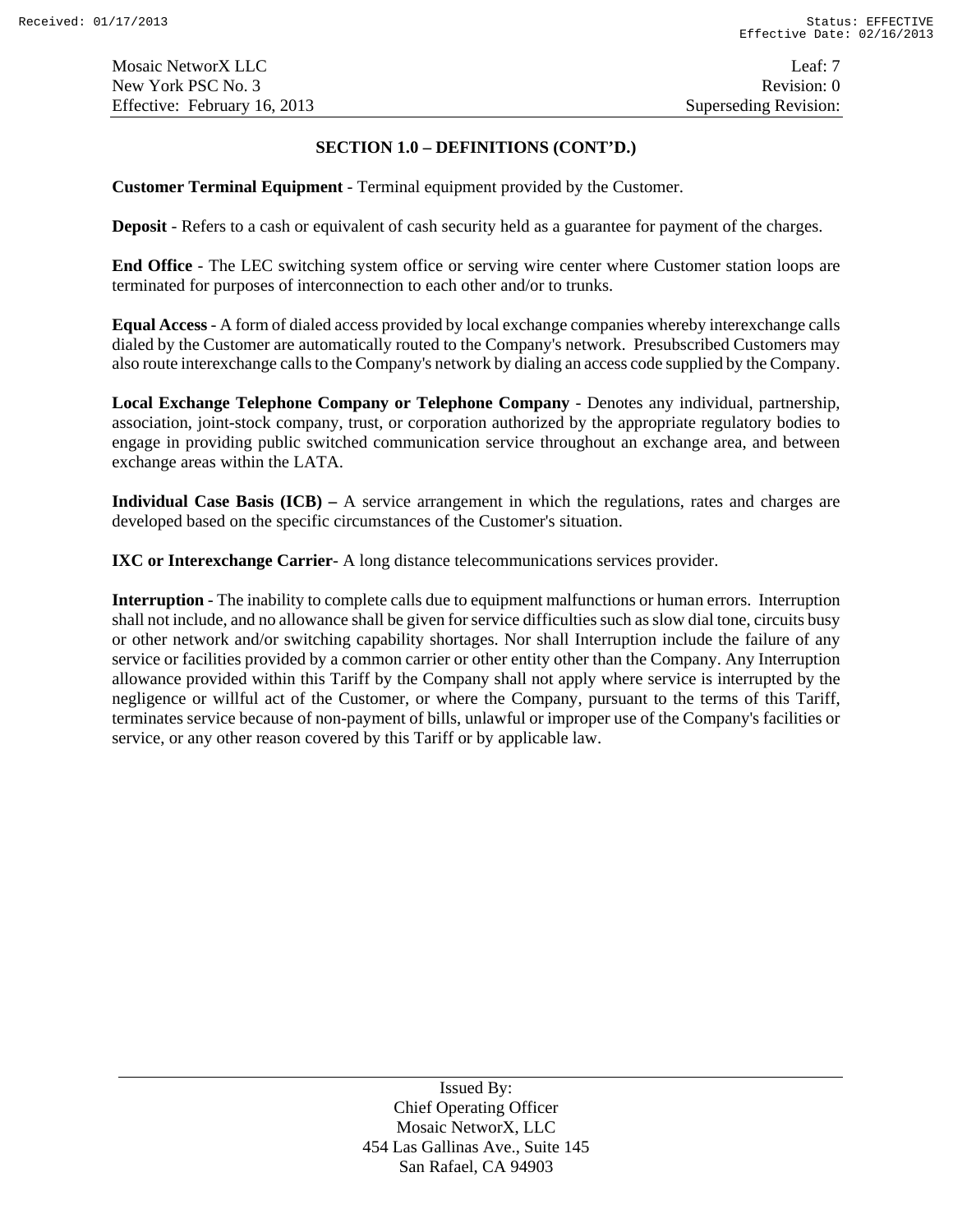#### **SECTION 1.0 – DEFINITIONS (CONT'D.)**

**Joint User -** A person, firm or corporation designated by the Customer as a user of local exchange service furnished to the Customer by the Company, and to whom a portion of the charges for such facilities are billed under a joint use arrangement.

**LATA** - A Local Access and Transport Area established pursuant to the Modification of Final Judgment entered by the United States District Court for the District of Columbia in Civil Action No. 82-0192; or any other geographic area designated as a LATA in the National Exchange Carrier Association, Inc. Tariff F.C.C. No. 4, or its successor tariff(s).

**LEC** - A company that is certified by the relevant state utility commission to provide Local Exchange Services..

**Local Calling -** A completed call or telephonic communication between a calling Station and any other Station within the local service area of the Calling Station.

**Monthly Recurring Charges** - The monthly charges to the Customer for services, facilities and equipment, which continue for the agreed upon duration of the service.

**NECA** - National Exchange Carriers Association.

**Non-Recurring Charge** - The initial charge, usually assessed on a one-time basis, to initiate, establish or change service.

**PIN** - Personal Identification Number. See Authorization Code.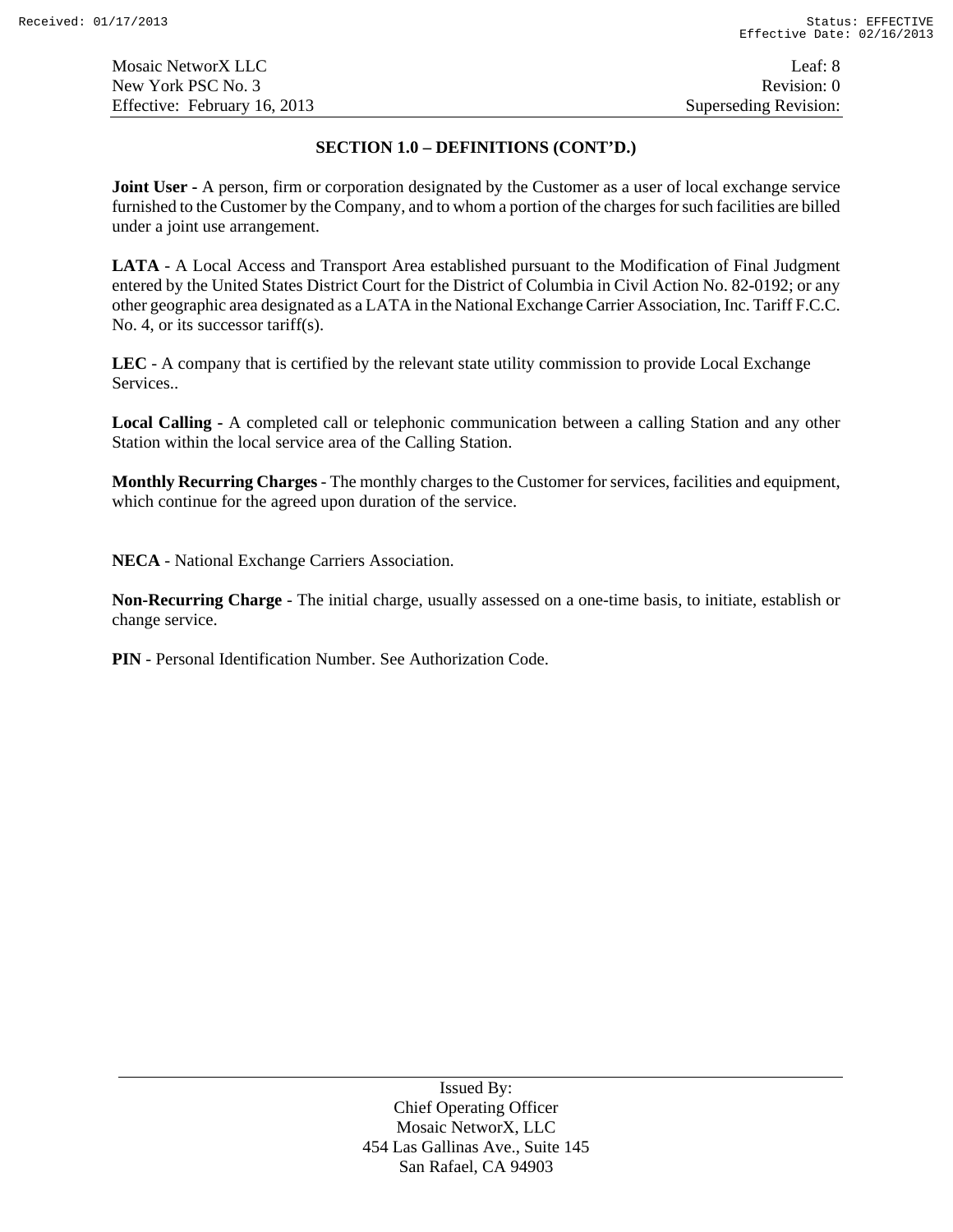Mosaic NetworX LLC Leaf: 9 New York PSC No. 3 Revision: 0 Effective: February 16, 2013 Superseding Revision:

### **SECTION 1.0 – DEFINITIONS (CONT'D.)**

**Premises** - The space occupied by a customer or authorized user in a building or buildings or contiguous property not separated by a public right of way.

**Recurring Charges** - Periodic charges to the Customer for services, and equipment, which continue for the agreed upon duration of the service.

**Service (Services)** - The Company's telecommunications services offered on the Company's network.

**Service Commencement Date -** The first day following the date on which the Company notifies the Customer that the requested service or facility is available for use, unless extended by the Customer's refusal to accept service which does not conform to standards set forth in the Service order or this tariff, in which case the Service Commencement Date is the date of the Customer's acceptance of service. The parties may mutually agree on a substitute Service Commencement Date.

**Service Order** - The written or verbal request for Company services by the Customer and the Company in the format devised by the Company. A Service Order initiates the respective obligations of the parties as set forth therein and pursuant to this tariff.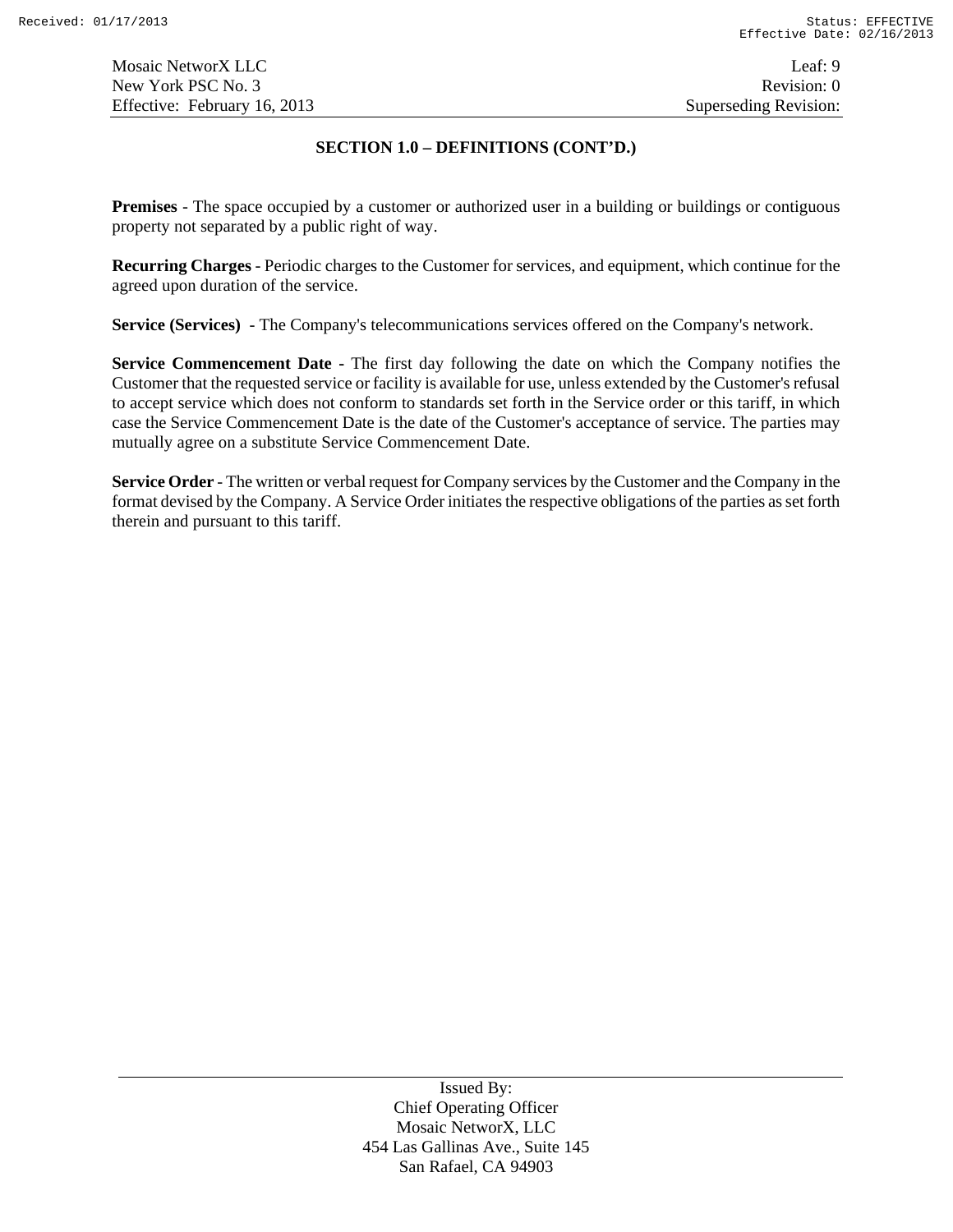#### **SECTION 1.0 – DEFINITIONS (CONT'D.)**

**Station** - The network control signaling unit and any other equipment provided at the Customer's premises that enables the Customer to establish communications connections and to effect communications through such connections.

**Subscriber** - The person, firm, partnership, corporation, or other entity that orders telecommunications service from the Company. Service may be ordered by, or on behalf of, those who own, lease or otherwise manage the pay telephone, PBX, or other switch vehicle from which an end user places a call utilizing the services of the Company.

**Terminal Equipment** - Any telecommunications equipment at an end of a telecommunications link – other than the transmission or receiving equipment installed at a Company location.

**Usage Charges** - Charges for minutes or messages traversing over local exchange facilities.

**User or End User** - A Customer, Joint User, or any other person authorized by a Customer to use service provided under this tariff.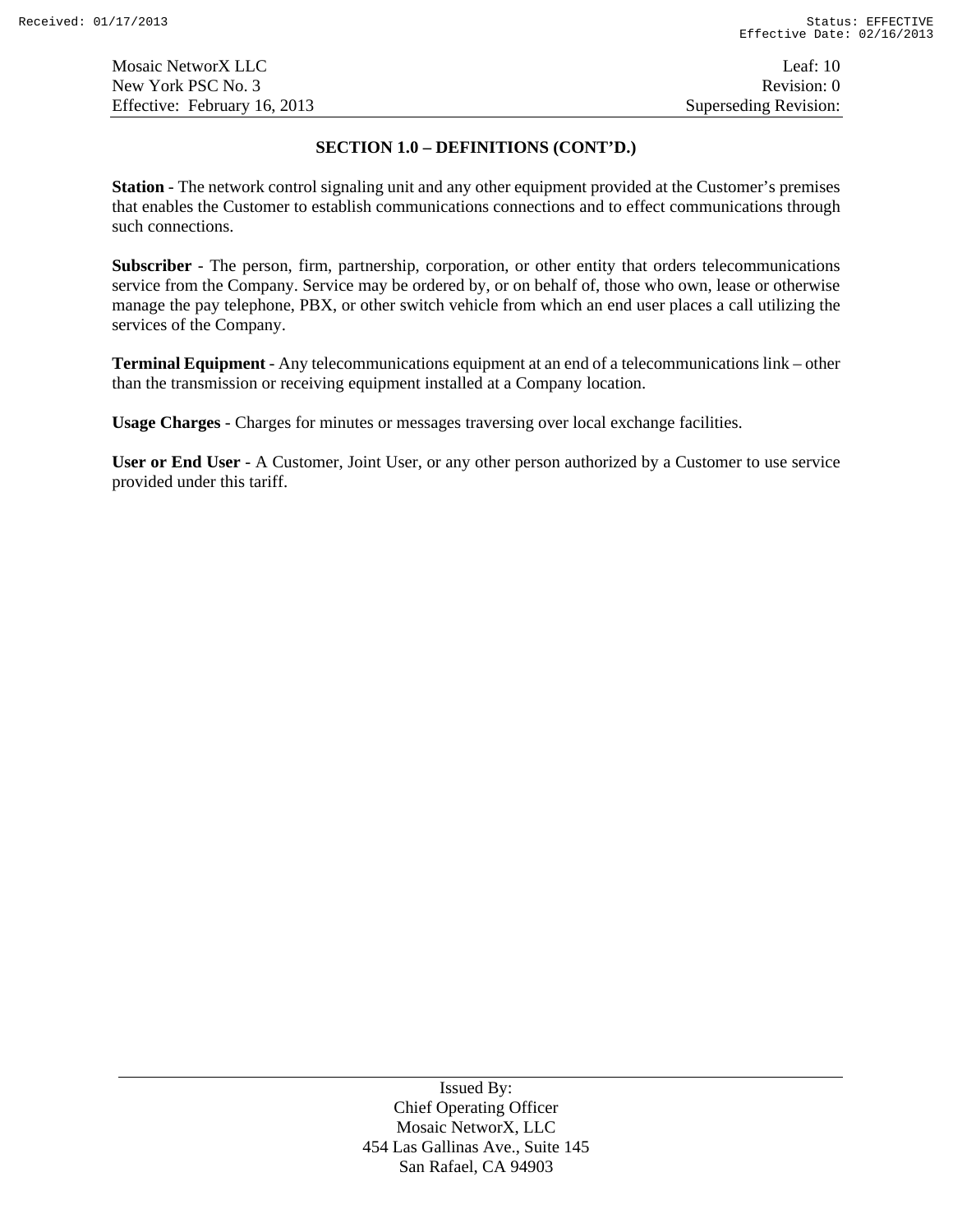### **SECTION 2.0 - RULES AND REGULATIONS**

# **2.1 Undertaking of the Company**

### **2.1.1 Scope**

The Company undertakes to furnish communications service pursuant to the terms of this tariff in connection with one-way and/or two-way information transmission originating from points within the State of New York.

The Company is responsible under this tariff only for the services and facilities provided hereunder, and it assumes no responsibility for any service provided by any other entity that purchases access to the Company network in order to originate or terminate its own services, or to communicate with its own Customers.

The Company arranges for installation, operation, and maintenance of the communications services provided in this tariff for Customers in accordance with the terms and conditions set forth under this tariff. The Company may act as the Customer's agent for ordering access connection facilities provided by other carriers or entities, when authorized by the Customer, to allow connection of a Customer's location to the Company network. The Customer shall be responsible for all charges due for such service arrangement.

### **2.1.2 Shortage of Equipment or Facilities**

- **A.** The Company reserves the right to limit or to allocate the use of existing facilities, or of additional facilities offered by the Company, when necessary because of lack of facilities, or due to some other cause beyond the Company's control.
- **B.** The furnishing of service under this tariff is subject to the availability on a continuing basis of all the necessary facilities and is limited to the capacity of the Company's facilities as well as facilities the Company may obtain from other carriers to furnish service from time to time as required at the sole discretion of the Company.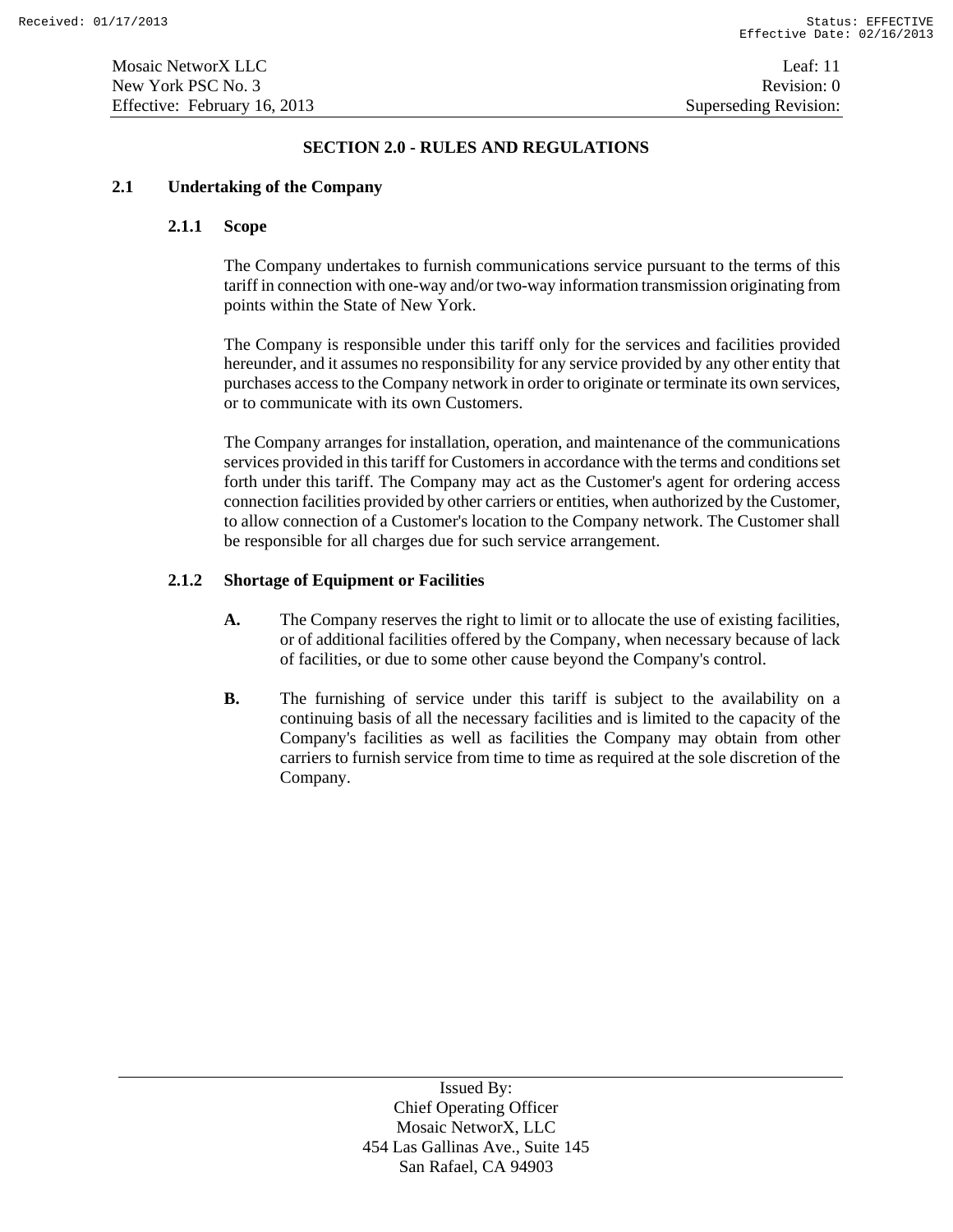### **2.1 Undertaking of the Company (Cont'd.)**

# **2.1.3 Terms and Conditions**

- **A.** Service is provided on the basis of a minimum period of at least thirty days (30), 24 hours per day. For the purpose of computing charges in this tariff, a month is considered to have 30 days. When a service is discontinued prior to the expiration of the minimum period, charges are applicable, whether the service is used or not.
- **B.** Except as otherwise stated in the tariff, Customers may be required to enter into written service orders which shall contain or reference a specific description of the service ordered, the rates to be charged, the duration of the services, and the terms and conditions in this tariff. Customers will also be required to execute any other documents as may be reasonably requested by the Company to provide service.
- **C.** Except as otherwise stated in the tariff, at the expiration of the initial term specified in each Service Order, or in any extension thereof, service shall continue on a month to month basis, unless otherwise specified by the written Service Order, at the then current rates unless terminated by either party upon notice. Any termination shall not relieve the Customer of its obligation to pay any charges incurred under the service order and this tariff prior to termination. The rights and obligations that by their nature extend beyond the termination of the term of the service order shall survive such termination.
- **D.** Service may be terminated by Company upon written notice to the Customer if:
	- 1. the Customer is using the service in violation of this tariff;
	- 2. the Customer is using the service in violation of the law, or
	- 3. the Customer is in violation of written Service Order terms.
- **E.** This tariff shall be interpreted and governed by the laws of the State of New York without regard for its choice of laws provision.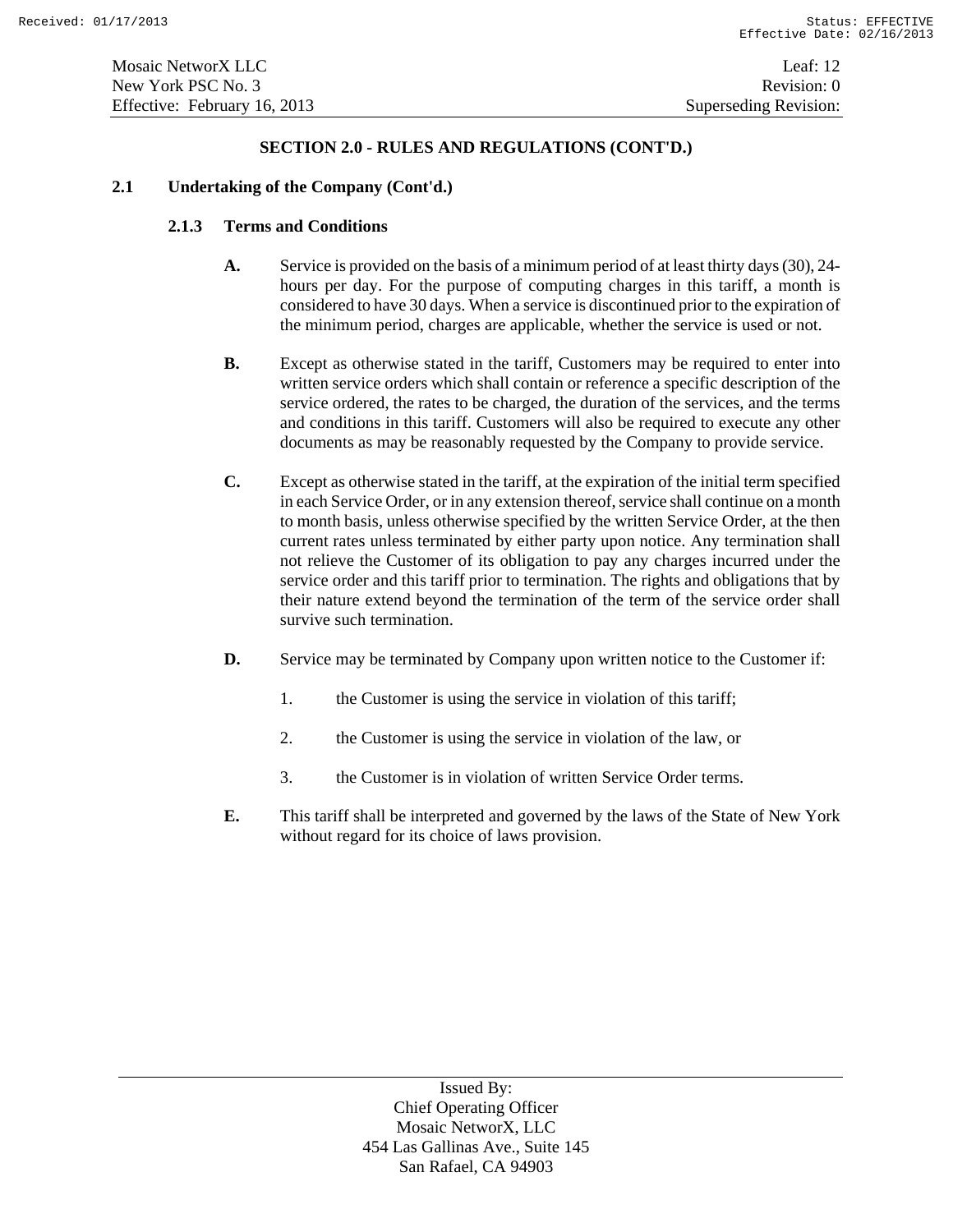### **2.1 Undertaking of the Company (Cont'd.)**

### **2.1.3 Terms and Conditions (Cont'd.)**

- **F.** Any Other Telephone Company may not interfere with the right of any person or entity to obtain service directly from the Company. No person or entity shall be required to make any payment, incur any penalty, monetary or otherwise, or purchase any services in order to have the right to obtain service directly from the Company.
- **G.** To the extent that either the Company or any Other Telephone Company exercises control over available cable pairs, conduit, duct space, raceways, or other facilities needed by the other to reach a person or entity, the party exercising such control shall make them available to the other on terms equivalent to those under which the Company makes similar facilities under its control available to its Customers. At the reasonable request of either party, the Company and the Other Telephone Company shall jointly attempt to obtain from the owner of the property access for the other party to serve a person or entity.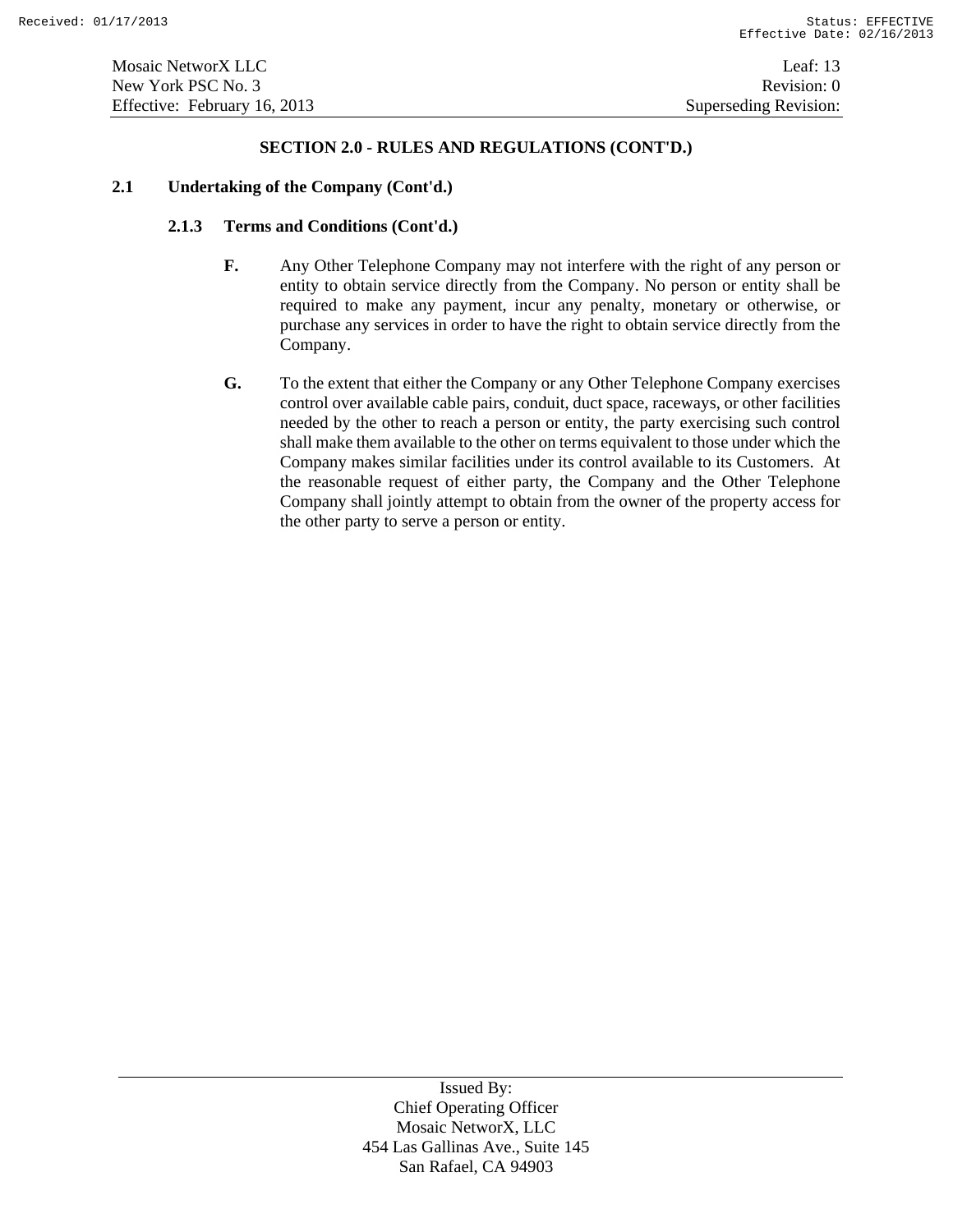### **2.1 Undertaking of the Company (Cont'd.)**

# **2.1.4 Limitations on Liability**

- **A.** Except as otherwise stated in this section, the liability of the Company for damages arising out of either: (1) the furnishing of its services, including but not limited to mistakes, omissions, interruptions, delays, or errors, or other defects, representations, or use of these services or (2) the failure to furnish its service, whether caused by acts or omission, shall be limited to the extension of allowances to the Customer for interruptions in service as set forth in Section 2.6.
- **B.** Except for the extension of allowances to the Customer for interruptions in service as set forth in Section 2.6, the Company shall not be liable to a Customer or third party for any direct, indirect, special, incidental, reliance, consequential, exemplary or punitive damages, including, but not limited to, loss of revenue or profits, for any reason whatsoever, including, but not limited to, any act or omission, failure to perform, delay, interruption, failure to provide any service or any failure in or breakdown of facilities associated with the service.
- **C.** The liability of the Company for errors in billing that result in overpayment by the Customer shall be limited to a credit equal to the dollar amount erroneously billed or, in the event that payment has been made and service has been discontinued, to a refund of the amount erroneously billed.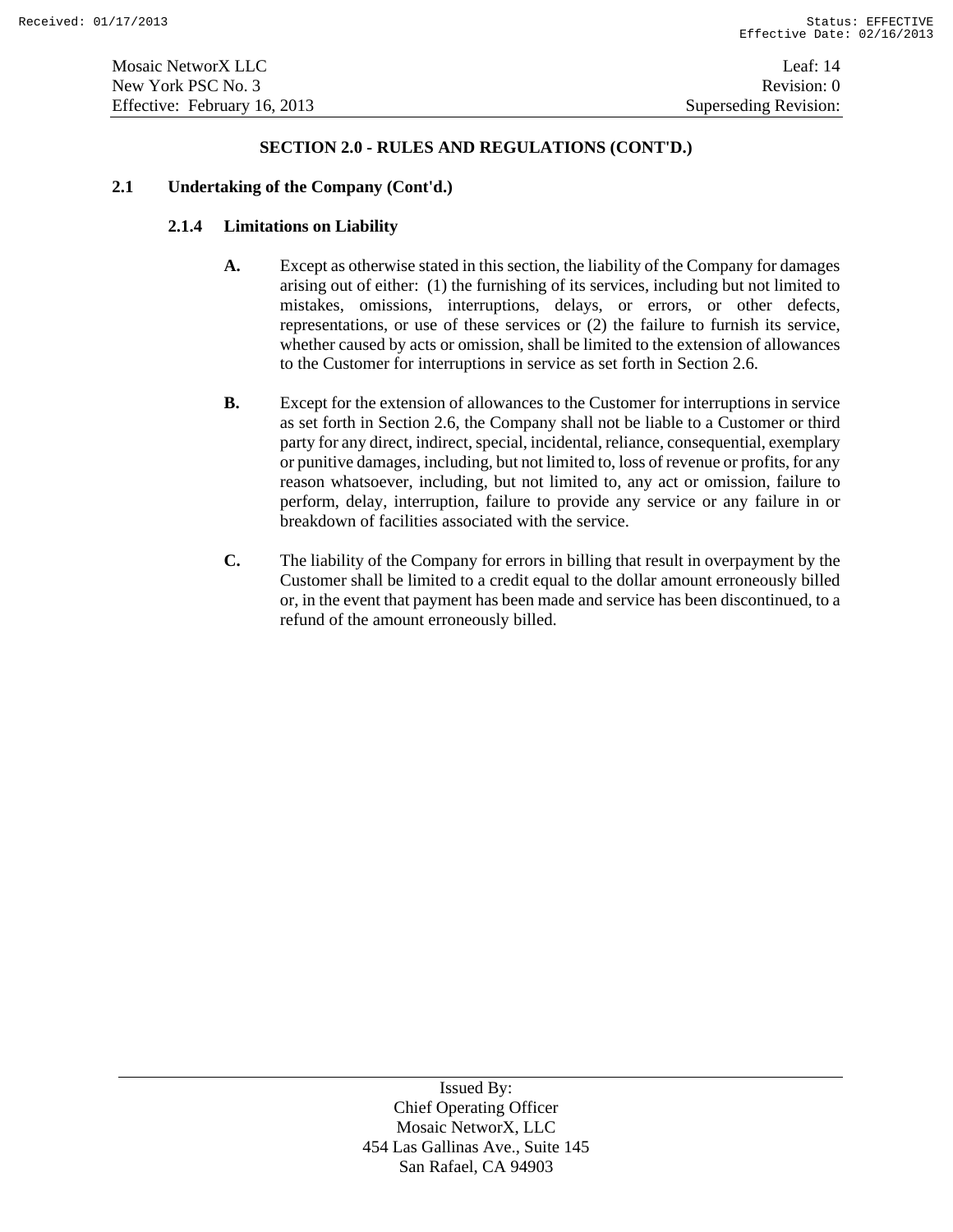#### **2.1 Undertaking of the Company (Cont'd.)**

# **2.1.4 Limitations on Liability (Cont'd.)**

- **D.** The Company shall be indemnified and saved harmless by the Customer from and against all loss, liability, damage and expense, including reasonable counsel fees, due to:
	- 1. Any act or omission of: (a) the Customer, (b) any other entity furnishing service, equipment or facilities for use in conjunction with services or facilities provided by the Company; or (c) common carriers or warehousemen, except as contracted by the Company;
	- 2. Any delay or failure of performance or equipment due to causes beyond the Company's control, including but not limited to, acts of God, fires, floods, earthquakes, hurricanes, or other catastrophes; national emergencies, insurrections, riots, wars or other civil commotions; strikes, lockouts, work stoppages or other labor difficulties; criminal actions taken against the Company; unavailability, failure or malfunction of equipment or facilities provided by the Customer or third parties; and any law, order, regulation or other action of any governing authority or agency thereof;
	- 3. Any unlawful or unauthorized use of the Company's facilities and services;
	- 4. Libel, slander, invasion of privacy or infringement of patents, trade secrets, or copyrights arising from or in connection with the material transmitted by means of Company-provided facilities or services; or by means of the combination of Company-provided facilities or services;
	- 5. Breach in the privacy or security of communications transmitted over the Company's facilities;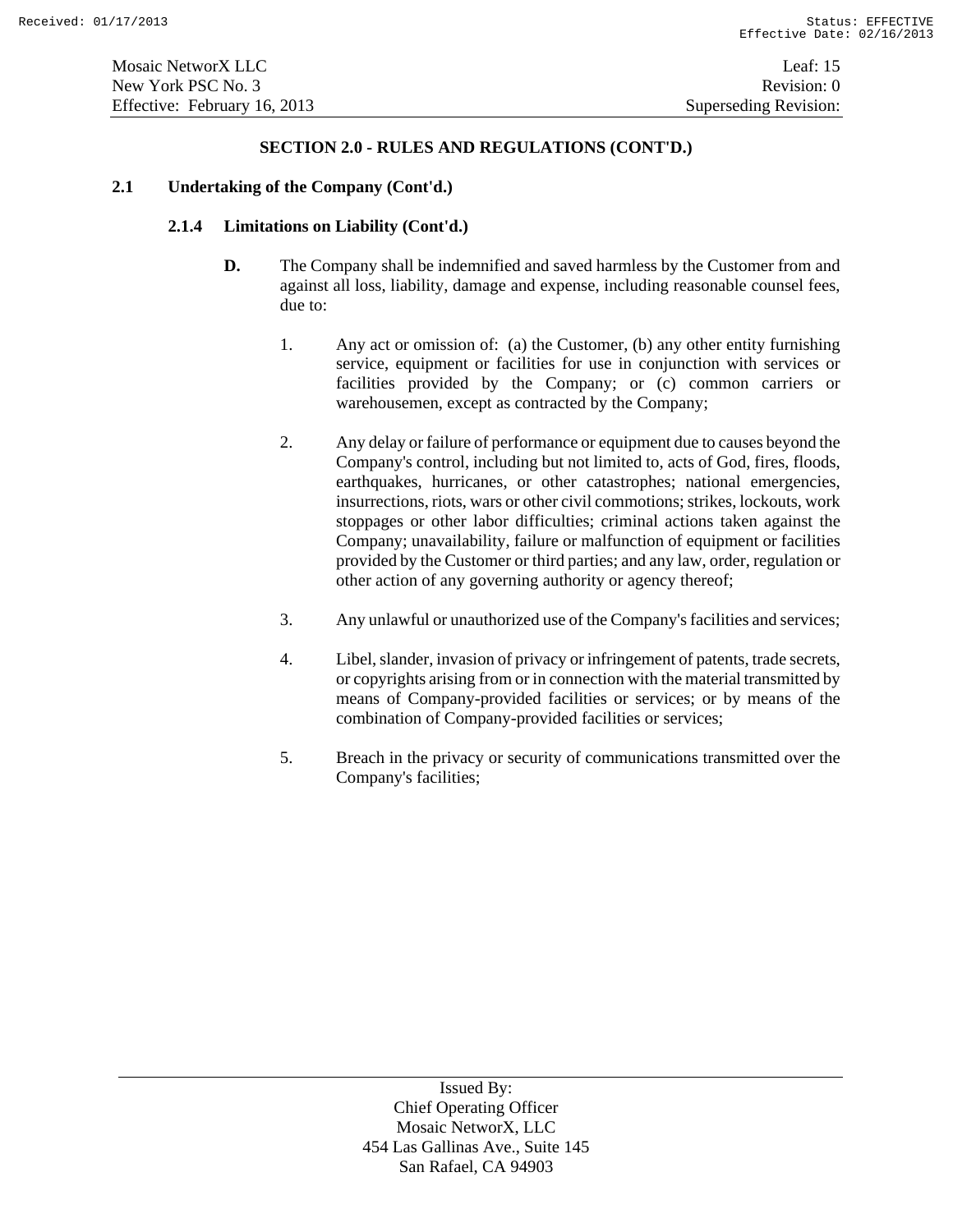### **2.1 Undertaking of the Company (Cont'd.)**

# **2.1.4 Limitations on Liability (Cont'd.)**

# **D. (Cont'd.)**

- 6. Changes in any of the facilities, operations or procedures of the Company that render any equipment, facilities or services provided by the Customer obsolete, or require modification or alteration of such equipment, facilities or services, or otherwise affect their use or performance, except where reasonable notice is required by the Company and is not provided to the Customer, in which event the Company's liability is limited as set forth in paragraph A. of this Subsection 2.1.4.
- 7. Defacement of or damage to Customer premises resulting from the furnishing of services or equipment on such premises or the installation or removal thereof;
- 8. Injury to property or injury or death to persons, including claims for payments made under Workers' Compensation law or under any plan for employee disability or death benefits, arising out of, or caused by, any act or omission of the Customer, or the construction, installation, maintenance, presence, use or removal of the Customer's facilities or equipment connected, or to be connected to the Company's facilities;
- 9. Any non-completion of calls due to network busy conditions;
- 10. Any calls not actually attempted to be completed during any period that service is unavailable;
- 11. And any other claim resulting from any act or omission of the Customer or patron(s) of the Customer relating to the use of Company services or facilities.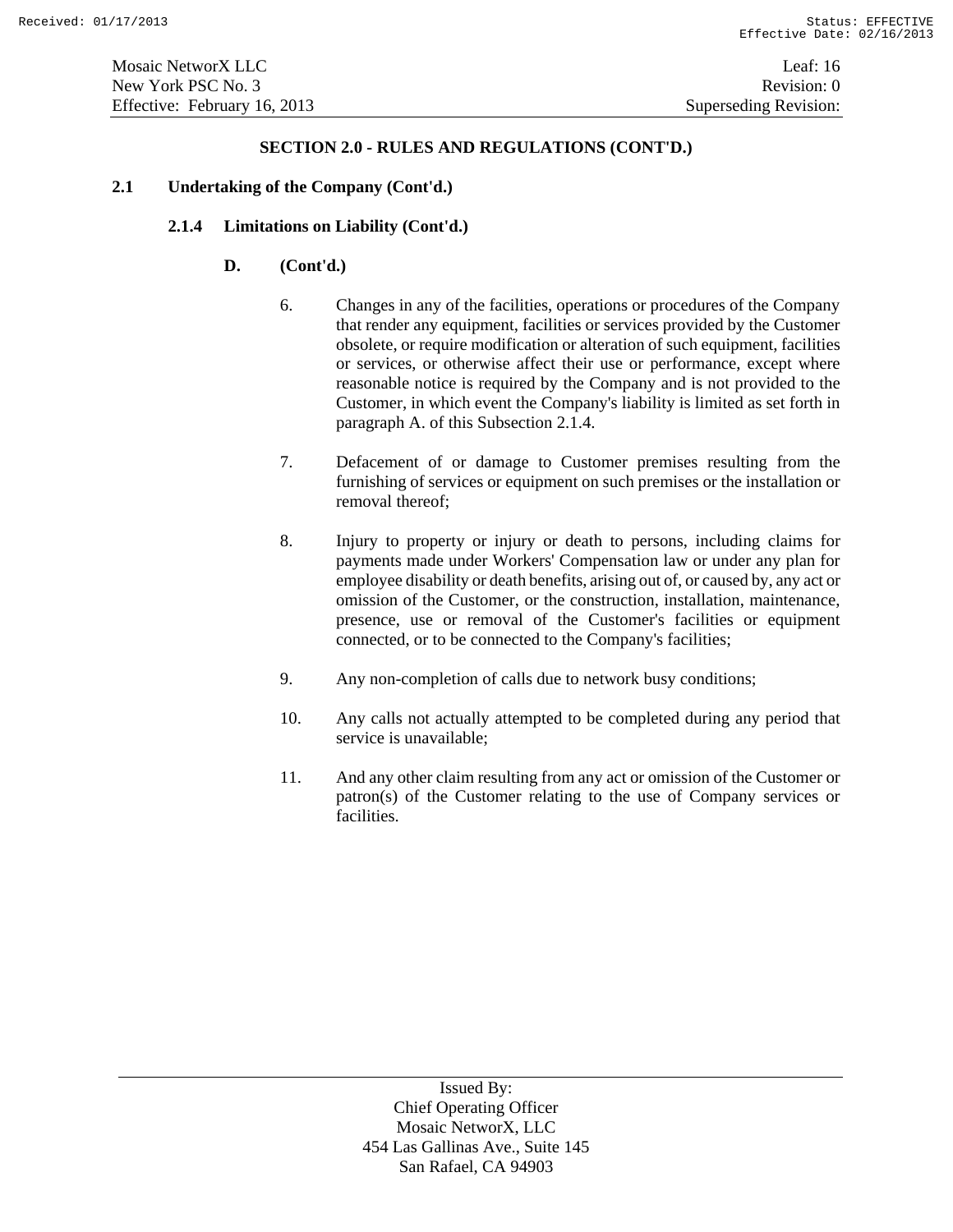#### **2.1 Undertaking of the Company (Cont'd.)**

### **2.1.4 Limitations on Liability (Cont'd.)**

- **E.** The Company does not guarantee nor make any warranty with respect to installations provided by it for use in an explosive atmosphere.
- **F.** The Company makes no warranties or representations, EXPRESS OR IMPLIED, either in fact or by operation of law, statutory or otherwise, including warranties of merchantability or fitness for a particular use, except those expressly set forth herein.
- **G.** Failure by the Company to assert its rights pursuant to one provision of this rate sheet does not preclude the Company from asserting its rights under other provisions.
- **H. Directory Errors** In the absence of gross negligence or willful misconduct, no liability for damages arising from errors or mistakes in or omissions of directory listings, or errors or mistakes in or omissions of listing obtainable from the directory assistance operator, including errors in the reporting thereof, shall attach to the Company. An allowance for errors or mistakes in or omissions of published directory listings or for errors or mistakes in or omissions of listing obtainable from the directory assistance operator shall be at the monthly tariff rate for each listing, or in the case of a free or no-charge directory listing, credit shall equal two times the monthly tariff rate for an additional listing, for the life of the directory or the charge period during which the error, mistake or omission occurs.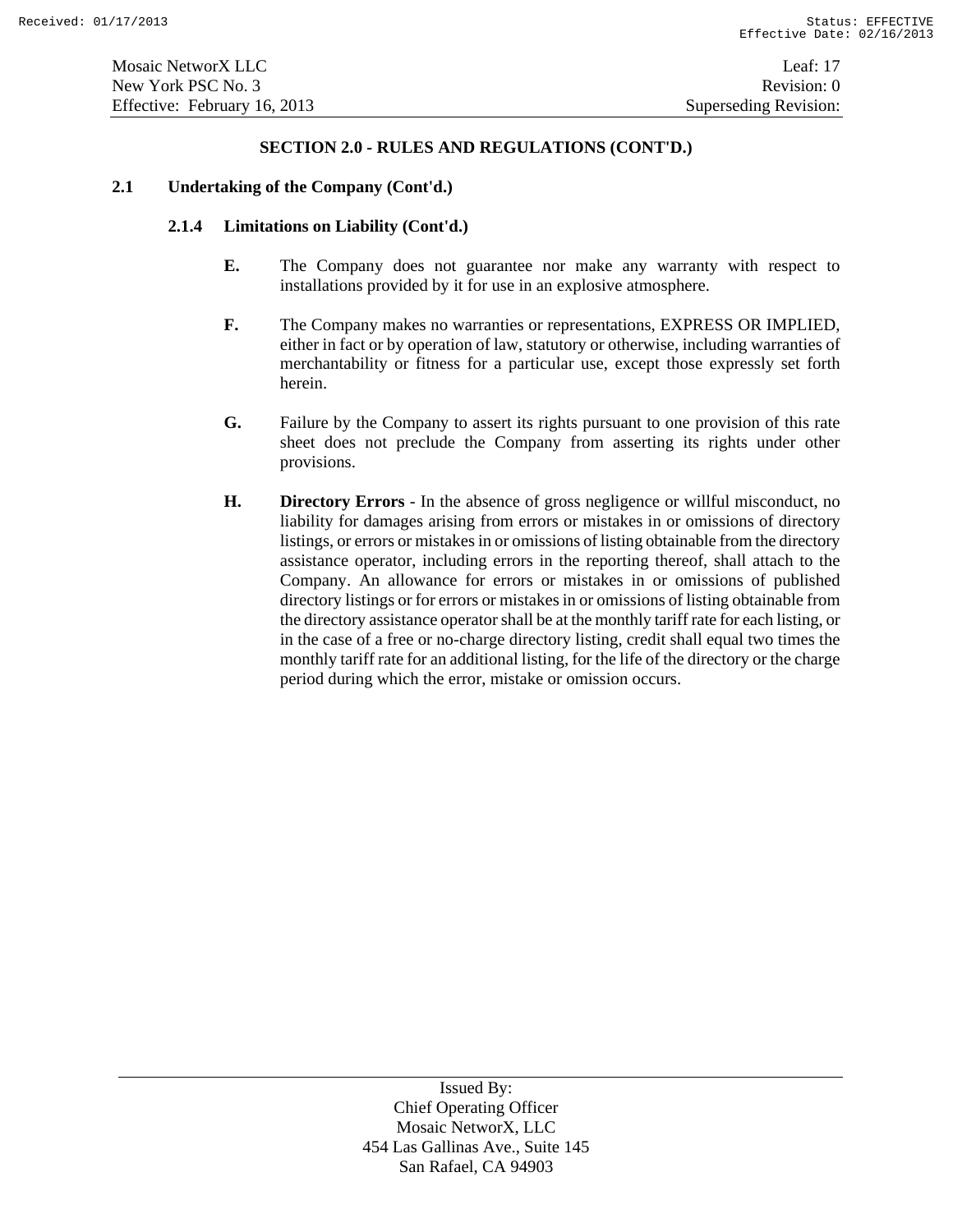#### **2.1 Undertaking of the Company (Cont'd.)**

### **2.1.4 Limitations on Liability (Cont'd.)**

#### **I. With respect to Emergency Number 911 Service:**

- 1. This service is offered solely as an aid in handling assistance calls in connection with fire, police and other emergencies. The Company is not responsible for any losses, claims, demands, suits or any liability whatsoever, whether suffered, made instituted or asserted by the Customer or by any other party or person for any personal injury or death of any person or persons, and for any loss, damage or destruction of any property, whether owned by the Customer or others, caused or claimed to have been caused by: (1) mistakes, omissions, interruptions, delays, errors or other defects in the provision of service, of (2) installation, operation, failure to operate, maintenance, removal, presence, condition, local or use of any equipment and facilities furnishing this service.
- 2. Neither is the Company responsible for any infringement, nor invasion of the right of privacy of any person or persons, caused or claimed to have been caused directly or indirectly, by the installation, operation, failure to operate, maintenance, removal, presence, condition, occasion or use of emergency 911 service features and the equipment associated therewith, or by any services furnished by the Company, including, but not limited to the identification of the telephone number, address or name associated with the telephone used by the party or parties accessing emergency 911 service, and which arise out of the negligence or other wrongful act of the Company, the Customer, its users, agencies or municipalities, or the employees or agents of any one of them.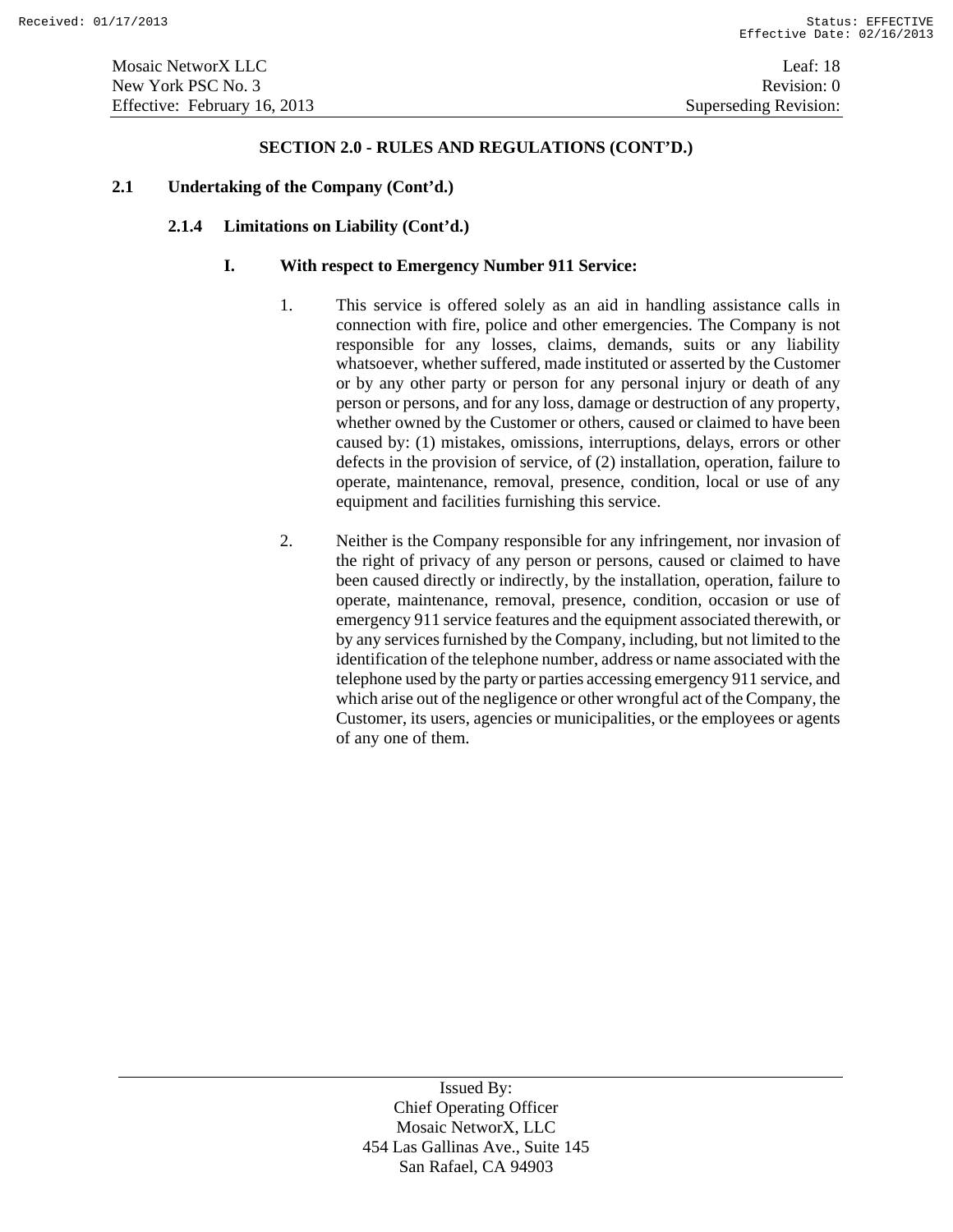#### **2.1 Undertaking of the Company (Cont'd.)**

### **2.1.4 Limitations on Liability (Cont'd.)**

### **I. With respect to Emergency Number 911 Service (Cont'd.)**

3. When a Customer with a nonpublished telephone number, as defined herein, places a call to the emergency 911 service, the Company will release the name and address of the calling party, where such information can be determined, to the appropriate local governmental authority responsible for emergency 911 service upon request of such governmental authority. By subscribing to service under this rate sheet, the Customer acknowledges and agrees with the release of information as described above.

### **2.1.5 Notification of Service-Affecting Activities**

The Company will provide the Customer reasonable notification of service-affecting activities that may occur in normal operation of its business. Such activities may include, but are not limited to, equipment or facilities additions, removals or rearrangements and routine preventative maintenance. Generally, such activities are not specific to an individual Customer but affect many Customers' services. No specific advance notification period is applicable to all service activities. The Company will work cooperatively with the Customer to determine the reasonable notification requirements. With some emergency or unplanned service-affecting conditions, such as an outage resulting from cable damage, notification to the Customer may not be possible.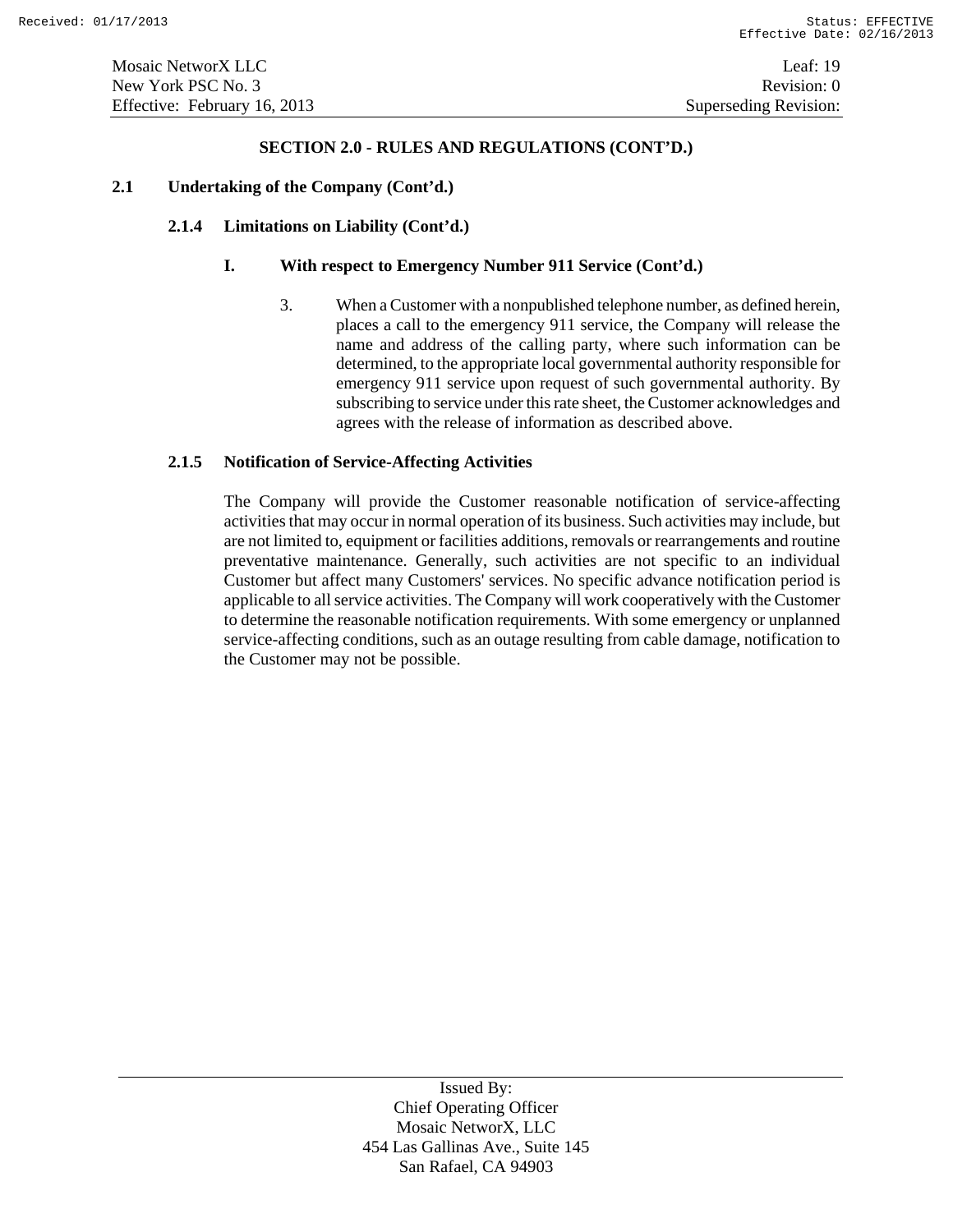#### **2.1 Undertaking of the Company (Cont'd.)**

# **2.1.6 Provision of Equipment and Facilities**

- **A.** The Company shall use reasonable efforts to make available services to a Customer on or before a particular date, subject to the provisions of and compliance by the Customer with, the regulations contained in this tariff. The Company does not guarantee availability by any such date and shall not be liable for any delays in commencing service to any Customer.
- **B.** The Company shall use reasonable efforts to maintain only the facilities and equipment that it furnishes to the Customer. The Customer may not, nor may the Customer permit others to, rearrange, disconnect, remove, attempt to repair, or otherwise interfere with any of the facilities or equipment installed by the Company, except upon the written consent of the Company.
- **C.** The Company may substitute, change or rearrange any equipment or facility at any time and from time to time, but shall not thereby alter the technical parameters of the service provided the Customer.
- **D.** Equipment the Company provides or installs at the Customer Premises for use in connection with the services the Company offers shall not be used for any purpose other than that for which it was provided.
- **E.** The Customer shall be responsible for the payment of service charges as set forth herein for visits by the Company's agents or employees to the Premises of the Customer when the service difficulty or trouble report results from the use of equipment or facilities provided by any party other than the Company, including but not limited to the Customer.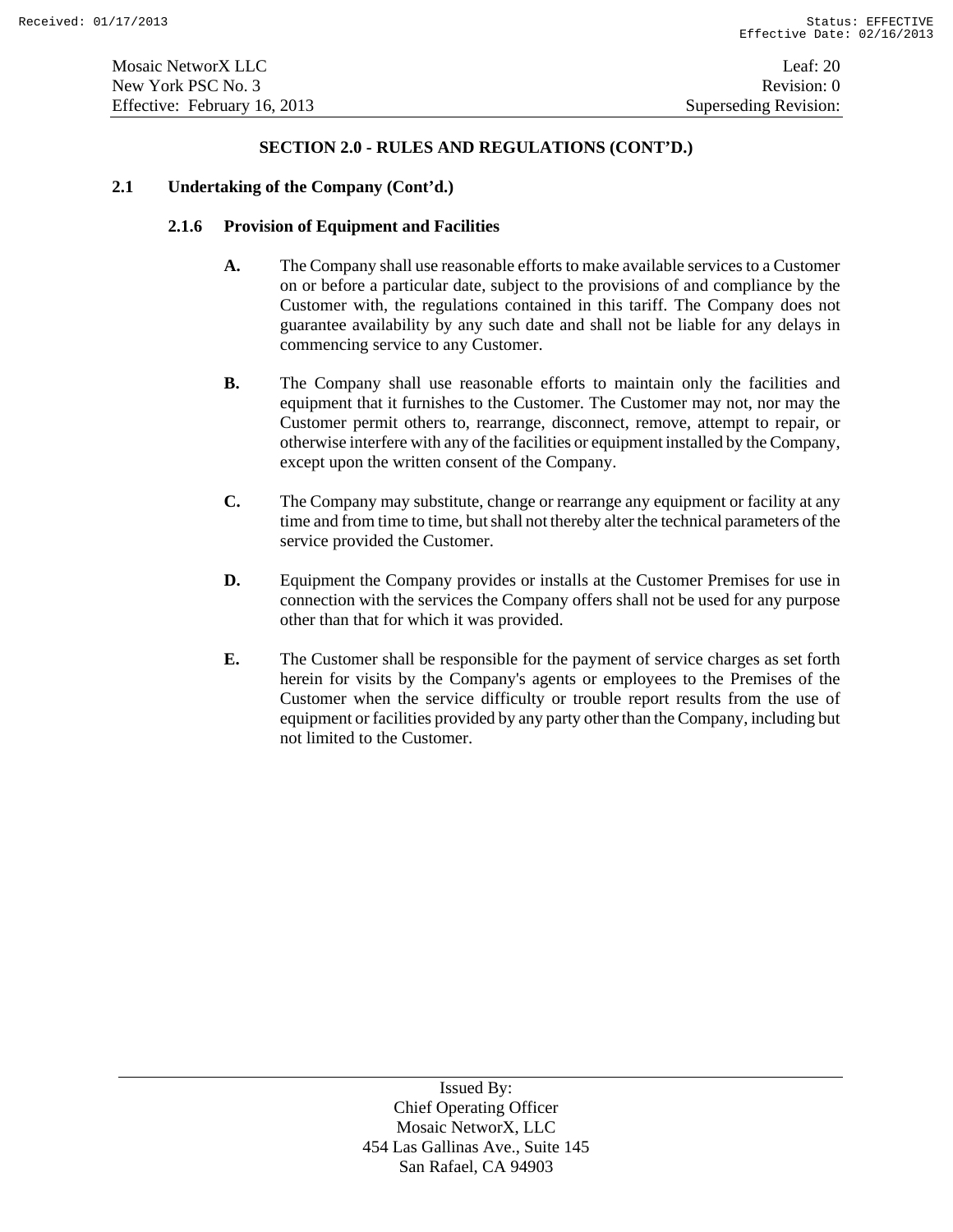#### **2.1 Undertaking of the Company (Cont'd.)**

#### **2.1.6 Provision of Equipment and Facilities (Cont'd.)**

- **F.** The Company shall not be responsible for the installation, operation, or maintenance of any Customer-provided communications equipment. Where such equipment is connected to the facilities furnished pursuant to this tariff, the responsibility of the Company shall be limited to the furnishing of facilities offered under this tariff and to the maintenance and operation of such facilities. Subject to this responsibility, the Company shall not be responsible for:
	- 1. the transmission of signals by Customer-provided equipment or for the quality of, or defects in, such transmission; or
	- 2. the reception of signals by Customer-provided equipment.

#### **2.1.7 Non-routine Installation**

At the Customer's request, installation and/or maintenance may be performed outside the Company's regular business hours or in hazardous locations. In such cases, charges based on cost of the actual labor, material, or other costs incurred by or charged to the Company will apply. If installation is started during regular business hours but, at the Customer's request, extends beyond regular business hours into time periods including, but not limited to, weekends, holidays, and/or night hours, additional charges may apply.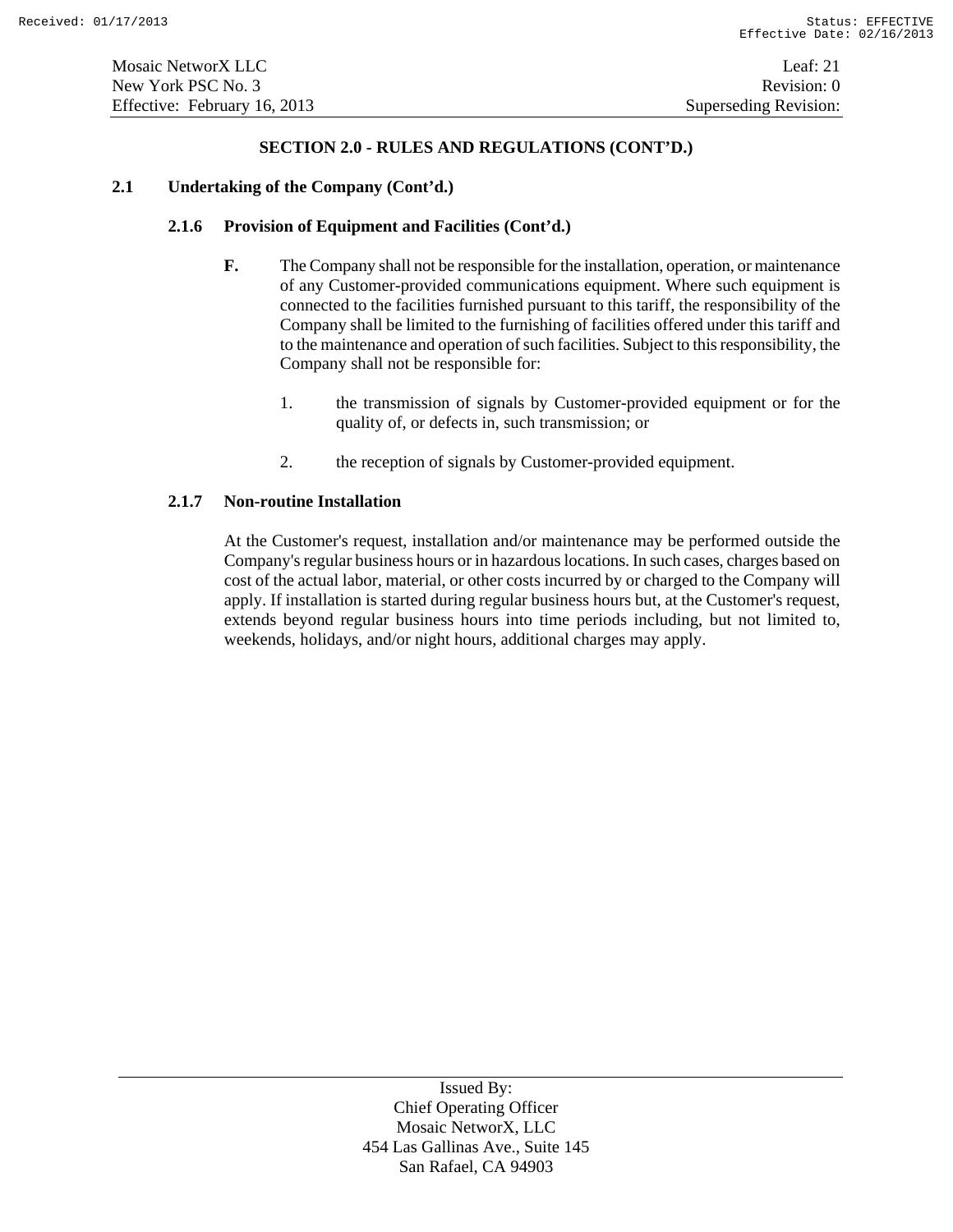#### **2.1 Undertaking of the Company (Cont'd.)**

### **2.1.8 Special Construction**

Subject to the agreement of the Company and to all of the regulations contained in this tariff, special construction of facilities may be undertaken on a reasonable efforts basis at the request of the Customer. Special construction is that construction undertaken:

- **A.** where facilities are not presently available, and there is no other requirement for the facilities so constructed;
- **B.** of a type other than that which the Company would normally utilize in the furnishing of its services;
- **C.** over a route other than that which the Company would normally utilize in the furnishing of its services;
- **D.** in a quantity greater than that which the Company would normally construct;
- **E.** on an expedited basis;
- **F.** on a temporary basis until permanent facilities are available;
- **G.** involving abnormal costs; or
- **H.** in advance of its normal construction.

#### **2.1.9 Ownership of Facilities**

Title to all facilities provided in accordance with this rate sheet remains in the Company, its partners, agents, contractors or suppliers.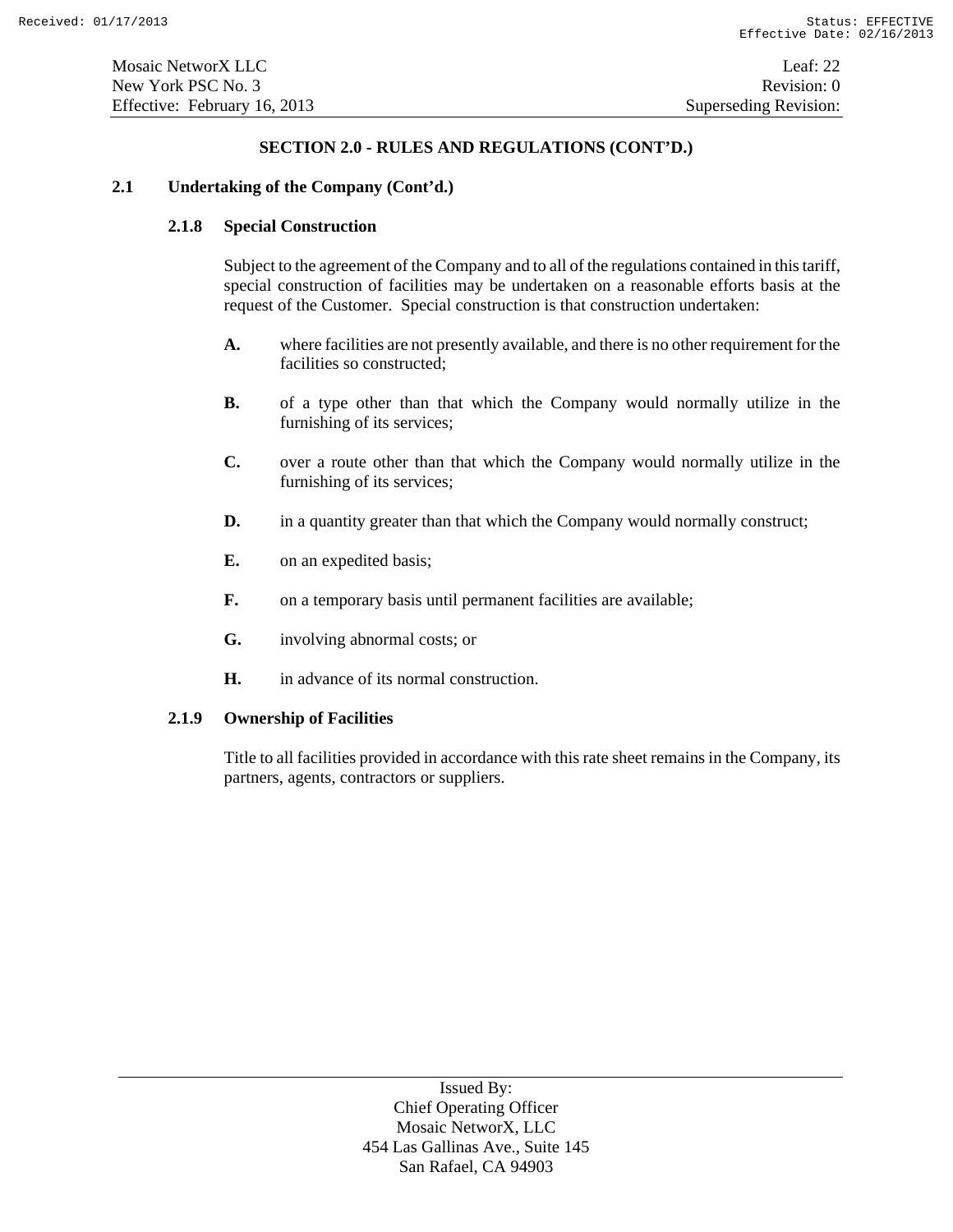#### **2.2 Prohibited Uses**

- **2.2.1** The services the Company offers shall not be used for any unlawful purpose or for any use as to which the Customer has not obtained all required governmental approvals, authorizations, licenses, consents and permits.
- **2.2.2** The Company may require applicants for service who intend to use the Company's offerings for resale and/or for shared use to file a letter with the Company confirming that their use of the Company's offerings complies with relevant laws and the Commission regulations, policies, orders, and decisions.
- **2.2.3** The Company may block any signals being transmitted over its Network by Customers that cause interference to the Company or other users. Customer shall be relieved of all obligations to make payments for charges relating to any blocked Service and shall indemnify the Company for any claim, judgment or liability resulting from such blockage.
- **2.2.4** A customer, joint user, or authorized user may not assign, or transfer in any manner, the service or any rights associated with the service without the written consent of the Company. The Company will permit a Customer to transfer its existing service to another entity if the existing Customer has paid all charges owed to the Company for regulated communications services. Such a transfer will be treated as a disconnection of existing service and installation of new service, and non-recurring installation charges as stated in this tariff will apply.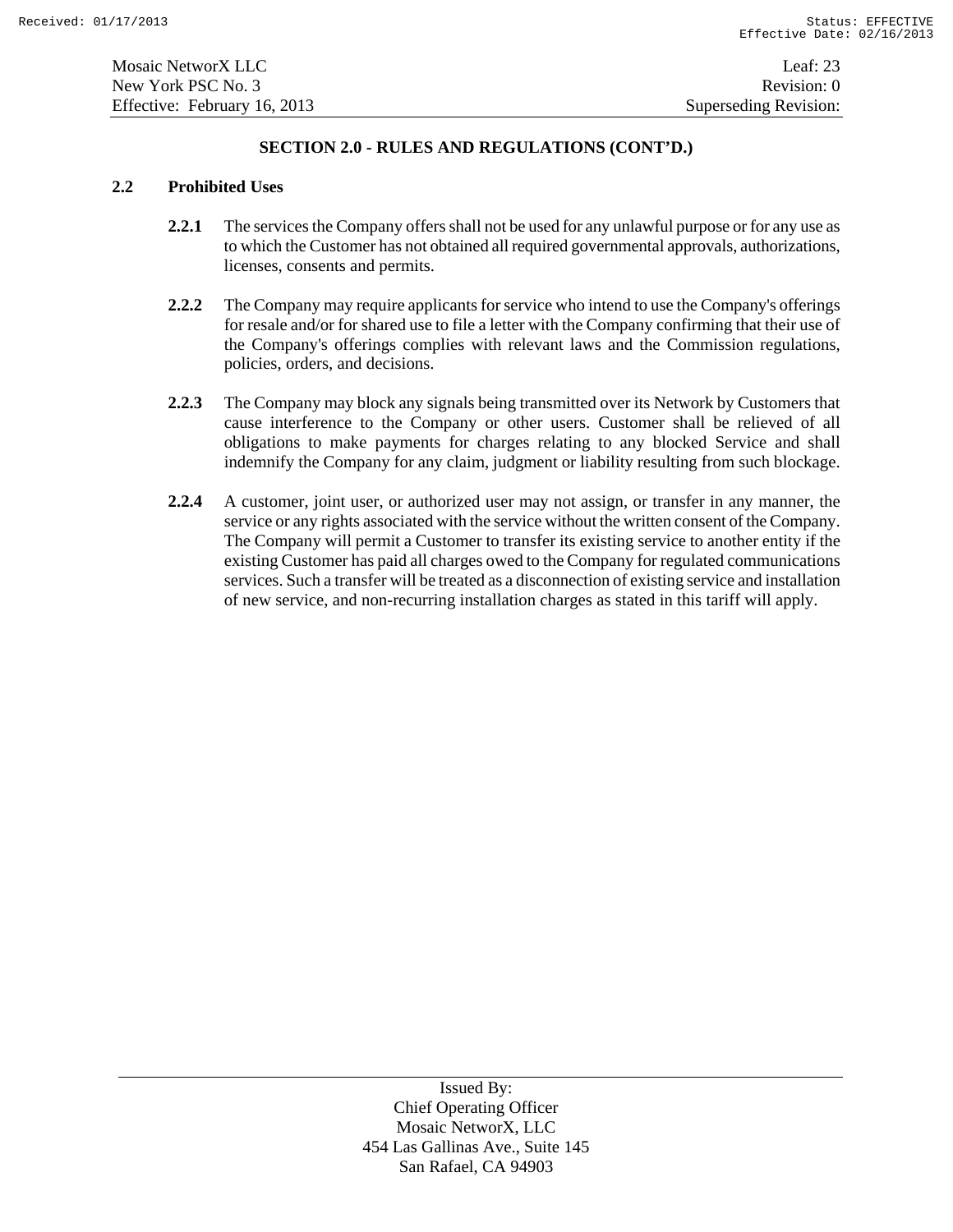#### **2.3 Obligations of the Customer**

#### **2.3.1 General**

The Customer is responsible for making proper application for service; placing any necessary order, complying with tariff regulations; payment of charges for services provided. Specific Customer responsibilities include, but are not limited to the following:

- **A.** the payment of all applicable charges pursuant to this tariff and written Service Orders;
- **B.** damage to or loss of the Company's facilities or equipment caused by the acts or omissions of the Customer; or the noncompliance by the Customer, with these regulations; or by fire or theft or other casualty on the Customer Premises, unless caused by the negligence or willful misconduct of the employees or agents of the Company;
- **C.** providing at no charge, as specified from time to time by the Company, any needed personnel, equipment space and power to operate Company facilities and equipment installed on the premises of the Customer, and the level of heating and air conditioning necessary to maintain the proper operating environment on such premises;
- **D.** obtaining, maintaining, and otherwise having full responsibility for all rights-of-way and conduits necessary for installation of fiber optic cable and associated equipment used to provide Communication Services to the Customer from the cable building entrance or property line to the location of the equipment space described in 2.3.1.C. Any and all costs associated with obtaining and maintaining the rights-of-way described herein, including the costs of altering the structure to permit installation of the Company-provided facilities, shall be borne entirely by, or may be charged by the Company to, the Customer. The Company may require the Customer to demonstrate its compliance with this section prior to accepting an order for service;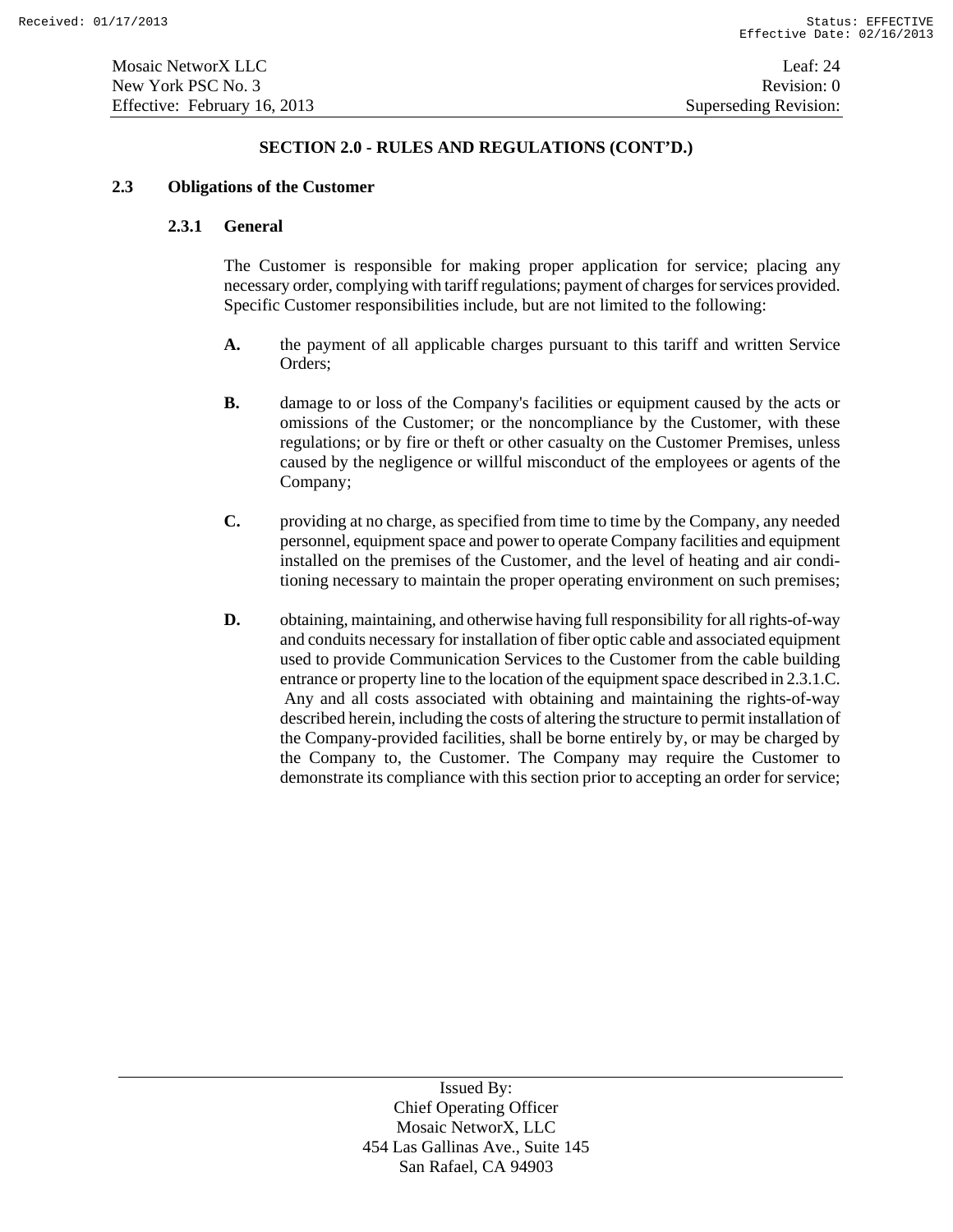#### **2.3 Obligations of the Customer (Cont'd.)**

# **2.3.1 General (Cont'd.)**

- **E.** providing a safe place to work and complying with all laws and regulations regarding the working conditions on the premises at which Company employees and agents shall be installing or maintaining the Company's facilities and equipment. The Customer may be required to install and maintain Company facilities and equipment within a hazardous area if, in the Company's opinion, injury or damage to the Company's employees or property might result from installation or maintenance by the Company. The Customer shall be responsible for identifying, monitoring, removing and disposing of any hazardous material (e.g. asbestos) prior to any construction or installation work;
- **F.** complying with all laws and regulations applicable to, and obtaining all consents, approvals, licenses and permits as may be required with respect to, the location of Company facilities and equipment in any Customer premises or the rights-of-way for which Customer is responsible under Section 2.3.1.D; and granting or obtaining permission for Company agents or employees to enter the premises of the Customer at any time for the purpose of installing, inspecting, maintaining, repairing, or upon termination of service as stated herein, removing the facilities or equipment of the Company;
- **G.** not creating, or allowing to be placed, any liens or other encumbrances on the Company's equipment or facilities; and
- **H.** making Company facilities and equipment available periodically for maintenance purposes at a time agreeable to both the Company and the Customer. No allowance will be made for the period during which service is interrupted for such purposes.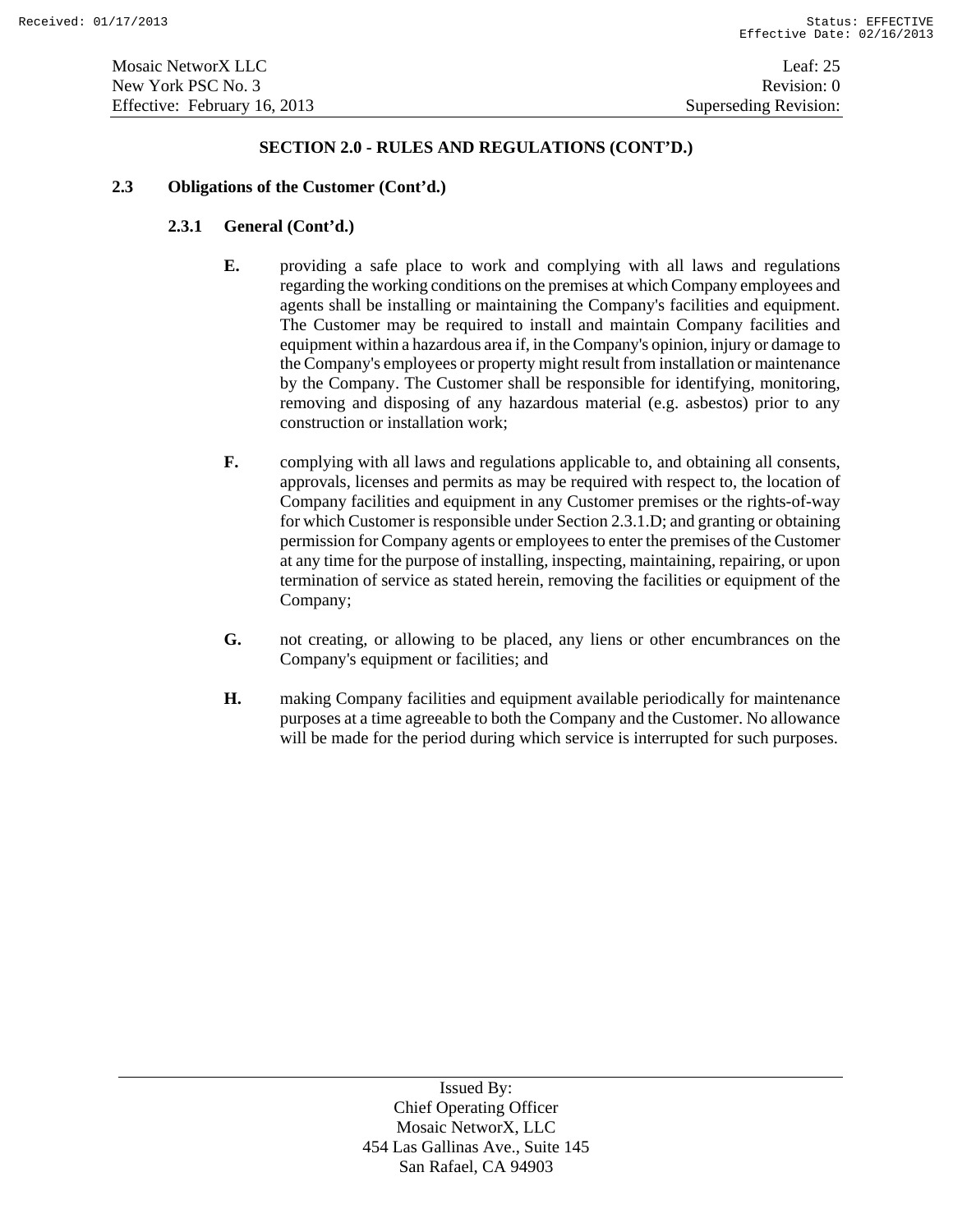#### **2.3 Obligations of the Customer (Cont'd.)**

### **2.3.2 Liability of the Customer**

- **A.** The Customer will be liable for damages to the facilities of the Company and for all incidental and consequential damages caused by the negligent or intentional acts or omissions of the Customer, its officers, employees, agents, invites, or contractors where such acts or omissions are not the direct result of the Company's negligence or intentional misconduct.
- **B.** To the extent caused by any negligent or intentional act of the Customer as described in A., preceding, the Customer shall indemnify, defend and hold harmless the Company from and against all claims, actions, damages, liabilities, costs and expenses, including reasonable attorneys' fees, for (1) any loss, destruction or damage to property of any third party, and (2) any liability incurred by the Company to any third party pursuant to this or any other rate sheet of the Company, or otherwise, for any interruption of, interference to, or other defect in any service provided by the Company to such third party.
- **C.** The Customer shall not assert any claim against any other Customer or user of the Company's services for damages resulting in whole or in part from or arising in connection with the furnishing of service under this rate sheet including but not limited to mistakes, omissions, interruptions, delays, errors or other defects or misrepresentations, whether or not such other Customer or user contributed in any way to the occurrence of the damages, unless such damages were caused solely by the negligent or intentional act or omission of the other Customer or user and not by any act or omission of the Company. Nothing in this rate sheet is intended either to limit or to expand Customer's right to assert any claims against third parties for damages of any nature other than those described in the preceding sentence.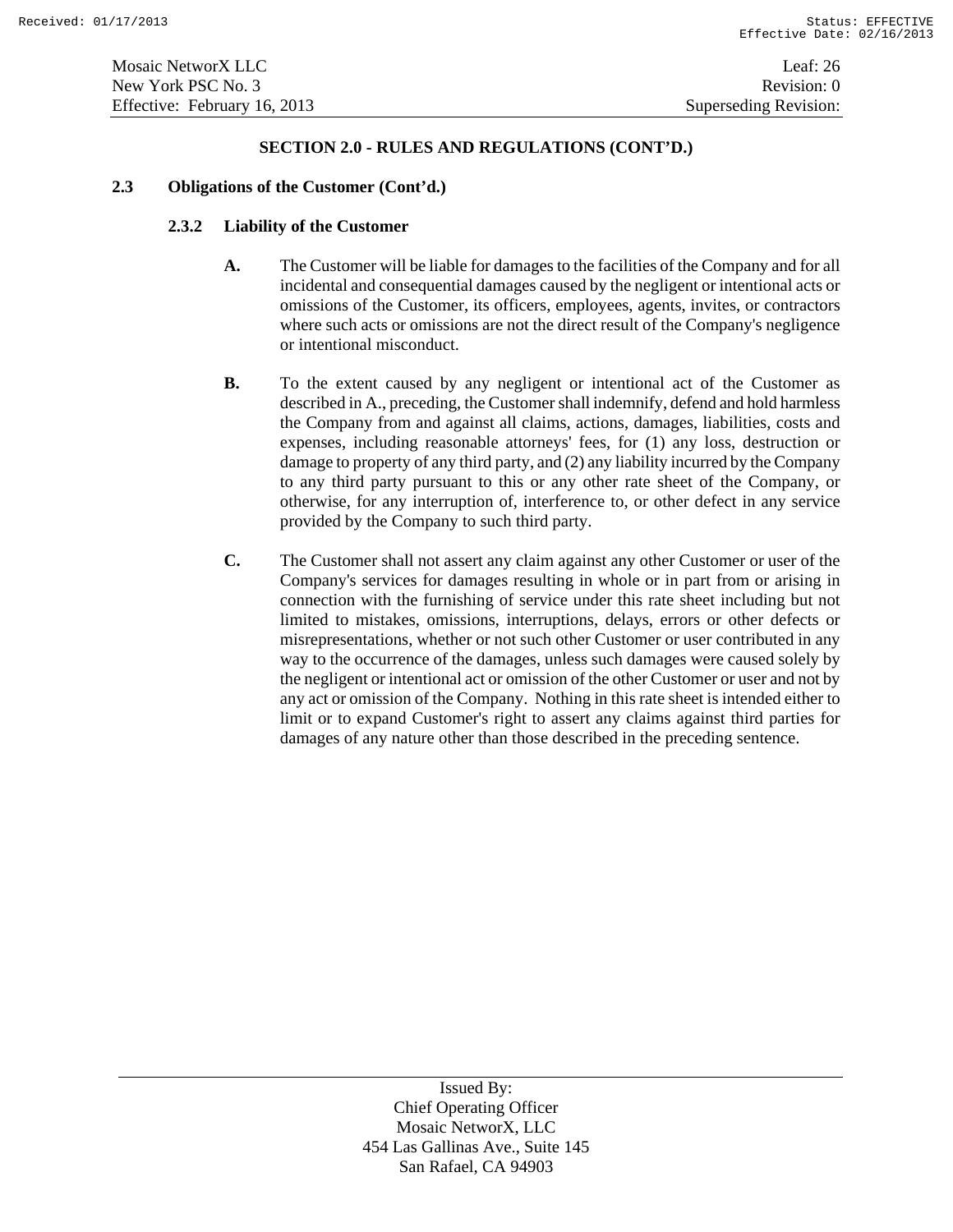### **2.4 Customer Equipment and Channels**

### **2.4.1 General**

A User may transmit or receive information or signals via the facilities of the Company. The Company's services are designed primarily for the transmission of voice-grade telephonic signals, except as otherwise stated in this tariff. A User may transmit any form of signal that is compatible with the Company's equipment, but the Company does not guarantee that its services will be suitable for purposes other than voice-grade telephonic communication except as specifically stated in this tariff.

### **2.4.2 Station Equipment**

- **A.** Terminal equipment on the Customer Premises and the electric power consumed by such equipment shall be provided by and maintained at the expense of the Customer or its Authorized Users. The Customer is responsible for the provision of wiring or cable to connect its terminal equipment to the Company Point of Connection.
- **B.** The Customer is responsible for ensuring that Customer-provided equipment connected to Company equipment and facilities is compatible with such equipment and facilities. The magnitude and character of the voltages and currents impressed on Company-provided equipment and wiring by the connection, operation, or maintenance of such equipment and wiring shall be such as not to cause damage to the Company-provided equipment and wiring or injury to the Company's employees or to other persons. Any additional protective equipment required to prevent such damage or injury shall be provided by the Company at the Customer's expense, subject to prior Customer approval of the equipment expense.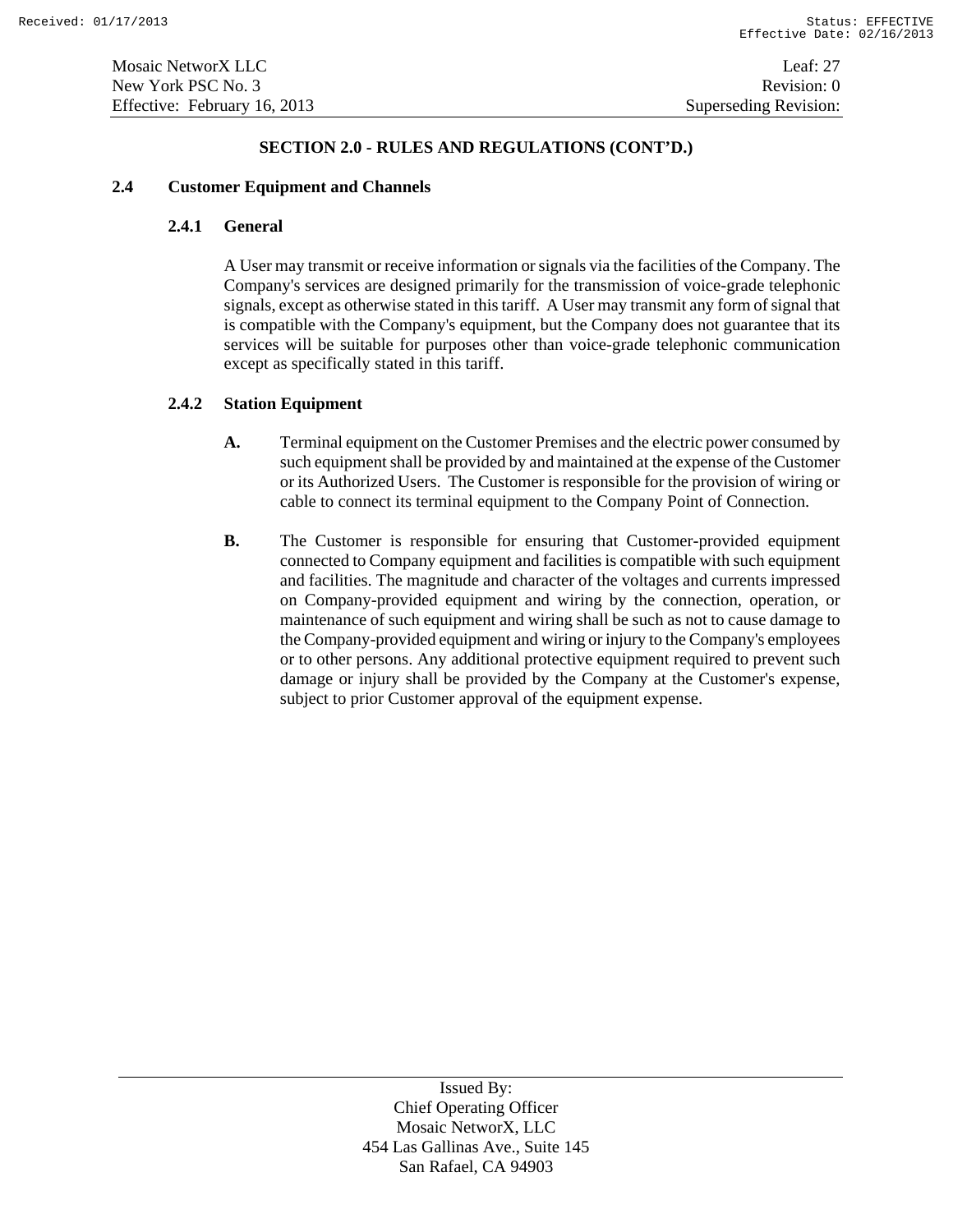### **2.4 Customer Equipment and Channels (Cont'd.)**

#### **2.4.3 Interconnection of Facilities**

- **A.** Any special interface equipment necessary to achieve compatibility between the facilities and equipment of the Company used for furnishing Communication Services and the channels, facilities, or equipment of others shall be provided at the Customer's expense.
- **B.** Communication Services may be connected to the services or facilities of other communications carriers only when authorized by, and in accordance with, the terms and conditions of the tariffs of the other communications carriers that are applicable to such connections.
- **C.** Facilities furnished under this tariff may be connected to Customer-provided terminal equipment in accordance with the provisions of this tariff. All such terminal equipment shall be registered by the Federal Communications Commission pursuant to Part 68 of Title 47, Code of Federal Regulations; and all Customer-provided wiring shall be installed and maintained in compliance with those regulations.
- **D.** Users may interconnect communications facilities that are used in whole or in part for interstate communications to services provided under this tariff only to the extent that the user is an "End User" as defined in Section 69.2(m), Title 47, Code of Federal Regulations (2012 edition).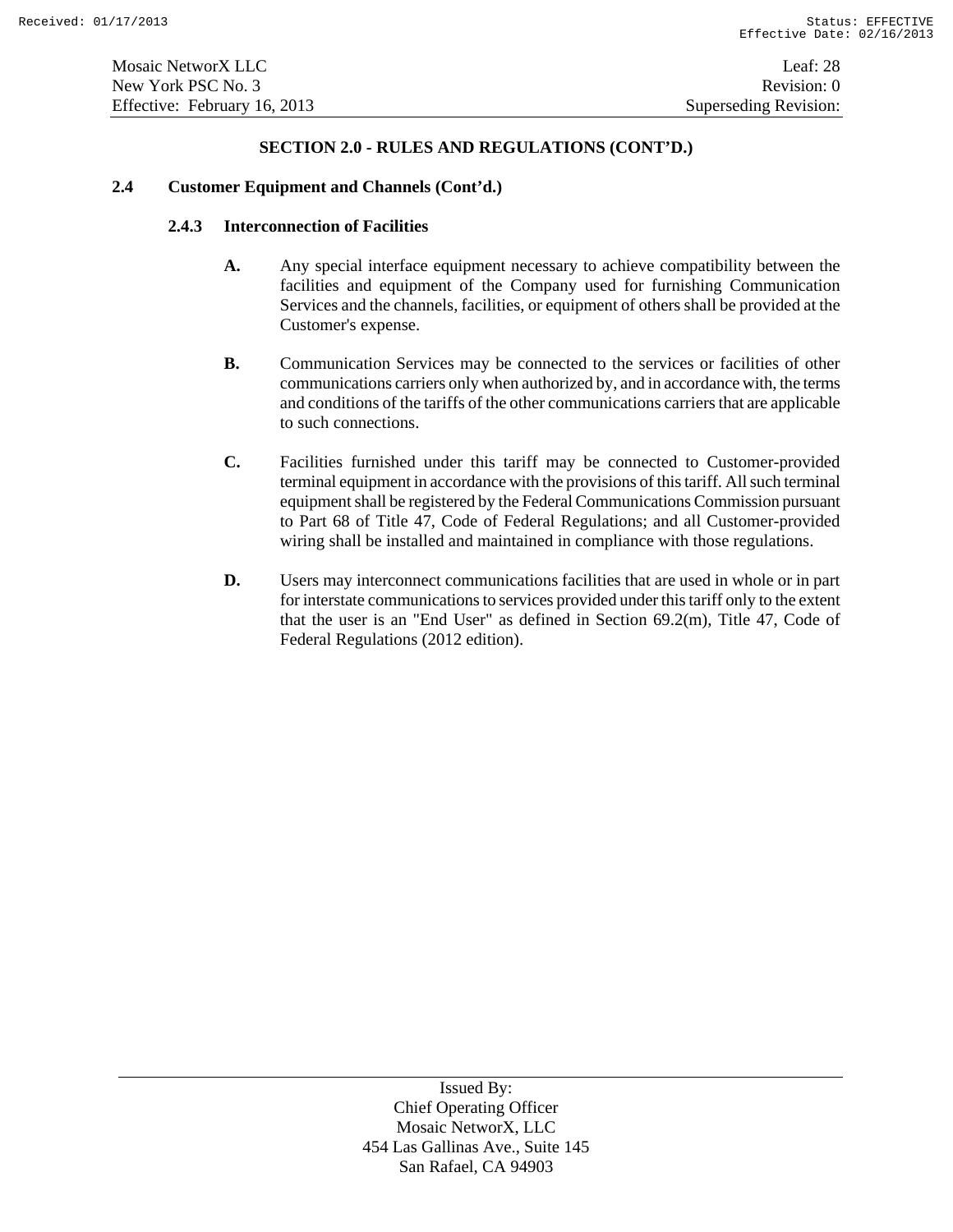#### **2.4 Customer Equipment and Channels (Cont'd.)**

### **2.4.4 Inspections**

- **A.** Upon suitable notification to the Customer, and at a reasonable time, the Company may make such tests and inspections as may be necessary to determine that the Customer is complying with the requirements set forth in Section 2.4.2.A. for the installation, operation, and maintenance of Customer-provided facilities, equipment, and wiring in the connection of Customer-provided facilities and equipment to Company-owned facilities and equipment.
- **B.** If the protective requirements for Customer-provided equipment are not being complied with, the Company may take such action as it deems necessary to protect its facilities, equipment, and personnel. The Company will notify the Customer promptly if there is any need for further corrective action. Within ten (10) days of receiving this notice, the Customer must take this corrective action and notify the Company of the action taken. If the Customer fails to do this, the Company may take whatever additional action is deemed necessary, including the suspension of service, to protect its facilities, equipment and personnel from harm.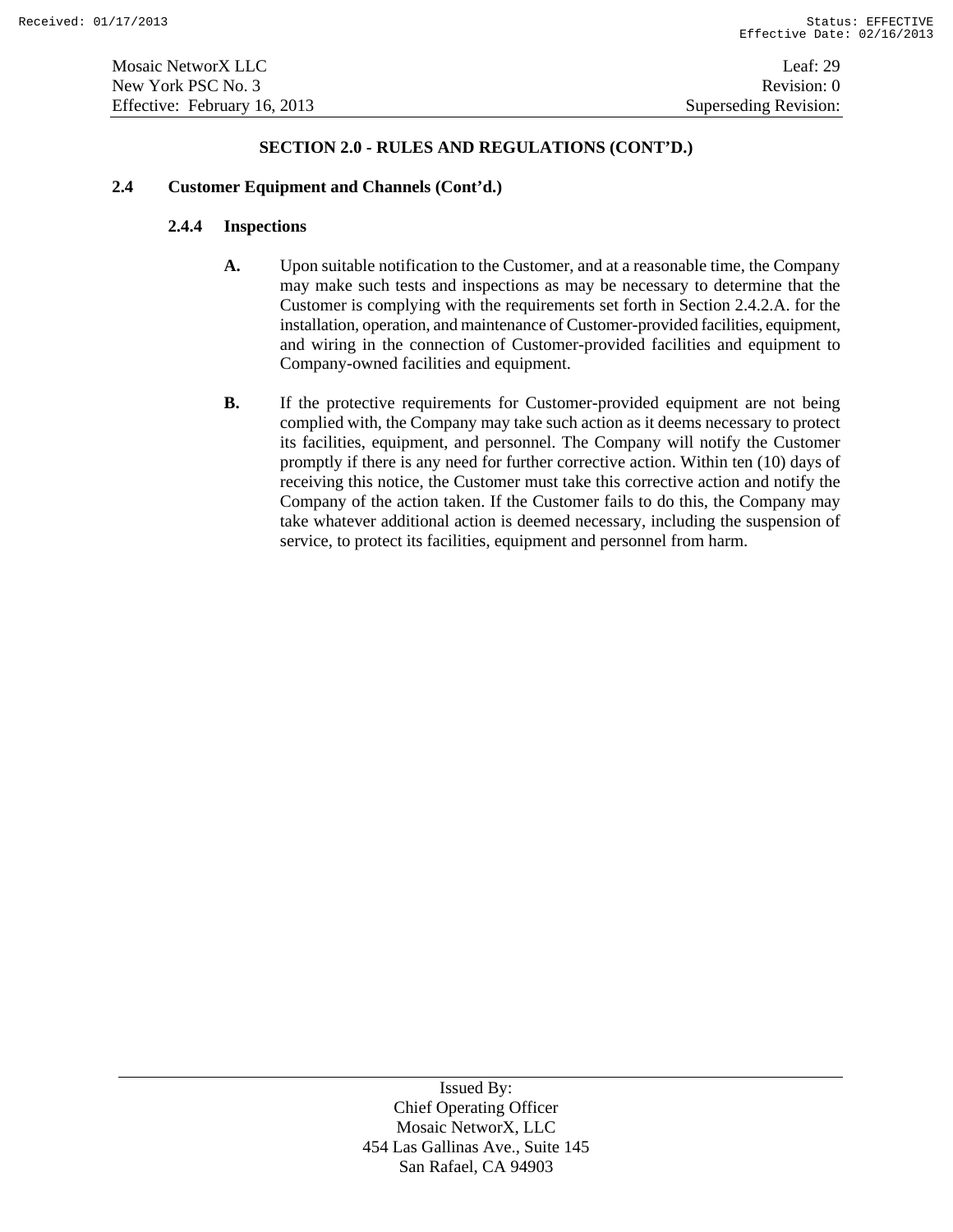### **2.5 Payment Arrangements**

# **2.5.1 Payment for Service**

The Customer is responsible for the payment of all charges for facilities and services furnished by the Company to the Customer and to all Authorized Users by the Customer, regardless of whether those services are used by the Customer itself or are resold to or shared with other persons.

The Customer is responsible for payment of any sales, use, gross receipts, excise, access or other local, state, federal and 911 taxes, charges or surcharges (however designated) (excluding taxes on Company's net income) imposed on or based upon the provision, sale or use of Network Services.

The security of Customer PIN is the responsibility of the Customer. All calls placed using a PIN shall be billed to and shall be the obligation of the Customer. The Customer shall not be responsible for charges in connection with the unauthorized use of PINs arising after the Customer notifies the Company of the loss, theft, or other breach of security of such PINs.

Customers will only be charged once, on either an interstate or intrastate basis, for each unique service establishment or change event that bears nonrecurring charges.

#### **2.5.2 Billing and Collection of Charges**

The Customer is responsible for payment of all charges incurred by the Customer or other Authorized Users for services and facilities furnished to the Customer by the Company.

- **A.** Nonrecurring charges are due and payable within fifteen (15) days after the invoice date, unless otherwise agreed to in advance.
- **B.** The Company shall present invoices for recurring charges monthly to the Customer, in advance of the month in which service is provided, and Recurring Charges shall be due and payable within fifteen (15) days after the invoice date unless otherwise agreed to in advance. When billing is based on customer usage, charges will be billed monthly for the preceding billing periods.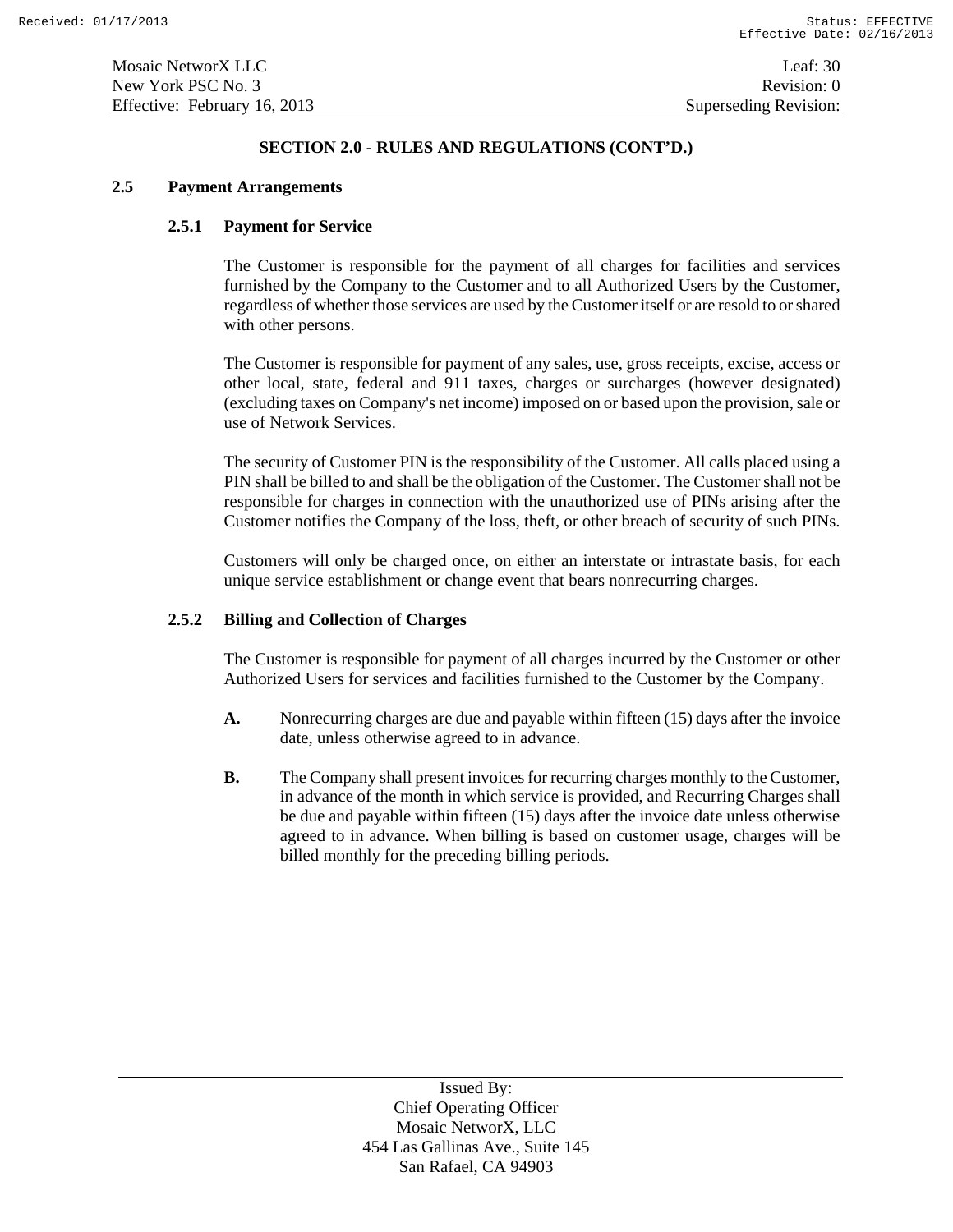### **2.5 Payment Arrangements (Cont'd.)**

# **2.5.2 Billing and Collection of Charges (Cont'd.)**

- **C.** When service does not begin on the first day of the month, or end on the last day of the month, the monthly recurring charge for the fraction of the month in which service was furnished will be calculated on a pro rata basis. For this purpose, every month is considered to have thirty (30) days.
- **D.** Billing of the Customer by the Company will begin on the Service Commencement Date, which is the first day following the date on which the Company notifies the Customer that the service or facility is available for use, except that the Service Commencement Date may be postponed by mutual agreement of the parties, or if the service or facility does not conform to standards set forth in this tariff or the Service Order. Billing accrues through and includes the day that the service, circuit, arrangement or component is discontinued.
- **E.** If any portion of the payment is not received by the Company, or if any portion of the payment is received by the Company in funds that are not immediately available, by the due date on the bill, then a late payment penalty shall be due the Company. The late payment penalty shall be that portion of the payment not received by the date due minus any charges billed as local taxes multiplied by 1.5% or the highest allowable by law. Late payment charges do not apply to government agencies of the State of New York. These agencies are required to make payment in accordance with the provisions of Article XI-A of the State Finance Law (Chapter 153 of the Laws of 1984).
- **F.** Customers will be assessed a charge, as set forth in the Current Rates section of this Tariff, for each check submitted by the Customer to the Company that a financial institution refuses to honor.
- **G.** If service is disconnected by the Company in accordance with Section 2.6 following and later restored, restoration of service will be subject to all applicable installation charges. Service shall, at the Company's discretion, be restored when all past due amounts are paid or the event giving rise to the discontinuance (if other than nonpayment) is corrected.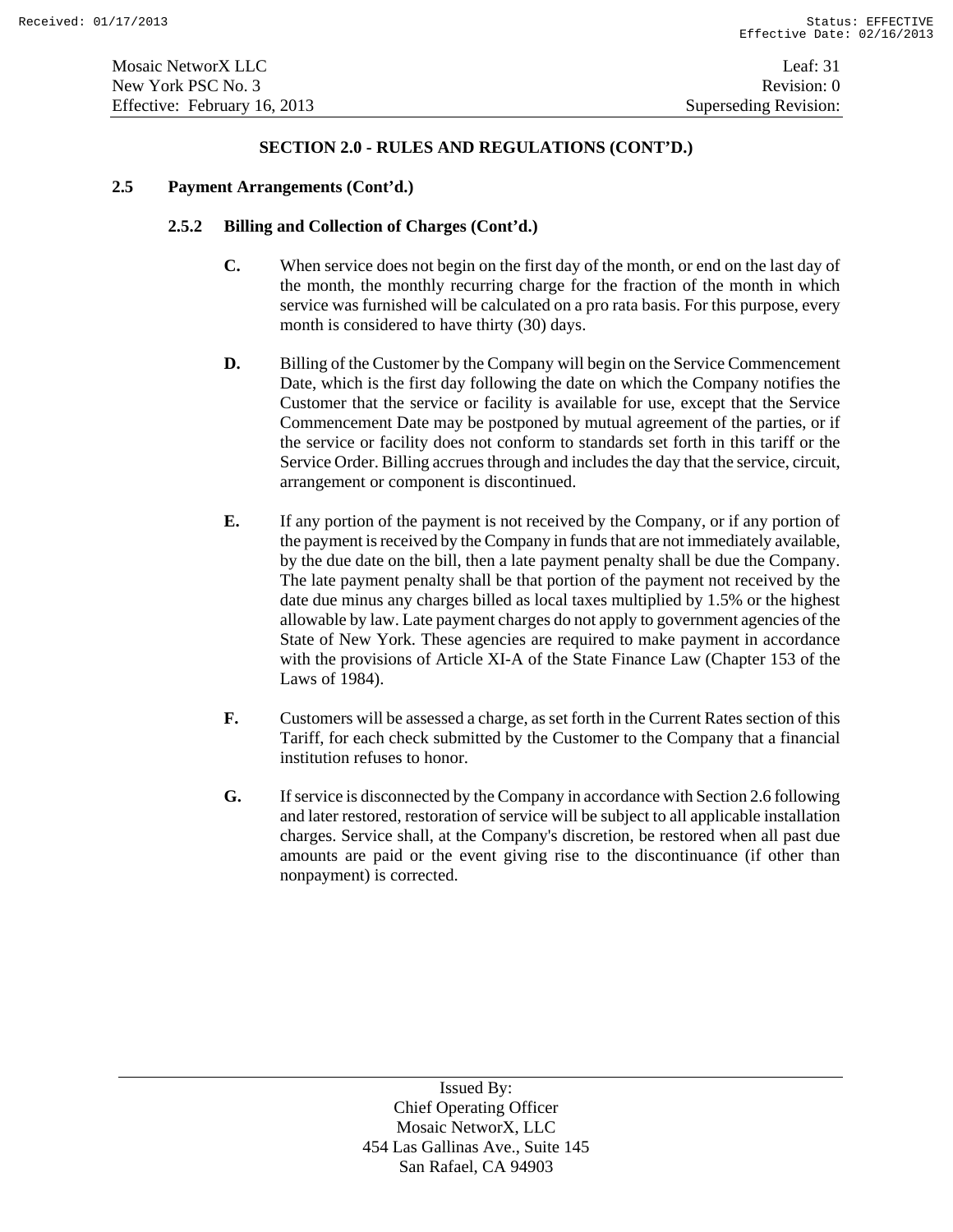### **2.5 Payment Arrangements (Cont'd.)**

### **2.5.3 Customer Overpayments**

The Company will provide interest on Customer overpayments that are not refunded within 30 days of the date the Company receives the overpayment. An overpayment is considered to have occurred when payment in excess of the correct charges for service is made because of erroneous Company billing. The Customer will be issued reimbursement for the overpayment, plus interest, or, if agreed to by the Customer, credit for the amount will be provided on the next regular Company bill. The rate of interest shall be the greater of the Customer deposit interest rate or the Company's applicable late payment rate.

Interest shall be paid from the date when overpayment was made, adjusted for any changes in the deposit rate or late payment rate, and compounded monthly, until the date when the overpayment is refunded. The date when overpayment is considered to have been made will be the date on which the Customer overpayment was originally recorded to the Customer account by the Company.

# **2.5.4 Disputed Bills**

- **A.** In the event that a billing dispute occurs concerning any charges billed to the Customer by the Company, the Company may require the Customer to pay the undisputed portion of the bill to avoid discontinuance of service for non-payment. The Customer must submit a documented claim for the disputed amount. The Customer will submit all documentation as may reasonably be required to support the claim. All claims must be submitted to the Company within 30 days of receipt of billing for those services. If the Customer does not submit a claim as stated above, the Customer waives all rights to filing a claim thereafter.
- **B.** Unless disputed the invoice shall be deemed to be correct and payable in full by the Customer. If the Customer is unable to resolve any dispute with the Company, then the Customer may file a complaint with the New York State Public Service Commission, Three Empire State Plaza, Albany, New York 12223.
- **C.** If the dispute is resolved in favor of the Customer and the Customer has withheld the disputed amount, no interest credits or penalties will apply.
- D. If the dispute is resolved in favor of the Company and the Customer has withheld the disputed amount, payment is due within 5 days of notice of resolution or late fees and penalties will apply.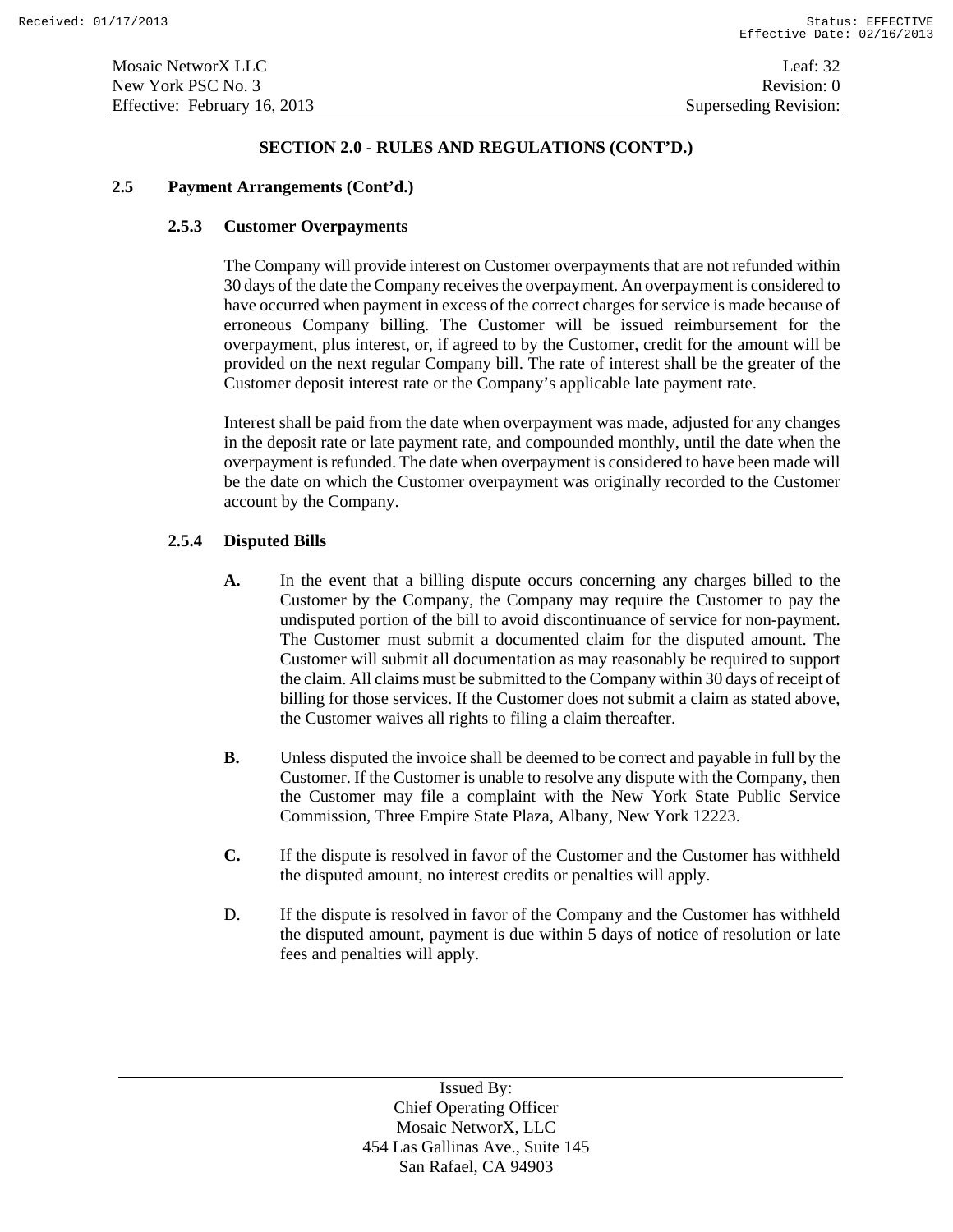#### **2.5 Payment Arrangements (Cont'd.)**

#### **2.5.5 Advance Payments**

- **A.** Advance payments are not required of residential Customers.
- **B.** For commercial Customers, the Company may require a Customer to make an advance payment before services and facilities are furnished. The advance payment will not exceed an amount equal to the non-recurring charge(s) and one month's charges for the service or facility. In addition, where special construction is involved, the advance payment may also include an amount equal to the estimated non-recurring charges for the special construction and recurring charges (if any) for a period to be set between the Company and the Customer. The advance payment will be credited to the Customer's initial bill. An advance payment may be required in addition to a deposit.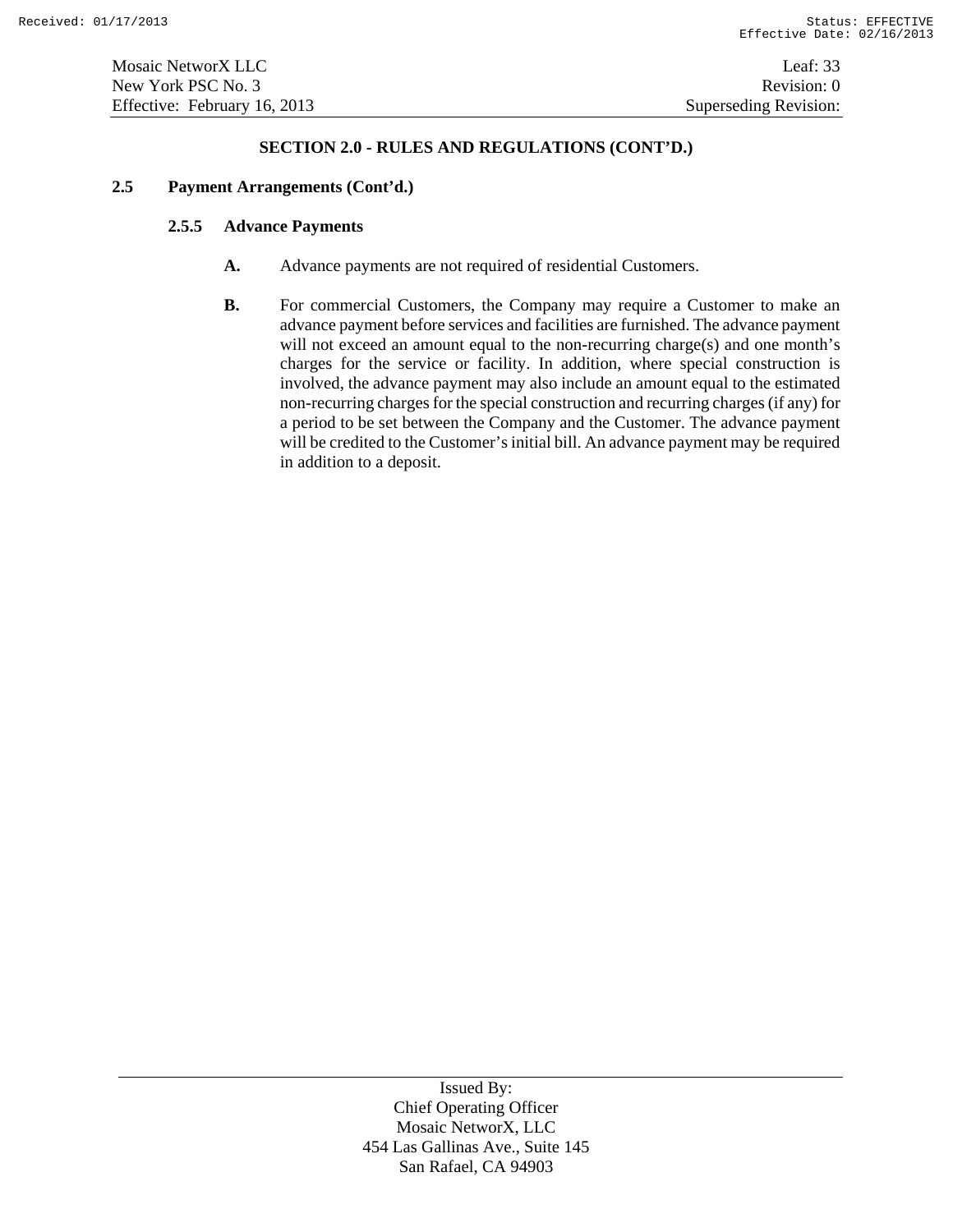Mosaic NetworX LLC Leaf: 34 New York PSC No. 3 Revision: 0 Effective: February 16, 2013 Superseding Revision:

#### **SECTION 2.0 - RULES AND REGULATIONS (CONT'D.)**

### **2.5 Payment Arrangements (Cont'd.)**

### **2.5.6 Deposits**

### **A. Commercial Customers**

- 1. The Company may, in order to safeguard its interests, require a Customer which has a proven history of late payments to the Company or does not have established credit or has a bad credit rating to make a deposit prior to or at any time after the provision of service to the Customer to be held by the Company as a guarantee of the payment of rates and charges. No such deposit will be required of a Customer which has established satisfactory credit and has no history of late payments to the Company.
- 2. The amount of the deposit which may be required of a Customer for the purpose of establishing credit shall not exceed two times the average monthly bill for Customers whose bills are payable in advance. The amount of deposit may be adjusted at the request of the Customer at any time when the character, purpose, or degree of the Customer's use of the service has materially changed, or when it is indicated that it will change.
- 3. The making of a deposit shall not relieve any Customer of the obligation to pay current bills when due. A deposit shall only be applied to the indebtedness of the Customer for jurisdictional telecommunications services of the provider.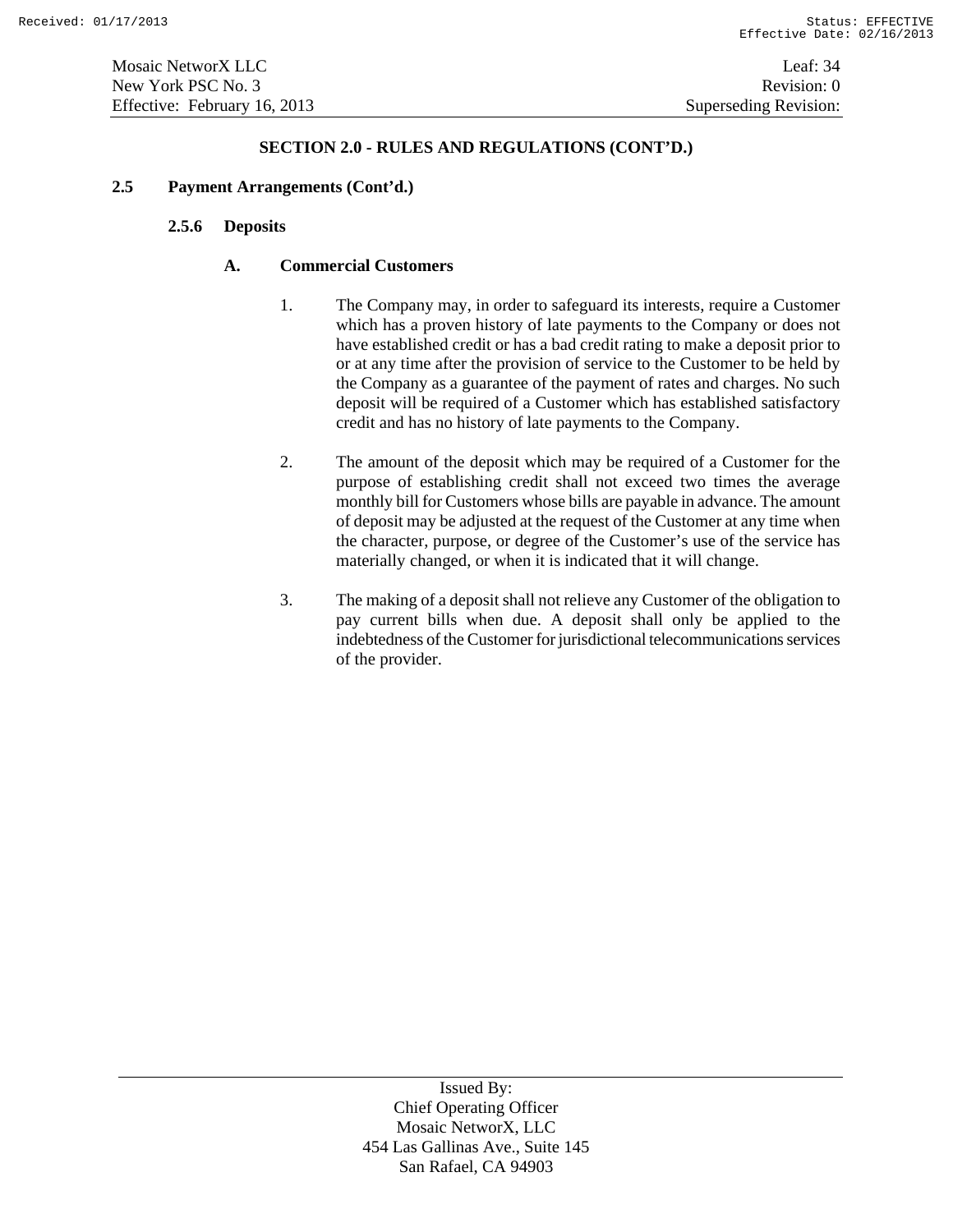#### **2.5 Payment Arrangements (Cont'd.)**

# **2.5.6 Deposits (Cont'd.)**

# **A. Commercial Customers (Cont'd.)**

- 4. The Company will pay interest on deposits, to accrue from the date the deposit is made until it has been refunded, or until a reasonable effort has been made to effect refund. The Company will pay interest at the rate prescribed by the Commission.
- 5. The Company shall keep a record of each cash deposit until the deposit is returned. The record will show the name of each Customer making a deposit; the premises occupied by the Customer when making the deposit and each successive premises occupied while the deposit is retained by the Company; the amount and date of making the deposit; and a record of each transaction, such as the payment of interest, interest credited, etc., concerning the deposit. Concurrently with receiving a deposit, the Company will provide the Customer a receipt showing the deposit date, the name and billing address of the Customer and the deposit amount.
- 6. Upon discontinuance of service, or when a Customer has established credit by other means, the Company will promptly refund any deposit, plus accrued simple interest, or the balance, if any, in excess of the unpaid bills for the services furnished by the Company. A transfer of service from one location to another within the Company serving area shall not be deemed a discontinuance with the Company if the character of the service remains unchanged.
- 7. Deposits will be refunded after twelve months of timely payment, with interest as specified above.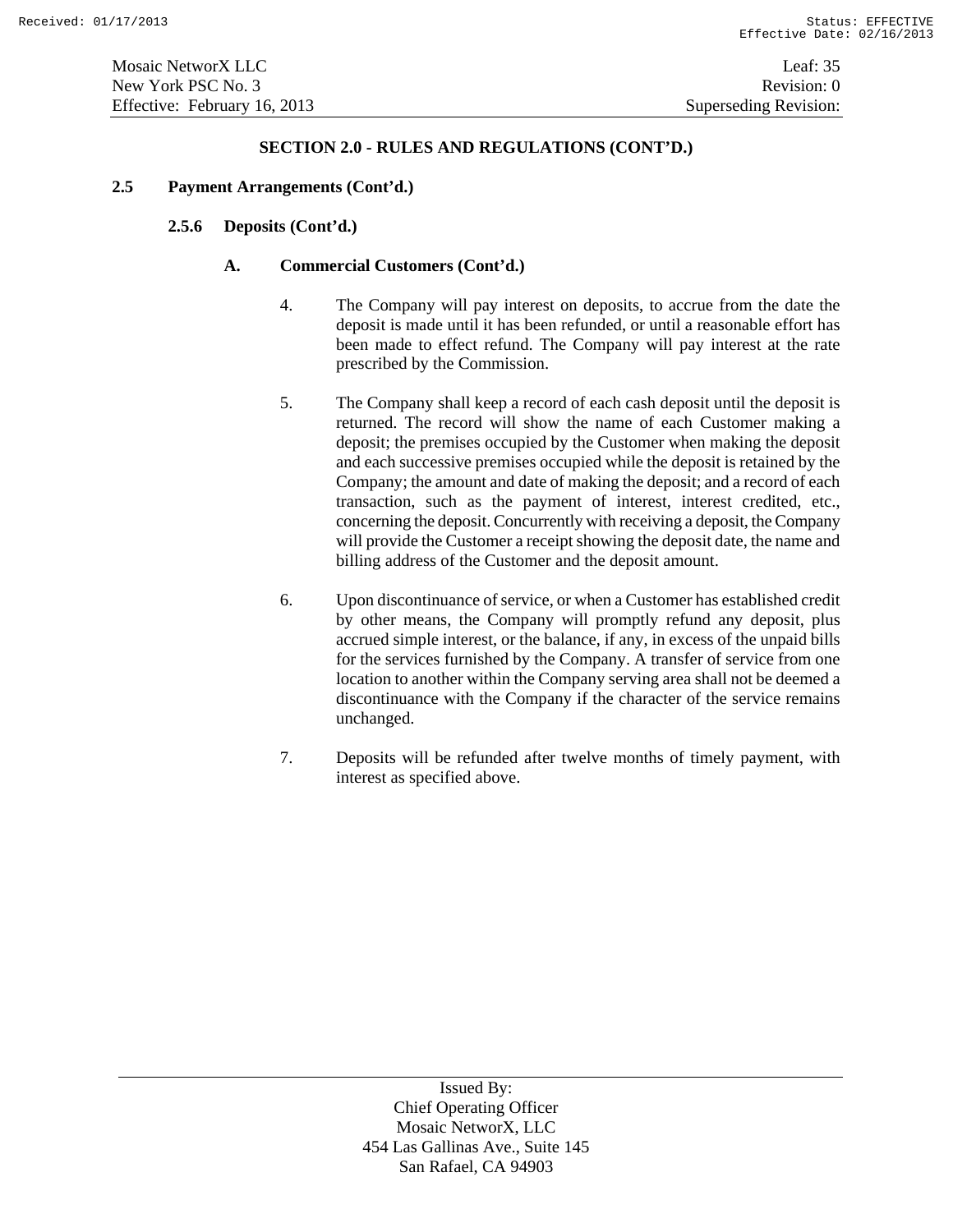#### **2.6 Discontinuance of Service**

#### **2.6.1 Suspension or Termination for Nonpayment**

In the event that any bill rendered or any deposit required is not paid, the Company may suspend service or terminate service until the bill or the required deposit has been paid. If service is suspended or terminated for nonpayment, the Customer will be billed a Connection Charge as well as any payment due and any applicable deposits upon reconnection.

- **A.** Termination shall not be made until at least 20 days after written notification has been mailed to the billing address of the Customer.
- **B.** Suspension will not be made until at least 8 days after written notification has been mailed to the Customer and 20 days before the termination notice.

Telephone service shall only be suspended during the hours between 8:00 AM and 4:00 PM, Monday through Thursday and between the hours of 8:00 AM and 3:00 PM on Friday. It shall not be suspended or terminated for nonpayment on weekends, public holidays, other federal and state holidays proclaimed by the President or the Governor, or on days when the main business office of the Company is not open for business, or during the periods from December 23rd through December 26th or December 30th through January 2nd.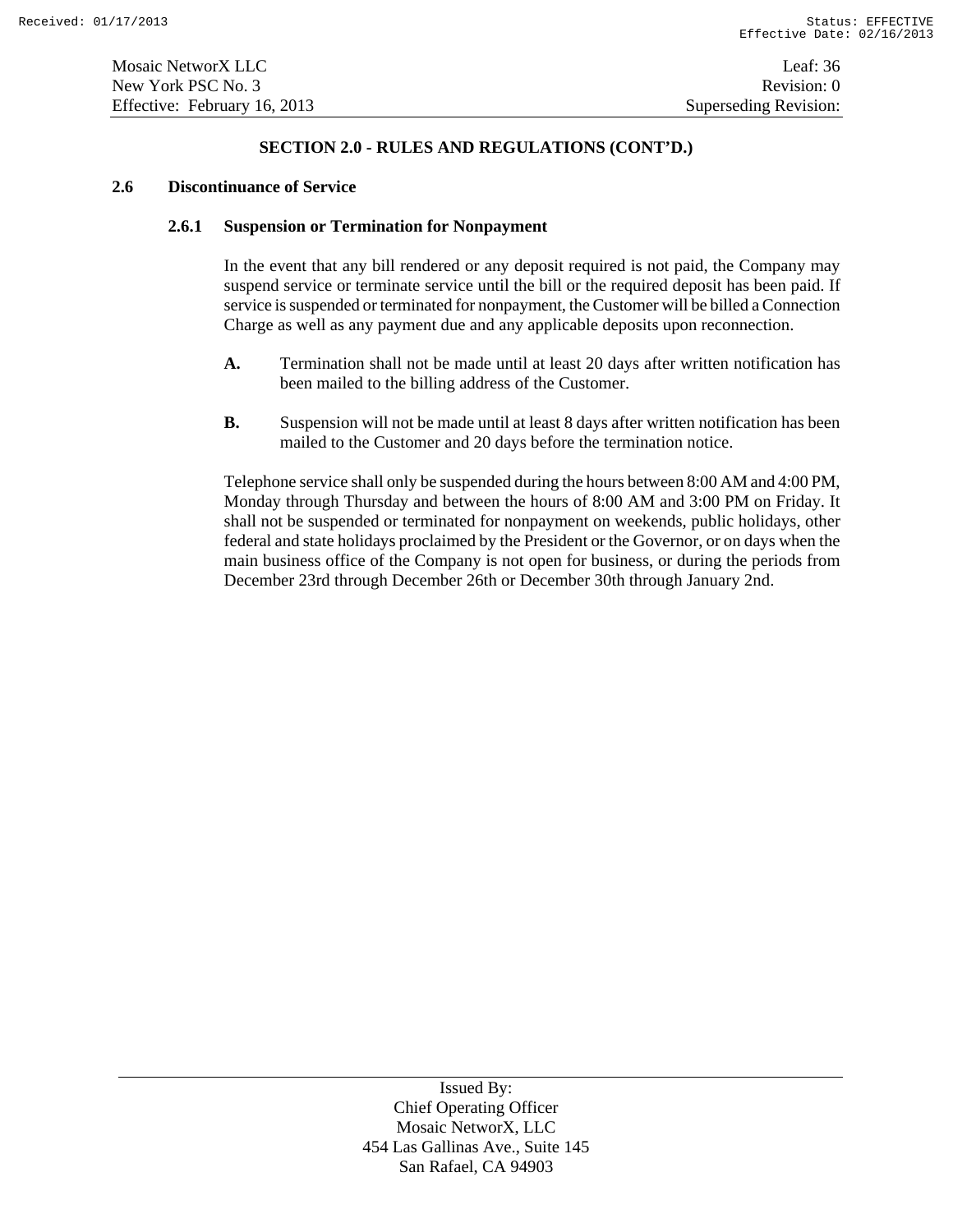#### **2.6 Discontinuance of Service (Cont'd.)**

#### **2.6.2 Exceptions to Suspension and Termination**

Telephone service shall not be suspended or terminated for:

- **A.** Nonpayment of bills rendered for charges other than telephone service or deposits requested in connection with telephone service;
- **B.** Nonpayment for service for which a bill has not been rendered;
- **C.** Nonpayment for services that have not been rendered;
- **D.** Nonpayment of any billed charge which is in dispute or for the nonpayment of a deposit which is in dispute during the period before a determination of the dispute is made by the Company in accordance with Company's complaint handling procedures. These procedures are in accordance with the Commission Rules and Regulations contained in Part 609 of 16 NYCRR.

Telephone service may be suspended or terminated for nonpayment of the undisputed portion of a disputed bill or deposit if the Customer does not pay the undisputed portion after being asked to do so.

**E.** Nonpayment of backbilled monthly recurring and/or non-recurring charges.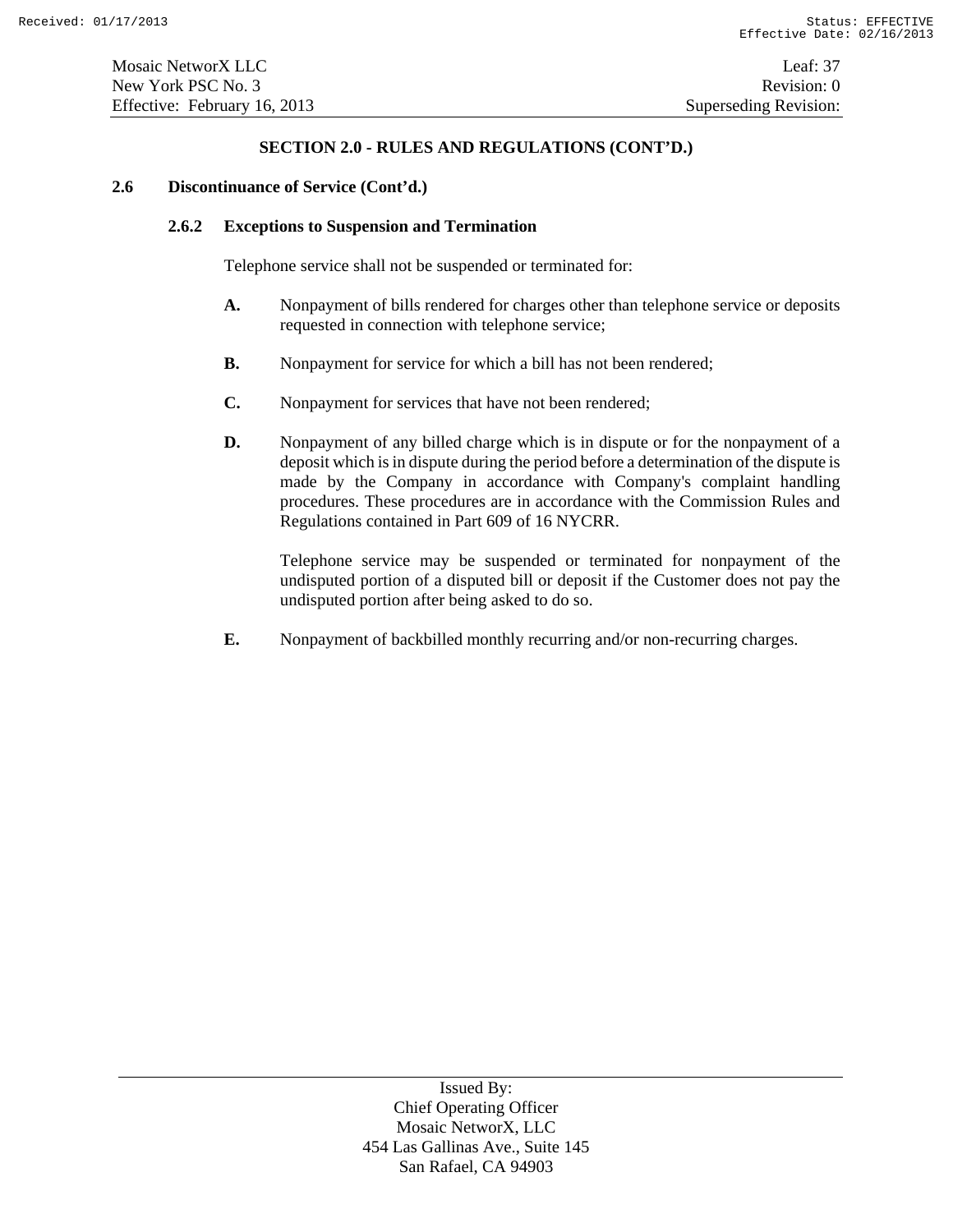#### **2.6 Discontinuance of Service (Cont'd.)**

# **2.6.3 Verification of Nonpayment**

Telephone service shall not be suspended or terminated for nonpayment of a bill rendered or a required deposit unless:

- **A.** The Company has verified, in a manner approved by the Commission, that payment has not been received at any office of the Company or at any office of an authorized collection agent through the end of the period indicated in the notice, and
- **B.** The Company has checked the Customer's account on the day that suspension or termination is to occur to determine whether payment has been posted to the Customer's account as of the opening of business on that day.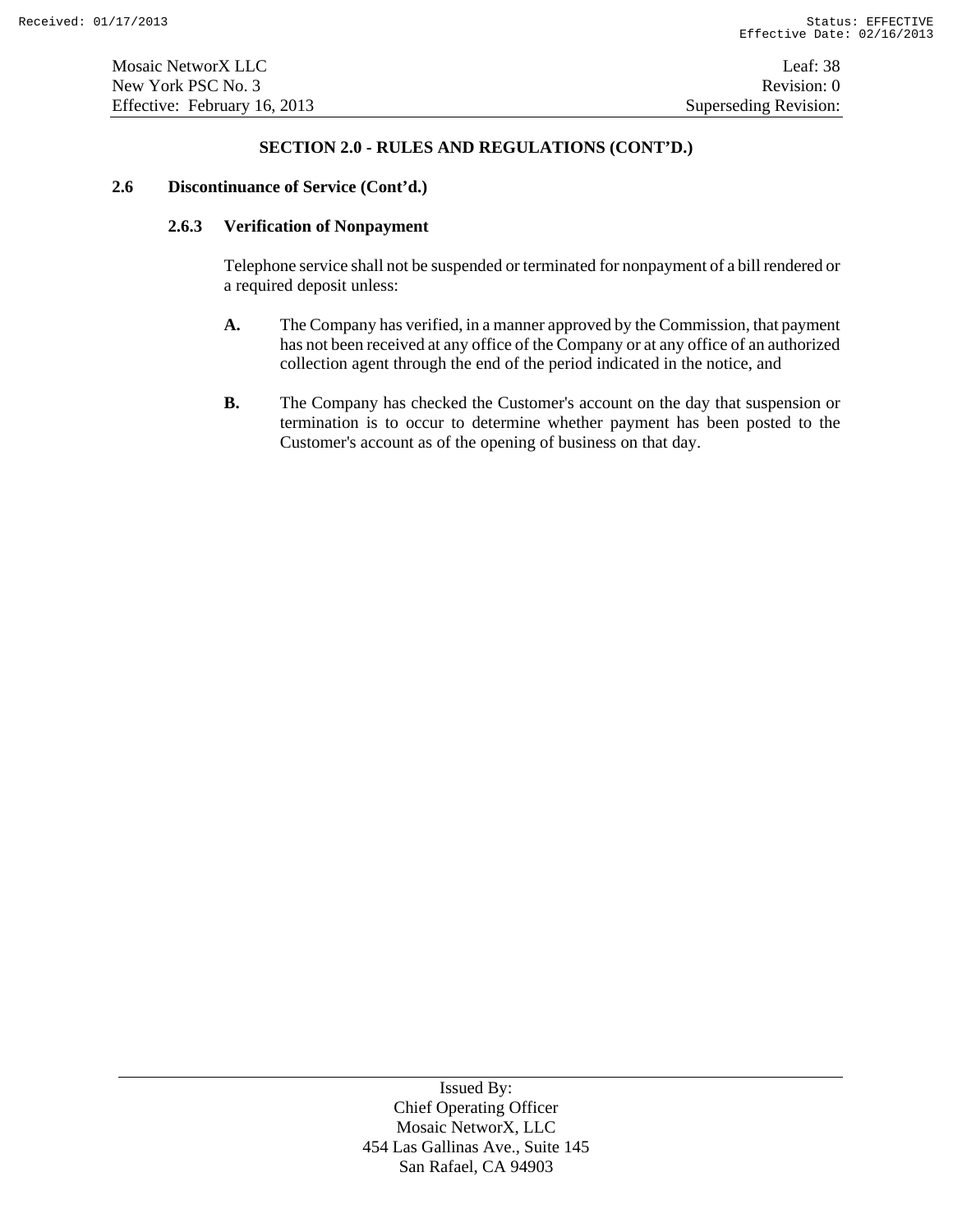#### **2.6 Discontinuance of Service (Cont'd.)**

# **2.6.4 Termination For Cause Other Than Nonpayment**

# **A. General**

The Company, after notice in writing to the Customer and after having given the Customer an appropriate opportunity to respond to such notice, may terminate service and sever the connection(s) from the Customer's premises under the following conditions:

- 1. in the event of prohibited, unlawful or improper use of the facilities or service, or any other violation by the Customer of the rules and regulations governing the facilities and service furnished, or
- 2. if, in the judgment of the Company, any use of the facilities or service by the Customer may adversely affect the Company's personnel, plant, property or service. The Company shall have the right to take immediate action, including termination of the service and severing of the connection, without notice to the Customer when injury or damage to telephone personnel, plant, property or service is occurring, or is likely to occur, or
- 3. in the event of unauthorized use, where the Customer fails to take reasonable steps to prevent the unauthorized use of the facilities or service received from the Company, or
- 4. in the event that service is connected for a Customer who is indebted to the Company for service or facilities previously furnished, that service may be terminated by the Company unless the Customer satisfies the indebtedness within 20 days after written notification.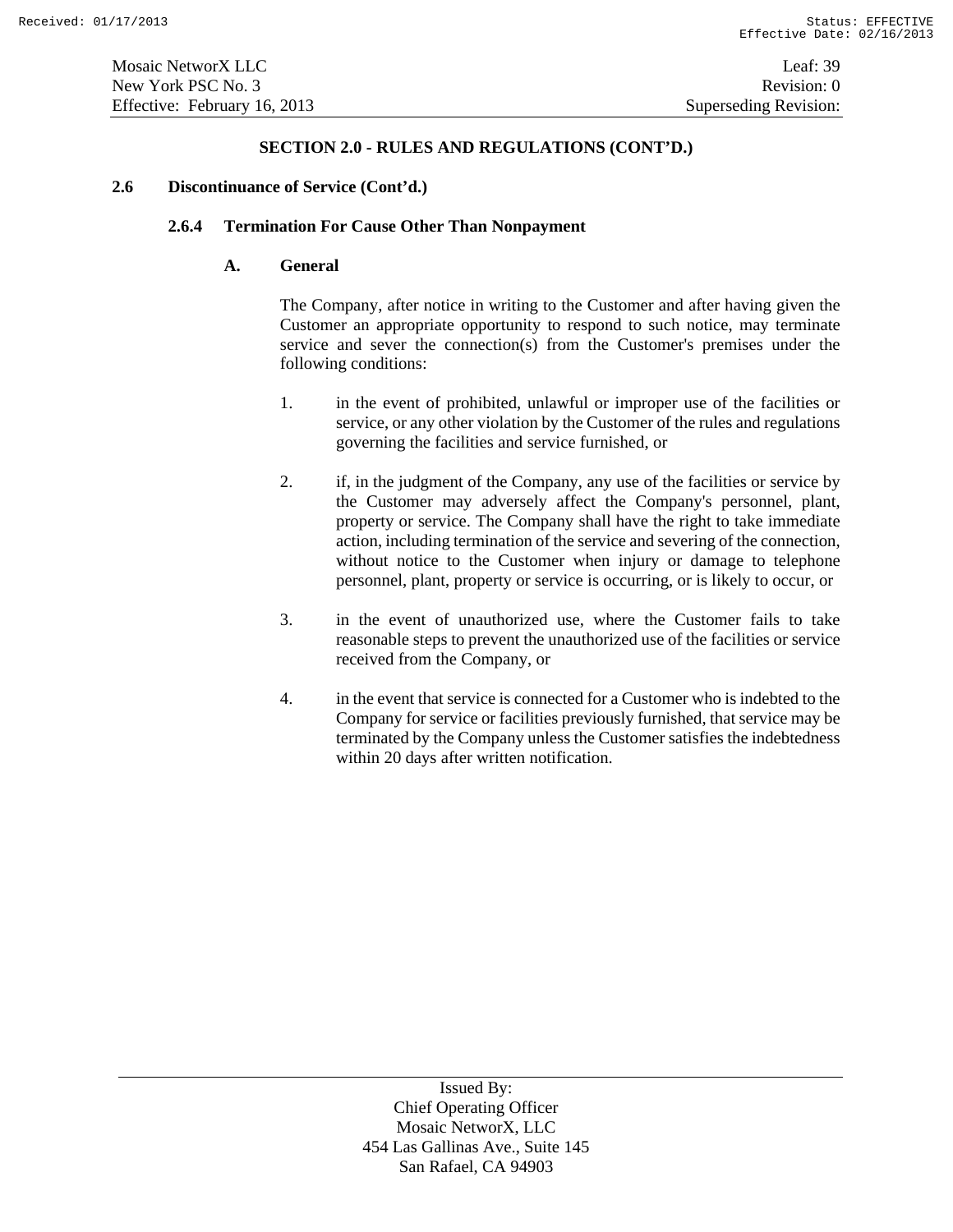#### **2.6 Discontinuance of Service (Cont'd.)**

### **2.6.4 Termination For Cause Other Than Nonpayment (Cont'd.)**

# **B. Prohibited, Unlawful or Improper Use of the Facilities or Service**

Prohibited, unlawful or improper use of the facilities or service includes, but is not limited to:

- 1. The use of facilities or service of the Company without payment of Tariff charges;
- 2. Calling or permitting others to call another person or persons so frequently or at such times of the day or in such manner as to harass, frighten, abuse or torment such other person or persons;
- 3. The use of profane or obscene language;
- 4. The use of the service in such a manner such that it interferes with the service of other Customers or prevents them from making or receiving calls;
- 5. The use of a mechanical dialing device or recorded announcement equipment to seize a Customer's line, thereby interfering with the Customer's use of the service;
- 6. Permitting fraudulent use.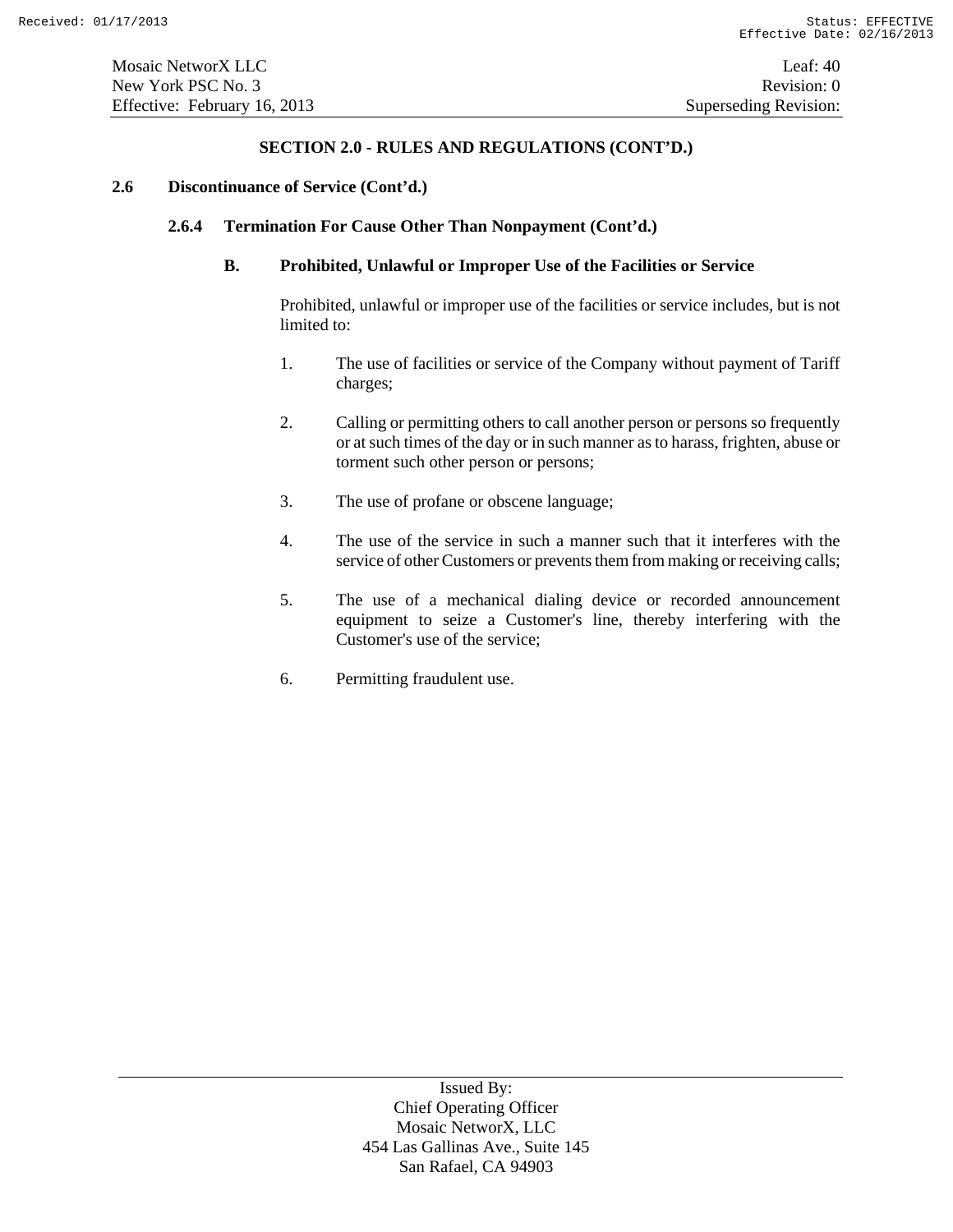#### **2.6 Discontinuance of Service (Cont'd.)**

# **2.6.4 Termination For Cause Other Than Nonpayment (Cont'd.)**

# **C. Abandonment or Unauthorized Use of Facilities**

- 1. If it is determined that facilities have been abandoned, or are being used by unauthorized persons, or that the Customer has failed to take reasonable steps to prevent unauthorized use, the Company may terminate telephone service.
- 2. In the event that telephone service is terminated for abandonment of facilities or unauthorized use and service is subsequently restored to the same Customer at the same location:
	- No charge shall apply for the period during which service had been terminated, and
	- Reconnection charges will apply when service is restored. However, no charge shall be made for reconnection if the service was terminated due to an error on the part of the Company.

### **D. Change in the Company's Ability to Secure Access**

Any change in the Company's ability (a) to secure and retain suitable facilities and rights for the construction and maintenance of the necessary circuits and equipment or (b) to secure and retain suitable space for its plant and facilities in the building where service is provided to the Customer may require termination of a Customer's service until such time as new arrangements can be made. No charges will be assessed the Customer while service is terminated, and no connection charges will apply when the service is restored.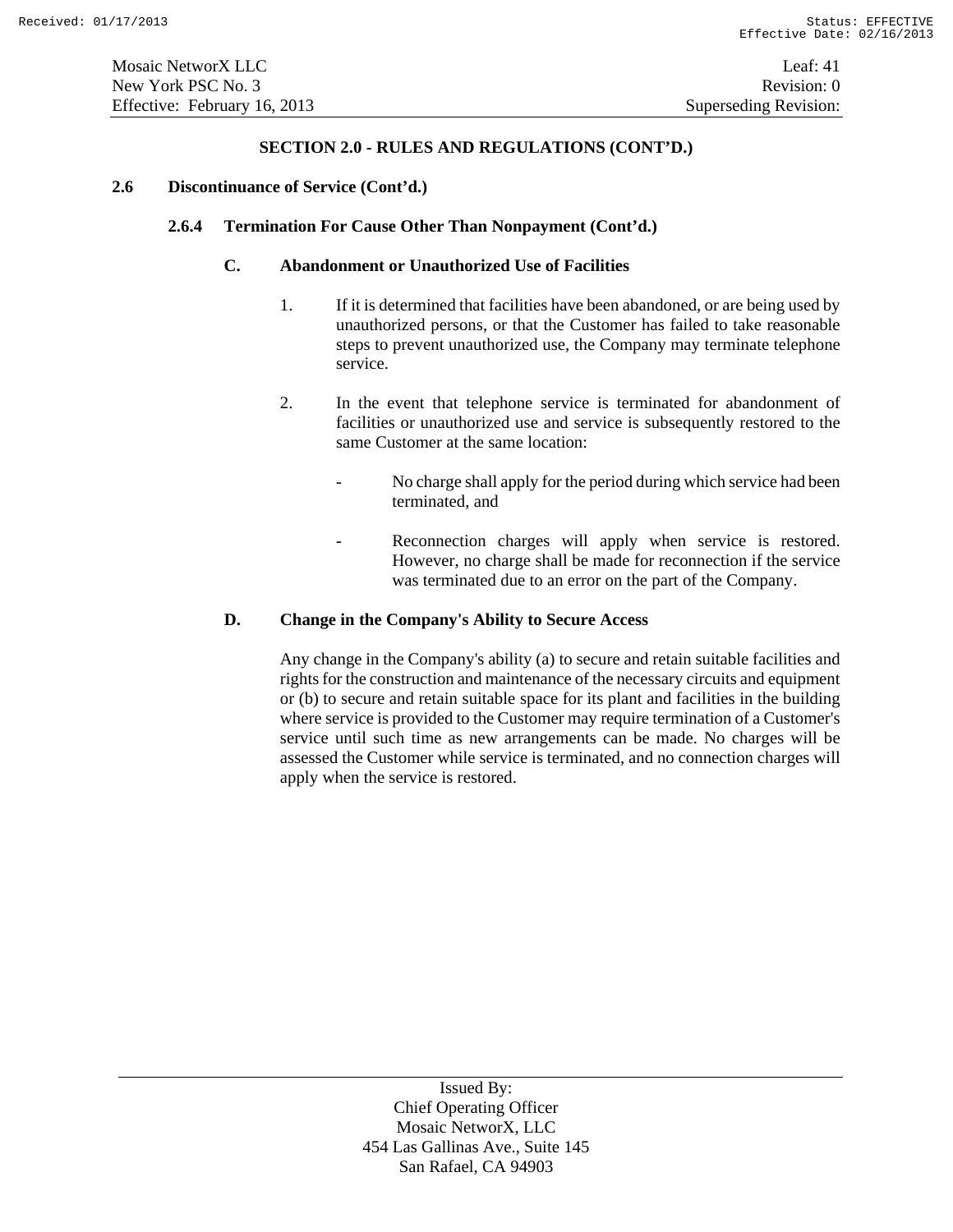#### **2.6 Discontinuance of Service (Cont'd.)**

## **2.6.5 Emergency Termination of Service**

The Company will immediately terminate the service of any Customer, on request, when the Customer has reasonable belief that the service is being used by an unauthorized person or persons. The Company may require that the request be submitted in writing as a follow-up to a request made by telephone.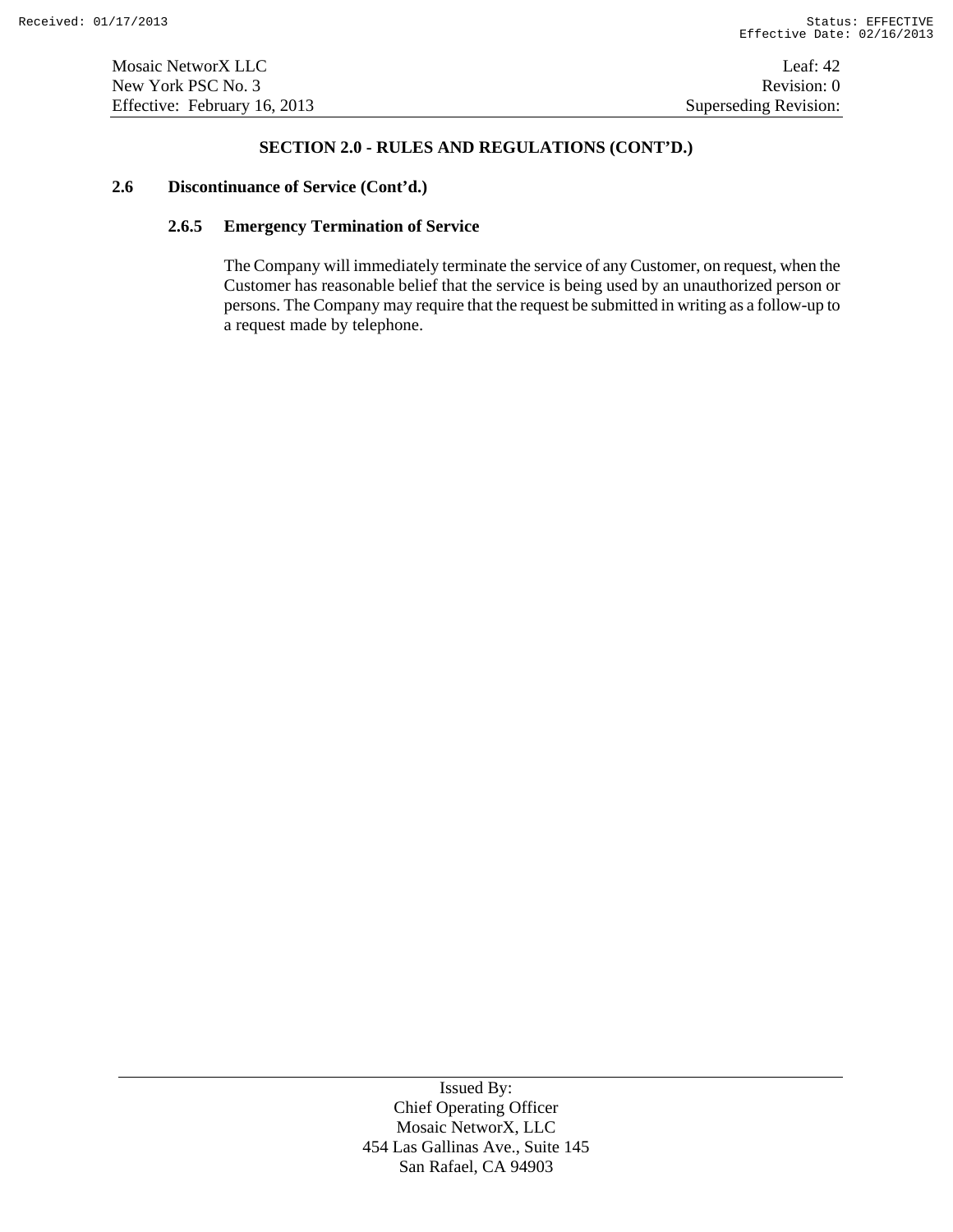# **2.7 Cancellation of Application for Service**

- **2.7.1** Applications for service cannot be canceled without the Company's agreement. Where the Company permits a Customer to cancel an application for service prior to the start of service or prior to any special construction, no charges will be imposed except for those specified below.
- **2.7.2** Where, prior to cancellation by the Customer, the Company incurs any expenses in installing the service or in preparing to install the service that it otherwise would not have incurred, a charge equal to the costs incurred by the Company, less net salvage, shall apply, but in no case shall this charge exceed the sum of the charge for the minimum period of services ordered, including installation charges, and all charges others levy against the Company that would have been chargeable to the Customer had service commenced (all discounted to present value at six percent).
- **2.7.3** Where the Company incurs any expense in connection with special construction, or where special arrangements of facilities or equipment have begun, before the Company receives a cancellation notice, a charge equal to the costs incurred by the Company, less net salvage, applies. In such cases, the charge will be based on such elements as the cost of the equipment, facilities, and material, the cost of installation, engineering, labor, and supervision, general and administrative expense, other disbursements, depreciation, maintenance, taxes, provision for return on investment, and any other costs associated with the special construction or arrangements.
- **2.7.4** The special charges described in 2.7.3 will be calculated and applied on a case-by-case basis.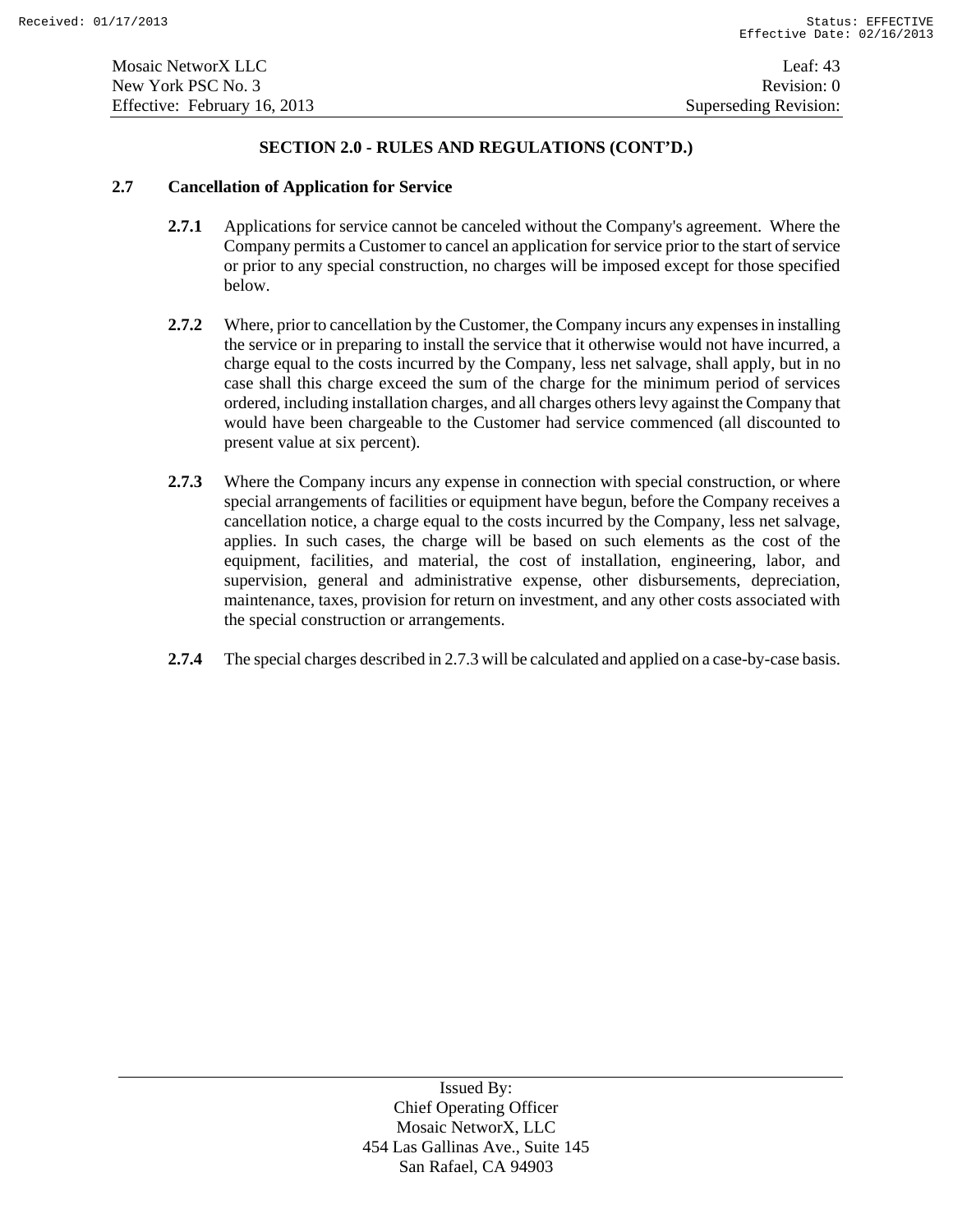Mosaic NetworX LLC Leaf: 44 New York PSC No. 3 Revision: 0 Effective: February 16, 2013 Superseding Revision:

# **SECTION 2.0 - RULES AND REGULATIONS (CONT'D.)**

# **2.8 Changes in Service Requested**

If the Customer makes or requests material changes in circuit engineering, equipment specifications, service parameters, premises locations, or otherwise materially modifies any provision of the application for service, the Customer's installation fee shall be adjusted accordingly.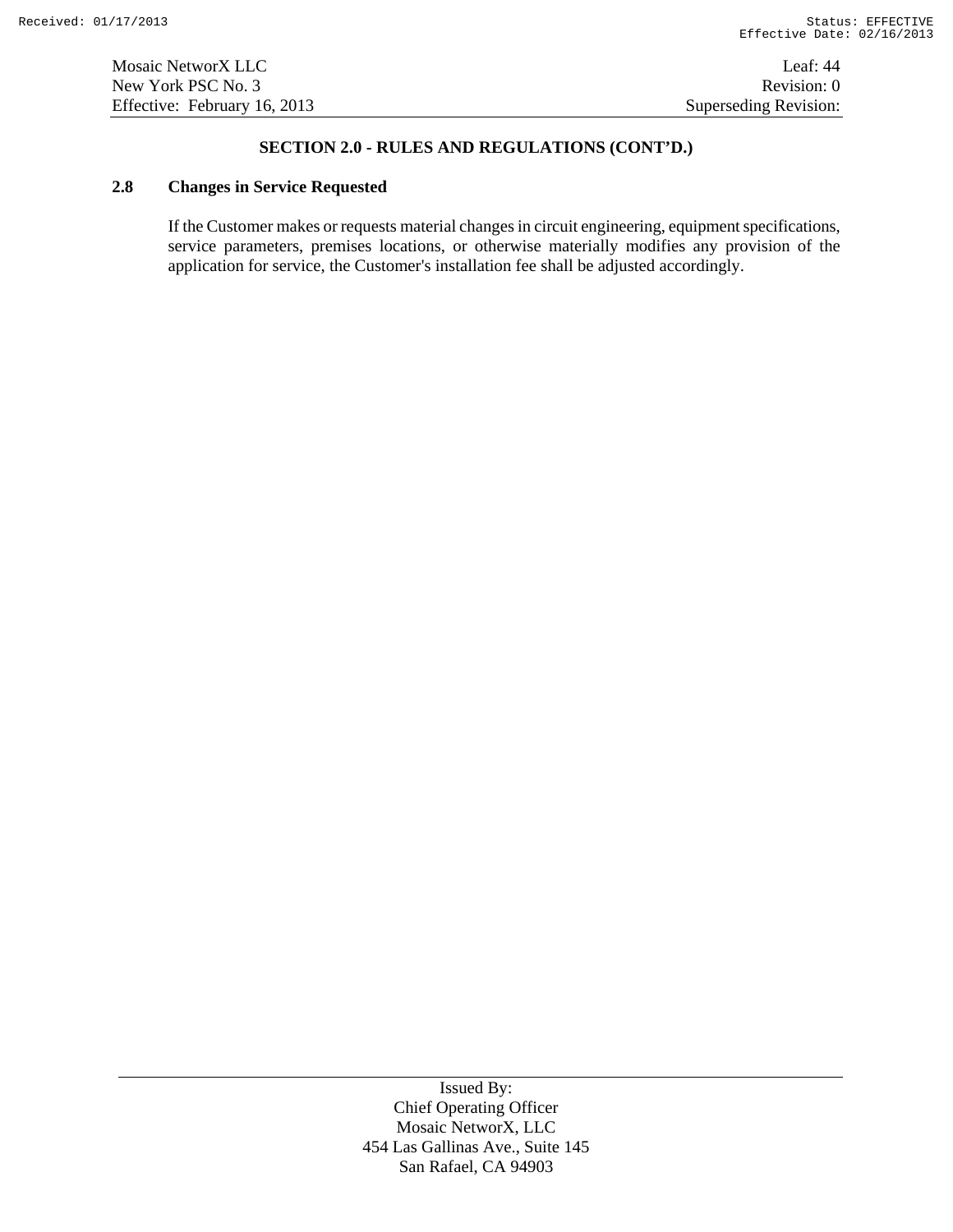#### **2.9 Allowances for Interruptions in Service**

Interruptions in service that are not due to the negligence of, or noncompliance with the provisions of this tariff by, the Customer or the operation or malfunction of the facilities, power or equipment provided by the Customer, will be credited to the Customer as set forth in 2.9.1 for the part of the service that the interruption affects.

# **2.9.1 General**

- **A.** A credit allowance will be given when service is interrupted, except as specified below. A service is interrupted when it becomes inoperative to the Customer, e.g., the Customer is unable to transmit or receive, because of a failure of a component furnished by the Company under this rate sheet.
- **B.** An interruption period begins when the Customer reports a service, facility or circuit to be inoperative and, if necessary, releases it for testing and repair. An interruption period ends when the service, facility or circuit is operative.
- **C.** If the Customer reports a service, facility or circuit to be interrupted but declines to release it for testing and repair, or refuses access to its premises for test and repair by the Company, the service, facility or circuit is considered to be impaired but not interrupted. No credit allowances will be made for a service, facility or circuit considered by the Company to be impaired.
- **D.** The Customer shall be responsible for the payment of service charges as set forth herein for visits by the Company's agents or employees to the premises of the Customer when the service difficulty or trouble report results from the use of equipment or facilities provided by any party other than the Company, including but not limited to the Customer.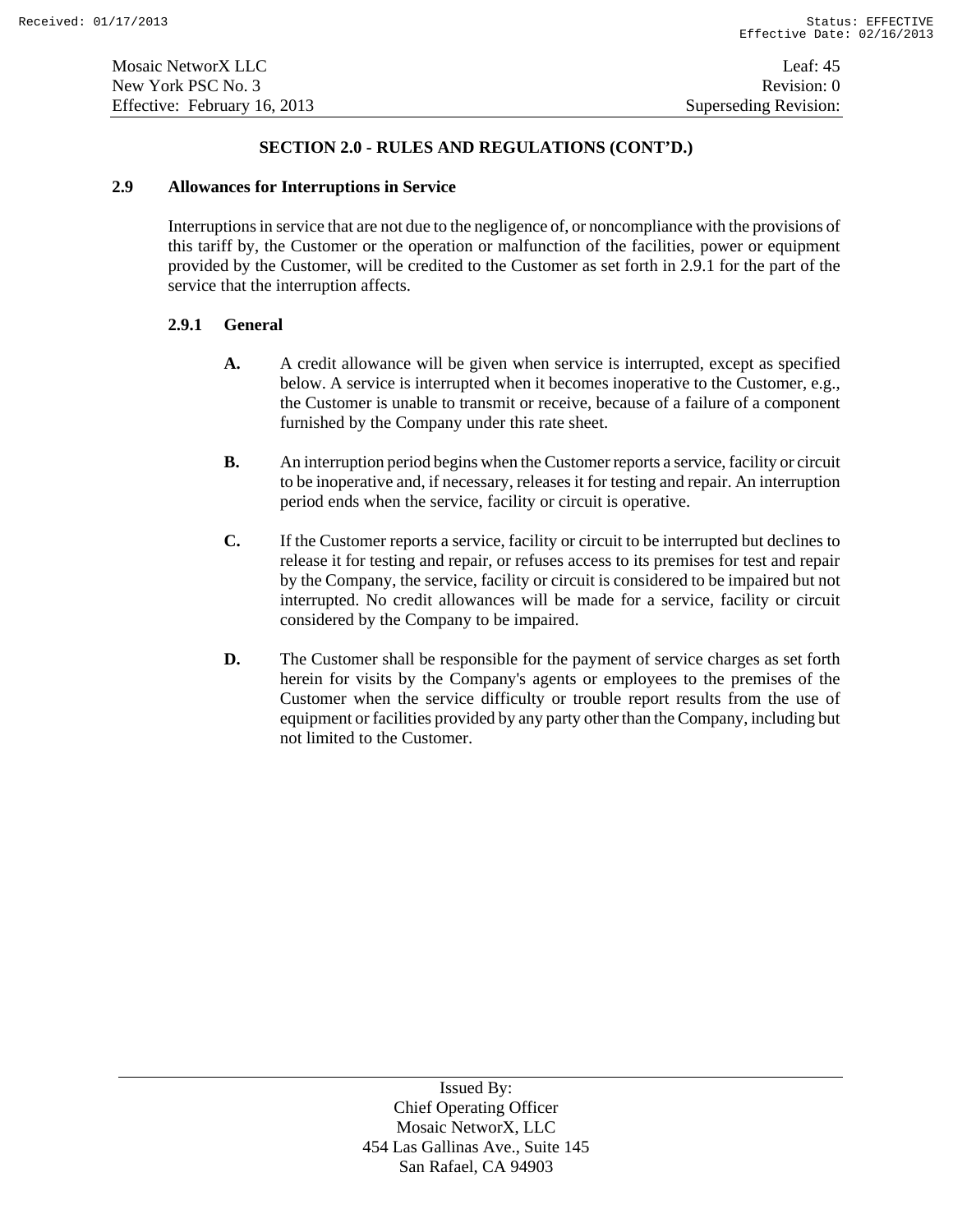#### **2.9 Allowances for Interruptions in Service (Cont'd.)**

#### **2.9.2 Limitations of Allowances**

No credit allowance will be made for any interruption in service:

- **A.** Due to the negligence of or noncompliance with the provisions of this rate sheet by any person or entity other than the Company, including but not limited to the Customer;
- **B.** Due to the failure of power, equipment, systems, connections or services not provided by the Company;
- **C.** Due to circumstances or causes beyond the reasonable control of the Company;
- **D.** During any period in which the Company is not given full and free access to its facilities and equipment for the purposes of investigating and correcting interruptions;
- **E.** A service will not be deemed to be interrupted if a Customer continues to voluntarily make use of such service. If the service is interrupted, the Customer can get a service credit, use another means of communications provided by the Company (pursuant to Section 2.9.3), or utilize another service provider;
- **F.** During any period when the Customer has released service to the Company for maintenance purposes or for implementation of a Customer order for a change in service arrangements;
- **G.** That occurs or continues due to the Customer's failure to authorize replacement of any element of special construction; and
- **H.** That was not reported to the Company within thirty (30) days of the date that service was affected.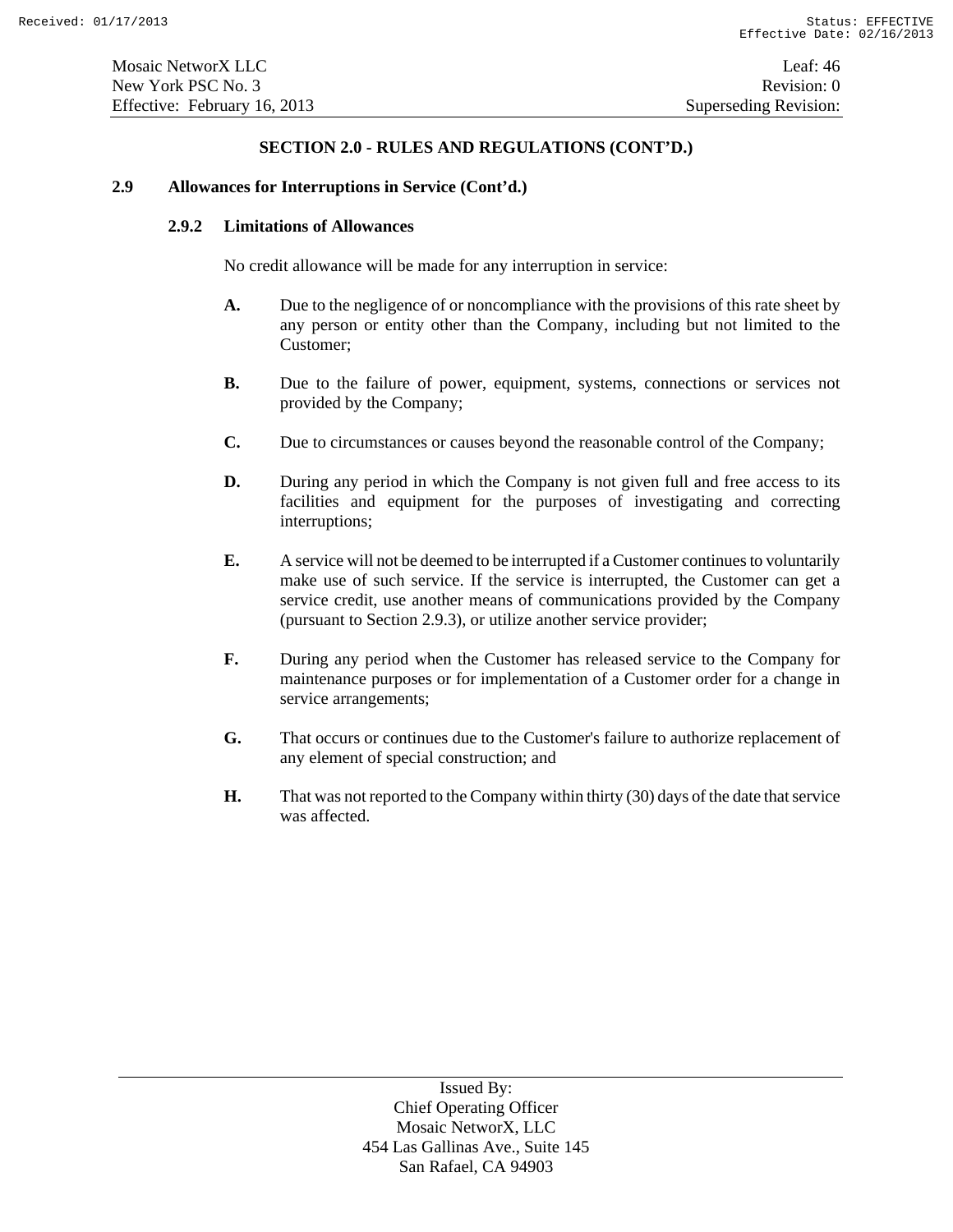#### **2.9 Allowances for Interruptions in Service (Cont'd.)**

### **2.9.3 Use of Another Means of Communications**

If the Customer elects to use another means of communications during the period of interruption, the Customer is responsible for the charges for the alternative service used.

# **2.9.4 Application of Credits for Interruptions in Service**

- **A.** Credits for interruptions in service that is provided and billed on a flat rate basis for a minimum period of at least one month, beginning on the date that billing becomes effective, shall in no event exceed an amount equivalent to the proportionate charge to the Customer for the period of service during which the event that gave rise to the claim for a credit occurred. A credit allowance is applied on a pro rata basis against the rates specified hereunder and is dependent upon the length of the interruption. Only those facilities on the interrupted portion of the circuit will receive a credit.
- **B.** For calculating credit allowances, every month is considered to have thirty (30) days.
- **C.** A credit allowance will be given for interruptions of thirty (30) minutes or more. Two or more interruptions of fifteen (15) minutes or more during any one 24-hour period shall be combined into one cumulative interruption.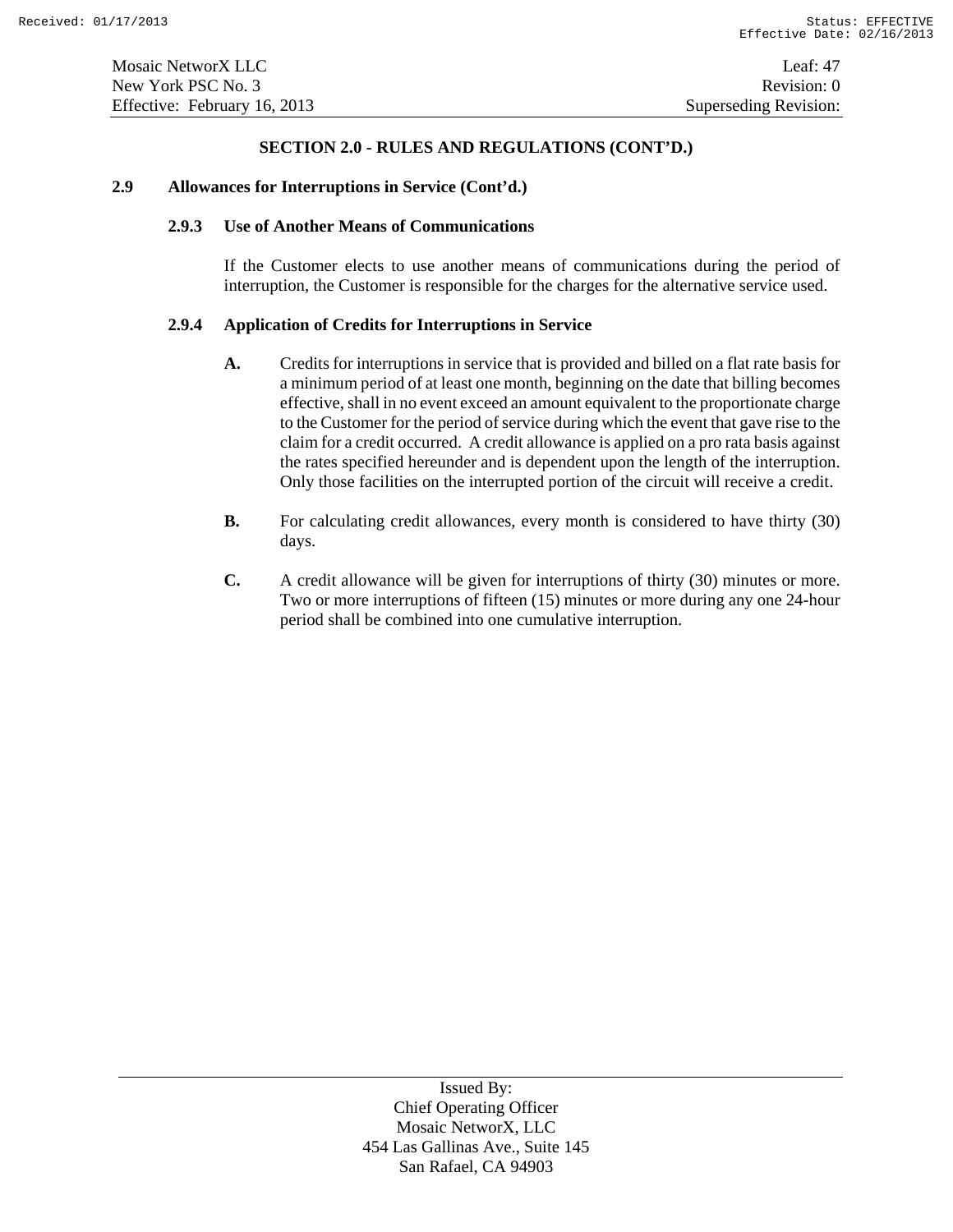Mosaic NetworX LLC Leaf: 48 New York PSC No. 3 Revision: 0 Effective: February 16, 2013 Superseding Revision:

### **SECTION 2.0 - RULES AND REGULATIONS (CONT'D.)**

# **2.9 Allowances for Interruptions in Service (Cont'd.)**

**2.9.4 Application of Credits for Interruptions in Service (Cont'd.)**

[LEFT INTENTIONALLY BLANK]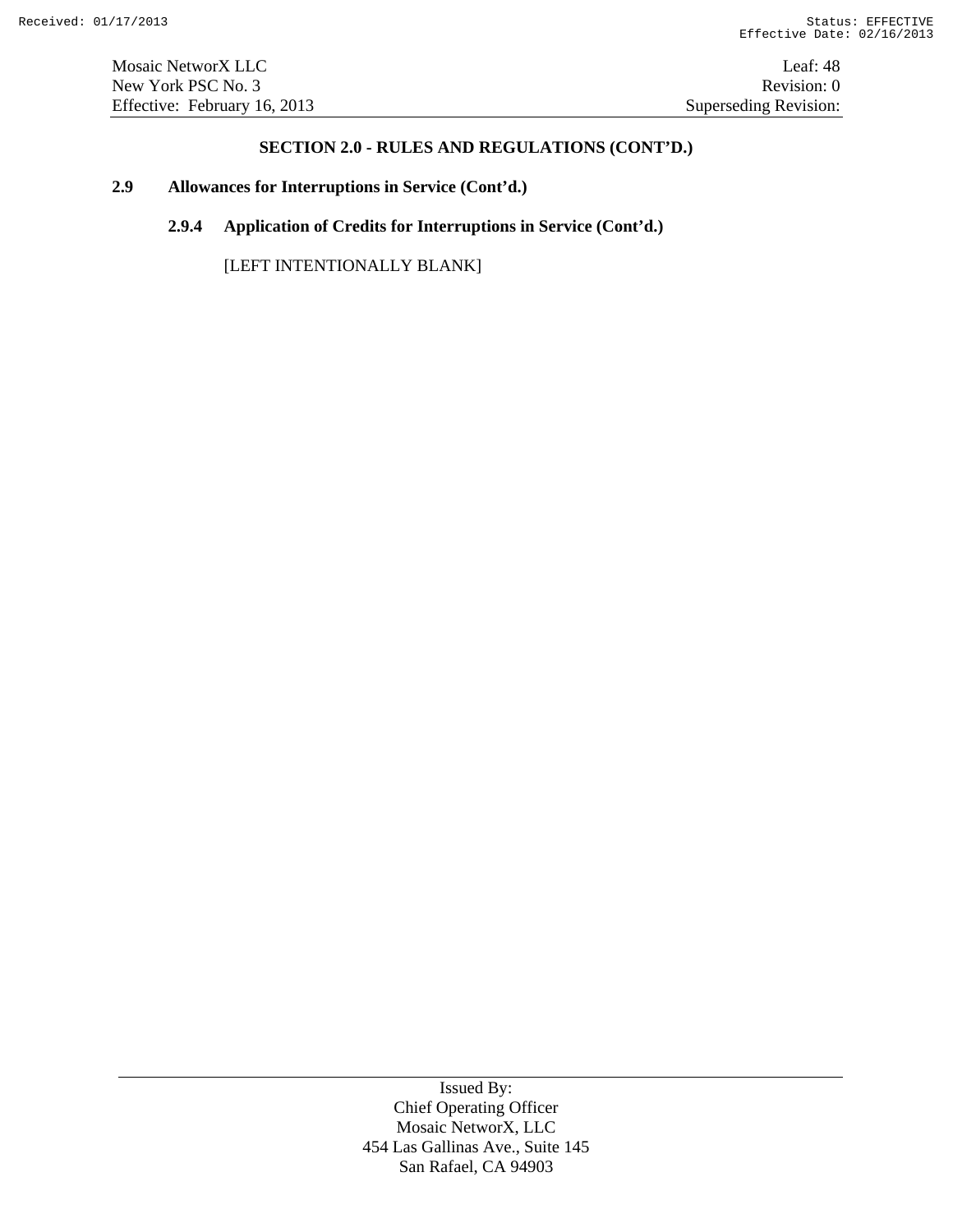#### **2.9 Allowances for Interruptions in Service (Cont'd.)**

# **2.9.5 Cancellation For Service Interruption**

Cancellation or termination for service interruption is permitted only if any circuit experiences a single continuous outage of 8 hours or more or cumulative service credits equaling 16 hours in a continuous 12-month period. The right to cancel service under this provision applies only to the single circuit that has been subject to the outage or cumulative service credits.

#### **2.10 Use of Customer's Service by Others**

# **2.10.1 Joint Use Arrangements**

Joint use arrangements will be permitted for all services provided under this tariff. From each joint use arrangement, one member will be designated as the Customer responsible for the manner in which the joint use of the service will be allocated. The Company will accept orders to start, rearrange, relocate, or discontinue service only from the designated Customer. Without affecting the Customer's ultimate responsibility for payment of all charges for the service, each joint user shall be responsible for the payment of the charges billed to it.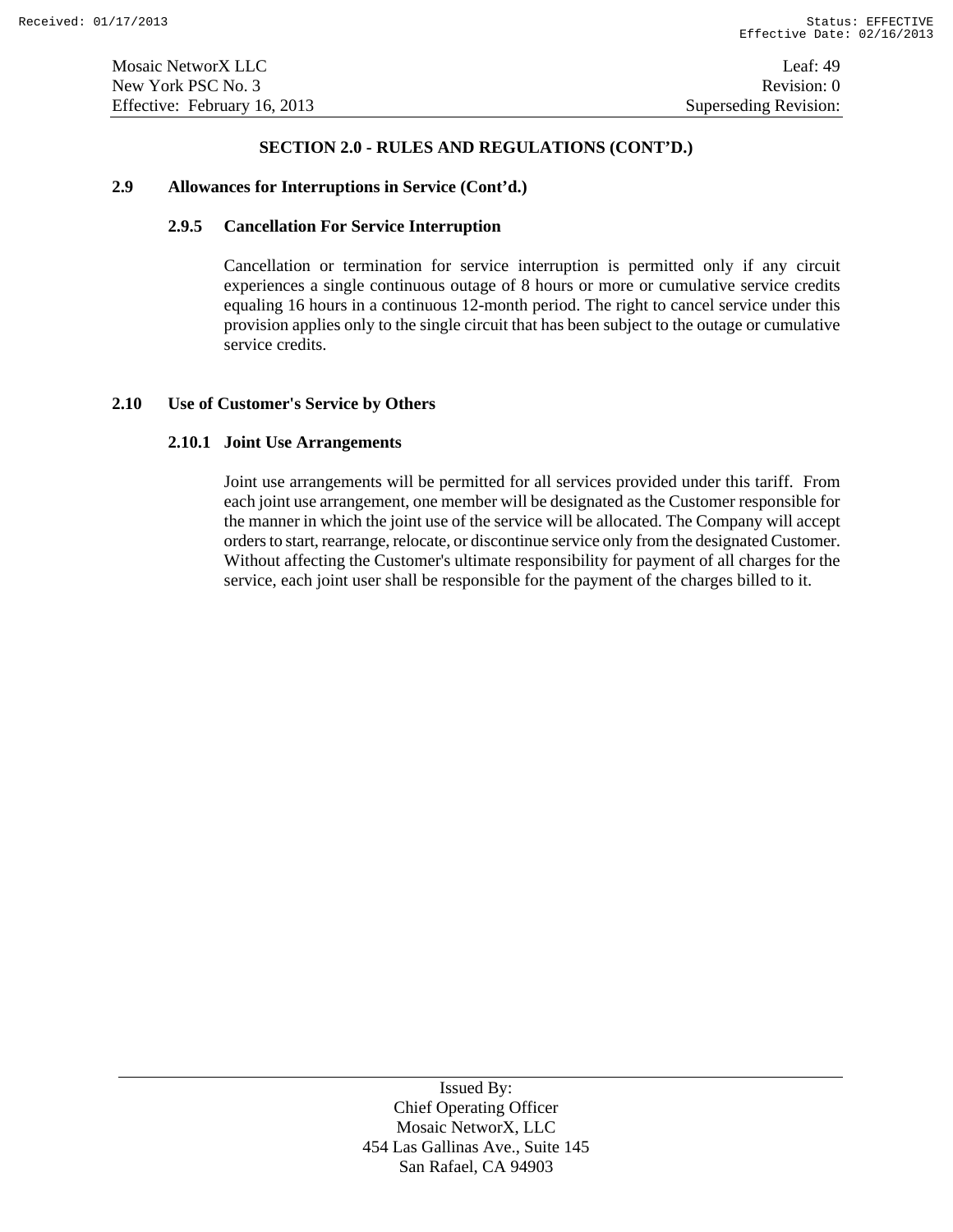### **2.11 Cancellation of Service/Termination Liability**

If a Customer cancels a Service Order or terminates services before the completion of the term for any reason whatsoever other than a service interruption (as defined in Section 2.9.1 above), the Customer agrees to pay to the Company termination liability charges, as defined below unless otherwise stated in written Service Order. These charges shall become due as of the effective date of the cancellation or termination and be payable within the period, set forth in Section 2.5.2.

# **2.11.1 Termination Liability**

The Customer's termination liability for cancellation of service shall be equal to:

- **A.** all unpaid Non-Recurring charges reasonably expended by the Company to establish or change service to the Customer; plus
- **B.** any disconnection, early cancellation or termination charges reasonably incurred and paid to third parties by the Company on behalf of the Customer; plus
- **C.** all Recurring Charges specified in the applicable Service Order for the balance of the then current term;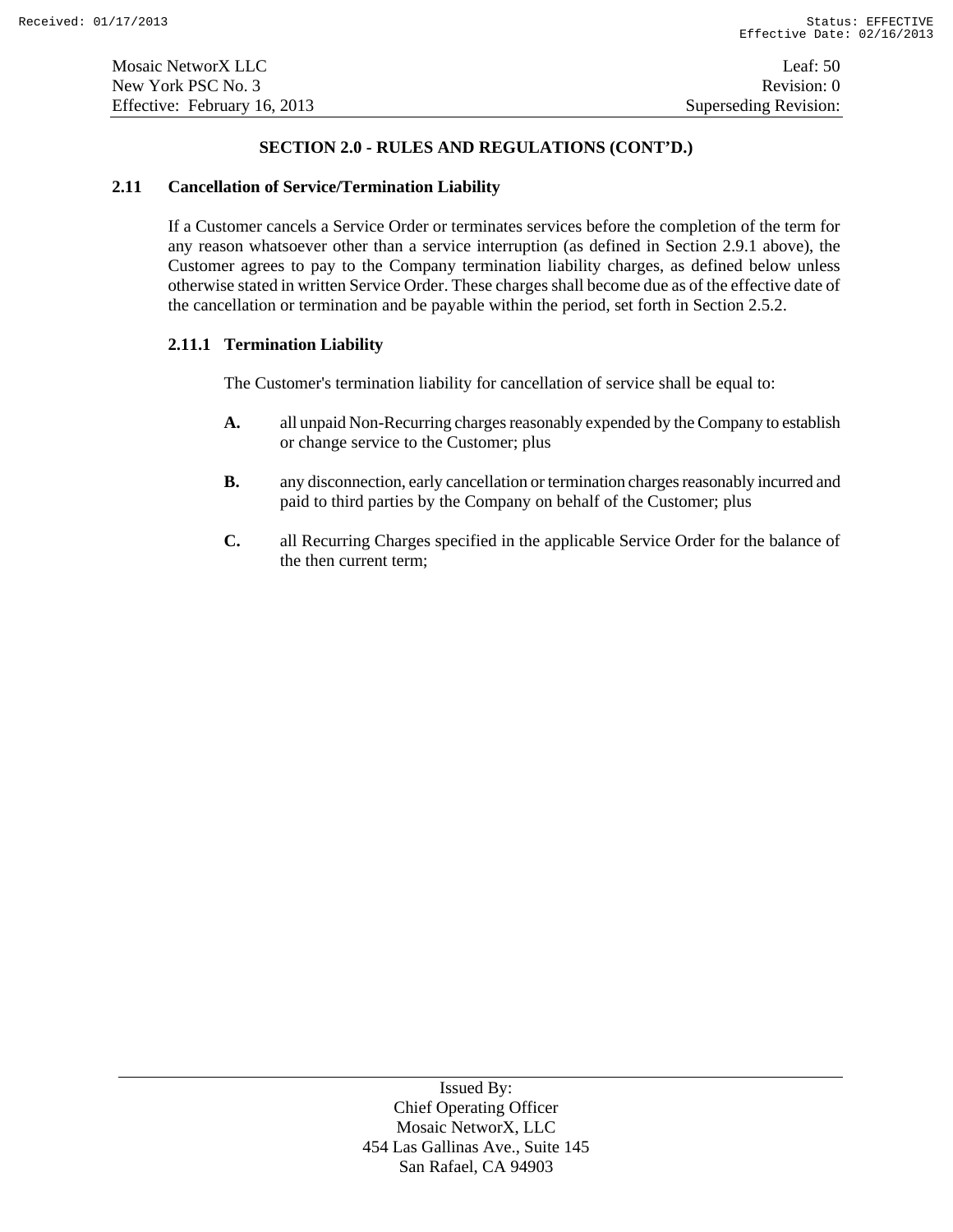### **2.12 Cancellation by Customer**

Customers may cancel service verbally or in writing. The company shall hold the Customer responsible for payment of all charges, including fixed fees, surcharges, etc., which accrue up to the cancellation date. Customers that cancel the primary local exchange line will have the entire Account disconnected, including any secondary line and all associated features. In the event the Customer executes a term commitment agreement with the Company, the Customer must cancel service and terminate the agreement in accordance with the agreement terms.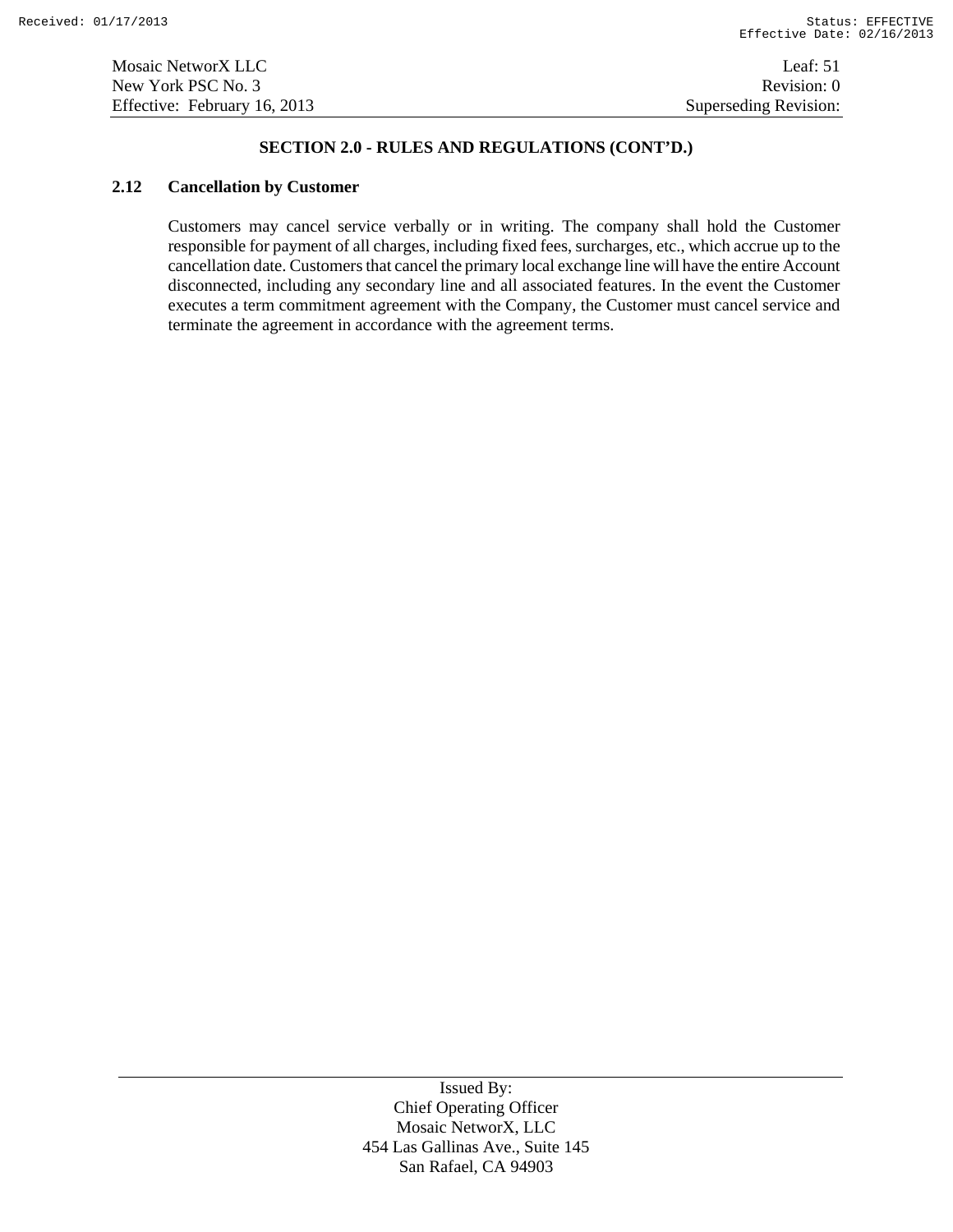#### **2.13 Transfers and Assignments**

Neither the Company nor the Customer may assign or transfer its rights or duties in connection with the services and facilities provided by the Company without the written consent of the other party, except that the Company may assign its rights and duties:

- to any subsidiary, parent company or affiliate of the Company; or
- pursuant to any sale or transfer of substantially all the assets of the Company; or
- pursuant to any financing, merger or reorganization of the Company.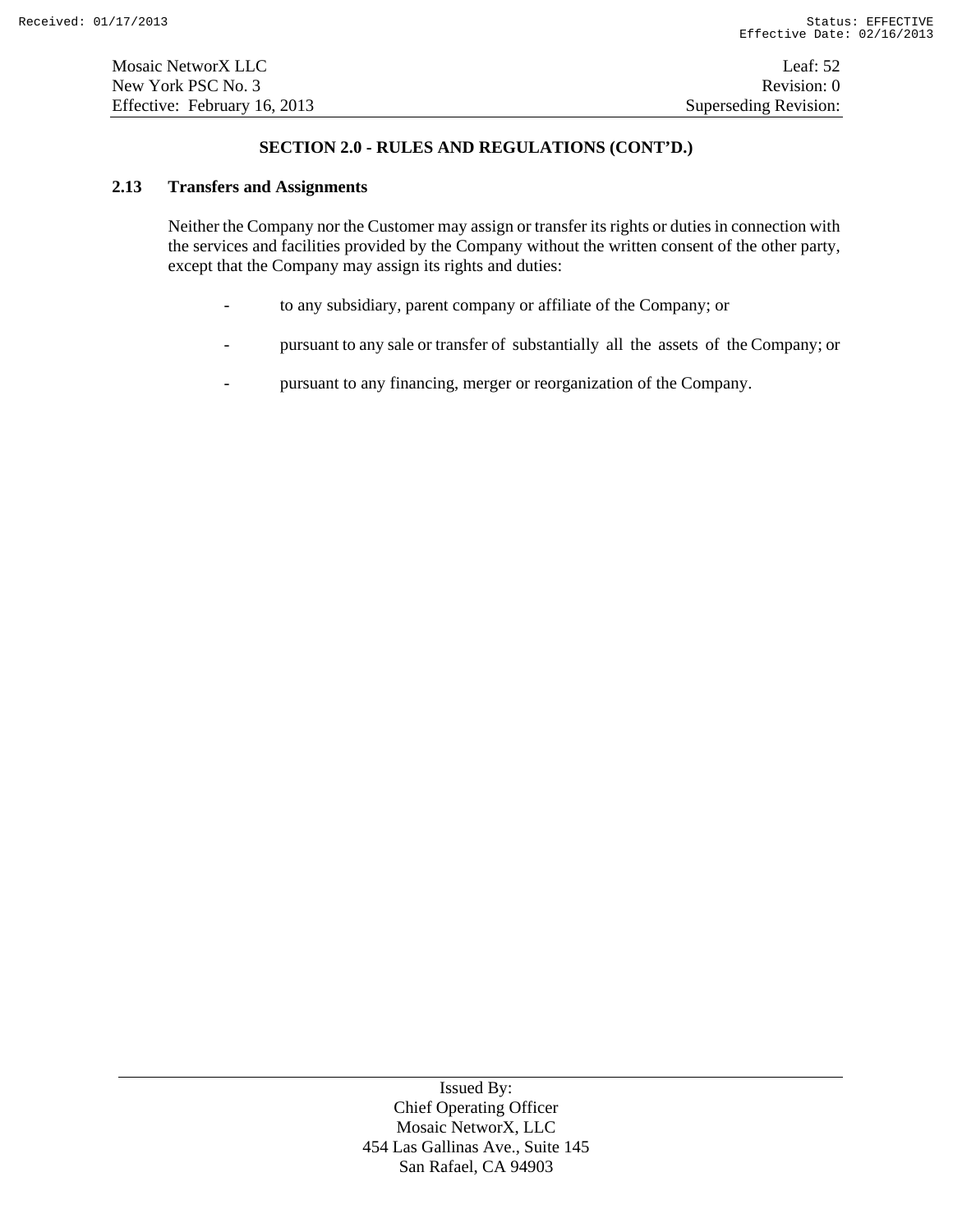# **2.14 Customer Liability for Unauthorized Use of the Network**

Unauthorized use of the network occurs when a person or entity that does not have actual, apparent, or implied authority to use the network, obtains the Company's services provided under this rate sheet.

# **2.14.1 Customer Liability for Fraud and Unauthorized Use of the Network**

- **A.** The Customer is liable for the unauthorized use of the network obtained through the fraudulent use of a Company calling card, if such a card is offered by the Company, or an accepted credit card, provided that the unauthorized use occurs before the Company has been notified.
- **B.** A Company calling card is a telephone calling card issued by the Company at the Customer's request, which enables the Customer or user(s) authorized by the Customer to place calls over the Network and to have the charges for such calls billed to the Customer's account.

An accepted credit card is any credit card that a cardholder has requested or applied for and received, or has signed, used, or authorized another person to use to obtain credit. Any credit card issued as an renewal or substitute in accordance with this paragraph is an accepted credit card when received by the cardholder.

- **C.** The Customer must give the Company written or oral notice that an unauthorized use of a Company calling card or an accepted credit card has occurred or may occur as a result of loss, and/or theft.
- **D.** The Customer is responsible for payment of all charges for calling card services furnished to the Customer or to users authorized by the Customer to use service provided under this rate sheet, unless due to the negligence of the Company. This responsibility is not changed due to any use, misuse, or abuse of the Customer's service or Customer-provided equipment by third parties, the Customer's employees, or the public.

The liability of the Customer for unauthorized use of the Network by credit card fraud will not exceed the lesser of fifty dollars (\$50.00) or the amount of money, property, labor, or services obtained by the unauthorized user before notification to the Company.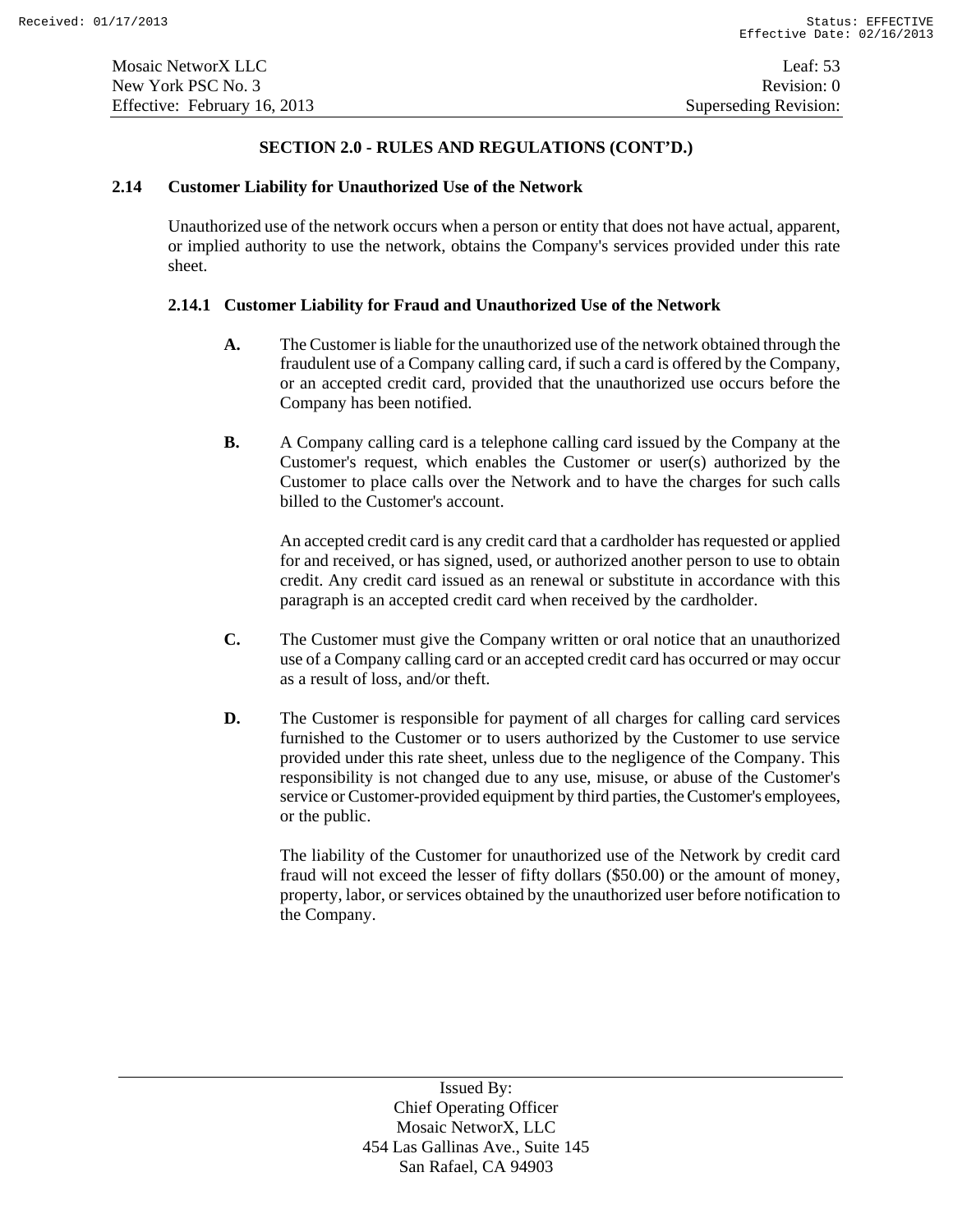### **2.15 Notices and Communications**

- **2.15.1** The Customer shall designate on the Service Order an address to which the Company shall mail or deliver all notices and other communications, except that the Customer may also designate a separate address to which the Company's bills for service shall be mailed.
- **2.15.2** The Company shall designate on the Service Order an address to which the Customer shall mail or deliver all notices and other communications, except that Company may designate a separate address on each bill for service to which the Customer shall mail payment on that bill.
- **2.15.3** Except as otherwise stated in this tariff, all notices or other communications required to be given pursuant to this tariff will be in writing. Notices and other communications of either party, and all bills mailed by the Company, shall be presumed to have been delivered to the other party on the third business day following placement of the notice, communication or bill with the U.S. Mail or a private delivery service, prepaid and properly addressed, or when actually received or refused by the addressee, whichever occurs first.
- **2.15.4** The Company or the Customer shall advise the other party of any changes to the addresses designated for notices, other communications or billing, by following the procedures for giving notice set forth herein.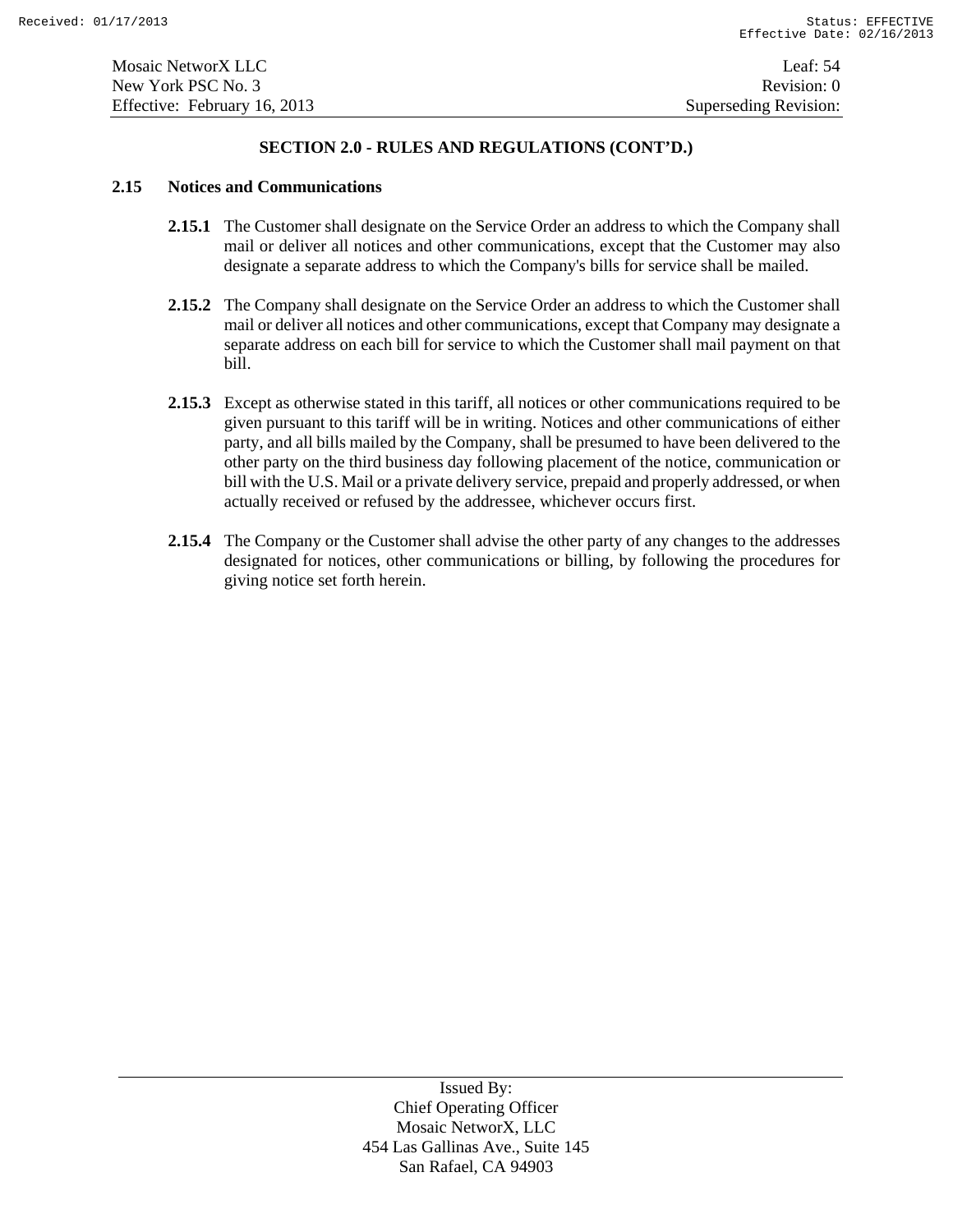#### **2.16 Taxes, Fees and Surcharges**

The Customer is responsible for the payment of any sales, use, gross receipts, excise, access, or other local, state, and federal taxes, charges or surcharges (however designated) excluding taxes on the net income of the Company, imposed on or based upon the provision, sale, or use of services. Any taxes imposed by a local jurisdiction (e.g., county and municipal taxes) will only be recovered from those Customers located in the affected jurisdictions.

#### **2.16.1 Surcharge For State Gross Income and Gross Earnings Taxes**

A monthly surcharge to recover the additional expense related to the State Gross Income and Gross Earnings Taxes applies to the recurring and nonrecurring rates and charges for all intrastate service except returned check charges, late payment charges and rates for local coin calls. The applicable Gross Revenue Surcharge rates are shown in the Rate Schedule at the end of this tariff. Any changes to these rates will be filed on 15 days' notice to Customers and the Commission, and as directed by the Commission. Whenever the state levies a new tax on the Company's gross revenues, repeals such a tax, or changes the rate of such a tax, the Commission may approve new surcharge factors, and the Company will file a revised rate schedule as directed or approved by the Commission.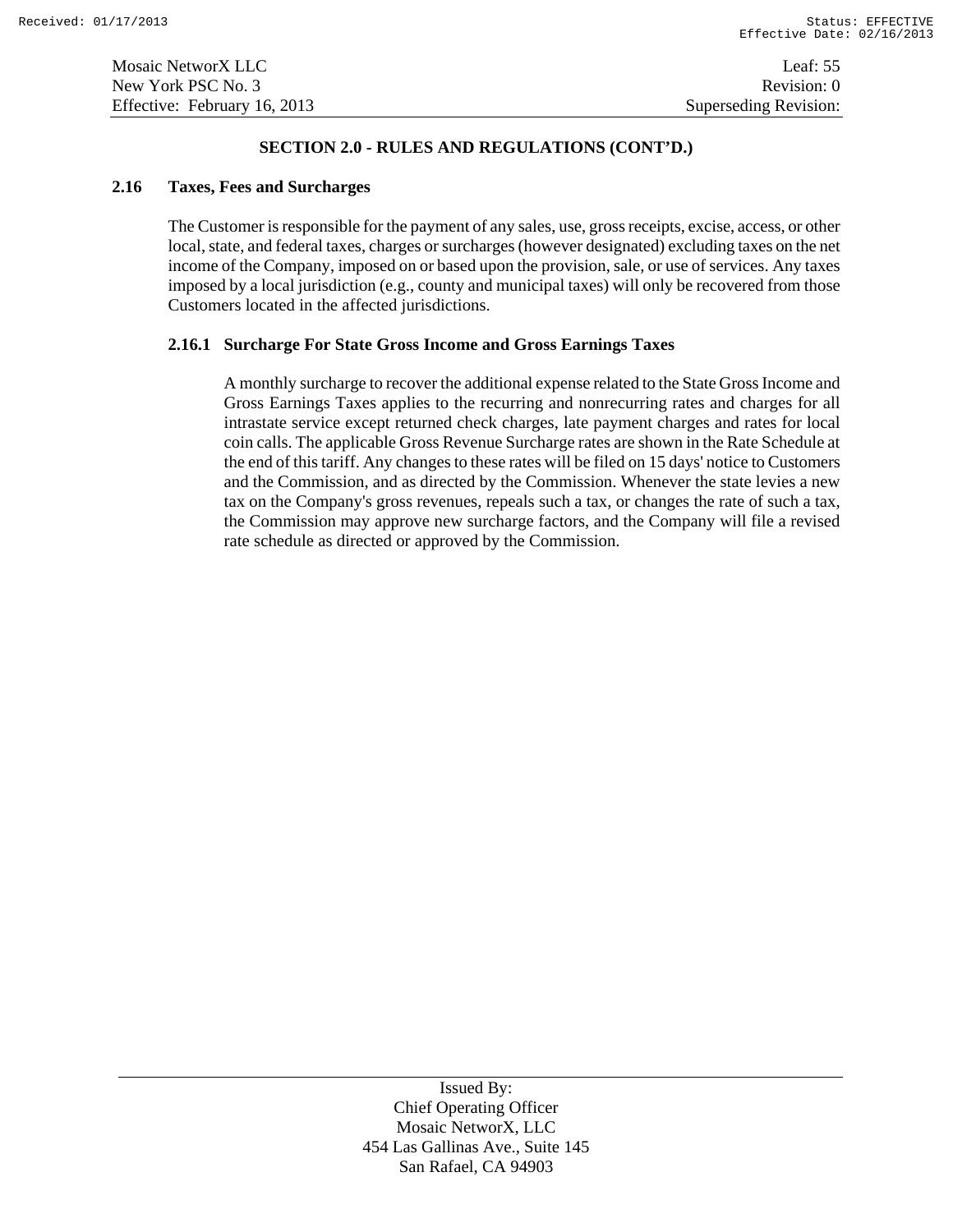#### **2.16 Taxes, Fees and Surcharges (Cont'd.)**

### **2.16.2 Village or Municipal Surcharge On Local Utility Gross Revenue Taxes**

In certain cities and villages a municipal surcharge related to the Local Utility Gross Revenue Taxes applies to the recurring and nonrecurring rates and charges for all intrastate service except returned check charges, late payment charges and rates for local coin calls. The percentage rate of the surcharge in each locality where such a surcharge applies is listed in the Rate Schedule at the end of this tariff.

The surcharge rate schedule shall be filed at least fifteen business days before the effective date. The effective date of the rate schedule shall not be prior to the effective date of the surcharge and no sooner than the date when the tax enactment is filed with the Secretary of State. The surcharge shall be applicable to bills subject to the tax enactment that are rendered on or after the effective date of the rate schedule. If the tax enactment either ceases to be effective or is modified so as to reduce the tax rate, the surcharge will be changed accordingly within 5 business days.

Introduction, cancellation, or modification of a surcharge will be effective on the date of the Customer's first bill rendered after the effective date of the change.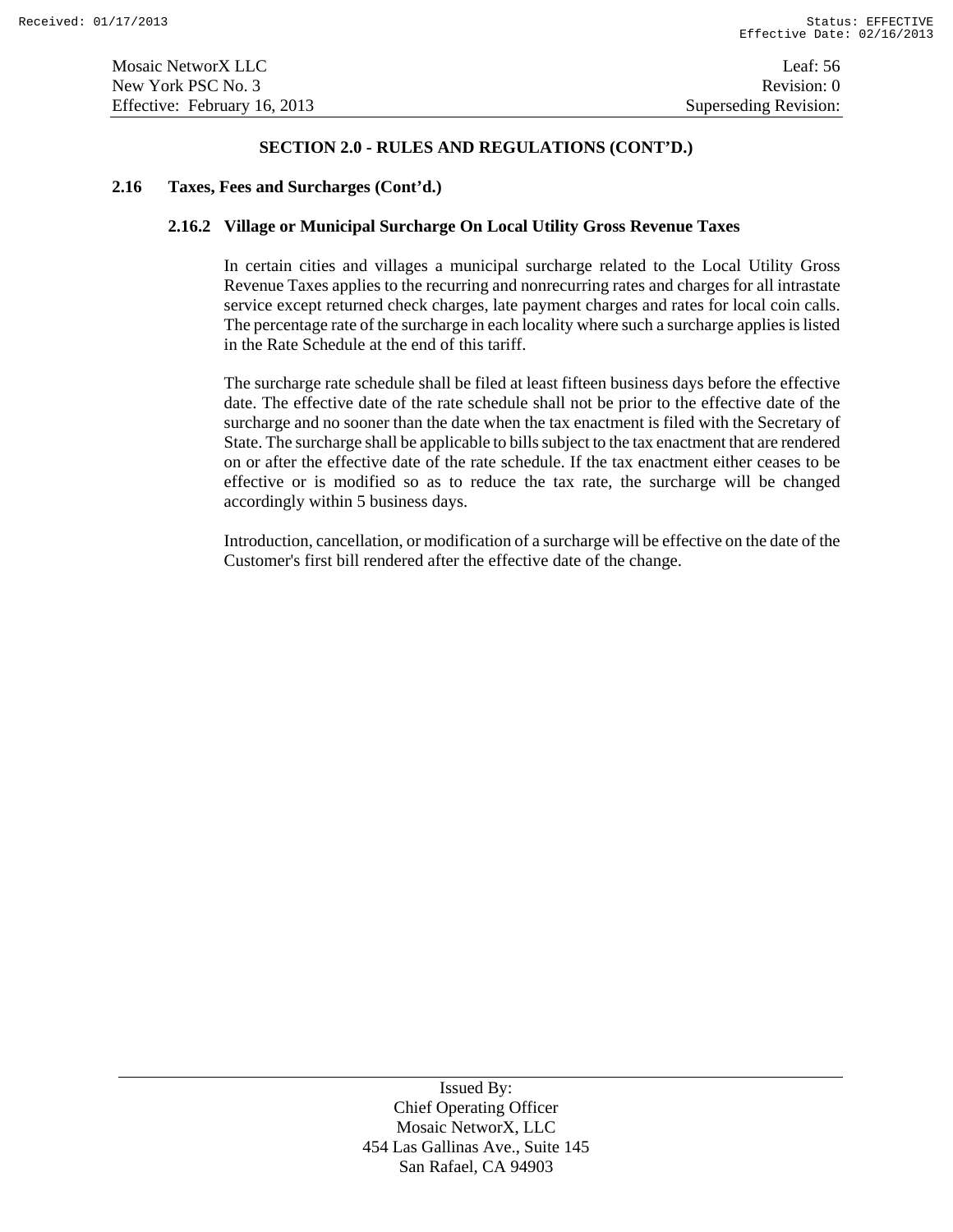### **2.17 Miscellaneous Provisions**

# **2.17.1 Telephone Number Changes**

Whenever any Customer telephone number is changed after a directory is published, the Company shall intercept all calls to the former number for at least one hundred and twenty (120) days and give the calling party the new number provided existing central office equipment will permit, and the Customer so desires.

When service in an existing location is continued for a new Customer, the existing telephone number may be retained by the new Customer only if the former Customer consents in writing, and if all charges against the account are paid or assumed by the new Customer.

# **2.17.2 Maintenance and Operations Records**

Records of various tests and inspections, to include non-routine corrective maintenance actions or monthly traffic analysis summaries for network administration, necessary for the purposes of the Company or to fulfill the requirements of the Commission rules shall be kept on file in the office of the Company as required under the Commission rules.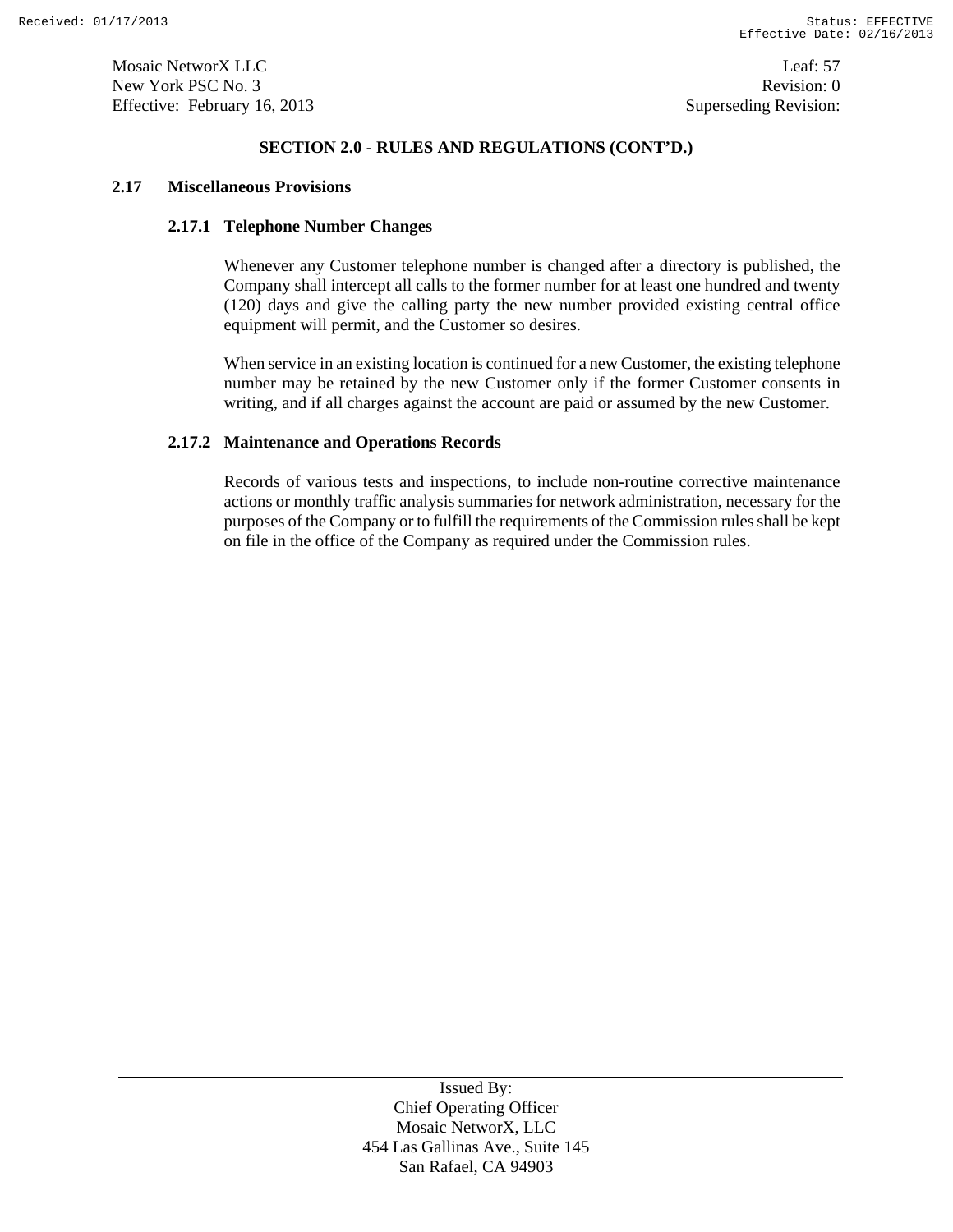#### **2.18 Additional Provisions Applicable to Business Customers**

# **2.18.1 Application of Rates**

- **A.** Business rates apply to service furnished:
	- 1. In office buildings, stores, factories and all other places of a business nature;
	- 2. In hotels, apartment houses, clubs and boarding and rooming houses except when service is within the Customer's domestic establishment and no business listings are provided; colleges, hospitals and other institutions; and in churches except when service is provided to an individual of the clergy for personal use only and business service is already established for the church at the same location;
	- 3. At any location when the listing or public advertising indicates a business or a profession;
	- 4. At any location where the service includes an extension that is at a location where business rates apply unless the extension is restricted to incoming calls;
	- 5. At any location where the Customer resells or shares exchange service;
- **B.** The use of business facilities and service is restricted to the Customer, Customers, agents and representatives of the Customer, and joint users.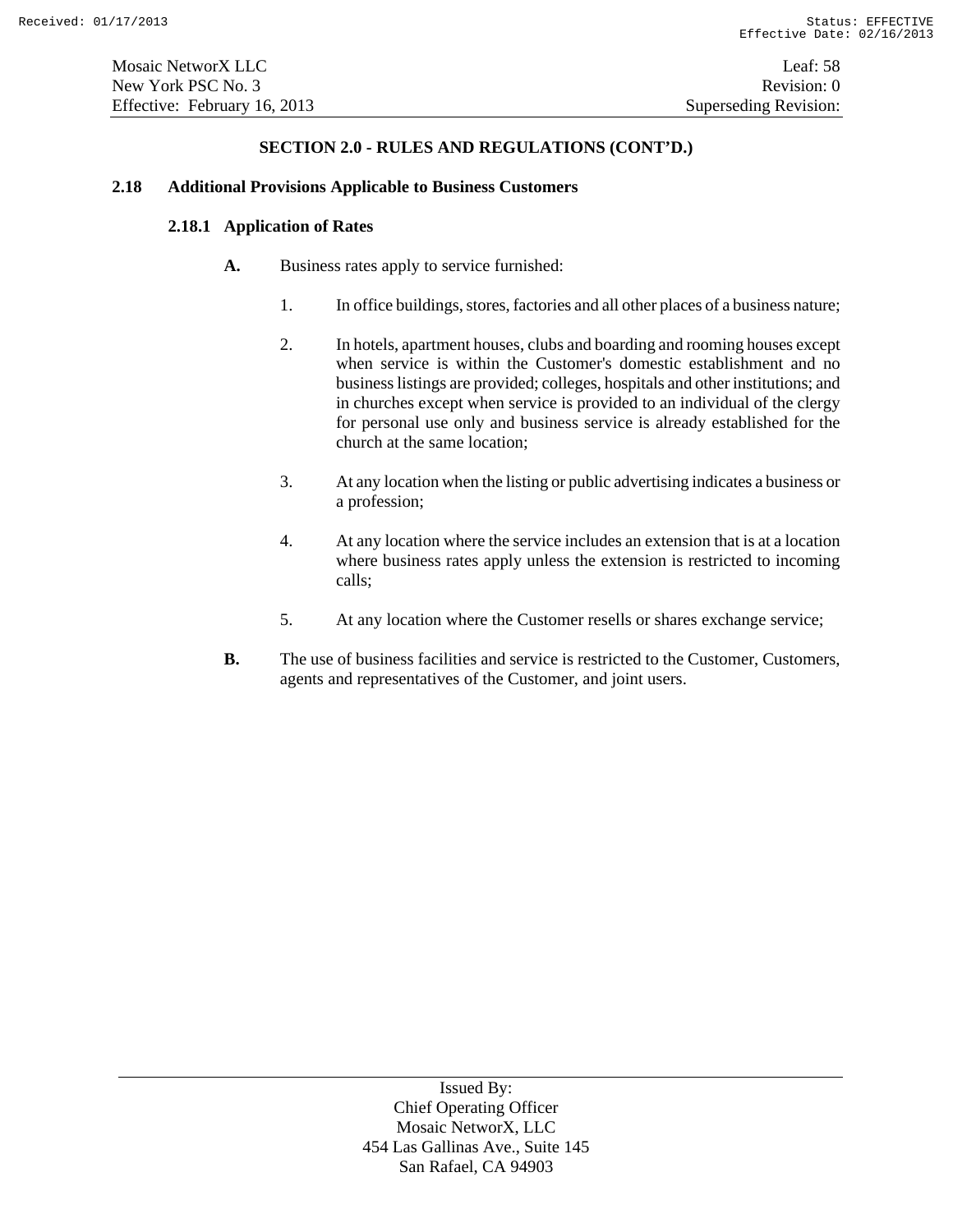### **2.18 Additional Provisions Applicable to Business Customers (Cont'd.)**

# **2.18.2 Telephone Number Changes**

When a business Customer requests a telephone number change, the referral period for the disconnected number is 180 days.

The Company reserves all rights to the telephone numbers assigned to any Customer.

When service in an existing location is continued for a new Customer, the existing telephone number may be retained by the new Customer only if the former Customer consents in writing, and if all charges against the account are paid or assumed by the new Customer.

Deposits will be returned to a business Customer upon cancellation of service or after one year, whichever event occurs first, unless the Customer is delinquent in payment, in which case the Company will continue to retain the deposit until the delinquency is satisfied. If a service is involuntarily discontinued, the deposit is applied against the final bill, and any balance is returned to the Customer.

# **2.18.3 Dishonored Checks**

If a business Customer who has received a notice of discontinuance pays the bill with a check that is subsequently dishonored, the account remains unpaid and the Company is not required to issue any additional notice before disconnecting service.

# **2.18.4 Deposits**

Deposits will be returned to a business Customer upon cancellation of service or after one year, whichever event occurs first, unless the customer is delinquent in payment, in which case the Company will continue to retain the deposit until the delinquency is satisfied. If a service is involuntarily discontinued, the deposit is applied against the final bill, and any balance is returned to the business Customer.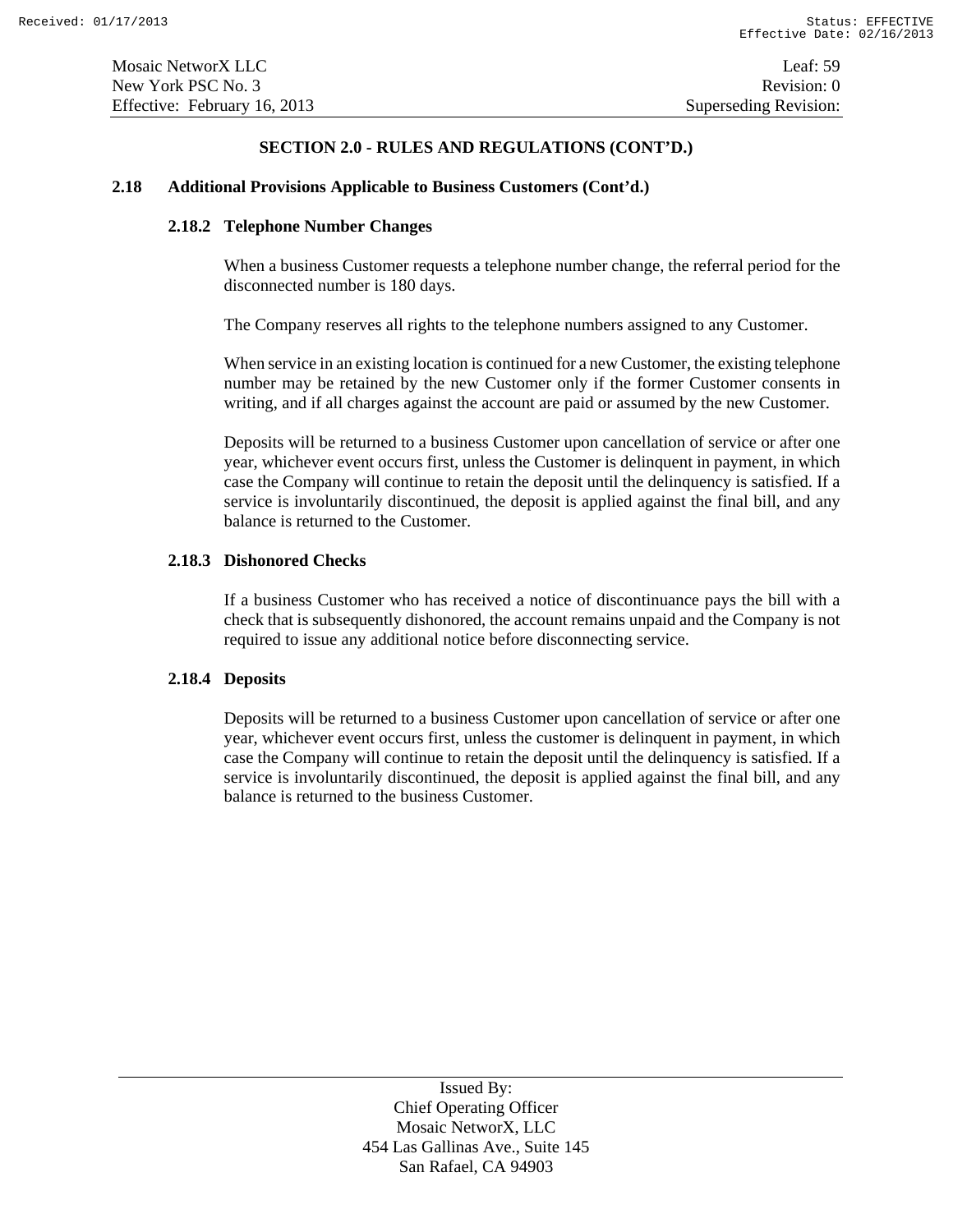### **2.19 Automatic Number Identification**

# **2.19.1 Regulations**

The Company will provide Automatic Number Identification (ANI) associated with an intrastate service, by tariff, to any entity (ANI recipient), only under the following terms and conditions:

- **A.** The ANI recipient or its designated billing agent may use or transmit ANI information to third parties for billing and collection, routing, screening, ensuring network performance, and completion of a telephone subscriber's call or transaction, or for performing a service directly related to the telephone subscriber's original call or transaction, or for performing a service directly related to the telephone subscriber's original call or transaction.
- **B.** The ANI recipient may offer to any telephone subscriber with whom the ANI recipient has an established Customer relationship, a product or service that is directly related to products or service previously purchased by the telephone subscriber from the ANI recipient.
- **C.** The ANI recipient or its designated billing agent is prohibited from utilizing ANI information to establish marketing lists or to conduct outgoing marketing calls, except as permitted by the preceding paragraph, unless the ANI recipient obtains the prior written consent of the telephone subscriber permitting the use of ANI information for such purposes. The foregoing provisions notwithstanding, no ANI recipient or its designated billing agent may utilize ANI information if prohibited elsewhere by law.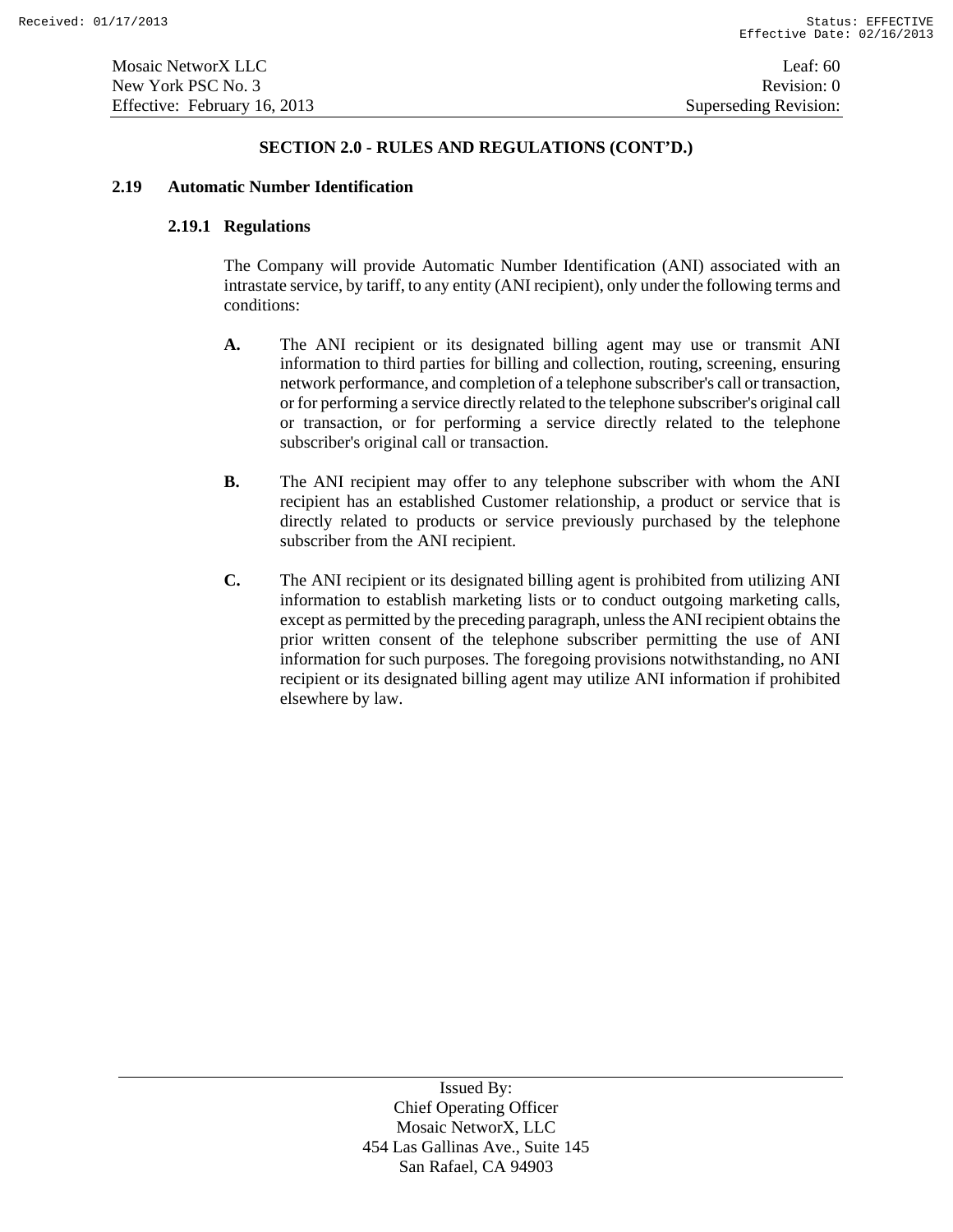#### **2.19 Automatic Number Identification (Cont'd.)**

# **2.19.1 Regulations (Cont'd.)**

- **D.** The ANI recipient or its designated billing agent is prohibited from reselling, or otherwise disclosing ANI information to any other third party for any use other than those listed in Provision 1, unless the ANI recipient obtains the prior written consent of the subscriber permitting such resale or disclosure.
- **E.** Violation of any of the foregoing terms and conditions by any ANI recipient other than a Telephone Corporation shall result, after a determination through the Commission's complaint process, in suspension of the transmission of ANI by the Telephone Corporation until such time as the Commission receives written confirmation from the ANI recipient that the violations have ceased or have been corrected. If the Commission determines that there have been three or more separate violations in a 24 month period, delivery of ANI to the offending party shall be terminated under terms and conditions determined by the Commission.

# **2.19.2 Terms and Conditions**

Violation of any of the foregoing terms and conditions by a Telephone Corporation may result in the Commission prosecution of penalty and enforcement proceedings pursuant to Section 24, 25 and 26 of the Public Service Law.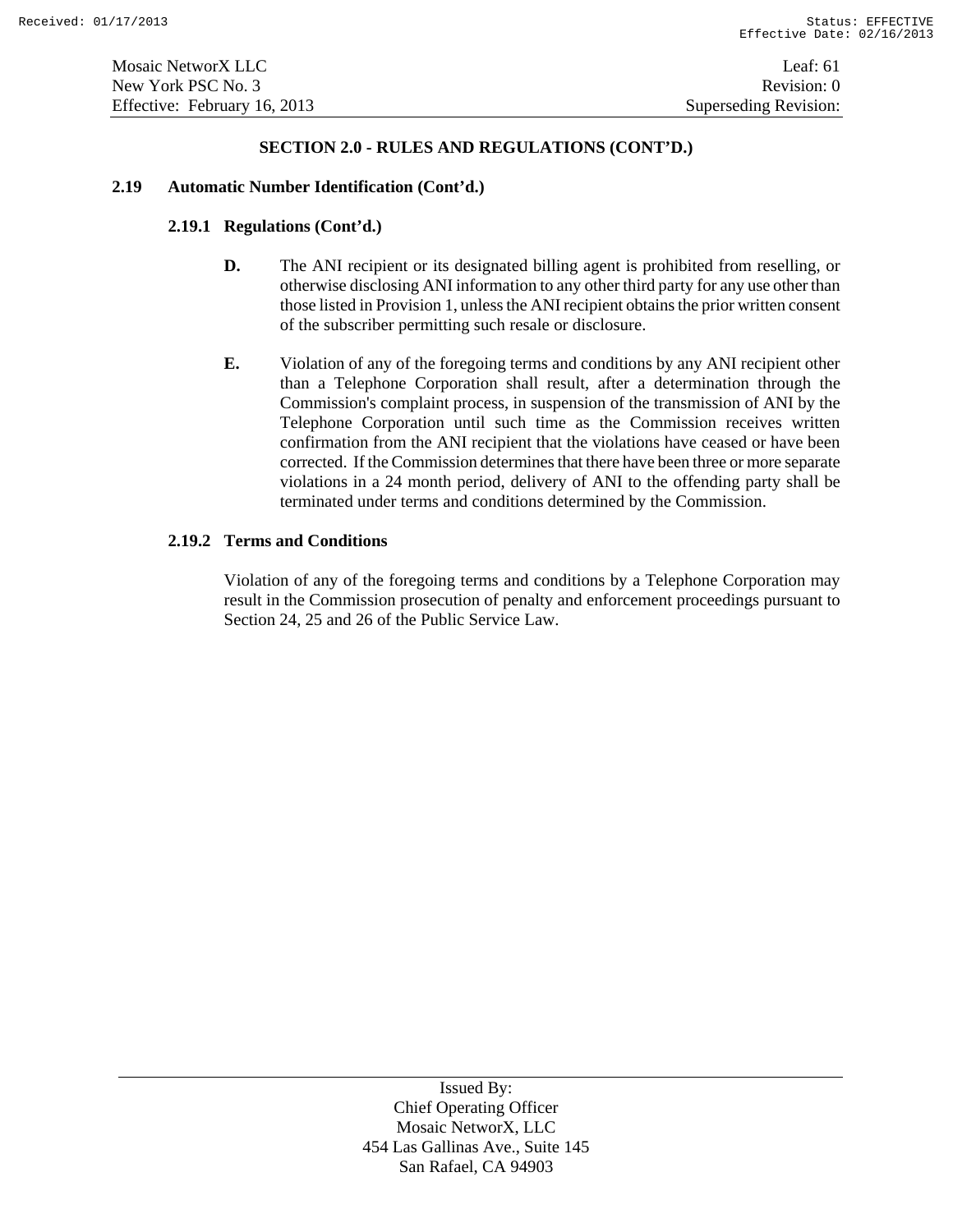### **2.20 Health Care Providers Support Program**

# **2.20.1 General**

The purpose of the Health Care Providers Support Program is to enable public and non-profit rural health care providers to have access to telecommunications services necessary for the provision of health care services at rates comparable to those paid for similar services in urban areas. The Health Care Providers Support Program offers eligible public and nonprofit health care providers located in rural areas reduced rates for Company intrastate services, available in this Tariff. Such services must be purchased in accordance with the Rules adopted by the Federal Communications Commission (FCC) in its Universal Service Order 97-157, issued May 8, 1997 and the New York State Public Service Commission in its Order in Cases 94-C-0095 and 28425, issued November 4, 1997. The FCC Rules are codified at 47 Code of Federal Regulation (C.F.R.) 54.601 et. seq., and any amendments made thereto.

# **2.20.2 Regulations**

- **A.** To be eligible for the reduced rates, rural health care providers are required to comply with the terms and conditions set forth in the FCC Rules.
- **B.** Reduced rates are available only to the extent that they are funded by the federal universal service fund.
- **C.** Eligible rural health care providers may aggregate demand with other entities to create a consortium. Universal service support shall apply only to the portion of eligible services used by an eligible health care provider.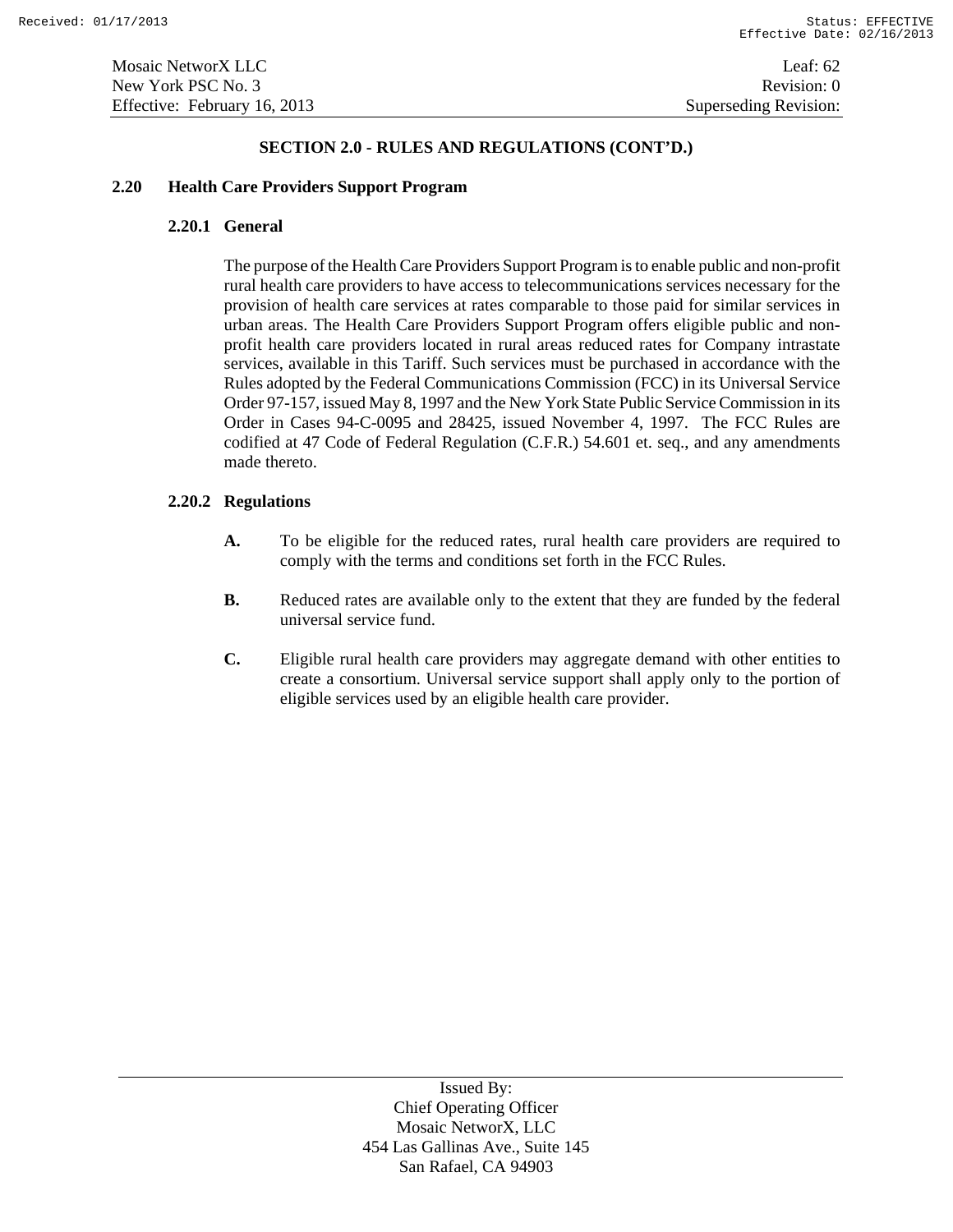#### **2.20 Health Care Providers Support Program (Cont'd.)**

# **2.20.2 Regulations (Cont'd.)**

### **D. Responsibility of eligible health care providers**

- 1. Rural health care providers and consortia shall participate in a competitive bidding process for all services eligible for reduced rates in accordance with any state and local procurement rules.
- 2. Rural health care providers and consortia shall submit requests for services to the program Administrator, as designated by the FCC, and follow established procedures.
- 3. Services requested must be used for purposes related to the provision of health care services or instruction that the health care provider is legally authorized to provide under the law.
- 4. A health care provider that cannot obtain toll free access to an Internet service provider and who is eligible for support for limited toll-free access under the Rules must certify that it lacks toll-free Internet access and that it is an eligible health care provider.
- 5. Services cannot be sold, resold or transferred in consideration for money or any other thing of value.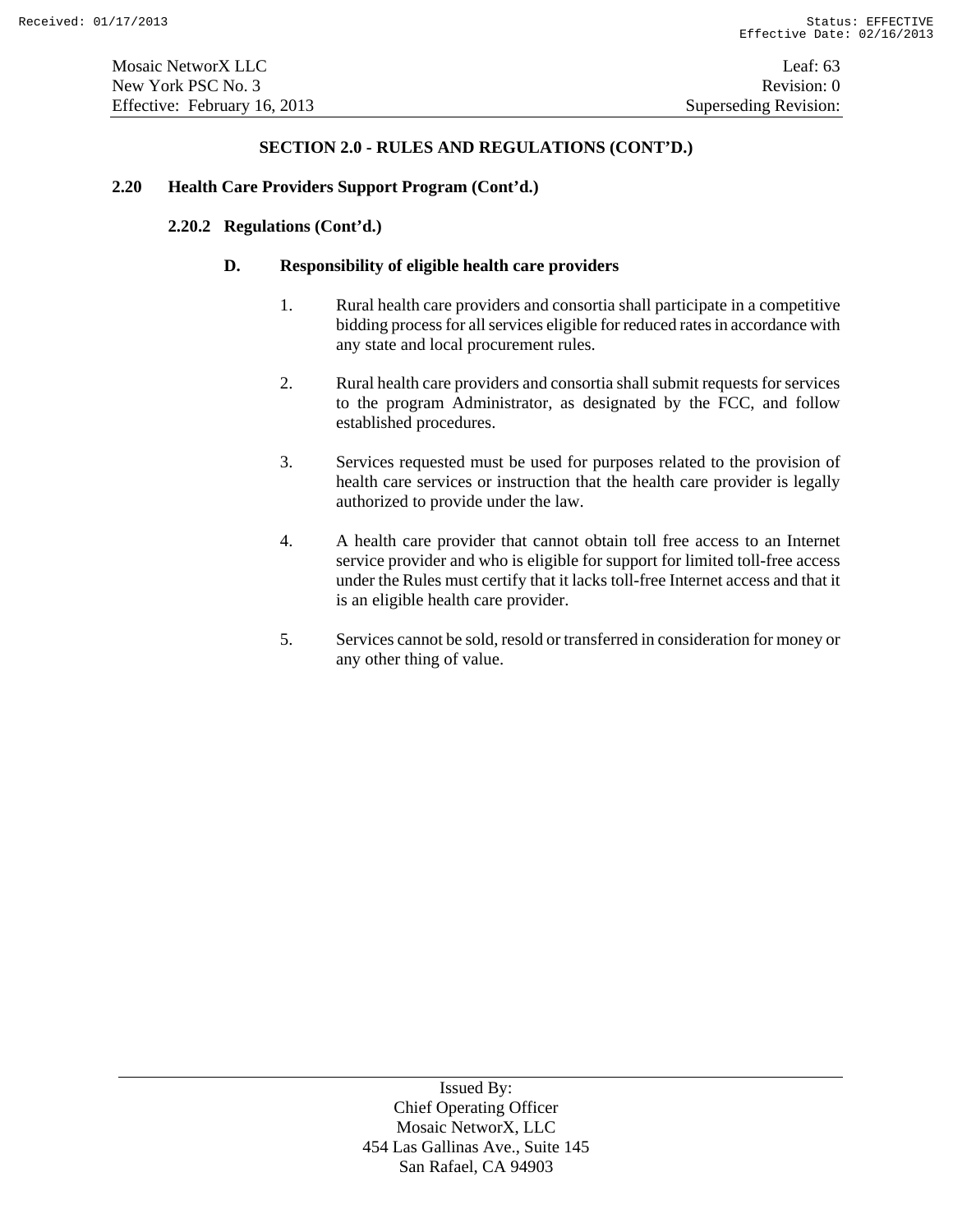### **2.20 Health Care Providers Support Program (Cont'd.)**

# **2.20.2 Regulations (Cont'd.)**

# **E. Responsibility of the Company**

- 1. The Company shall offer price adjustments as specified in Section 2.20.3, to eligible health care providers to the extent that facilities and services are available and offered in the tariffs specified in 2.20.1. preceding.
- 2. The Company shall offer services to eligible rural health care providers and consortia at prices no higher than the highest urban rate as defined in the FCC Order and Rules.
- 3. In competitive bidding situations, where specific flexible pricing arrangements are allowed, the Company may offer flexible pricing (to determine the reduced rate) subject to New York State Public Service Commission approval.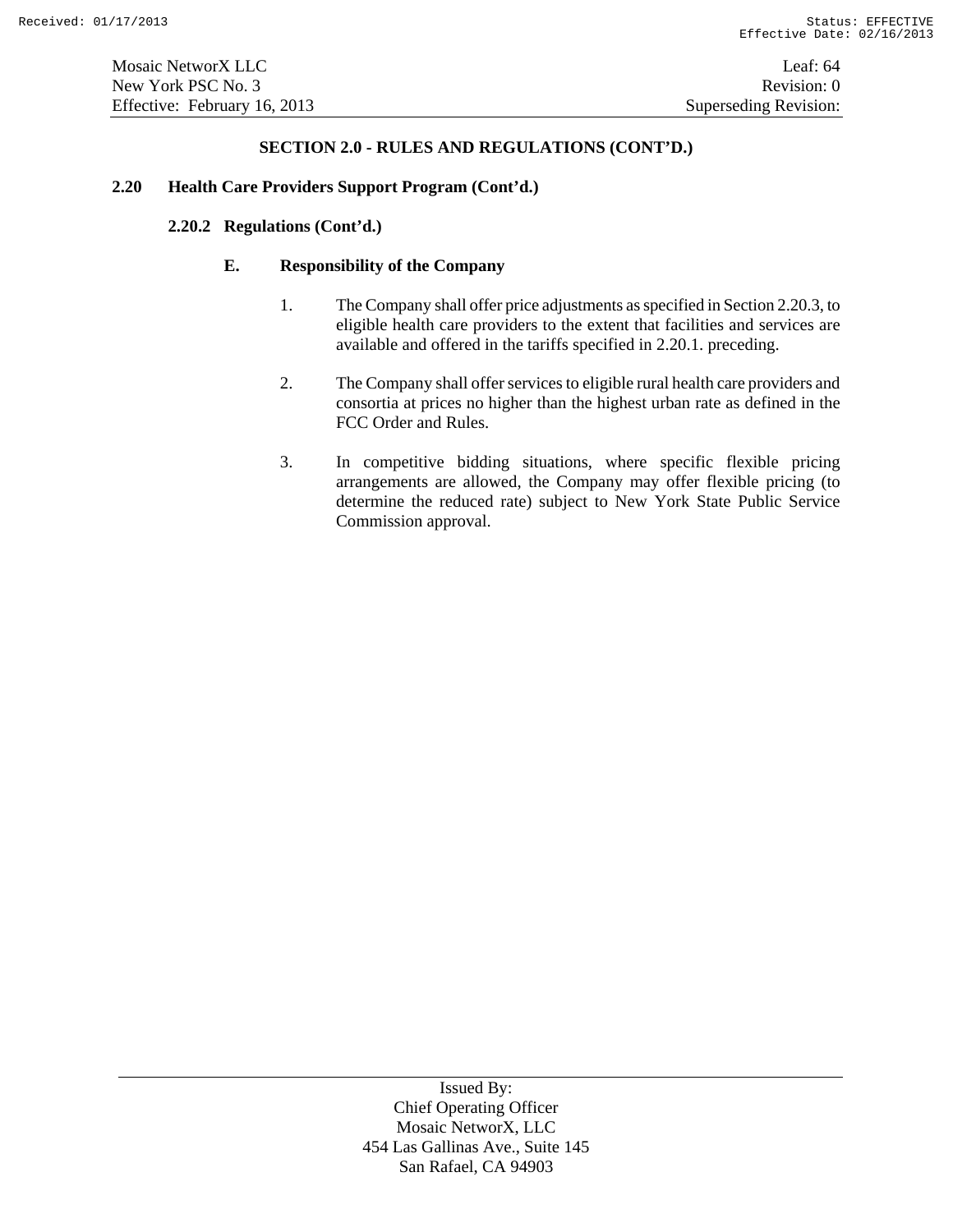### **2.20 Health Care Providers Support Program (Cont'd.)**

# **2.20.3 Rates and Charges**

The following price adjustments will be available to eligible rural health care providers, except subparagraph C, which shall be available to all eligible health care providers, regardless of location:

- **A**. A reduced rate for telecommunications services, using a bandwidth capacity of up to 1.544 Mbps, not to exceed the highest tariffed or publicly available rate charged to a commercial customer for a similar service provided over the same distance in the nearest city in New York State with a population of at least 50,000.
- **B.** An exemption from some mileage charges for any telecommunications services, using a bandwidth capacity of up to 1.544 Mbps, that is necessary for the provision of health care services. The exempted mileage includes the distance between the rural health care provider and the most distant perimeter of the nearest city in New York State with a population of 50,000 or more, less the standard urban distance, which is the maximum average diameter of all cities with population of 50,000 or more in the state.
- **C.** Each eligible health care provider that cannot obtain toll-free access to an Internet service provider is entitled to receive toll charge credits for toll charges imposed for connecting to an Internet service provider as per the FCC Rules. Such toll charge credits are available pursuant to applicable toll tariffs.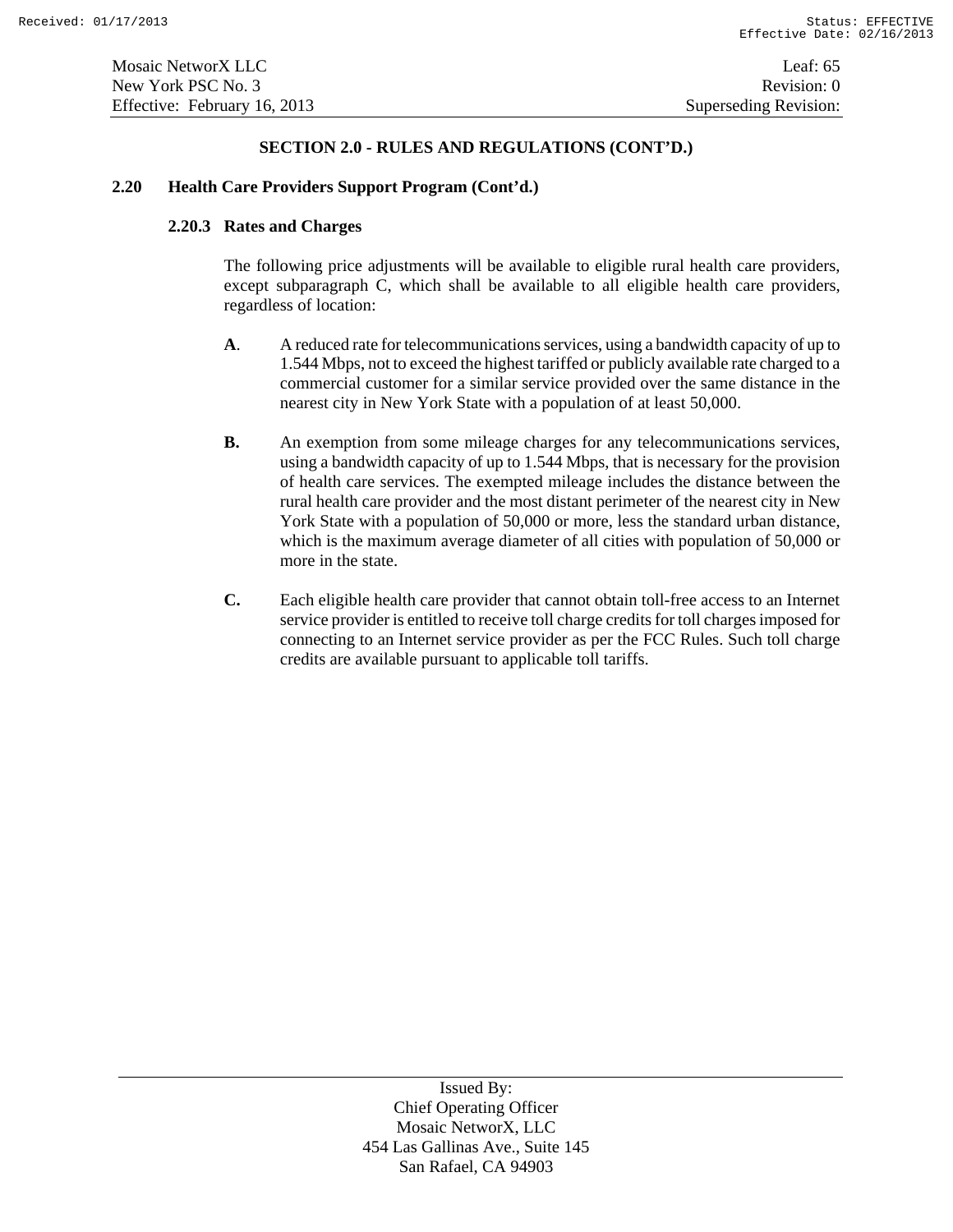# **2.21 Emergency / Crisis / Disaster Restoration and Provisioning - Telecommunications Service Priority**

### **2.21.1 General**

**A.** The Telecommunications Service Priority (TSP) Program is a federal program used to identify and prioritize telecommunications services that support national security or emergency preparedness (NS/EP) missions.

NS/EP services are defined as those telecommunications services which are used to maintain a state of readiness or respond to and manage any event or crisis which causes or could cause injury or harm to the population, damage or loss to property, or degrades or threatens the NS/EP posture of the United States.

TSP restoration and/or provisioning shall be provided in accordance with Part 64, Appendix A of the Federal Communications Commission's Rules and Regulations (47 C.F.R.), and the "Service Vendor Handbook For The Telecommunications Service Priority (TSP) Program" and the "Service User Manual for the Telecommunications Service Priority (TSP) System" (NCS Manual 3-1-1) (Service User Manual) issued and updated as necessary by the Office of Priority Telecommunications (OPT) of the National Communications System. Any changes to or reissuance of these regulations or manuals supersede tariff language contained herein.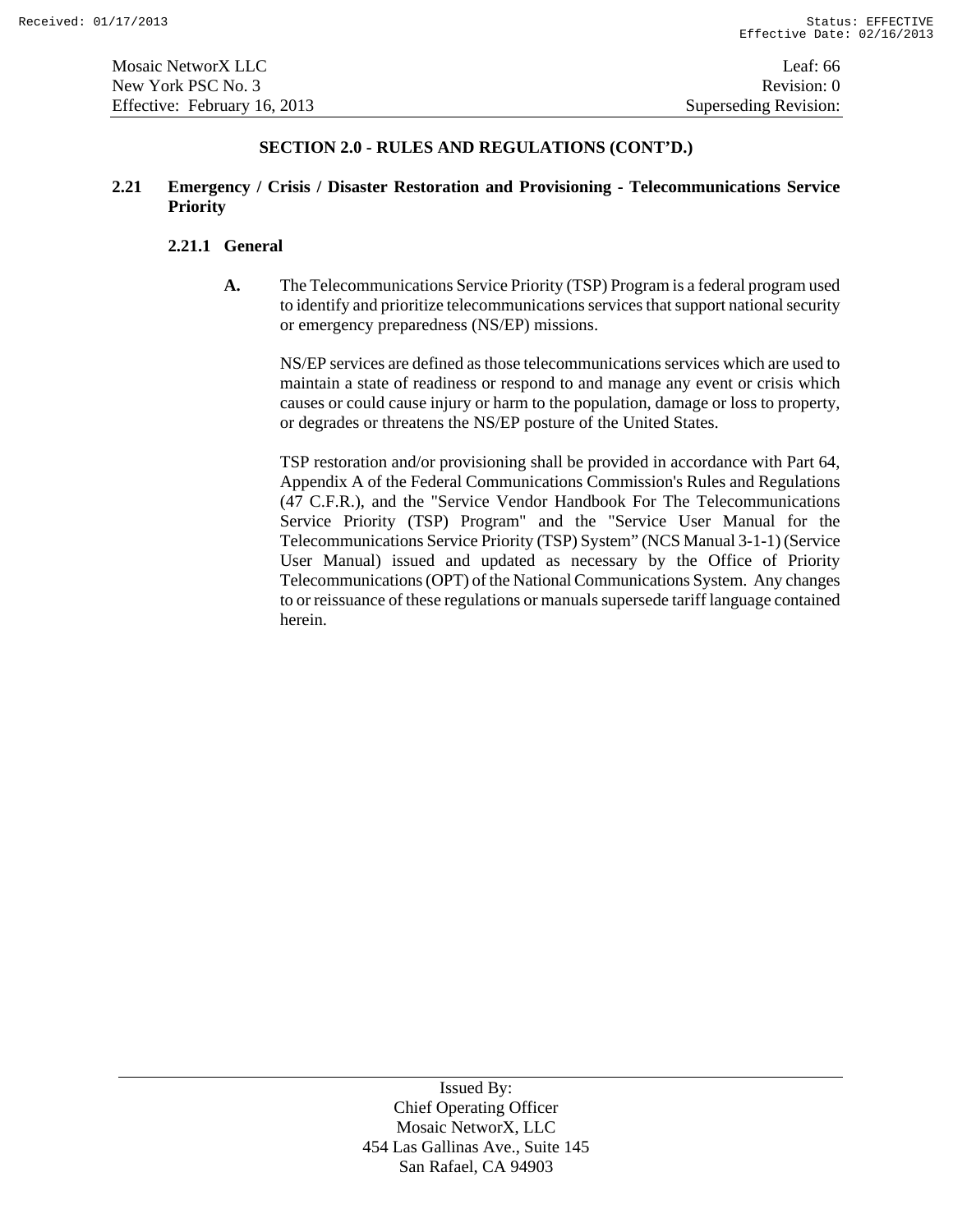# **2.21 Emergency / Crisis / Disaster Restoration and Provisioning - Telecommunications Service Priority (Cont'd.)**

# **2.21.1 General (Cont'd.)**

- **B.** The TSP program has two components, restoration and provisioning.
	- 1. A restoration priority is applied to new or existing telecommunications services to ensure restoration before any other services during a service outage. TSP restoration priorities must be requested and assigned before a service outage occurs.
	- 2. A provisioning priority is obtained to facilitate priority installation of new telecommunications services during a service outage. Provisioning on a priority basis becomes necessary when an end-user has an urgent requirement for a new NS/EP service that must be installed immediately or by a specific due date that can be met only by a shorter than standard or expedited Company provisioning time frame. As a matter of general practice, existing TSP services will be restored before provisioning new TSP services.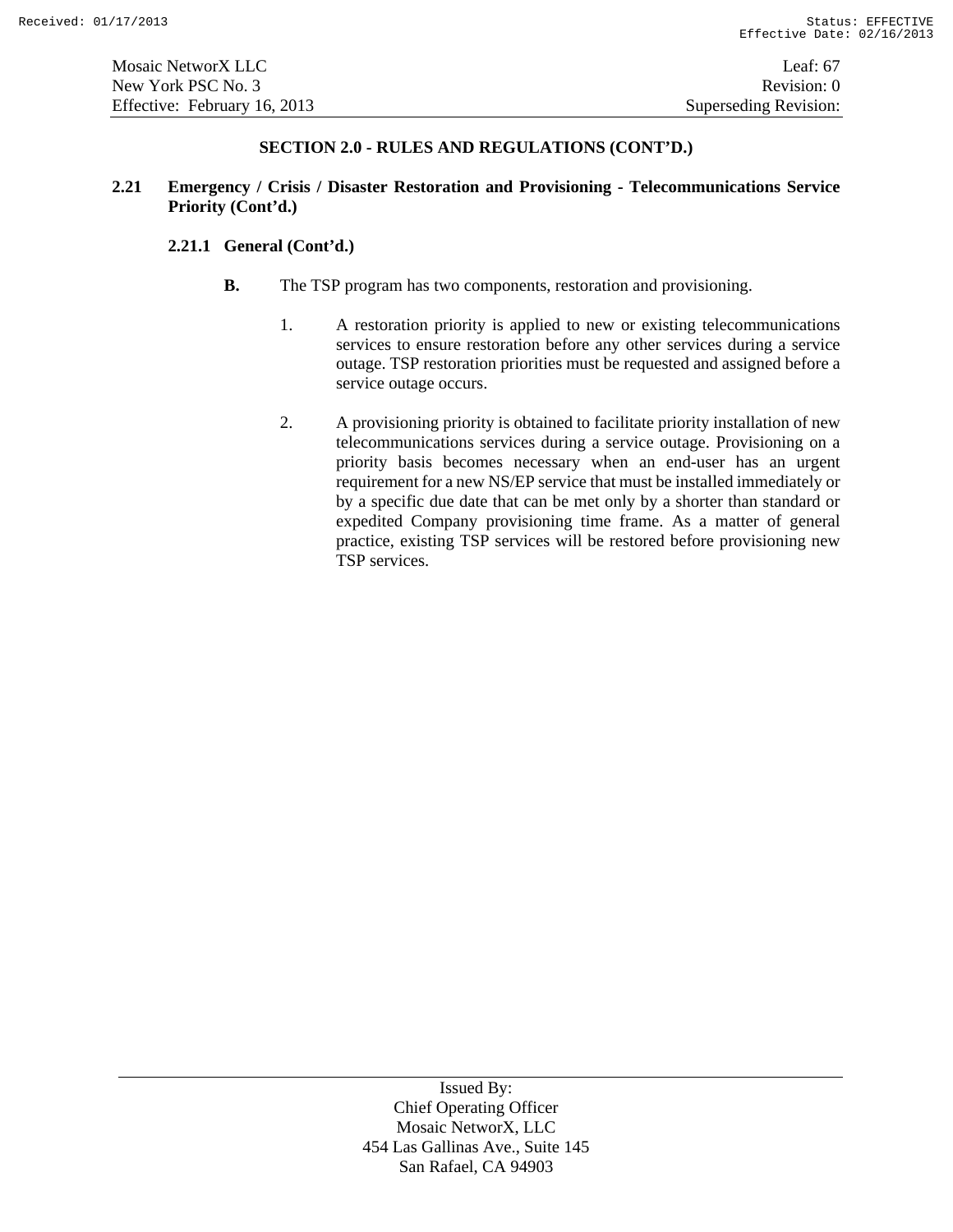# **2.21 Emergency / Crisis / Disaster Restoration and Provisioning - Telecommunications Service Priority (Cont'd.)**

# **2.21.2 TSP Request Process**

# **A. Restoration**

To request a TSP restoration priority assignment, a prospective TSP user must:

1. Determine that the user's telecommunications service supports an NS/EP function under one of the following four TSP categories.

> National Security Leadership National Security Posture and U.S. Population Attack Warning Public Health, Safety, and Maintenance of Law and Order Public Welfare and Maintenance of National Economic Posture

- 2. Identify the priority level to be requested for the telecommunications service. The priority level is determined by the end-user's TSP category and service profile. The service profile defines the user's level of support to the portion of the telecommunications service that the user owns and operates, such as customer premises equipment or wiring. The five levels of priority and seven element groups that define the service profile are contained in the Service User Manual.
- 3. Complete the TSP Request for Service Users form (SF 315) available on the National Communications System (NCS) website (http://tsp.ncs.gov/).
- 4. For non-federal users, have their TSP requests approved by a federal agency sponsor. Non-federal users should contact the OPT, at the NCS website (http://tsp.ncs.gov/), for information on identifying a sponsor for TSP requests.
- 5. Submit the SF 315 to the OPT.
- 6. Upon receipt of the TSP Authorization Code from the OPT, notify the Company, and include the TSP Authorization Code in any service order to the Company requesting restoration of NS/EP services.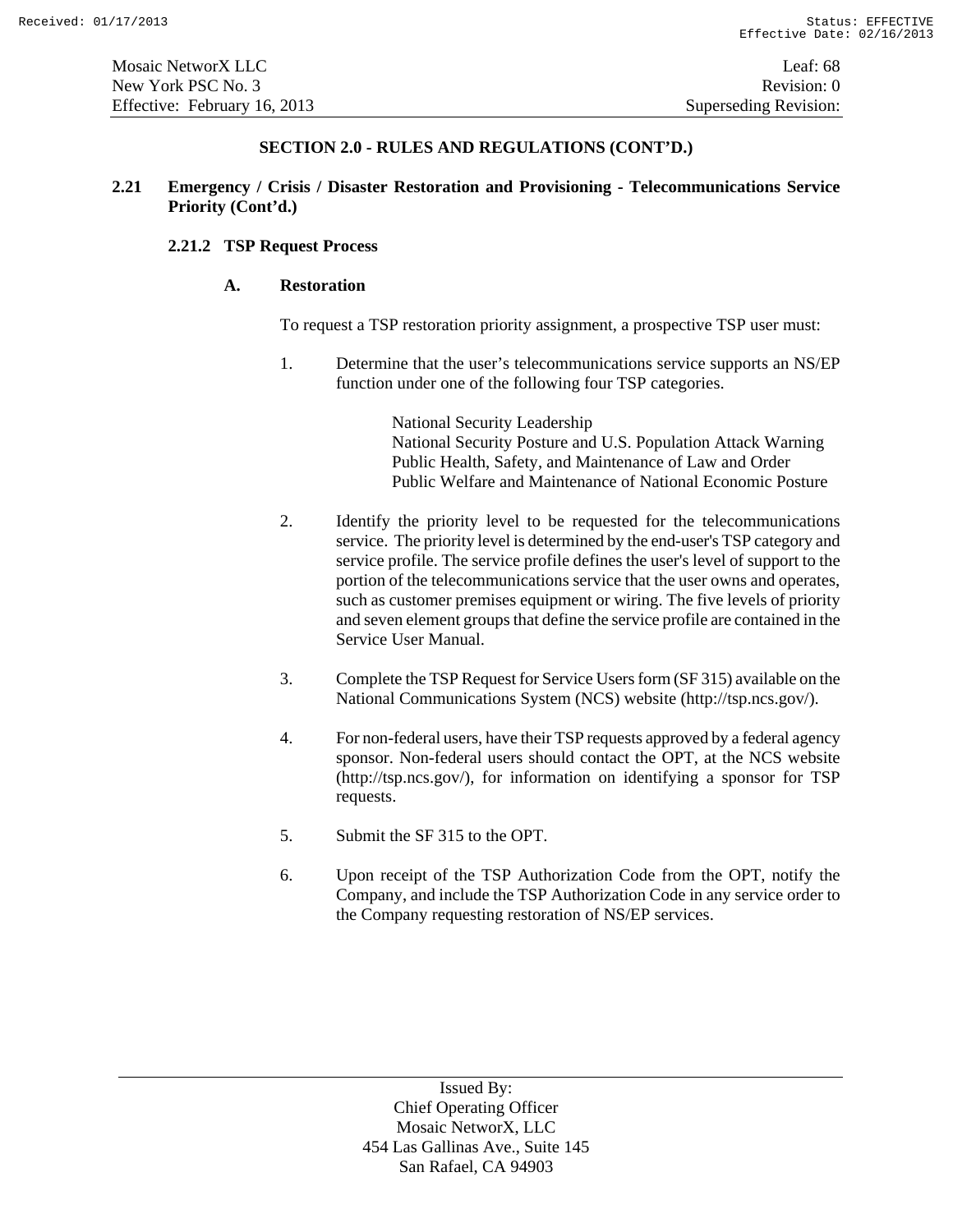# **2.21 Emergency / Crisis / Disaster Restoration and Provisioning - Telecommunications Service Priority (Cont'd.)**

# **2.21.2 TSP Request Process (Cont'd.)**

## **B. Provisioning**

To request a TSP provisioning priority assignment, a prospective TSP user must follow the same steps listed in 2.21.2.A above for restoration priority assignment except for the following differences. The user should:

Certify that its telecommunications service is an Emergency service. Emergency services are those that support one of the NS/EP functions listed in 2.21.2.A.1 above and are so critical that they must be provisioned at the earliest possible time, without regard to cost to the user.

Verify that the Company cannot meet the service due date without a TSP assignment.

Obtain approval from the end-user's invocation official to request a provisioning priority. Invocation officials are designated individuals with the authority to request TSP provisioning for a telecommunications service, and include the head or director of a federal agency, commander of a unified/specified military command, chief of a military service, commander of a major military command, or state governor.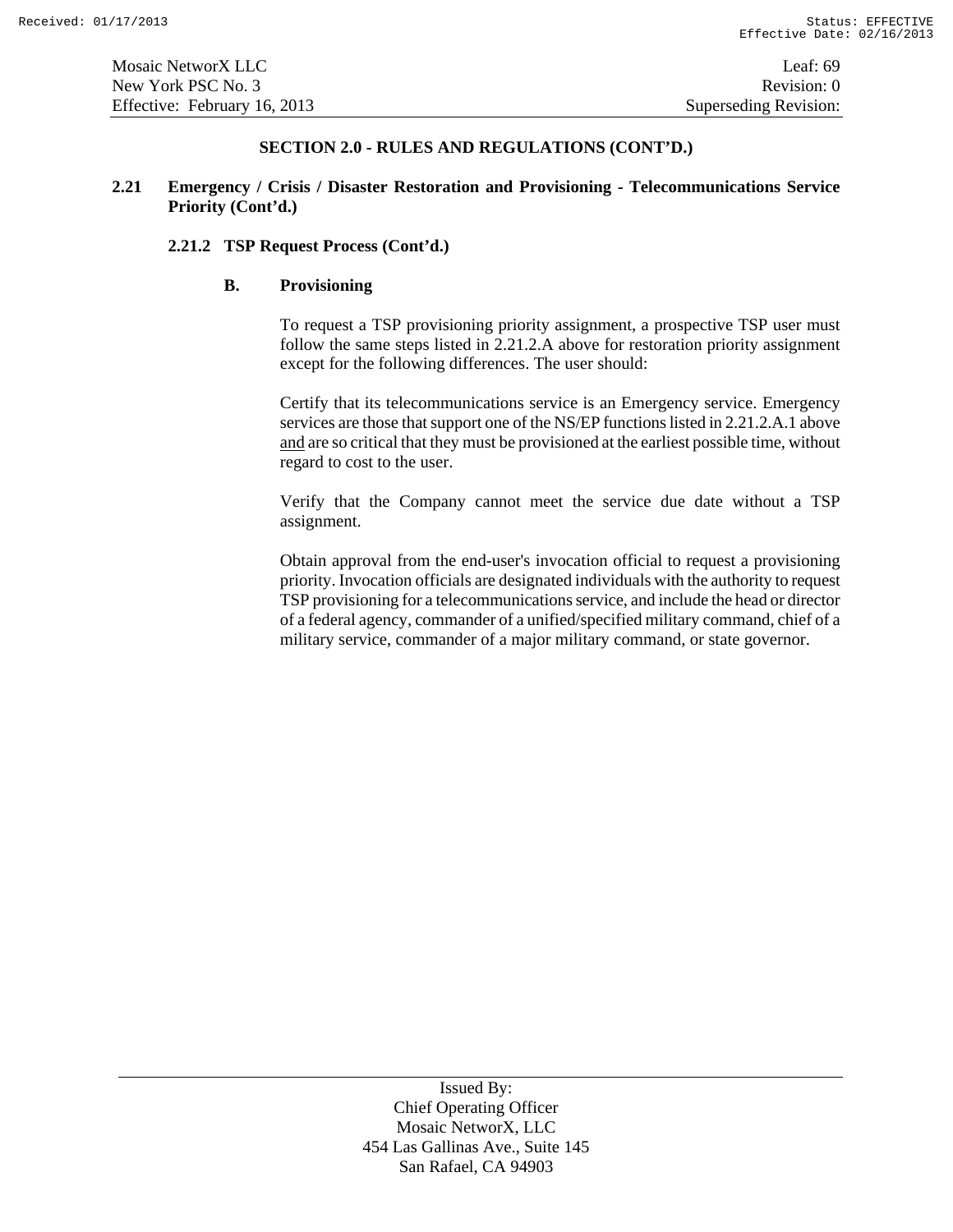# **2.21 Emergency / Crisis / Disaster Restoration and Provisioning - Telecommunications Service Priority (Cont'd.)**

### **2.21.3 Responsibilities of the End-User**

End-users or entities acting on their behalf must perform the following:

- **A.** Identify telecommunications services requiring priority.
- **B.** Request, justify, and revalidate all priority level assignments. Revalidation must be completed every 2 years, and must be done before expiration of the end-user's TSP Authorization Code(s).
- **C.** Accept TSP services by the service due dates.
- **D.** Have Customer Premises Equipment (CPE) and Customer Premises Wiring (CPW) available by the requested service due date and ensure (through contractual means or otherwise) priority treatment for CPE and CPW necessary for end-to-end service continuity.
- **E.** Pay the Company any authorized costs associated with priority services.
- **F.** Report to the Company any failed or unusable services with priority levels.
- **G.** Designate a 24-hour point of contact for each TSP request and apprise the OPT.
- **H.** Cooperate with the OPT during reconciliation (comparison of NS/EP service information and resolution of any identified discrepancies) and revalidation.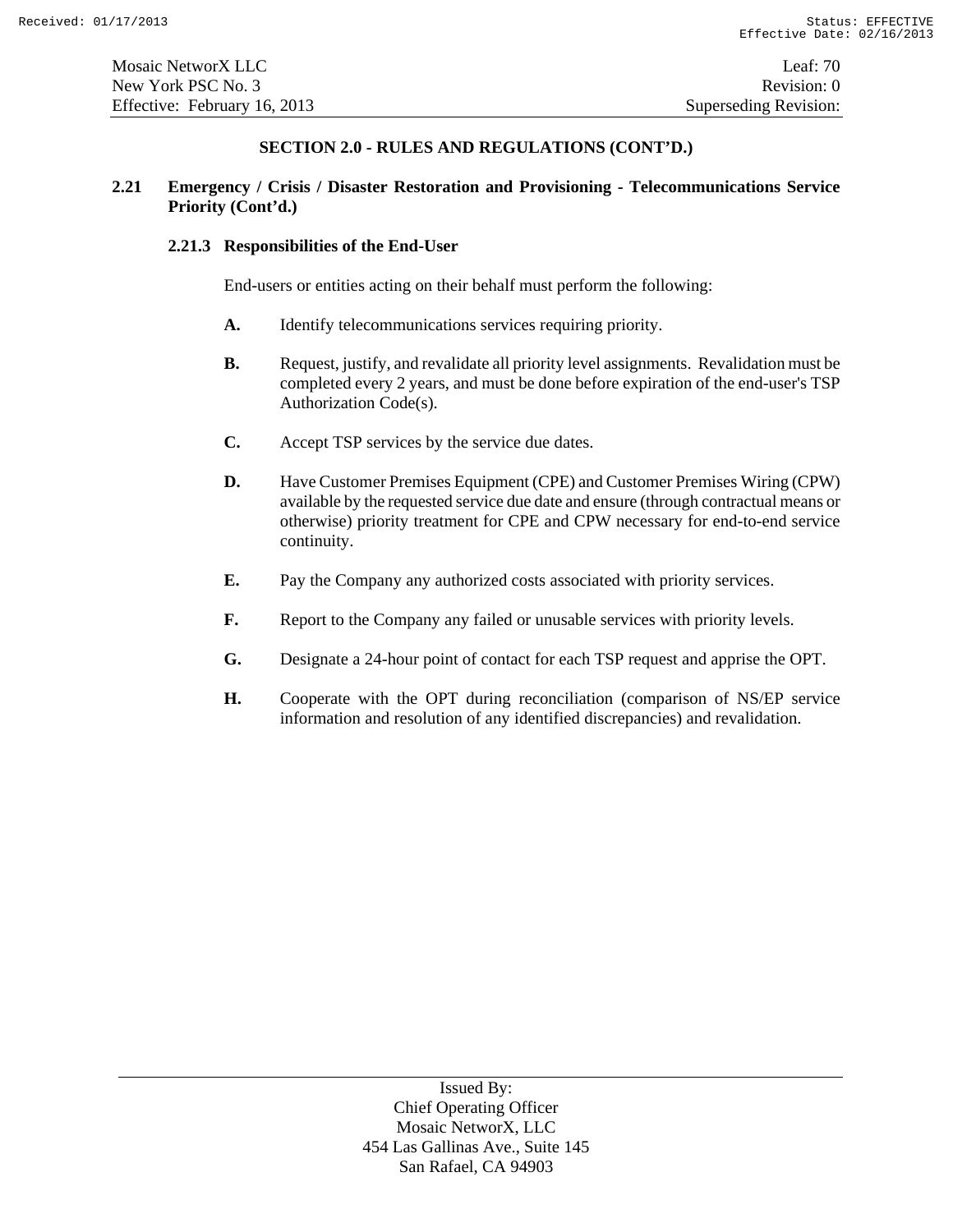# **2.21 Emergency / Crisis / Disaster Restoration and Provisioning - Telecommunications Service Priority (Cont'd.)**

### **2.21.4 Responsibilities of the Company**

The Company will perform the following:

- **A.** Provide TSP service only after receipt of a TSP authorization code.
- **B.** Revoke TSP services at the direction of the end-user or OPT.
- **C.** Ensure that TSP Program priorities supersede any other telecommunications priority that may be provided (other than control services and order wires).
- **D.** Designate a 24-hour point of contact to receive reports of TSP service outages from TSP service users.
- **E.** Designate a 24-hour point of contact to coordinate TSP processes with the OPT.
- **F.** Confirm completion of TSP service order activity to the OPT.
- **G.** Participate in reconciliation of TSP information at the request of the OPT.
- **H.** Ensure that all subcontractors complete reconciliation of TSP information with the service vendor.
- **I.** Ensure that other carriers supplying underlying facilities are provided information necessary to implement priority treatment of facilities that support NS/EP services.
- **J.** Assist in ensuring that priority level assignments of NS/EP services are accurately identified "end-to-end" by providing to subcontractors and interconnecting carriers the restoration priority level assigned to a service.
- **K.** Disclose content of the NS/EP TSP database only as may be required by law.
- **L.** Comply with regulations and procedures supplemental to and consistent with guidelines issued by the OPT.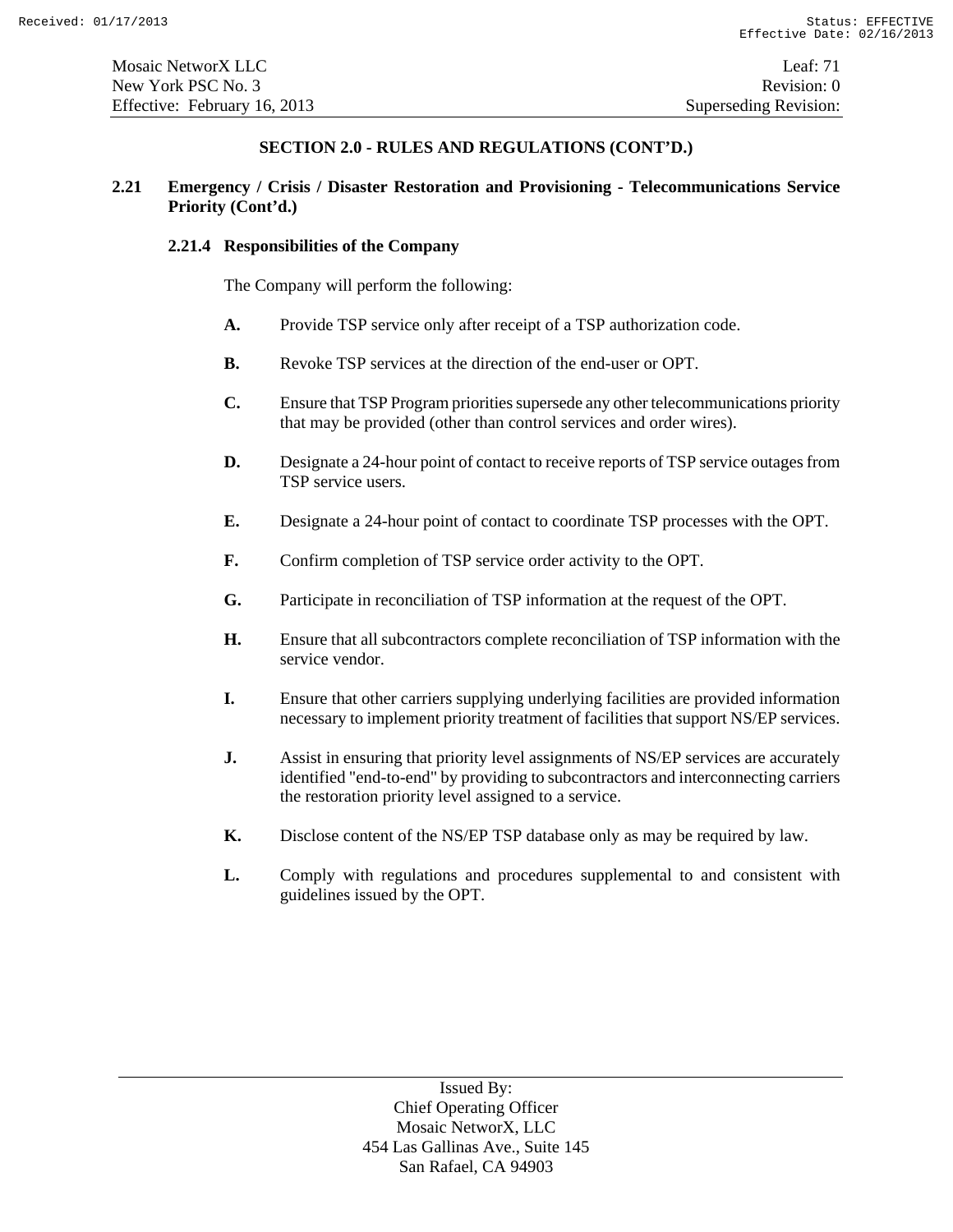# **2.21 Emergency / Crisis / Disaster Restoration and Provisioning - Telecommunications Service Priority (Cont'd.)**

# **2.21.5 Preemption**

When spare facilities are not available, it may be necessary for the Company to preempt the facilities required to provision or restore a TSP service. When preemption is necessary, non-TSP services may be preempted based on the Company's best judgment. If no suitable spare or non-TSP services are available, the Company may preempt an existing TSP service to restore a TSP service with a higher restoration priority assignment. When preemption is necessary, prior consent of the service user whose service will be preempted is not required; however, the Company will make every reasonable effort to notify the preempted customer of the action to be taken.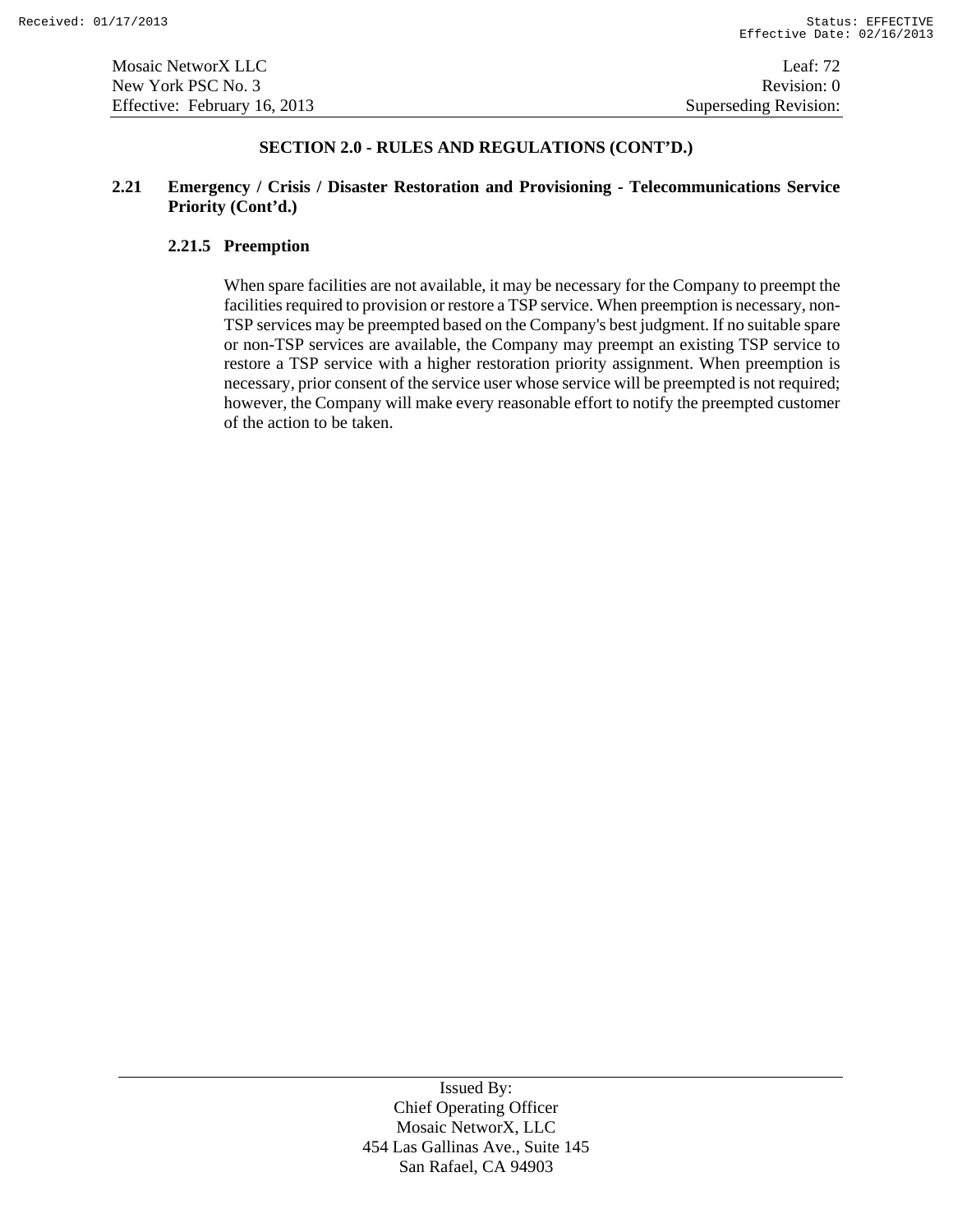## **SECTION 2.0 - RULES AND REGULATIONS (CONT'D.)**

#### **2.22 Caller ID Unblocking**

# **2.22.1 311 / 911 Caller ID Blocking \***

The City of New York 311 Call Center provides consolidated access to non-emergency municipal services and information 24 hours per day, 365 days per year. Callers have the ability to access City departments and services by using the 311 abbreviated dialing code instead of dialing a particular seven-digit number. In certain circumstances, calls to the 311 Call Center involve emergencies of various levels. In these instances, the Call Center will transfer the call to the 911 Emergency Call Center. If the caller has activated Caller ID Blocking, either on a per-call or per-line basis, the 911 Emergency Call Center will be unable to determine the caller's location. Thus, by Order dated April 18, 2003 (Case 03-C00171), the New York Public Service Commission directed that, for reasons of public safety, Caller ID Blocking shall be unblocked on all calls to the 311 Call Center. This ruling applies only to calls made to the 311 Call Center and not to any other municipal office.

# **2.22.2 211 / 911 Caller ID Unblocking**

The City of New York 211 Call Center provides a means of accessing community information and referral services within the Five Boroughs. Callers dialing 211 from telephones located within New York City will reach the Call Center where the calls will be routed to call takers trained to provide basic health and human services information. In certain circumstances, calls to the 211 Call Center may involve emergencies of various levels. In these instances, the Call Center will transfer the call to the 911 Emergency Call Center. If the caller has activated Caller ID Blocking, either on a per-call or per-line basis, the 911 Emergency Call Center operator will be unable to determine the caller's location. By Order dated May 28, 2008 (Case 07-C-1091), the New York Public Service Commission directed that, for reasons of public safety, Caller ID Blocking shall be unblocked on all calls to the 211 Call Center. This ruling applies only to calls to the 211 Call Center and not to any other municipal office.

\* Caller ID Blocking is deactivated for calls to 211 or 311 or 911 in the New York exchange only.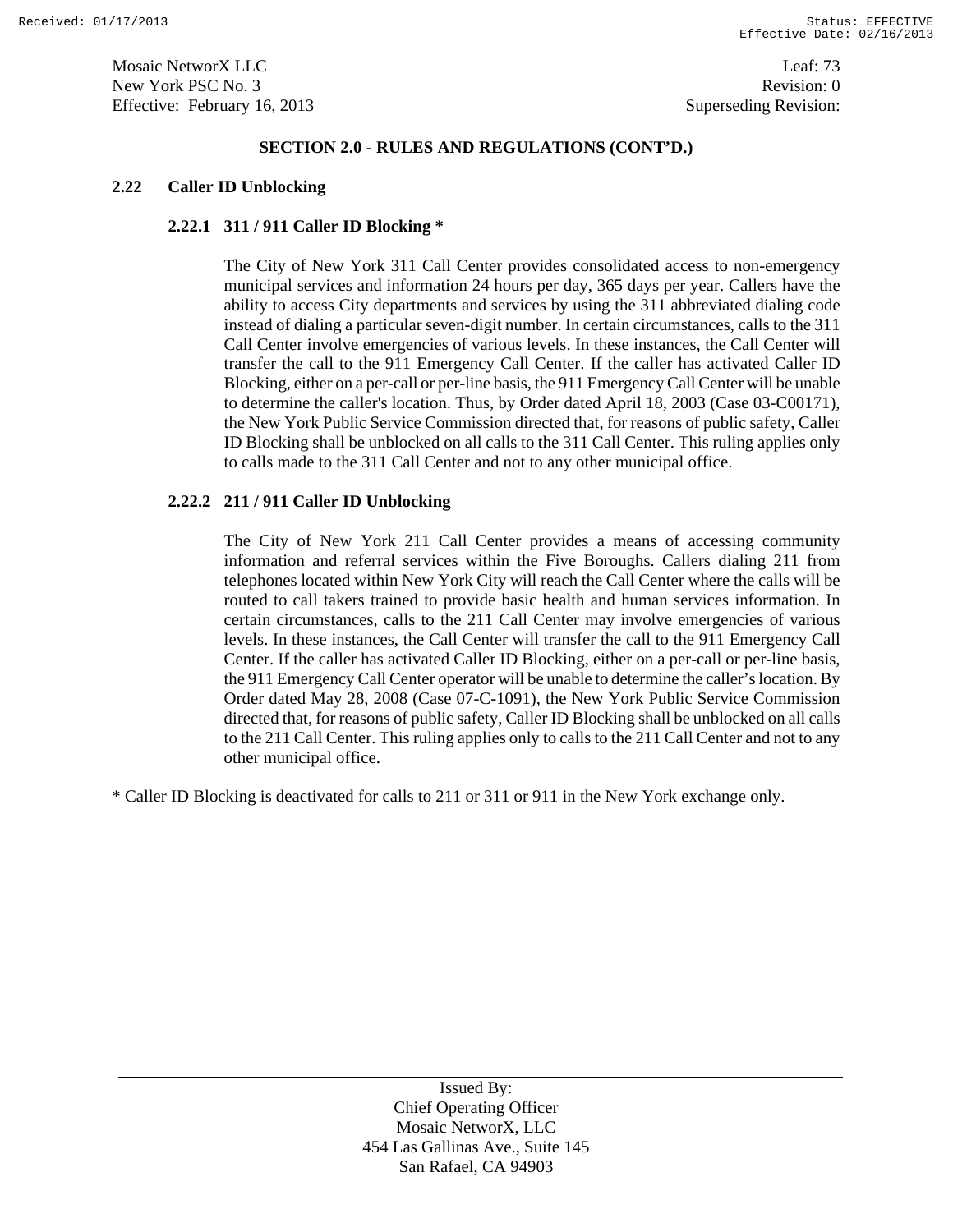# **SECTION 3.0 - SERVICE AREAS**

# **3.1 Local Exchange Service Areas**

Local exchange services are provided, subject to availability of facilities and equipment, in the exchanges and local calling areas as currently defined in local service tariffs of Incumbent LECs.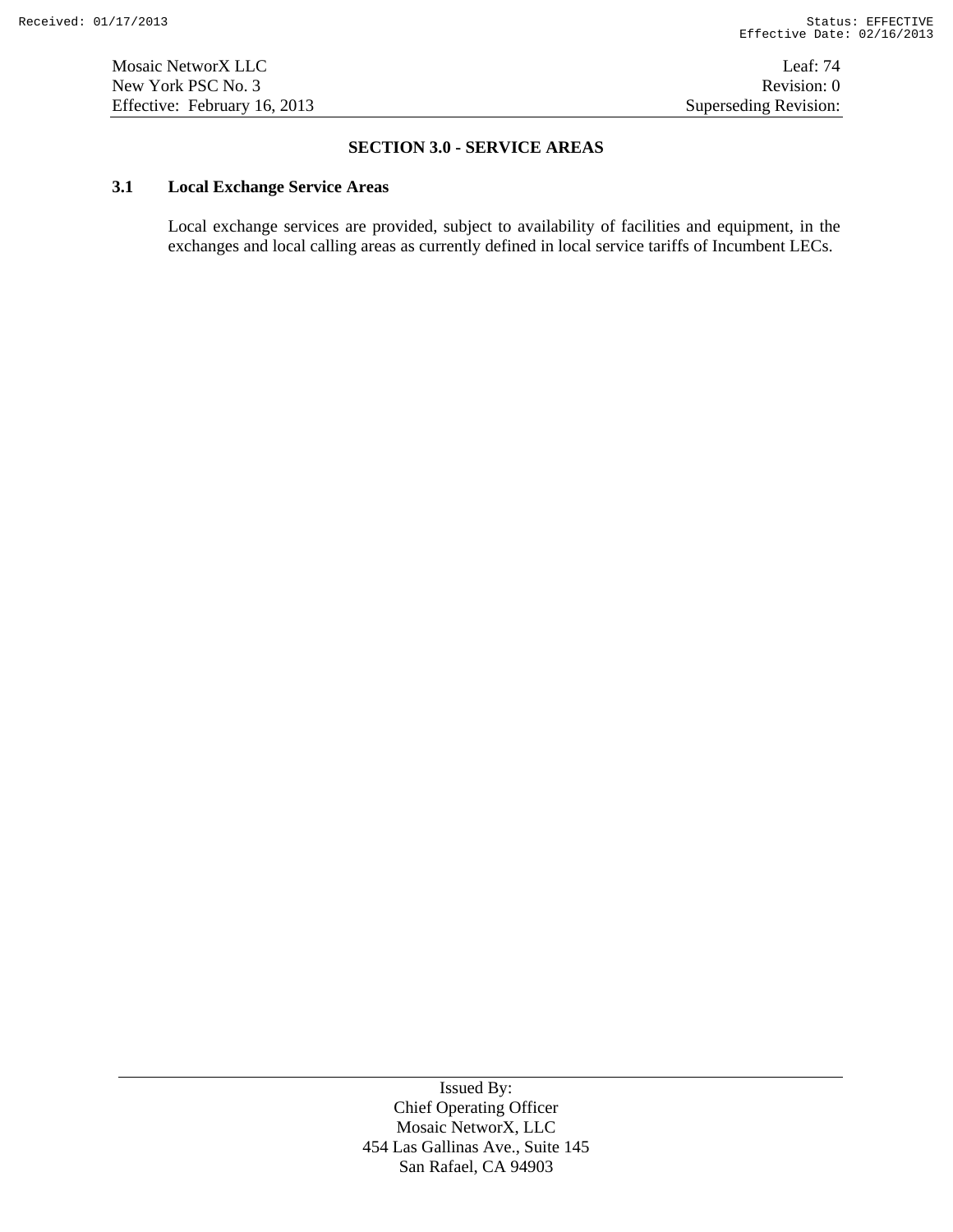# **SECTION 4 - SERVICE CHARGES AND SURCHARGES**

## **4.1 Service Order and Change Charges**

# **4.1.1 General**

Nonrecurring charges apply to processing Service Orders for new service and for changes in service.

New Installation Charge - applies to requests for initial connection or establishment of telephone service to the Company. This charge applies to each line installed.

Service Order Change Charge - applies to work associated with Customer-requested changes to existing services, including adding or deleting line features, directory listing changes or additions and billing or contact information changes to Customer accounts. One Service Order Change Charge applies for each change order requested by the Customer. If multiple changes are requested by the Customer and occur on the same order, only one charge applies.

Move Charge - applies when a Customer requests a move or change in physical location of each line. This charge applies whether a Customer changes a telephone number or not. In addition, if the Customer requests a telephone number change, a separate charge may apply.

Telephone Number Change Charge - applies to each Customer-initiated change in telephone number.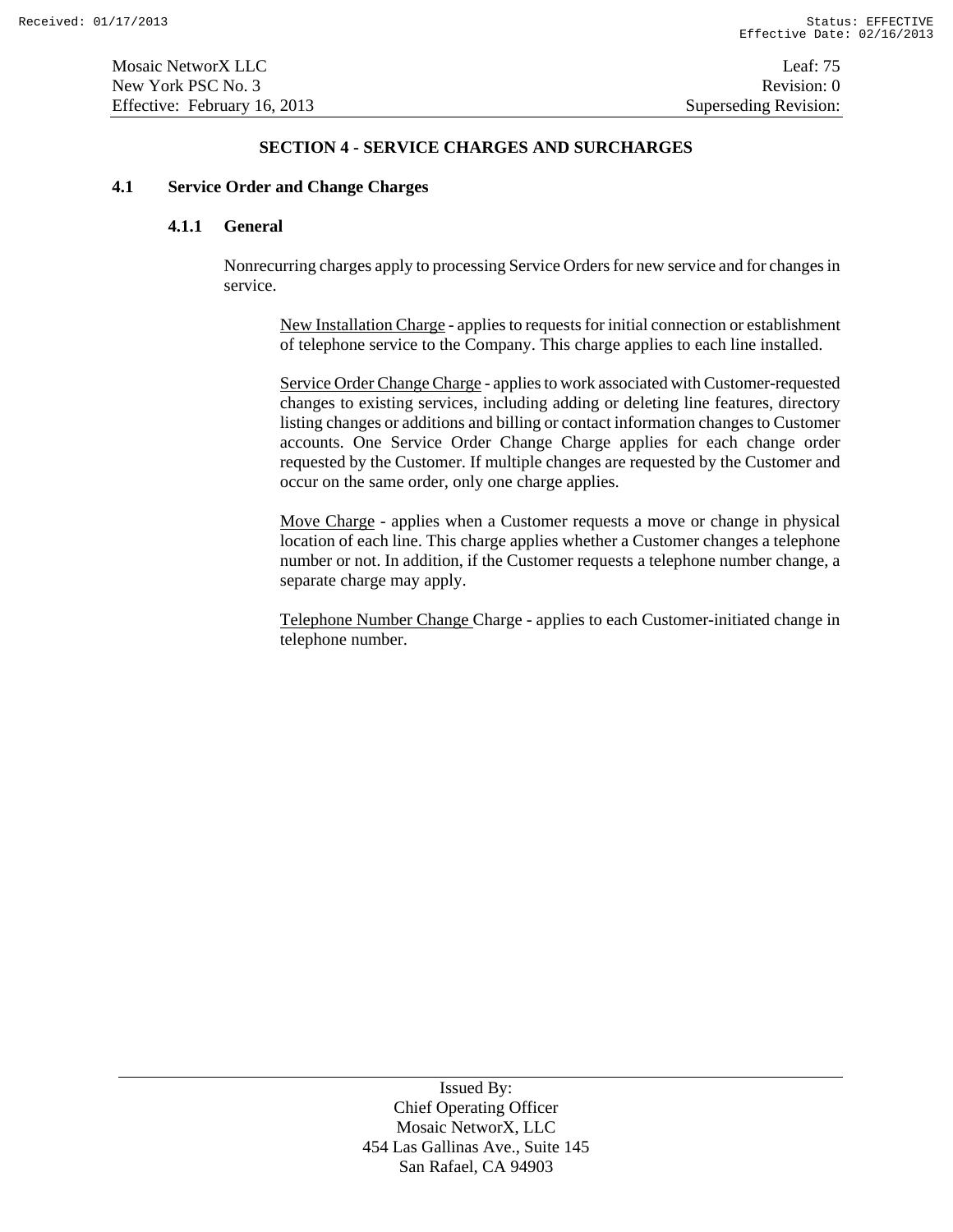# **4.1 Service Order and Change Charges (Cont'd.)**

# **4.1.2 Minimum / Maximum Rates**

| New Installation Charge, per line:           | Minimum<br>\$43.00 | Maximum<br>\$172.00 |
|----------------------------------------------|--------------------|---------------------|
|                                              |                    |                     |
| Service Order Change Charge, per order:      | \$28.00            | \$112.00            |
| Move Charge, per request:                    | \$28.00            | \$112.00            |
| Telephone Number Change Charge, per request: | \$28.00            | \$112.00            |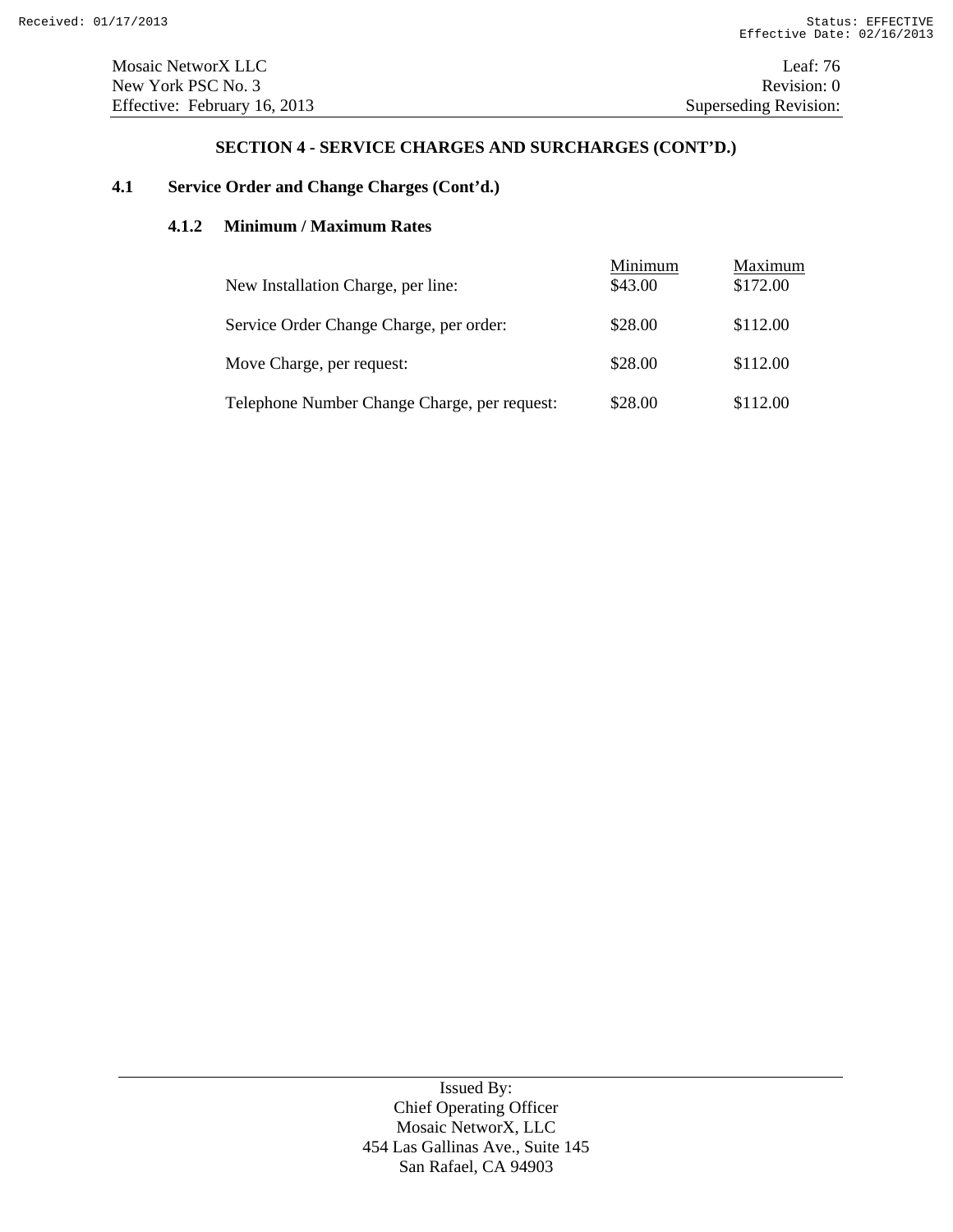# **4.2 Restoral Charge**

A restoral charge applies each time a service is reconnected after suspension or termination for nonpayment but before cancellation of the service, as deemed in Section l of this Tariff.

# **4.2.1 Minimum / Maximum Charge**

|                        | Minimum | Maximum  |
|------------------------|---------|----------|
| Restoration, per line: | \$39.00 | \$158.00 |

# **4.3 Premises Visit Charge**

Premises Visit charges apply when the installation of network access facilities or trouble resolution require a visit to the Customer's premises. This charge applies in addition to the Technician Dispatch Charge.

# **4.3.1 Minimum / Maximum Charge**

|                                  | Minimum | Maximum  |
|----------------------------------|---------|----------|
| Premises Visit Charge, per visit | \$9.00  | \$38.00  |
| Premises Work Charge:            |         |          |
| Initial 30 Minutes               | \$50.00 | \$196.00 |
| Each Additional 15 Minutes       | \$23.00 | \$92.00  |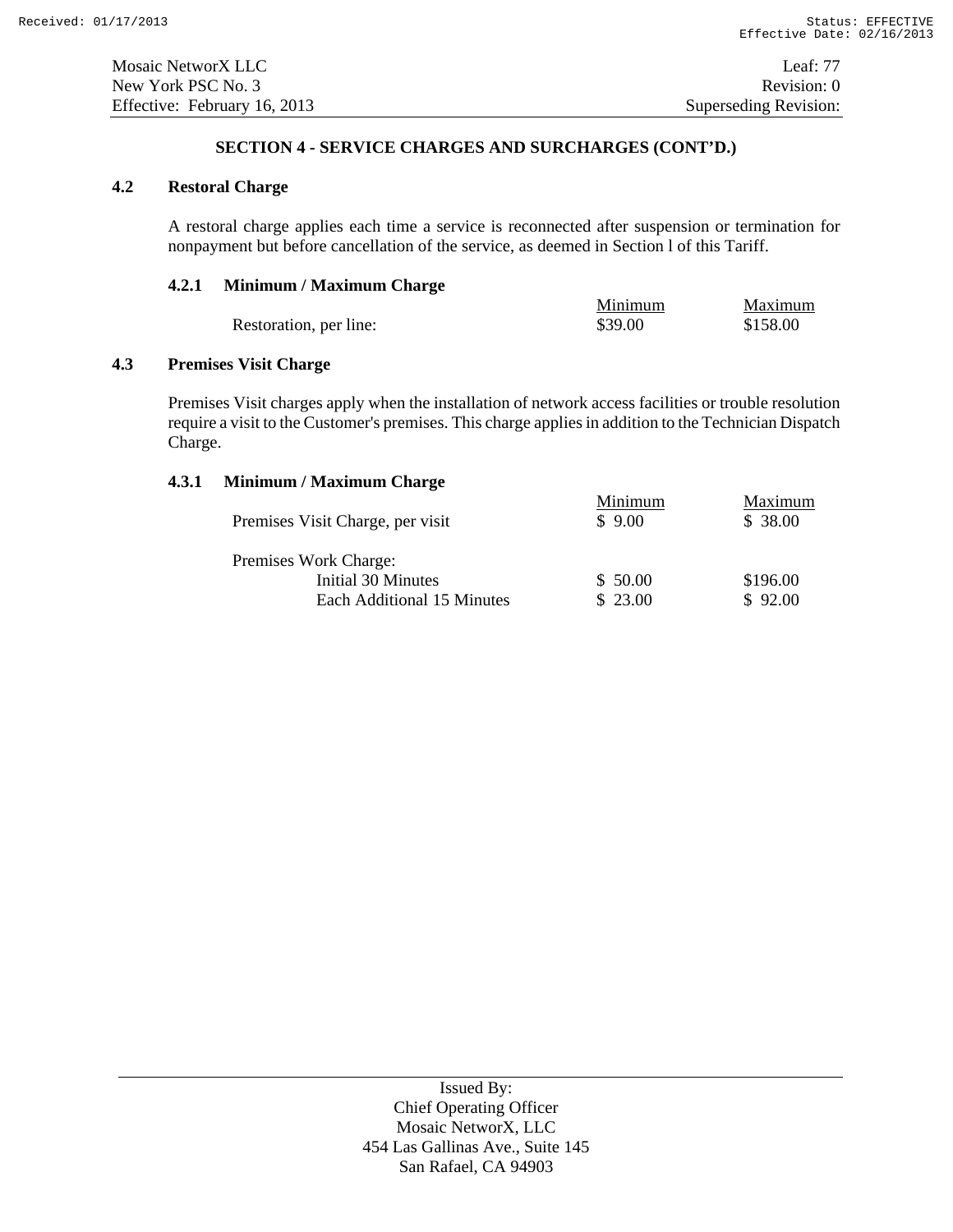New York PSC No. 3 Revision: 0 Effective: February 16, 2013 Superseding Revision:

# **SECTION 4 - SERVICE CHARGES AND SURCHARGES (CONT'D.)**

# **4.4 Carrier Presubscription**

# **4.4.1 General**

Carrier Presubscription is a procedure whereby a Customer designates to the Company the carrier that the Customer wishes to be the carrier of choice for intraLATA and interLATA toll calls. Such calls are automatically directed to the designated carrier, without the need to use carrier access codes or additional dialing to direct the call to the designated carrier. Presubscription does not prevent a Customer who has presubscribed to an IntraLATA or InterLATA toll carrier from using carrier access codes or additional dialing to direct calls to an alternative long distance carrier on a per call basis.

- **4.4.2 Presubscription Options** Customers may select the same carrier or separate carriers for intraLATA and interLATA long distance. The following options for long distance Presubscription are available:
	- **Option A:** Customer selects the Company as the presubscribed carrier for IntraLATA and InterLATA toll calls subject to presubscription.
	- **Option B:** Customer may select the Company as the presubscribed carrier for IntraLATA calls subject to presubscription and some other carrier as the presubscribed carrier for interLATA toll calls subject to presubscription.
	- **Option C:** Customer may select a carrier other than the Company for intraLATA toll calls subject to presubscription and the Company for interLATA toll calls subject to presubscription.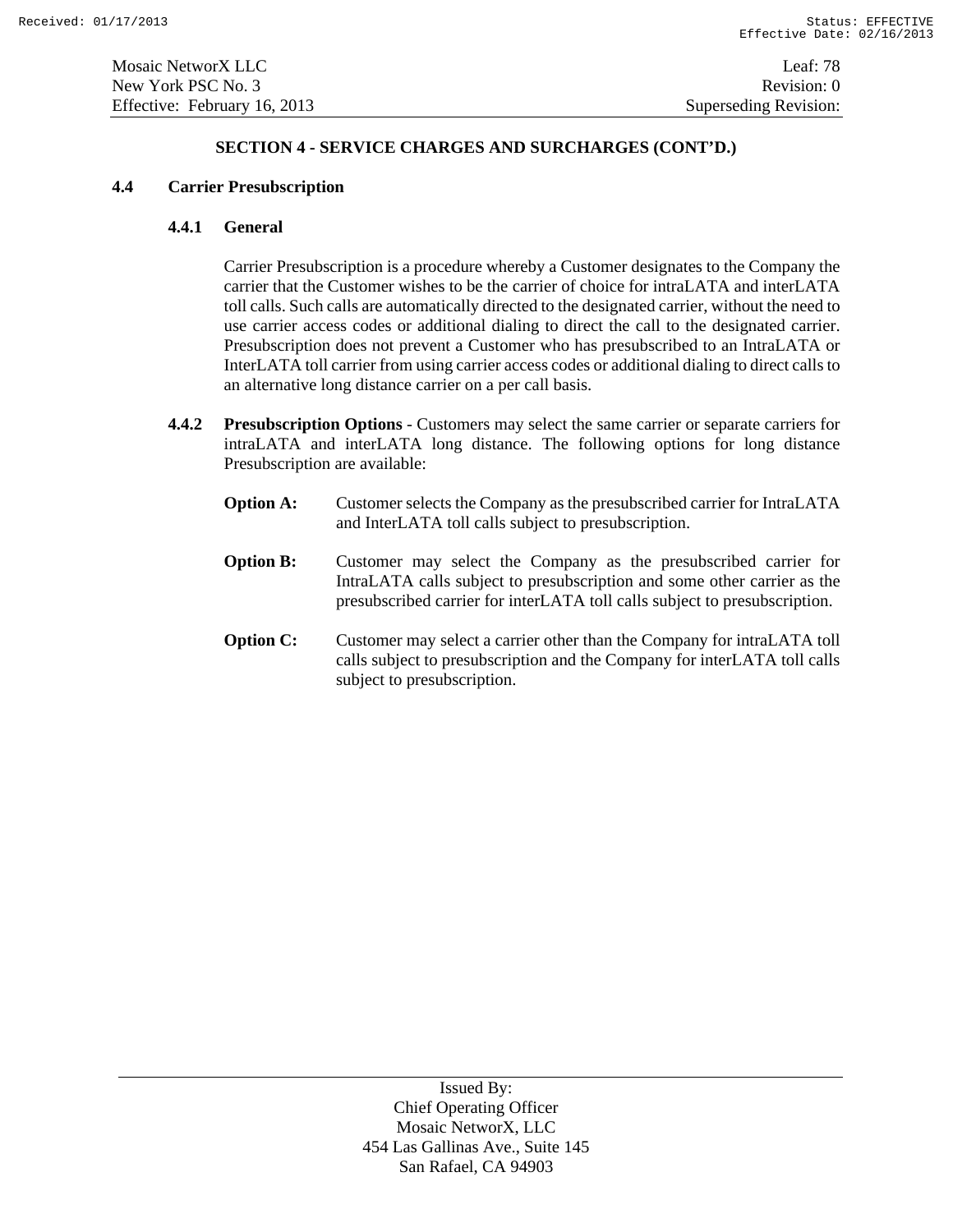#### **4.4 Carrier Presubscription (Cont'd.)**

#### **4.4.2 Presubscription Options (Cont'd.)**

- **Option D:** Customer may select the carrier other than the Company for both intraLATA and interLATA toll calls subject to presubscription
- **Option E:** Customer may select two different carriers, neither being the Company for intraLATA and interLATA toll calls. One carrier to be the Customers' primary intraLATA interexchange carrier. The other carrier to be the Customer's primary interLATA interexchange carrier.
- **Option F:** Customer may select a carrier other than the Company for no presubscribed carrier for intraLATA toll calls subject to presubscription or which will require the Customer to dial a carrier access code to route all intraLATA toll calls to the carrier of choice for each call.

#### **4.4.3 Rules and Regulations**

Customers of record will retain their primary interexchange carrier(s) until they request that their dialing arrangements be changed.

Customers of record or new Customers may select either Options A, B, C, D, E or F for intraLATA Presubscription.

Customers may change their selected Option and/or presubscribed toll carrier at any time subject to charges specified in 4.4.5 below: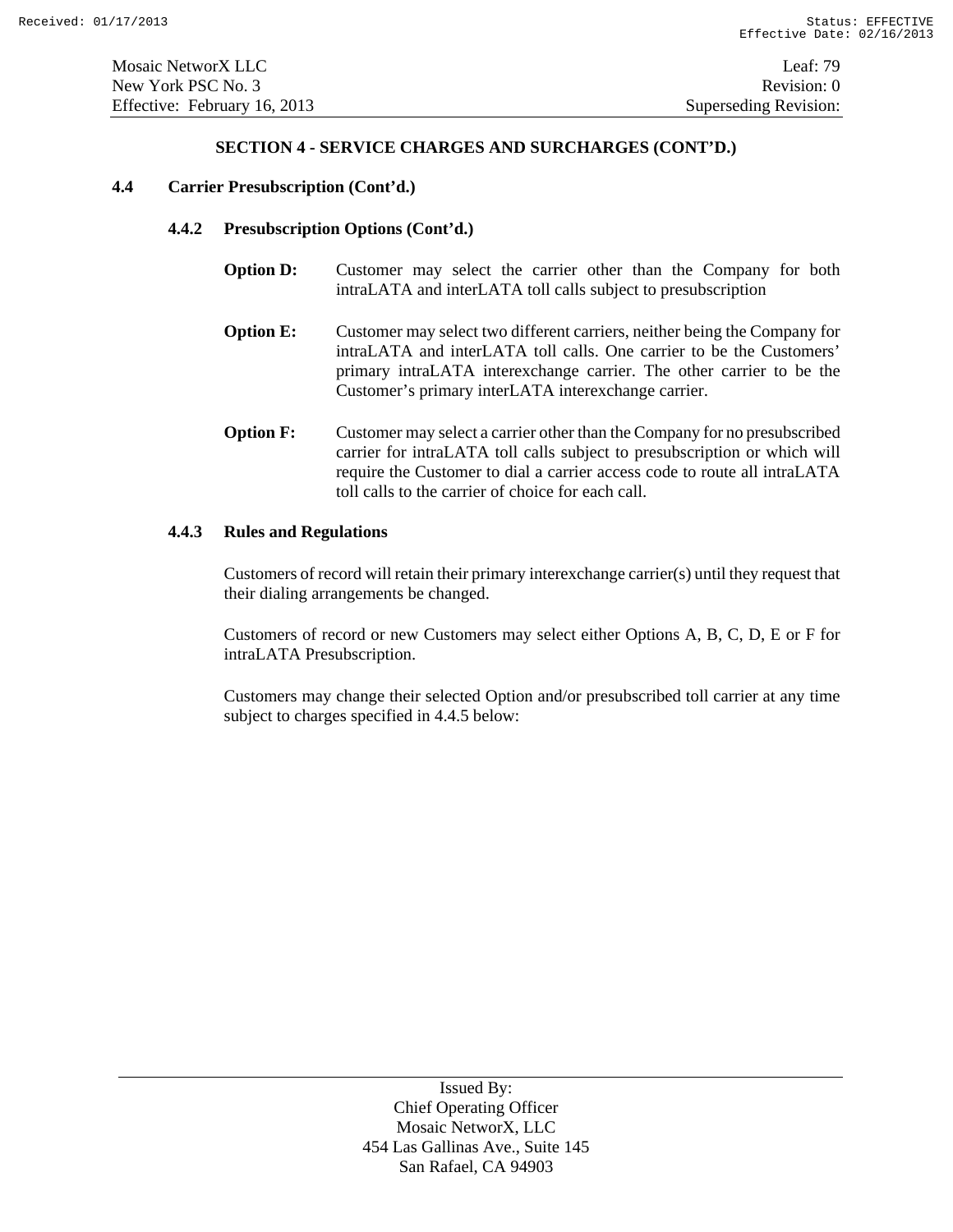#### **4.4 Carrier Presubscription (Cont'd.)**

# **4.4.4 Presubscription Procedures**

A new Customer will be asked to select intraLATA and interLATA toll carriers at the time the Customer places an order to establish local exchange service with the Company. The Company will process the Customer's order for service. All new Customers' initial requests for intraLATA toll service presubscription shall be provided free of charge.

If a new Customer is unable to make selection at the time the new Customer places an order to establish local exchange service, the Company will read a random listing of all available intraLATA and interLATA carriers to aid the Customer in selection. If selection is still not possible, the Company will inform the Customer that he/she will be given 90 calendar days in which to inform the Company of his/her choice for primary toll carrier(s) free of charge. Until the Customer informs the Company of his/her choice of primary toll carrier, the Customer will not have access to long distance services on a presubscribed basis, but rather will be required to dial a carrier access code to route all toll calls to the carrier(s) of choice. Customers who inform the Company of a choice for toll carrier presubscription within the 90 day period will not be assessed a service charge for the initial Customer request.

Customers of record may initiate a intraLATA or interLATA presubscription change at any time, subject to the charges specified in 4.4.5 below. If a Customer of record inquires of the Company of the carriers available for toll presubscription, the Company will read a random listing of all available intraLATA carriers to aid the Customer in selection.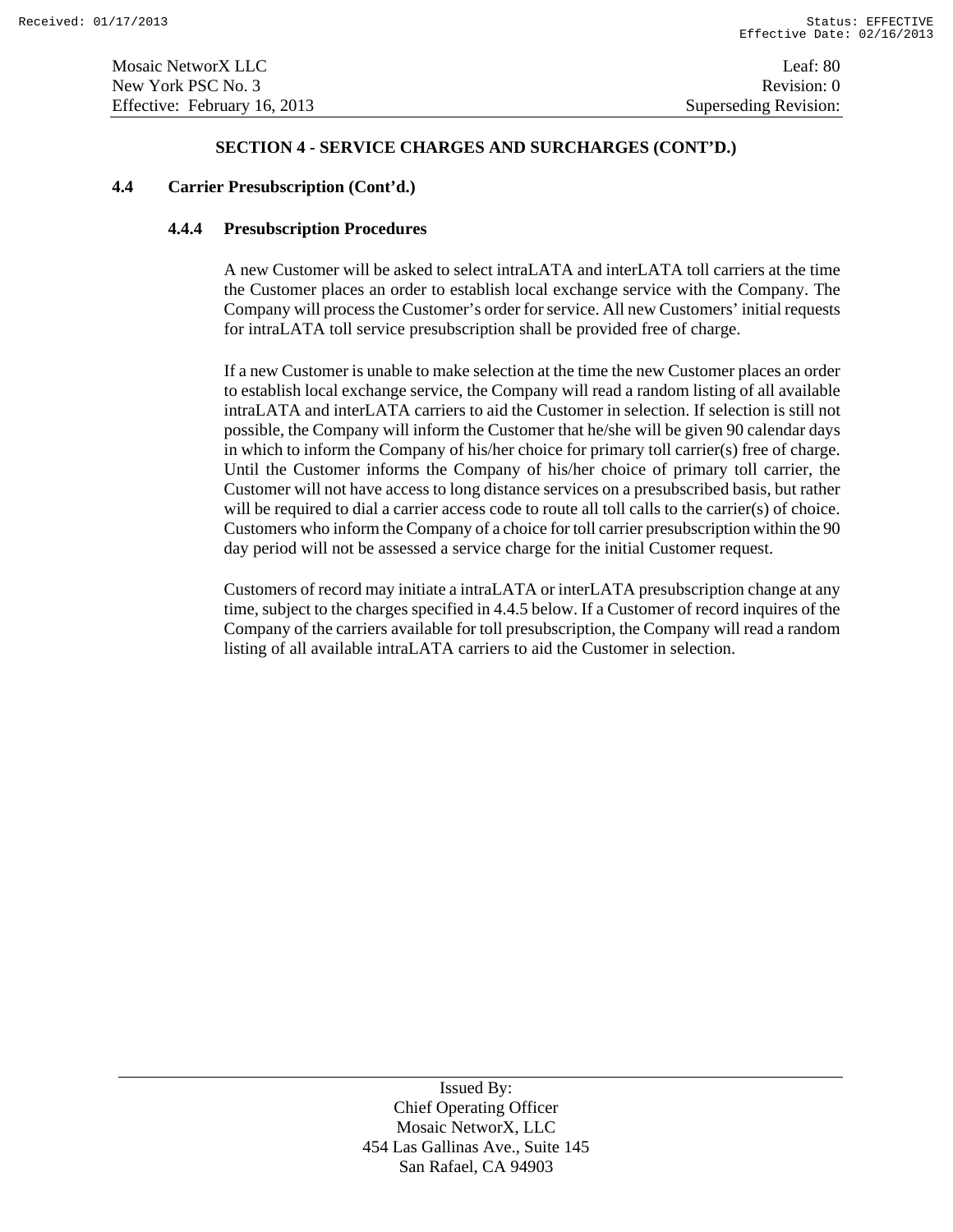# **4.4 Carrier Presubscription (Cont'd.)**

# **4.4.5 Presubscription Charges**

# **A. Application of Charges**

After a Customer's initial selection for a presubscribed toll carrier and as detailed in Paragraph 4.4.4 above, for any change thereafter, an Presubscription Change Charge, as set for the below will apply. Customers who request a change in intraLATA and interLATA carriers with the same order will be assessed a single charge per line.

# **B. Minimum / Maximum Nonrecurring Charges**

| Per business or residence line, trunk, or port | Minimum | Maximum |
|------------------------------------------------|---------|---------|
| Initial Line, or Trunk or Port                 | \$2.50  | \$10.00 |
| Additional Line, Trunk or Port                 | \$2.50  | \$10.00 |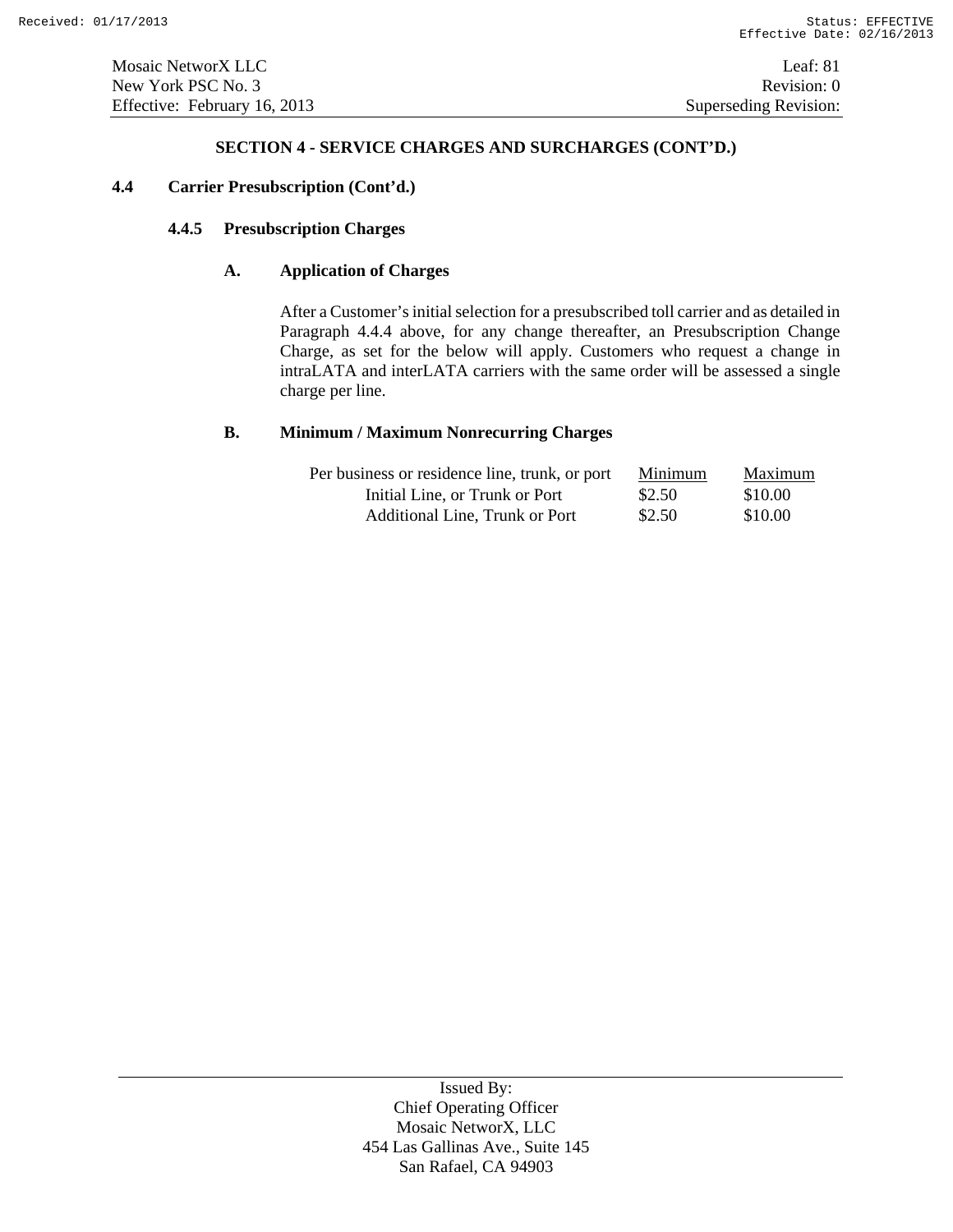# **4.5 Public Telephone Surcharge**

In order to recover Company expenses to comply with the FCC's pay telephone compensation plan effective on October 7, 1997 (FCC 97-371), an undiscountable per call charge is applicable to all intrastate calls that originate from any pay telephone used to access Company provided services. This surcharge, which is in addition to standard tariffed usage charges and any applicable service charges and surcharges associated with service, applies for the use of the instrument used to access Company provided service and is unrelated to the service accessed from the pay telephone.

Pay telephones include coin-operated and coinless phones owned by local telephone companies, independent companies and interexchange carriers. The Public Pay Telephone Surcharge applies to the initial completed call and any reoriginated call (e.g., using the "#" symbol). The Public Pay Telephone Surcharge does not apply to calls placed from pay telephones at which the Customer pays for service by inserting coins during the progress of the call.

Whenever possible, the Public Pay Telephone Surcharge will appear on the same invoice containing the usage charges for the surcharged call. In cases where proper pay telephone coding digits are not transmitted to the Company prior to completion of a call, the Public Pay Telephone Surcharge may be billed on a subsequent invoice after the Company has obtained information from a carrier that the originating station is an eligible pay telephone.

Minimum / Maximum Rate Per Call

Maximum Rate Per Call:  $$0.25$  \$1.00

Minimum Maximum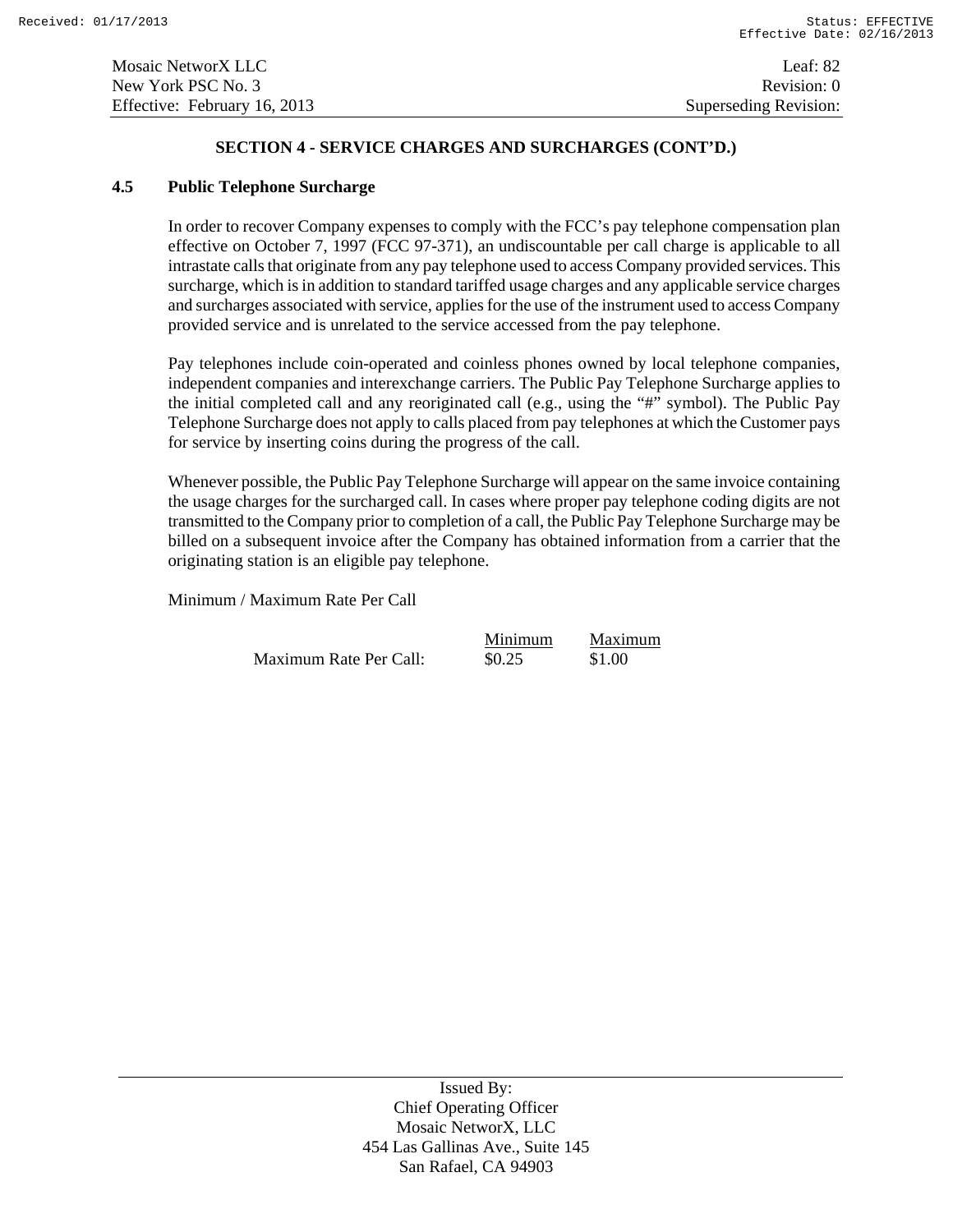# **SECTION 5 – LOCAL EXCHANGE SERVICE**

#### **5.1 General**

Local exchange service is offered to Customers for the minimum term of one (1) month (unless otherwise specified). Rates for service may vary by Customer type, service type and/or term commitment. Usage rates, per call charges and monthly fees may apply. In addition, applicable Service Order and other nonrecurring charges may apply. Call timing is defined in the description for each service. Service is available 24 hours a day, 7 days a week. Service is available where technically feasible and where facilities permit.

# **5.1.1 Application of Business and Residential Rates**

- **A.** The determination as to whether telephone service should be classified as Business or Residential is based on the character of the use to be made of the service. Service is classified as Business service where the use is primarily or substantially of a business, professional, institutional, or otherwise occupational nature. Where the business use, if any, is incidental and where the major use is of a personal or domestic nature at the person's dwelling, service is classified as Residential service.
- **B.** Business rates apply at the following locations, among others:
	- 1. In offices, stores and factories, and in quarters occupied by clubs, lodges, fraternal societies, schools, colleges, libraries, hospitals, and other business establishments.
	- 2. In residence locations where the place of residence is in the immediate proximity to a place of business and it is evident that the telephone in the residence is or will be used for business purposes, and in residence locations where an extension is located at a place where business rates would apply.
	- 3. In the residence of a practicing physician, dentist, veterinary, surgeon, or other medical practitioner who has no service at business rates at another location.
	- 4. In any residence location where there is substantial business use of the service and the customer has no service at business rates.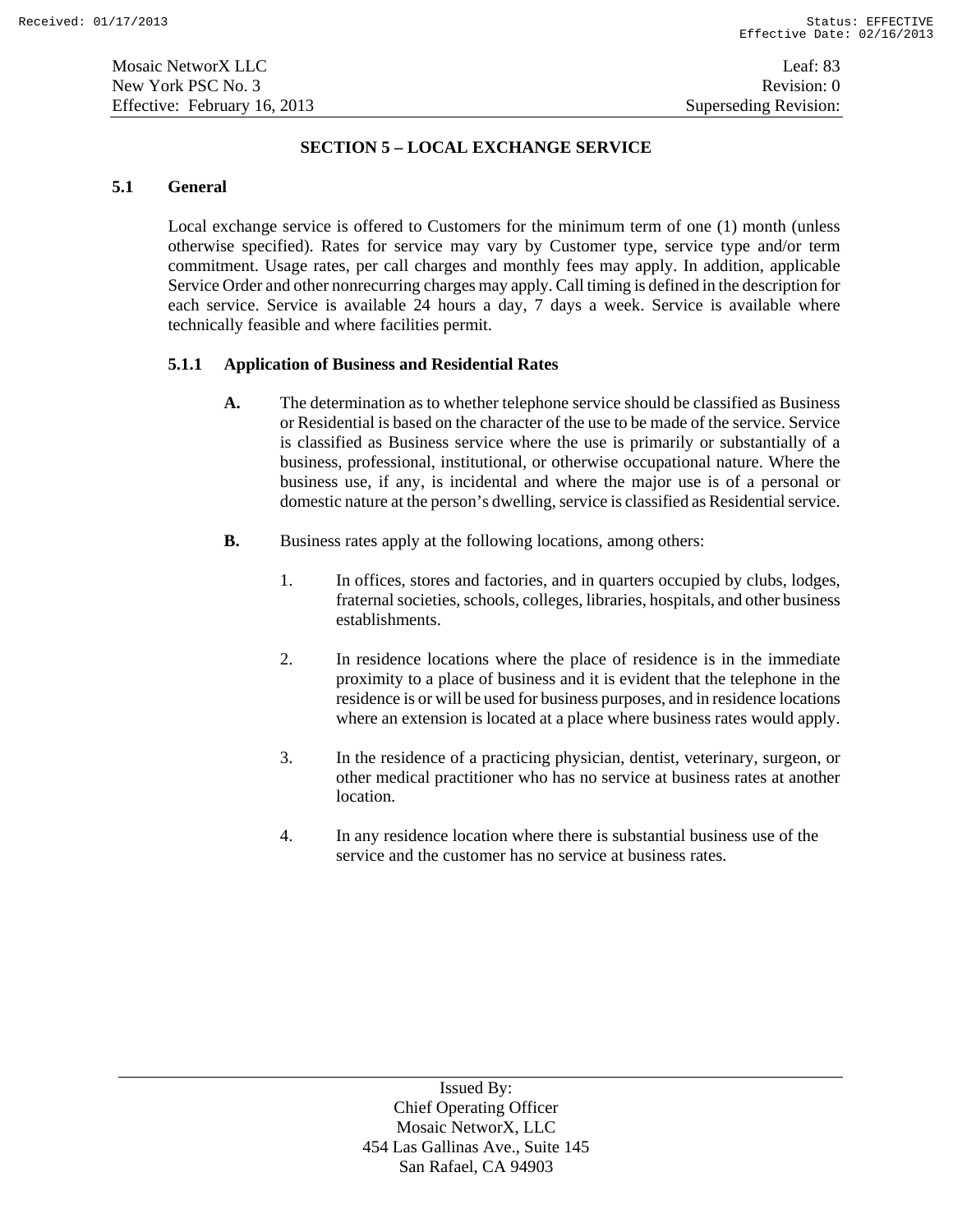Mosaic NetworX LLC Leaf: 84 New York PSC No. 3 Revision: 0 Effective: February 16, 2013 Superseding Revision:

# **SECTION 5 – LOCAL EXCHANGE SERVICE (CONT'D.)**

# **5.1 General (Cont'd.)**

# **5.1.1 Application of Business and Residential Rates (Cont'd.)**

- **C.** Residence rates apply at the following locations, among others:
	- 1. In private residences; in the residential portion of hotels, apartment houses, boarding houses, churches, or institutions when the use of the service is confined to the domestic use of the Customer and listings of a business nature are not furnished.
	- 2. In the residence of a practicing physician, dentist, veterinarian, surgeon, or other medical practitioner provided that such residence is not a part of an office building and provided the Customer has service charged for at business rates another location.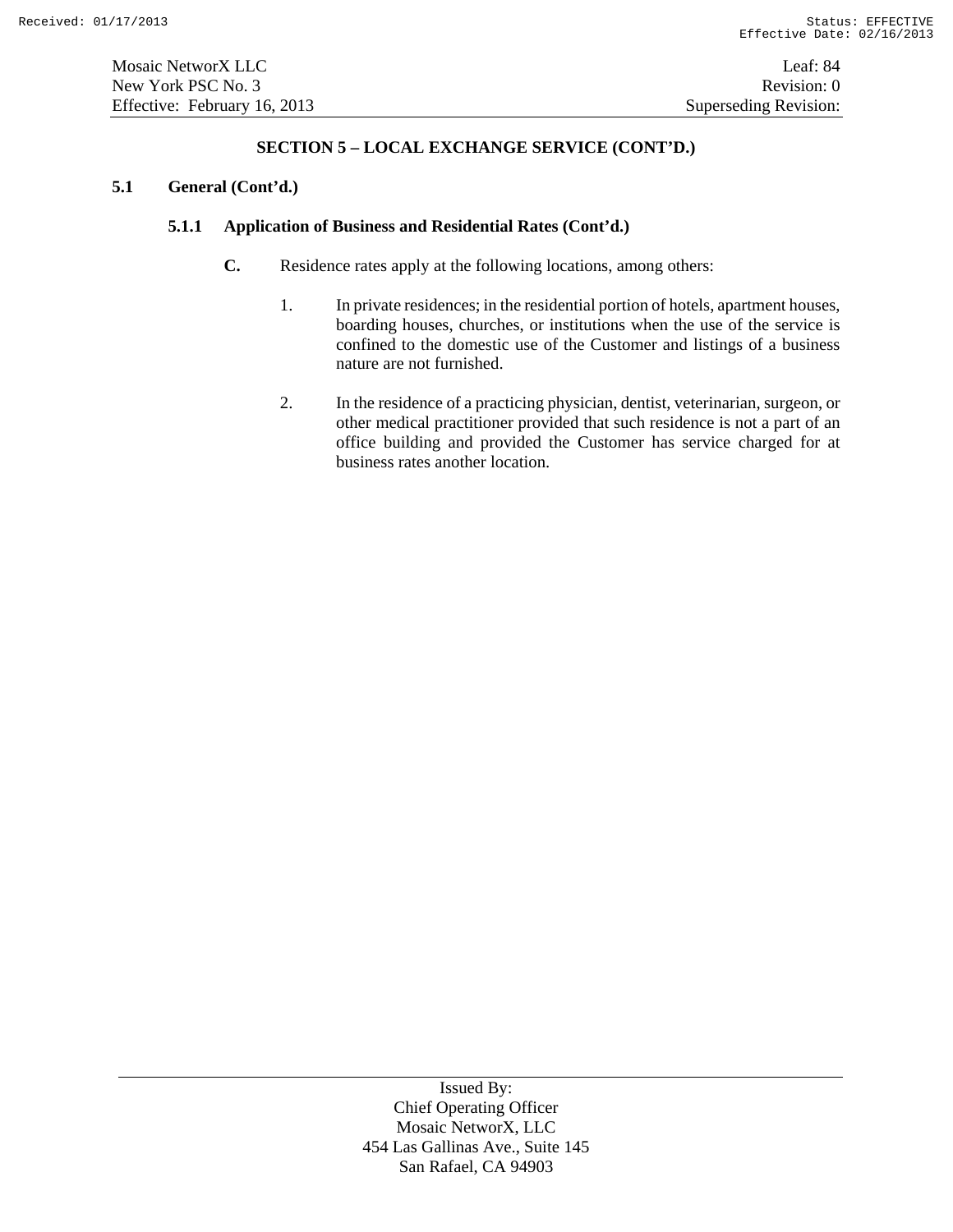# **5.1 General (Cont'd.)**

# **5.1.2 Charges Based on Duration of Use**

Where charges for a service are specified based on the duration of use, such as the duration of a telephone call, the following rules apply:

- **A.** Calls are measured in durational increments identified for each service. All calls that are fractions of a measurement increment are rounded-up to the next whole unit.
- **B.** Timing on completed calls begins when the call is answered by the called party. Answering is determined by hardware answer supervision in all cases where this signaling is provided by the terminating local carrier and any intermediate carrier(s). Timing for operator service person-to-person calls start with completion of the connection to the person called or an acceptable substitute, or to the PBX station called.
- **C.** Timing terminates on all calls when the calling party hangs up or the Company network receives an off-hook signal from the terminating carrier.
- **D.** Calls originating in one time period and terminating in another will be billed in proportion to the rates in effect during different segments of the call.
- **E.** All times refer to local time.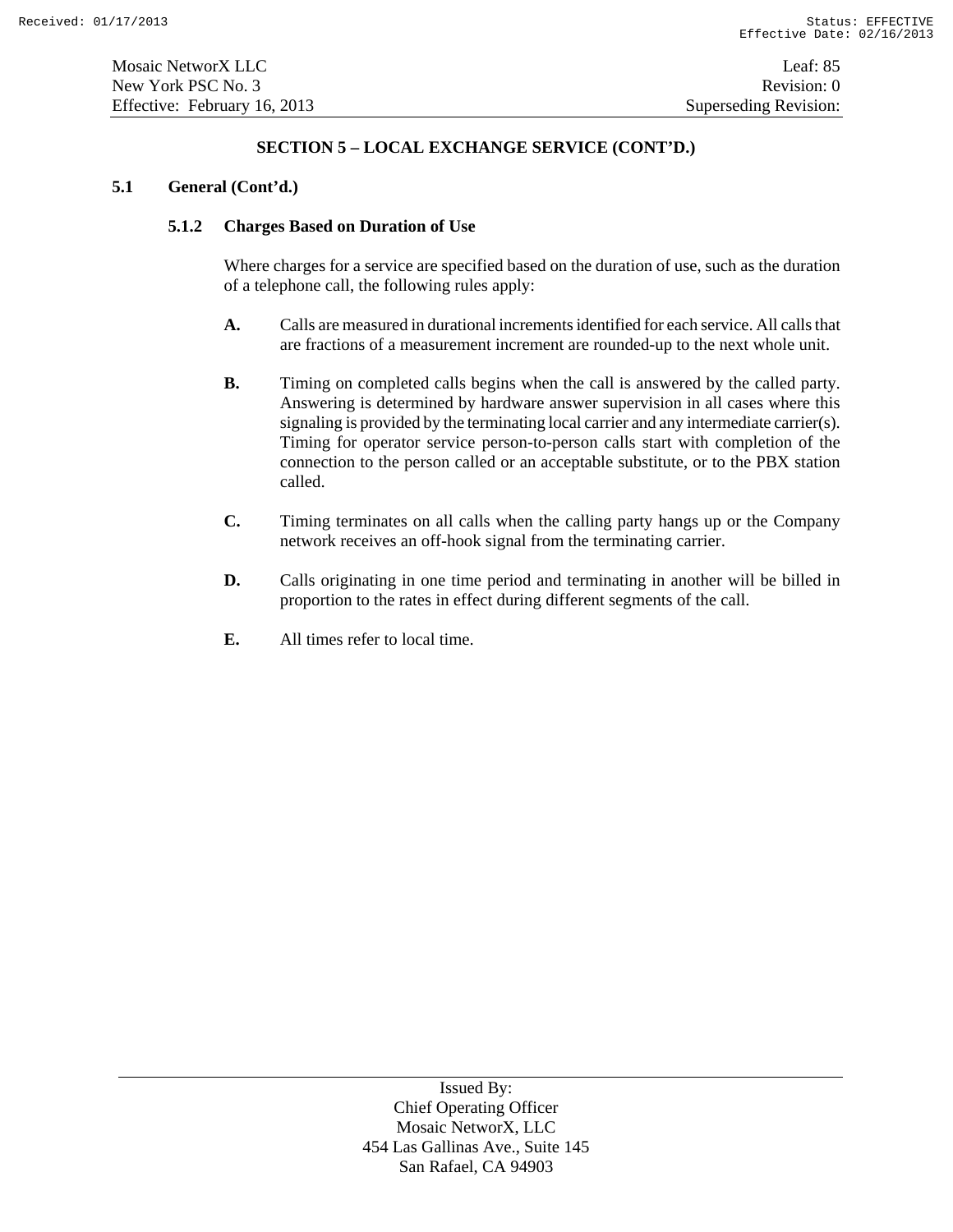# **5.1 General (Cont'd.)**

# **5.1.3 Service Terms and Conditions**

Local exchange service provides a Customer with a telephonic connection to, and a unique telephone number on, the Company switching network that enables the Customer to:

- a) receive calls from other stations on the public switched telephone network;
- b) access the Company Local Calling Services and other Services as set forth in this tariff;
- c) access interexchange calling services of the Company and of other carriers;
- d) access (at no additional charge) to Company operators and business office for service related assistance;
- e) access toll-free telecommunications services such as 800 NPA; and access toll-free emergency services by dialing 0 or 9-1-1 (where available);
- f) access relay services for the hearing and/or speech impaired.

Local exchange service cannot be used to originate calls to caller-paid information services (e.g., 900, 976) provided by other companies. Calls to those numbers and other numbers used for caller-paid information services will be blocked by the Company switch. Each Basic Local Exchange Service corresponds to one or more telephonic communications channels that can be used to place or receive one call at a time.

Individual line local exchange service is comprised of exchange access lines defined as follows:

Exchange Access Line – The service central office line equipment and all the Company plant facilities up to the demarcation point. These facilities are Companyprovided and maintained and provide access to and from the telecommunications network for message toll service and for local calling appropriate to the tariffed use offering selected by the Customer.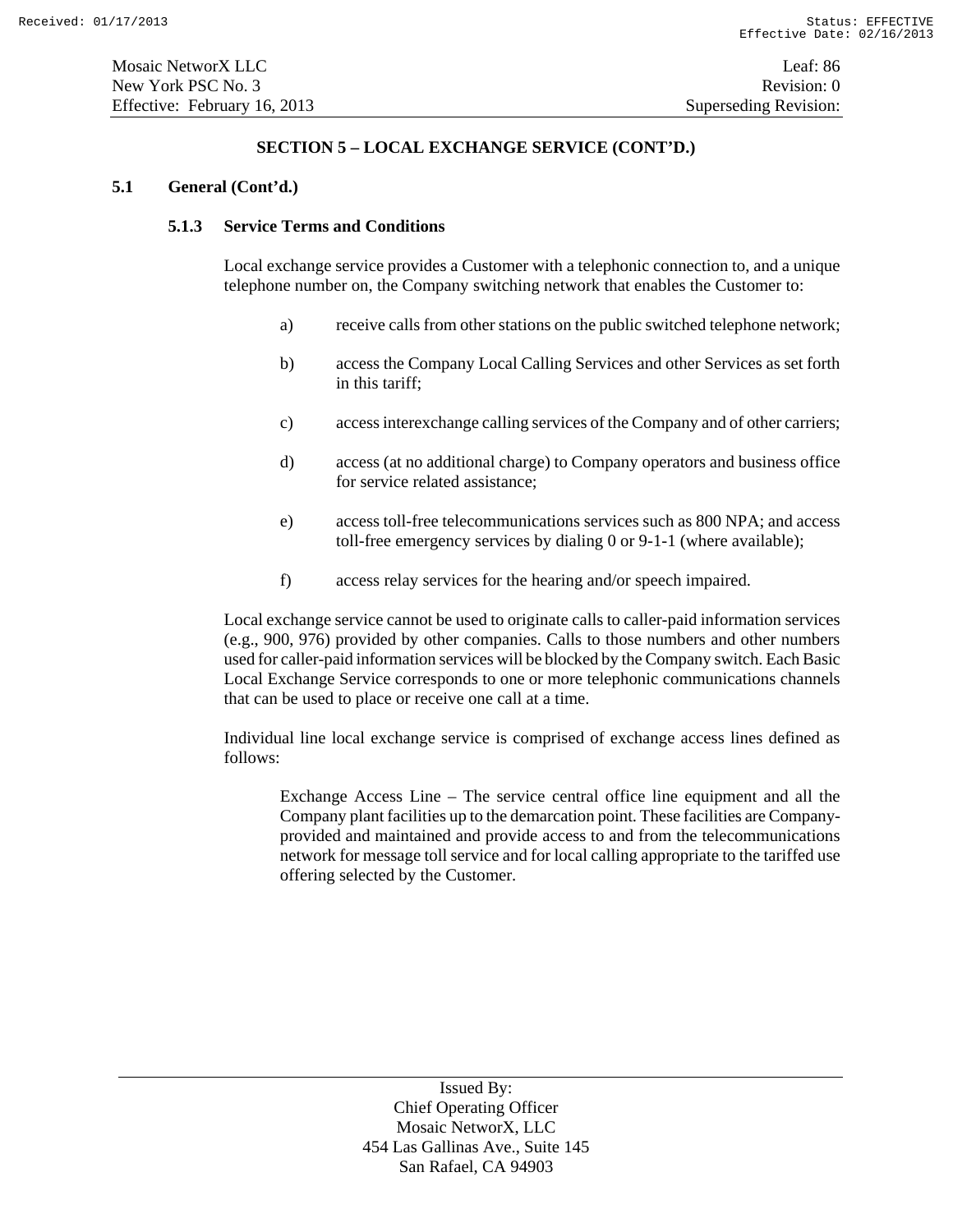# **5.2 Direct Inward Dial (DID) Service**

# **5.2.1 General**

- A DID Service provides a Customer with a voice grade telephonic communications channel to receive incoming voice or data calls to local telephone numbers ("TN") assigned to the Customer. DID Service does not provide a line-side connection. DID Service transmits the dialed digits for all incoming calls, allowing the Customer's incoming calls to be routed as required by the Customer to the Customer's designated equipment.
- B. DID Service may be provided in conjunction with non-regulated services offered by the Company pursuant to contract. To the extent that contractual rates for DID Service differ from those set forth in Section 5.3.3 below, they will be subject to the terms of the Special Contract Arrangements set forth in Section 9.1 of this tariff.
- C. The Company may require a minimum monthly service charge for DID Service.

#### **5.2.2 Service Eligibility, Restrictions and Limitations**

- A. Connectivity to E911, operator services and directory assistance is not supported by DID Service.
- B. The Company reserves the right to provision DID service based upon the availability of facilities and equipment necessary to support the Customer's specific service requirements.
- C. The Company, at its sole discretion, reserves the right to limit the quantity of DID number blocks a Customer may obtain. In addition, the Company reserves the right to review vacant DID stations or stations not in use to determine their utilization. Should the Company determine, based on its own discretion, that there is inefficient number utilization, the Company may reassign the DID numbers.
- D. The Customer has no property right to the telephone number or any other call number destination associated with DID service furnished by the Company, and no right to the continuance of service through any particular end office. The Company reserves the right to change such numbers, or the end office designation associated with such number, or both, assigned to the Customer, where the Company deems it necessary to do so in the conduct of its business.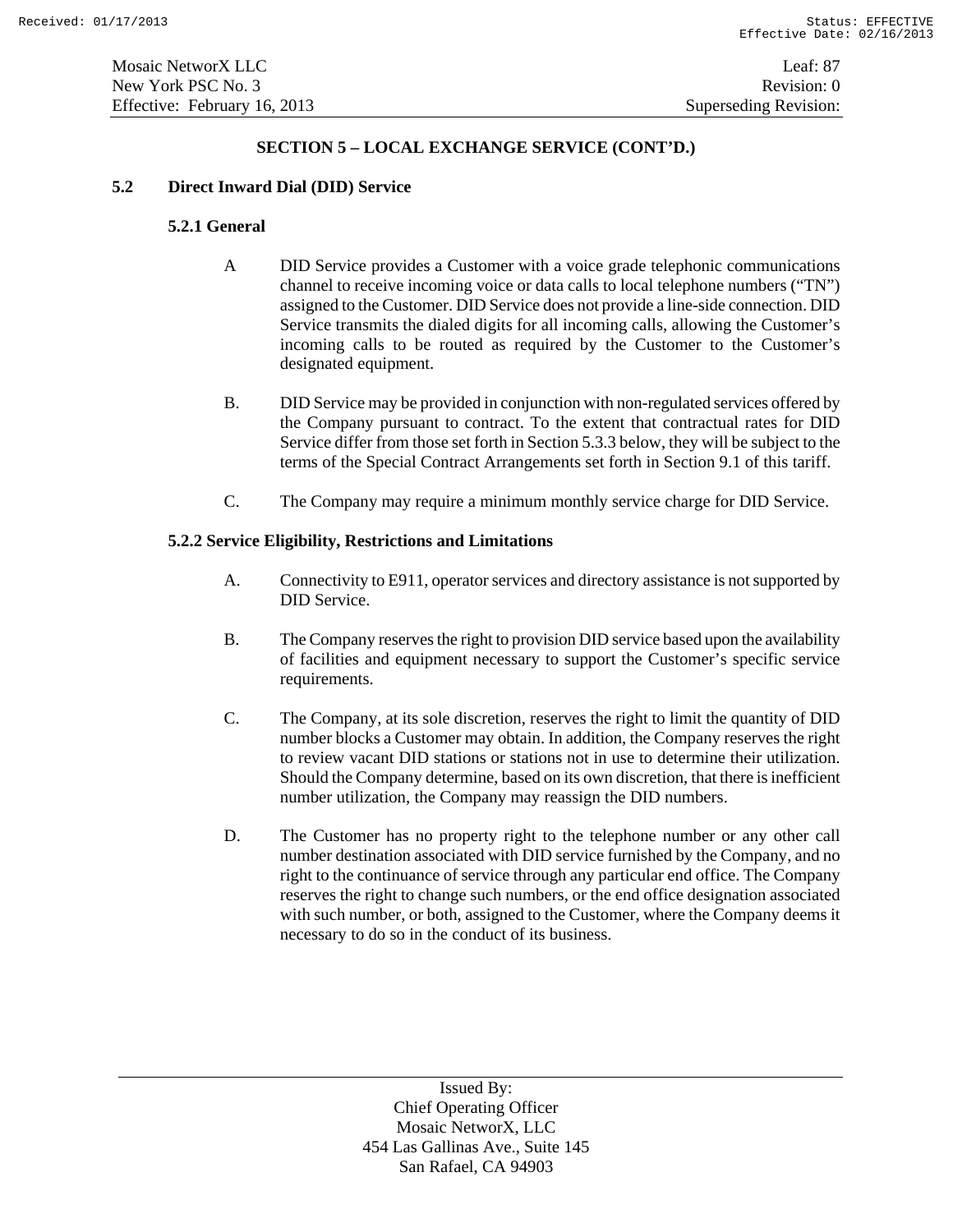# **5.2 Direct Inward Dial (DID) Service (cont'd)**

# **5.2.3 Rates and Charges**

The following rates apply to DID Service

A. Monthly Recurring Charges

|    |                                     | Minimum  | Maximum  |
|----|-------------------------------------|----------|----------|
|    | Per DID TN                          | \$0.01   | \$0.50   |
|    | Per SMS-Enabled DID TN              | \$0.05   | \$1.00   |
|    | Per Communications Channel          | \$7.00   | \$15.00  |
| B. | Non - Recurring Charges             |          |          |
|    |                                     | Minimum  | Maximum  |
|    | Activation - Per DID TN             | \$0.05   | \$0.50   |
|    | Porting In - Per DID TN             | \$5.00   | \$12.00  |
|    | Porting Out - Per DID TN            | \$1.00   | \$5.00   |
|    | SMS Enablement - Per DID TN         | \$0.05   | \$0.50   |
|    | <b>CNAM Enablement - Per DID TN</b> | \$0.50   | \$5.00   |
|    | Expedited Port Out* - Per DID TN    | \$100.00 | \$200.00 |
|    | <b>Activation - Per Channel</b>     | \$1.00   | \$5.00   |

\* Applies when DID needs to be ported back to previous provider within 24 hours of DID porting in.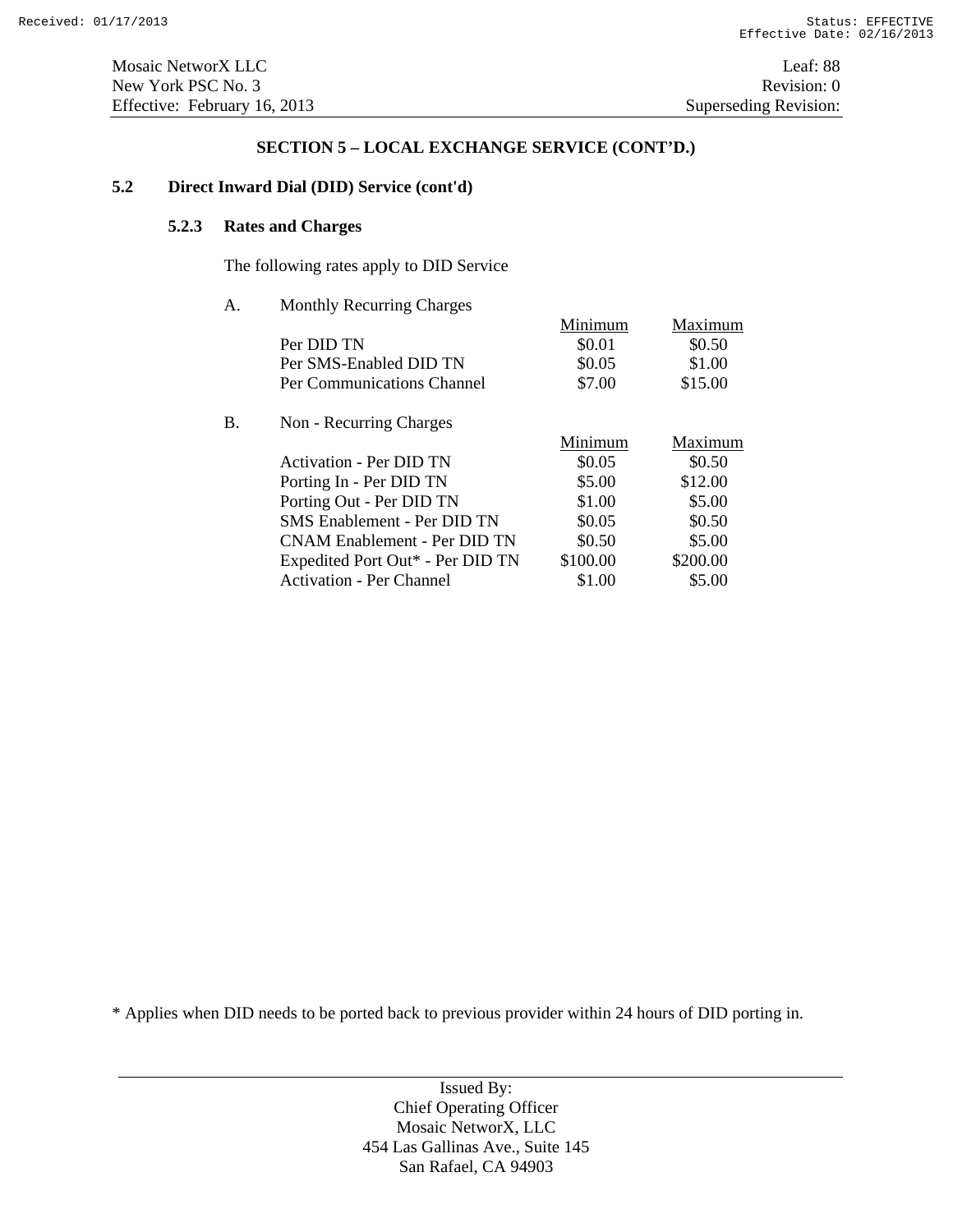#### **SECTION 6 – SUPPLEMENTAL SERVICES**

# **6.1 Critical Facilities Administration Service**

# **6.1.1 General Description of Service**

Critical Facilities Administration Service (CFAS) provides physical route information to customers with Telecommunications Service Priority (TSP) qualified circuits, provided by the Company. Customer may request an enhance design layout record or may request a schematic/map layout (Circuit Layout Record). The request must be made in writing by authorized personnel. If the Company is acting as the Prime Contractor, the Company will obtain from its subcontractors the physical routing information for their portion of the qualified circuit.

# **6.1.2 Customer Obligations**

- A. Customers' circuits must be federally registered as TSP circuits.
- B. Customers must subscribe to the Critical Facilities Administration Service (CFAS) offered by the Company and identify which qualifying circuits it wishes to enroll in the service. Such circuits will be referred to as "subscribed circuits."
- C. Customers must pay the appropriate tariff charges for CFAS, and any connecting carrier CFAS charges billed to the Company or directly to the Customer.
- D. Customers must agree to treat all network information provided to them regarding their subscribed circuits as confidential.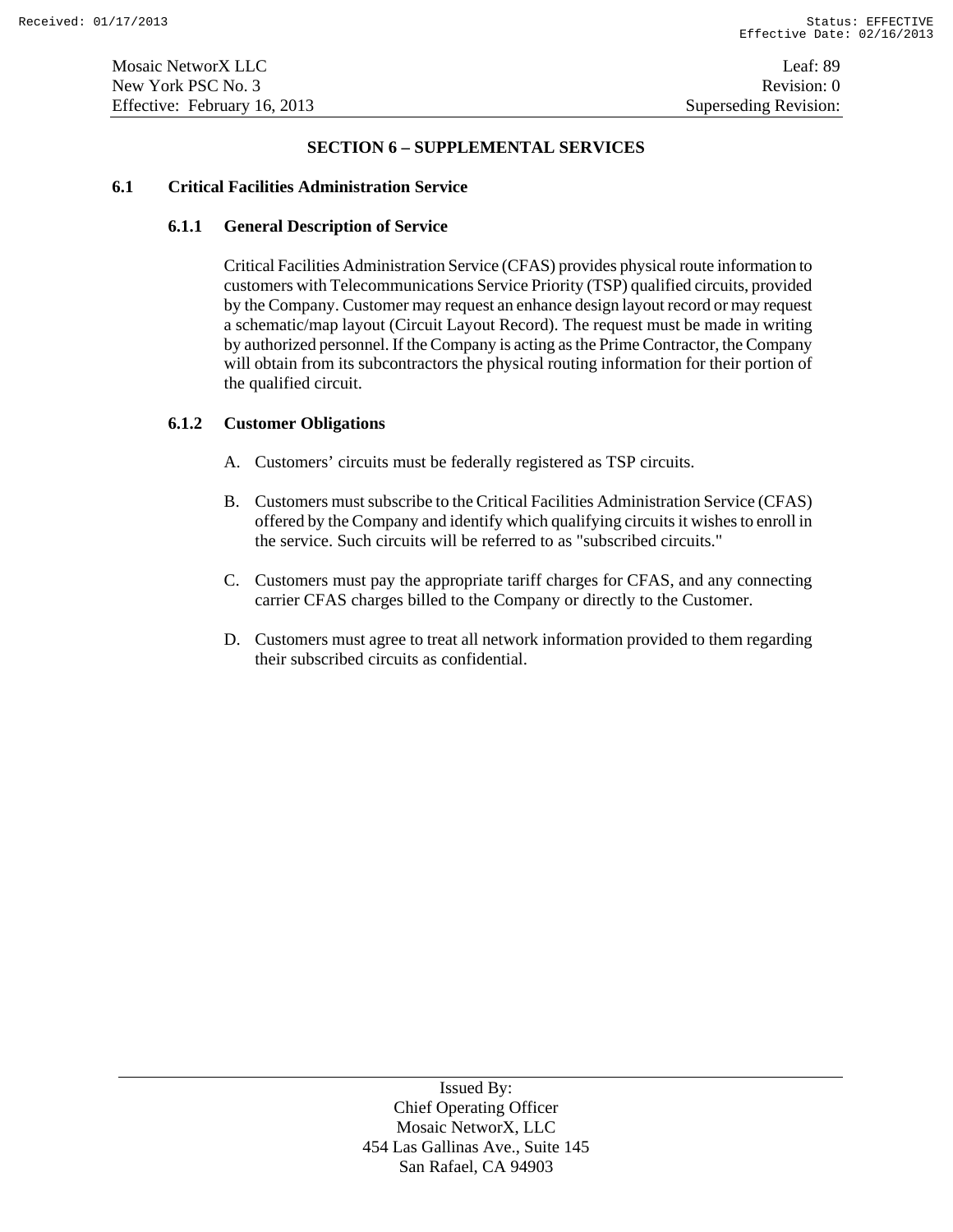# **6.1 Critical Facilities Administration Service (Cont'd.)**

# **6.1.3 Obligations of the Company**

- A. The Company will maintain data and restrict access by each Customer to information relative to that Customer's subscribed circuits.
- B. The Company will identify the physical path of each subscribed circuit so as to allow the Customer to ascertain with a reasonable degree of accuracy the actual physical path of each subscribed circuit.
- C. The Company will maintain facilities associated with subscribed circuits in such a manner as to ensure that the Customer is notified of any change in the physical routing of its subscribed circuit(s).
- D. The Company will make available physical path information for newly provisioned subscribed circuits to the Customer within 5 business days after the circuit has been installed, and within 15 business days for existing TSP circuits.
- E. If Customer has previously obtained documentation as the physical path of a subscribed circuit, the Company will provide at least 24-hour advance notification to the Customer of any planned moves, changes, or rearrangements that affect the physical path of a subscribed circuit. Communications regarding unplanned activity will be provided within 24 hours following the change.
- F. The Company will make available updated information regarding the revised physical path of subscribed circuits to the Customer within 5 business days following planned actions, and within 15 business days following unplanned activities.
- G. For circuits provided in concert with other carriers, the Company, when acting as the Prime Contractor will obtain and forward information regarding the connecting carrier's portion of the physical path of the subscribed circuit to the customer as expeditiously as possible.
- H. Provision of CFAS will be suspended in the instance of a major telephone outage. Once subscribed circuits are restored to service, the Company will make updated physical path information available to the Customer within ninety days of the restoration of service.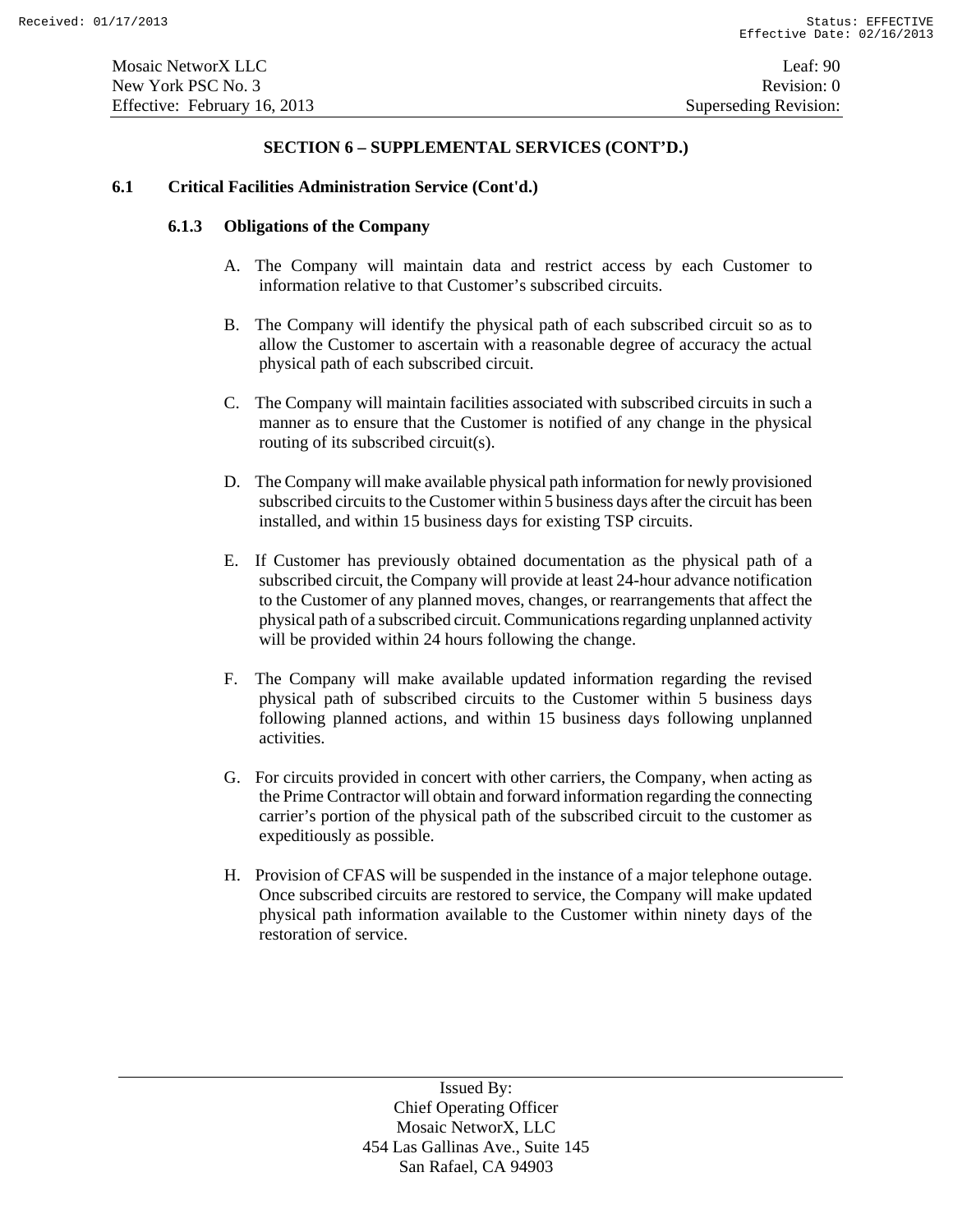#### **6.1 Critical Facilities Administration Service (Cont'd.)**

#### **6.1.4 Minimum / Maximum Rates and Charges**

A. Enhanced Design Layout Record (Circuit Layout Record)

|             | Minimum | Maximum  |
|-------------|---------|----------|
| Per circuit | \$25.00 | \$100.00 |

B. Hourly Charges

Rates for a schematic/map layout are contained reflect the hourly rate that will be charged to the CFAS subscriber per circuit subscribed. The Company will give the Customer a good faith estimate of the time needed to perform the requested service. The Customer will be billed those charges, along with the tariffed rates established by any connecting carrier for the service.

|          | Minimum | Maximum |
|----------|---------|---------|
| Per hour | \$23.50 | \$94.00 |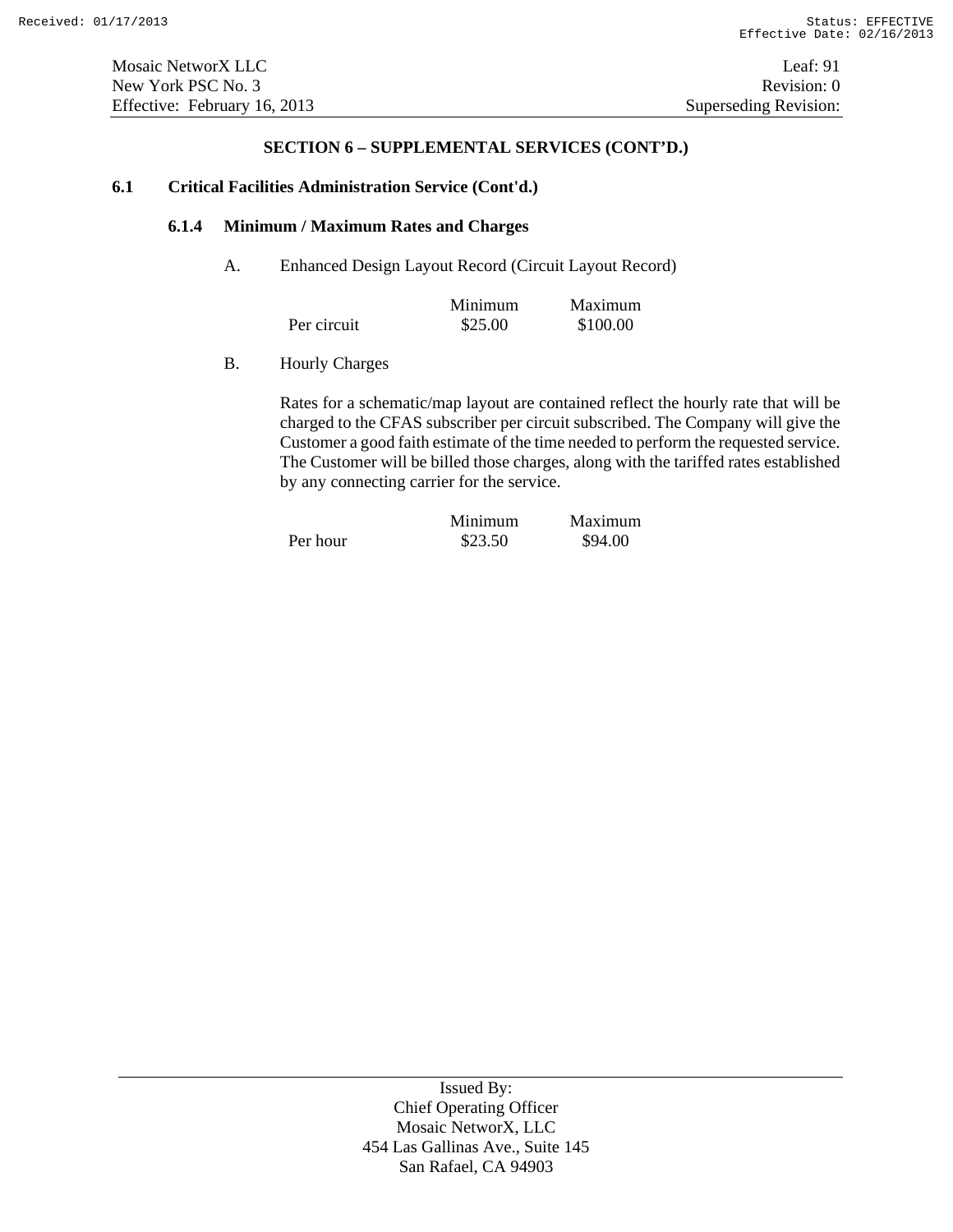[Reserved for Future Use]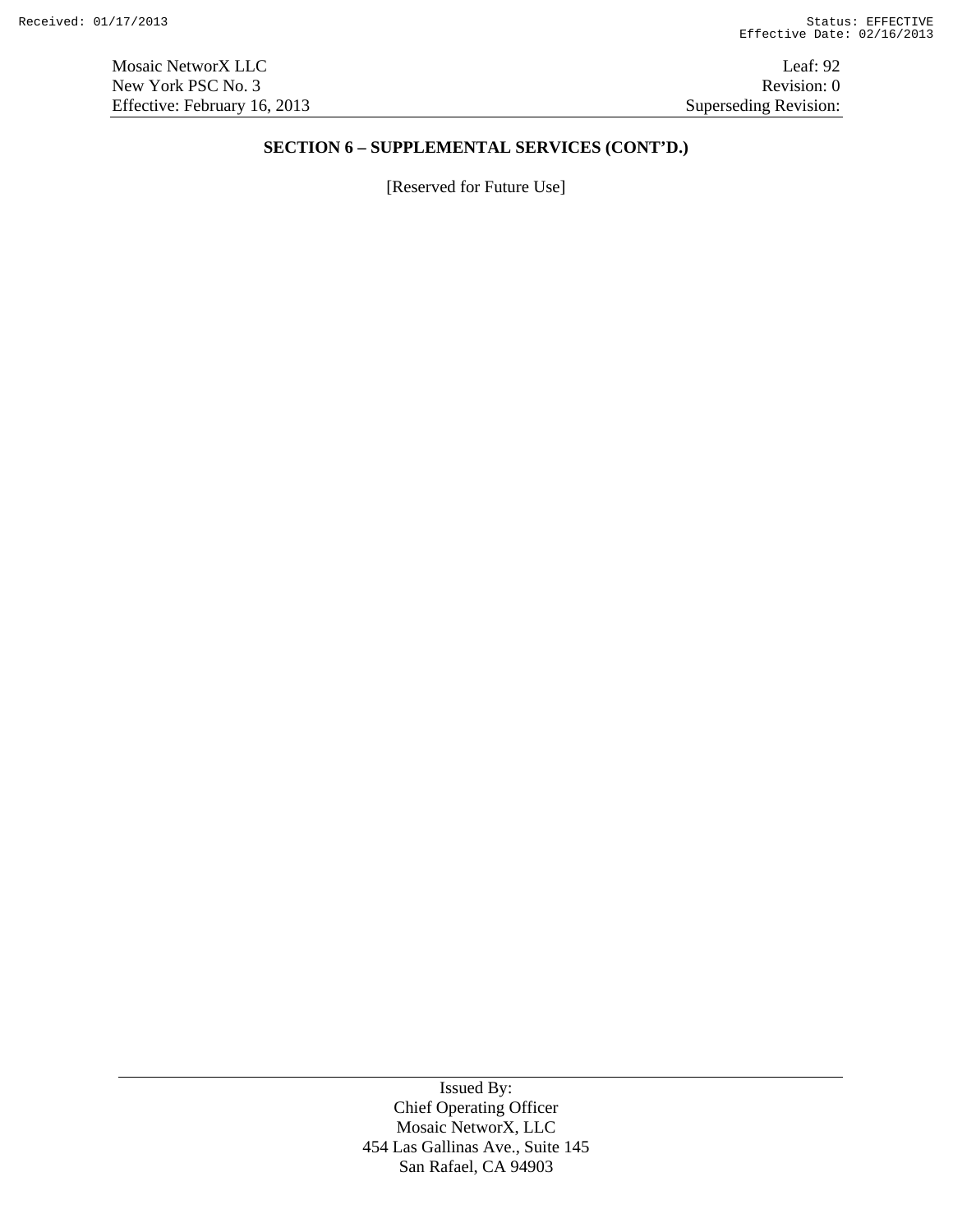[Reserved for Future Use]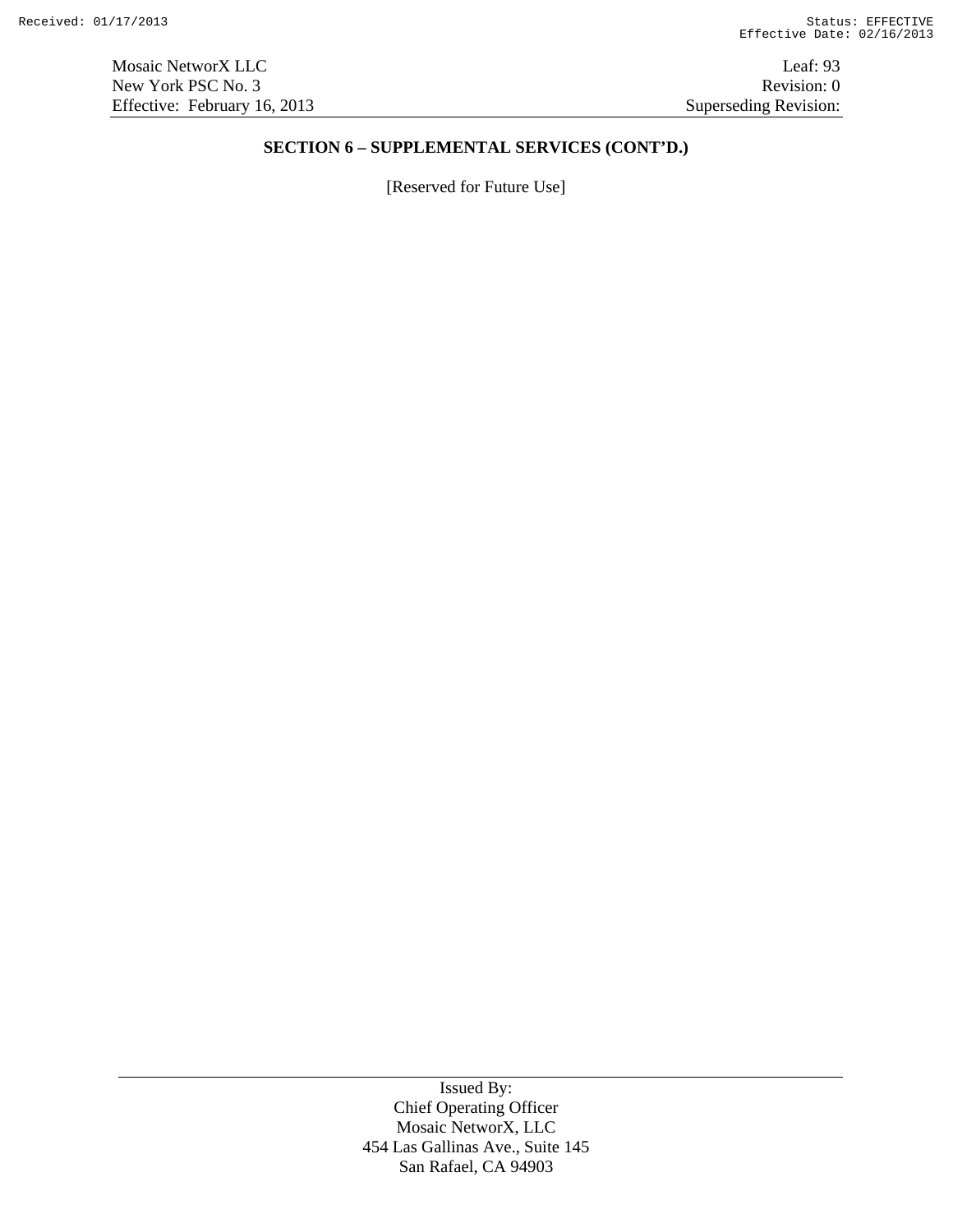[Reserved for Future Use]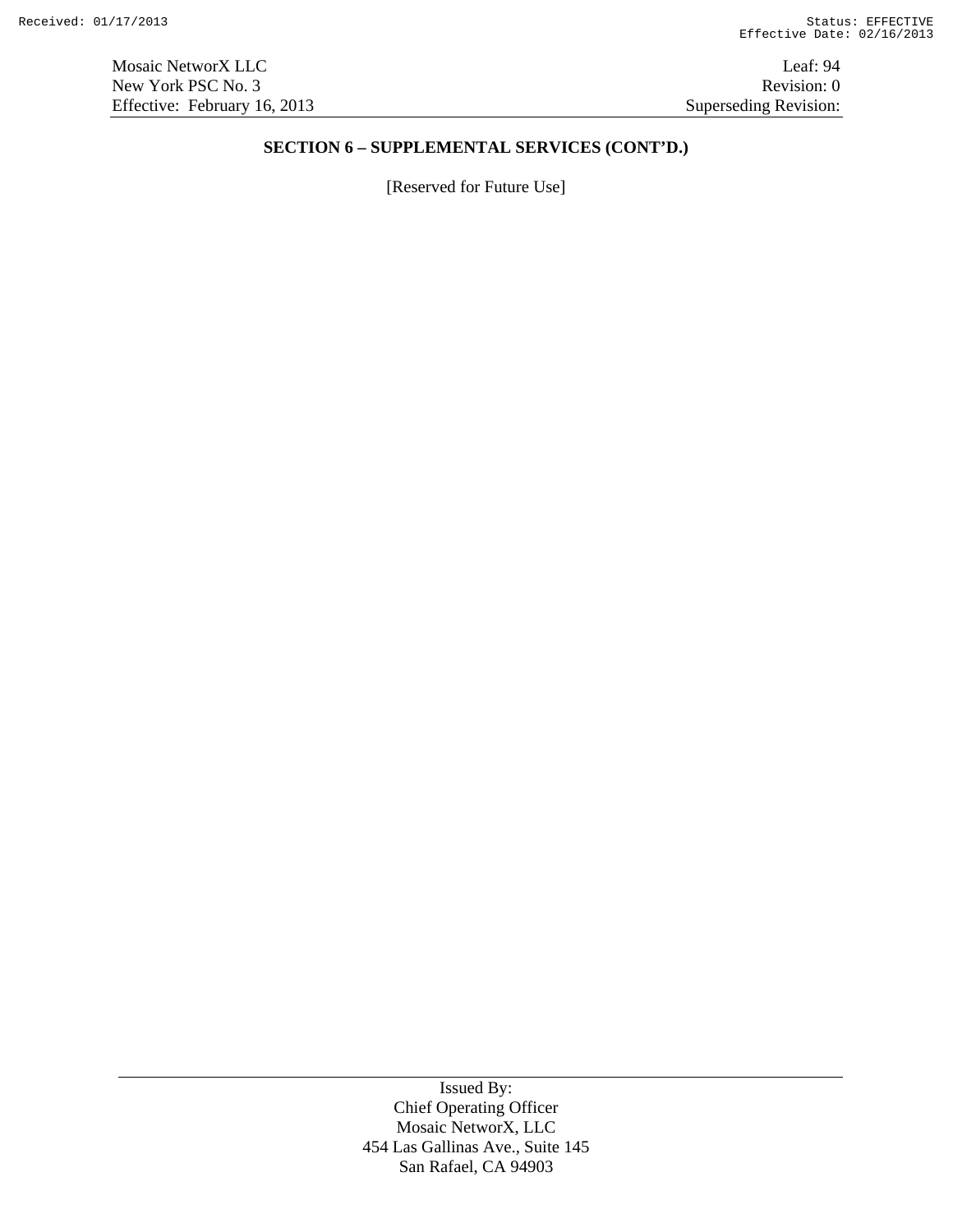Mosaic NetworX LLC Leaf: 95 New York PSC No. 3 Revision: 0<br>Effective: February 16, 2013 Superseding Revision: 0 Effective: February 16, 2013

# **SECTION 7 – TOLL SERVICES**

[Reserved for Future Use]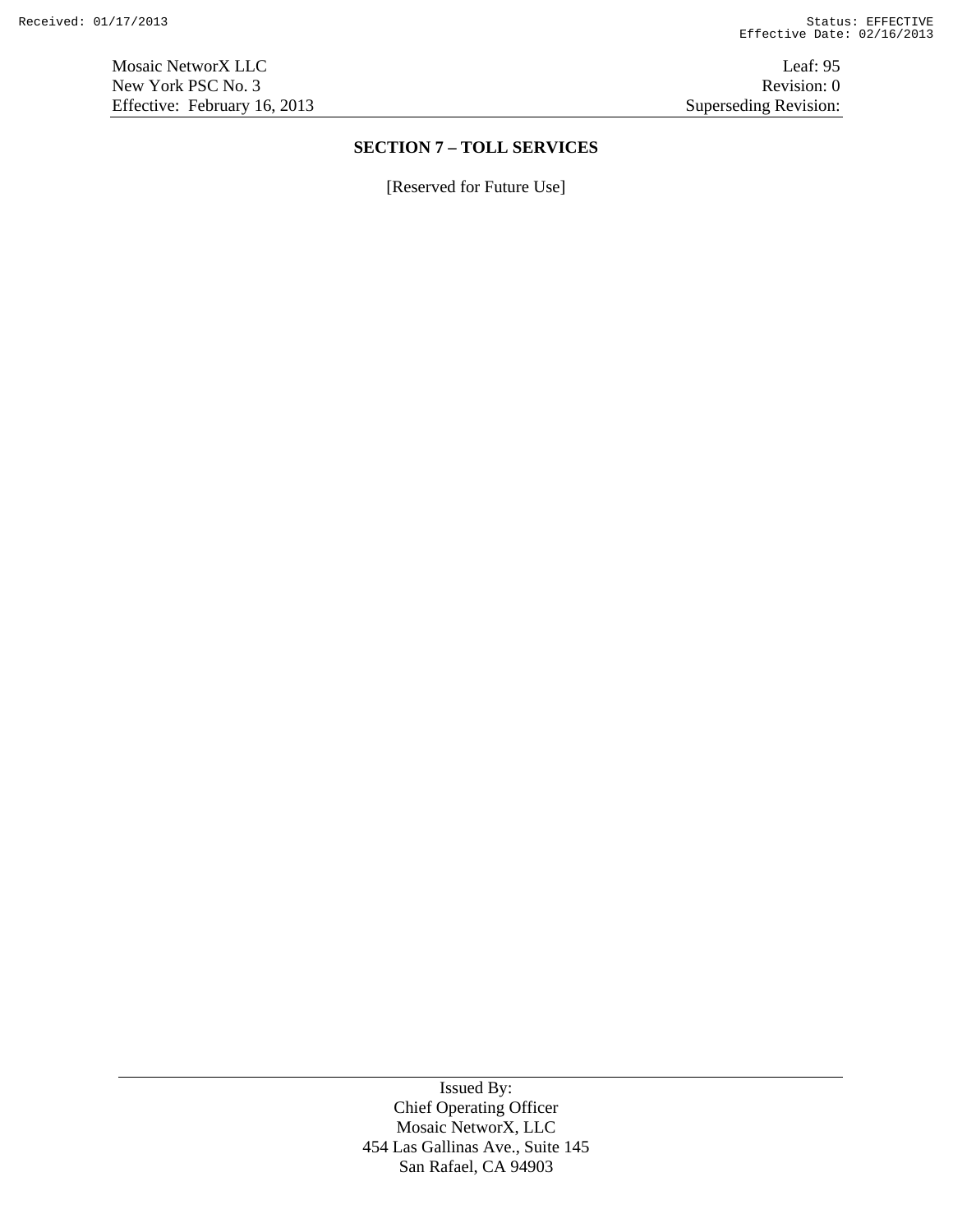## **8.1 Special Equipment for the Hearing or Speech Impaired Customer**

- **8.1.1** As required by Section 102-a of New York State Public Service Law, the Company will provide, upon request, specialized telecommunications equipment for a Customer certified as hearing or speech impaired.
- **8.1.2** A Customer can be certified as hearing or speech impaired by a licensed physician, otolaryngologist, speech-language pathologist, audiologist or an authorized representative of a social agency that conducts programs for persons with hearing or speech impairments in cooperation with an official agency of the State of New York.
- **8.1.3** The Company will make every reasonable effort to locate and obtain equipment for a certified Customer.
- **8.1.4** The Customer may purchase equipment at a price not to exceed the actual purchase price (including any applicable shipping costs) the Company pays.
- **8.1.5** The Company will also advise the Customer who requests this equipment of the applicable terms for purchase.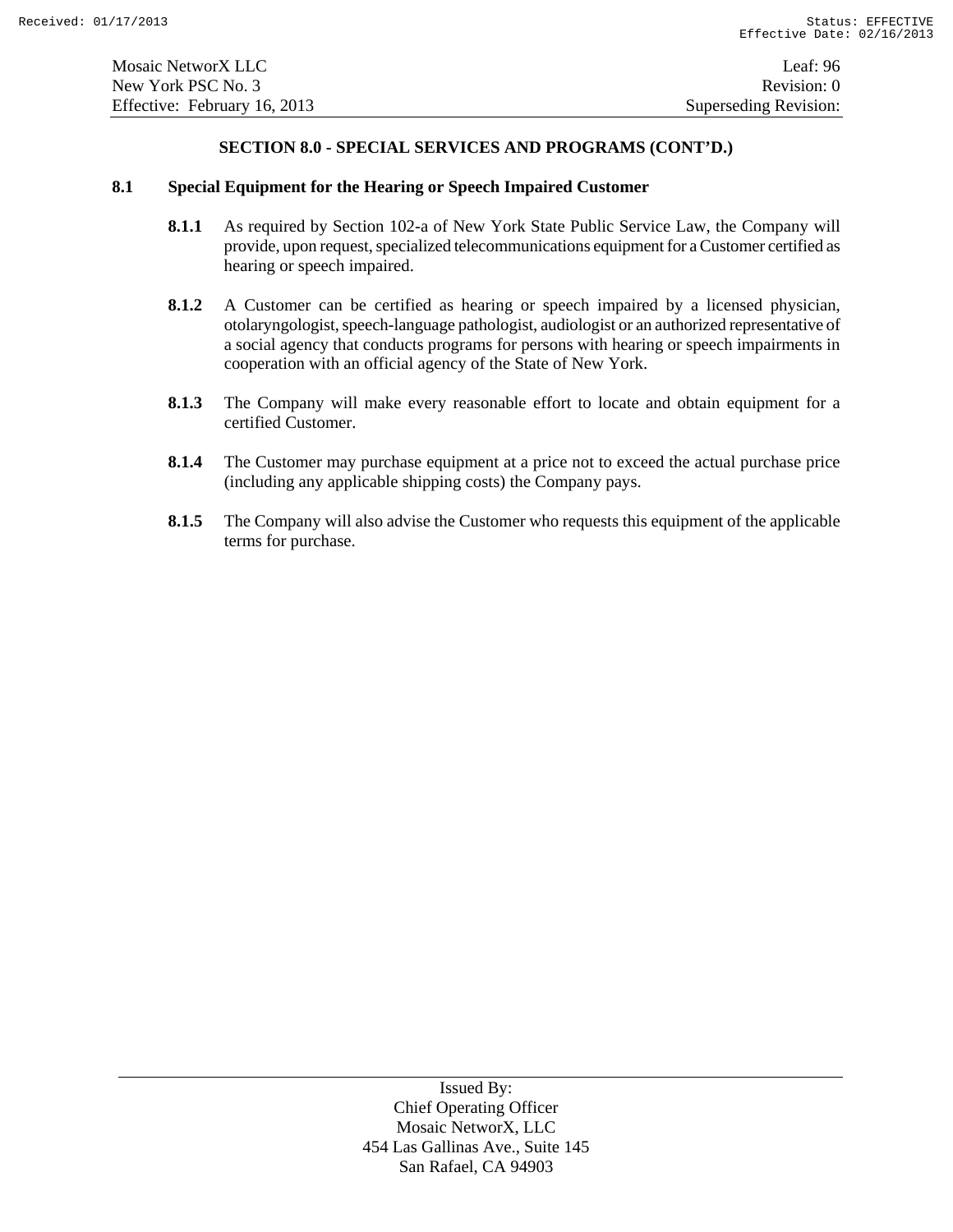# **8.2 Discounted Service For The Hearing Or Speech Impaired Customer**

# **8.2.1 General**

A handicapped person who has been certified to the Company as having a hearing or speech impairment which requires that he or she communicate over telephone facilities by means other than voice, and who either use non-voice equipment or make calls through an interpreter, will receive, upon application to the Company, a 50% discount on local message rate service.

# **8.2.2 Certification**

Acceptable certifications are:

- A. Those made by a licensed physician, otolaryngologist, speech-language pathologist or audiologist or an authorized representative of a social agency that conducts programs for persons with hearing or speech impairment in cooperation with an official agency of the State of New York, or
- B. A pre-existing certification establishing the impairment of hearing or speech such as those which qualify the handicapped person for social security benefits on the basis of total hearing impairment or for the use of facilities of an agency for a person with hearing or speech impairment.

# **8.2.3 Qualification**

A customer qualifying for the discount is one whose impairment is such that competent authority would certify him or her as being unable to use a telephone for voice communication.

# **8.2.4 Billing**

The reduction in charges is applied only at one location, designated by the impaired person.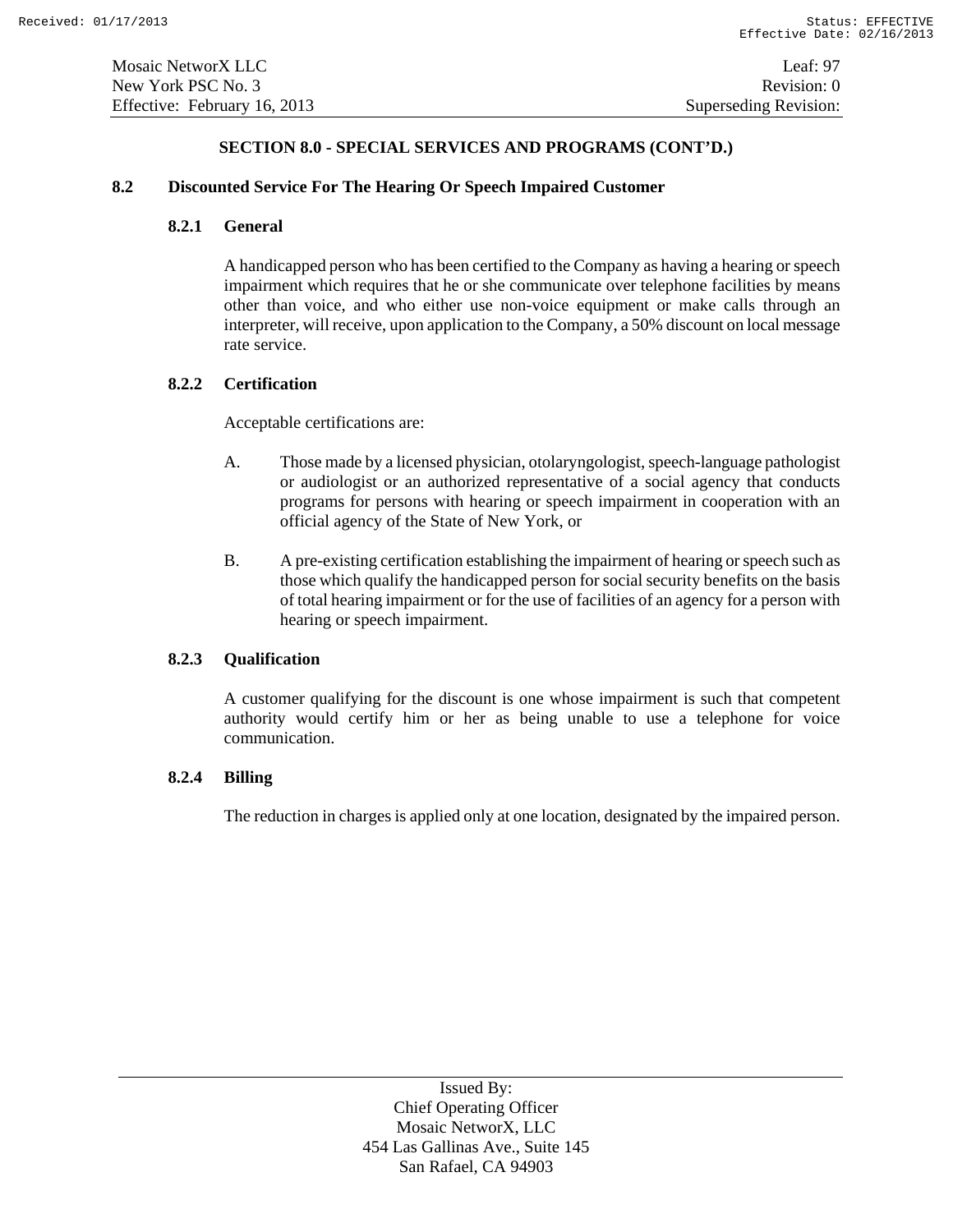#### **8.3 Universal Emergency Telephone Number Service**

Universal Emergency Telephone Number Service (911 Service) is an arrangement of Company central office and trunking facilities whereby any telephone user who dials the number 911 will reach the emergency report center for the telephone from which the number is dialed or will be routed to an operator if all lines to an emergency report center are busy. If no emergency report center customer exists for a central office entity, a telephone user who dials the number 911 will be routed to an operator. The telephone user who dials the 911 number will not be charged for the call.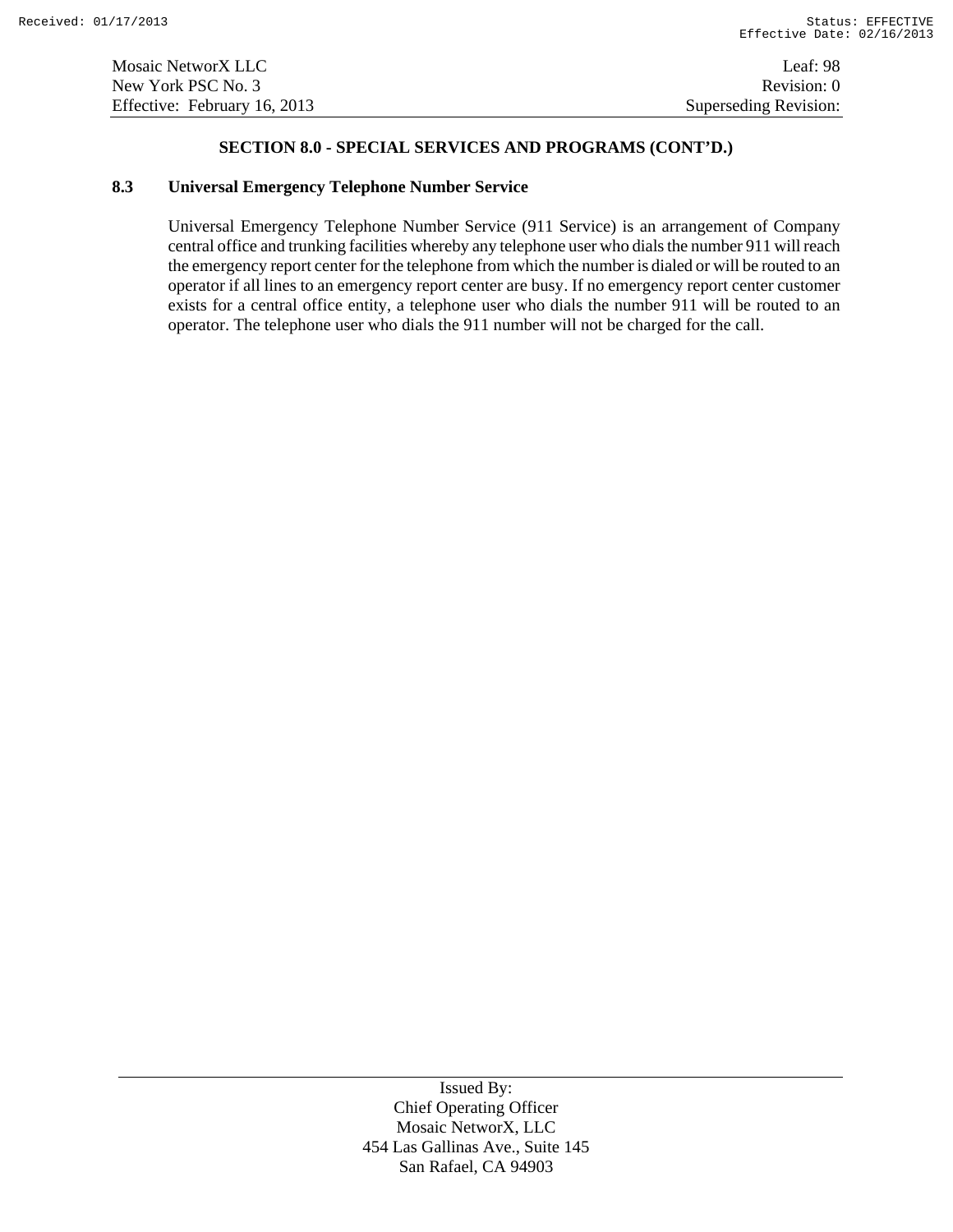# **8.4 New York Relay Service**

# **8.4.1 General**

The Company will provide access to a telephone relay center for New York Relay Service. The service permits telephone communications between hearing and/or speech impaired individuals who must use a Telecommunications Device for the Deaf (TDD) or a Teletypewriter (TTY) and individuals with normal hearing and speech. The Relay Service can be reached by dialing an 800 number. Specific 800 numbers have been designated for both impaired and non-impaired customers to use.

# **8.4.2 Regulations**

- **A.** Only intrastate calls can be completed using the New York Relay Service under the terms and conditions of this tariff.
- **B.** Charges for calls placed through the Relay Service will be billed as if direct distance dialed (DDD) from the point of origination to the point of termination. The actual routing of the call does not affect billing.
- **C.** Calls through the Relay Service may be billed to a third number only if that number is within New York State. Calls may also be billed to calling cards issued by the Company or other carriers who may choose to participate in this service.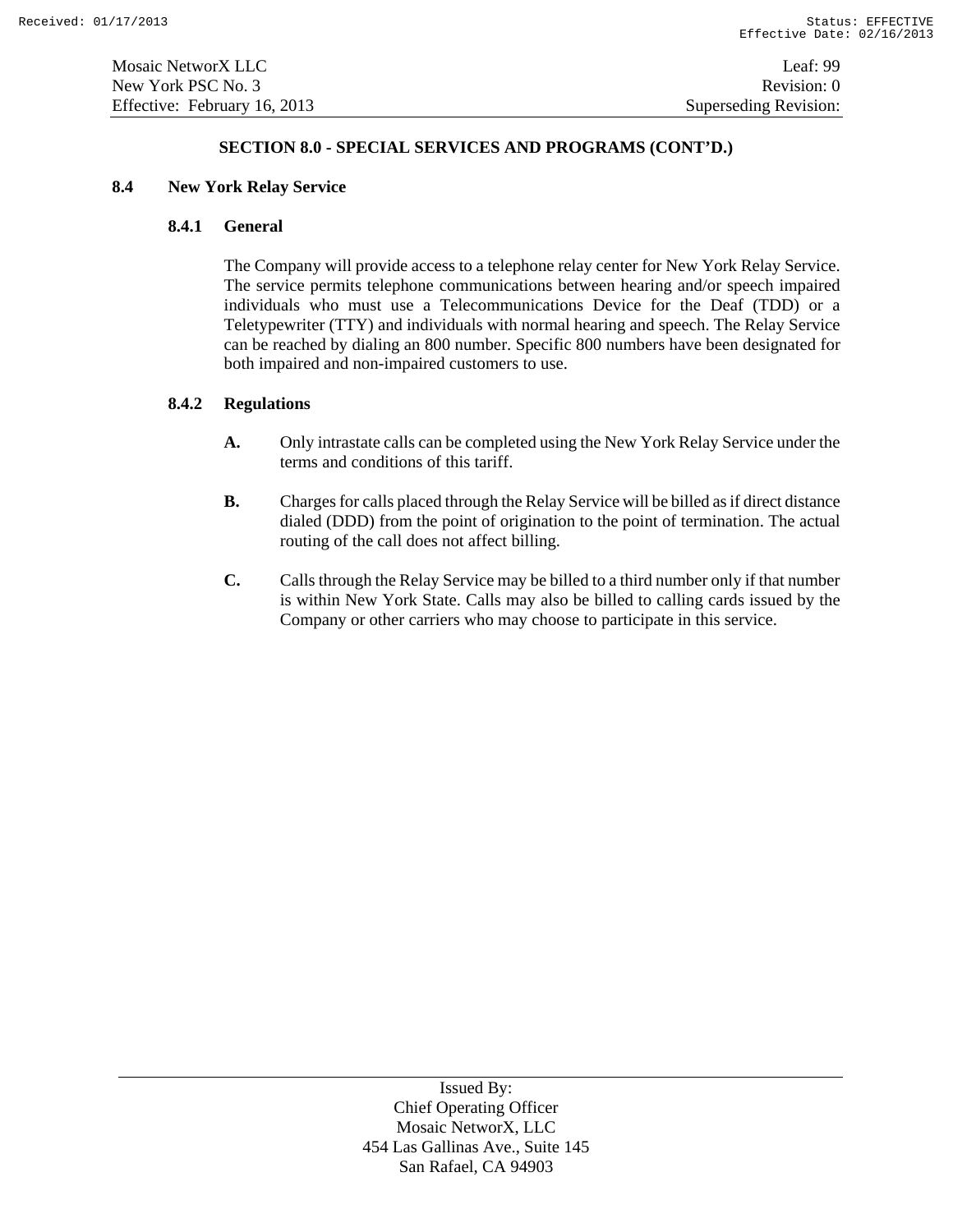# **8.4 New York Relay Service (Cont'd.)**

# **8.4.2 Regulations (Cont'd.)**

- **D.** The following calls may not be placed through the Relay Service:
	- **1.** calls to informational recordings and group bridging service:
	- **2.** calls to time or weather recorded messages;
	- **3.** station sent paid calls from coin telephones; and
	- **4.** operator-handled conference service and other teleconference calls.

# **8.4.3 Liability**

The Company contracts with an outside provider for the provision of this service. The outside provider has complete control over the provision of the service except for the facilities provided directly by the Company. In addition to other provisions of this Tariff dealing with liability, in the absence of gross negligence or willful misconduct on the part of the Company, the Company shall not be liable for and the customer, by using the service, agrees to release, defend and hold harmless for all damages, whether direct, incidental or consequential, whether suffered, made, instituted or asserted by the customer or by any other person, for any loss or destruction of any property, whatsoever whether covered by the customer or others, or for any personal injury to or death of, any person. Notwithstanding any provision to the contrary, in no event shall the Company be liable for any special, incidental, consequential, exemplary or punitive damages of any nature whatsoever.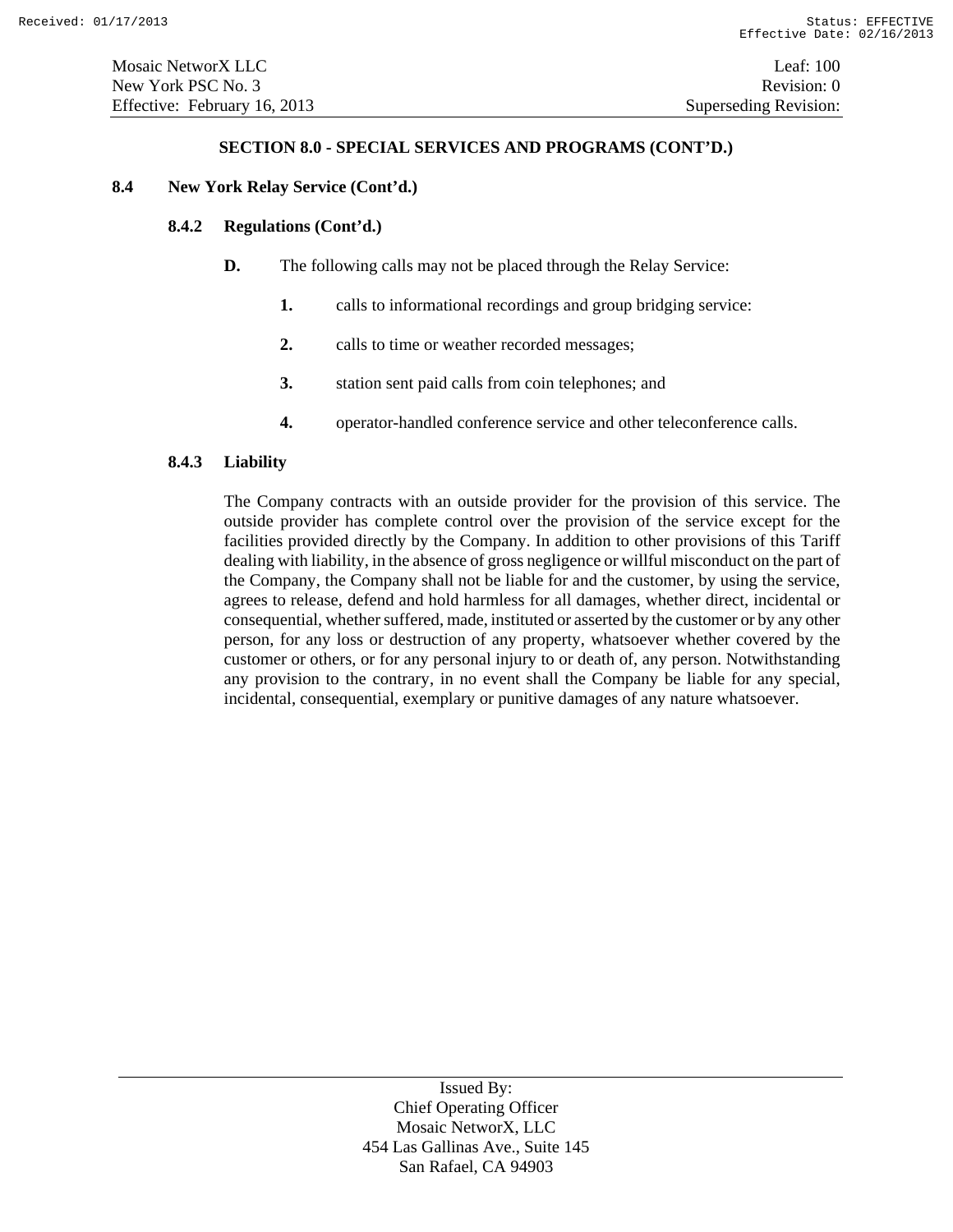#### **SECTION 9 - CONTRACT SERVICES**

#### **9.1 Special Contract Arrangements**

At the option of the Company, services may be offered on a contract basis to meet specialized pricing requirements of the Customer not contemplated by this tariff. The terms of each contract shall be mutually agreed upon by the Customer and Company and may include discounts off of rates contained herein and waiver of recurring, nonrecurring, or usage charges. The terms of the contract may be based partially or completely on the term and volume commitment, type of access arrangement, mixture of services, or other distinguishing features. Unless otherwise specified, the regulations for such arrangements are in addition to the applicable regulations and prices in other sections of the tariff. Service shall be available to all similarly situated Customers for a fixed period of time following the initial offering to the first contract Customer as specified in each individual contract.

# **9.2 Special Service Arrangements**

- **9.2.1** If a Customer's requirements cannot be met by services included in this tariff, or pricing for a service is shown in this tariff as "ICB", the Company will provide, where practical, special service arrangements at charges to be determined on an Individual Case Basis. These special service arrangements will be provided if the provision of such arrangements is not detrimental to any other services furnished under the Company's tariffs.
- **9.2.2** Special service arrangement rates are subject to revision depending on changing costs or operating conditions.
- **9.2.3** If and when a special service arrangement becomes a generically tariffed offering, the tariffed rate or rates will apply from the date of tariff approval.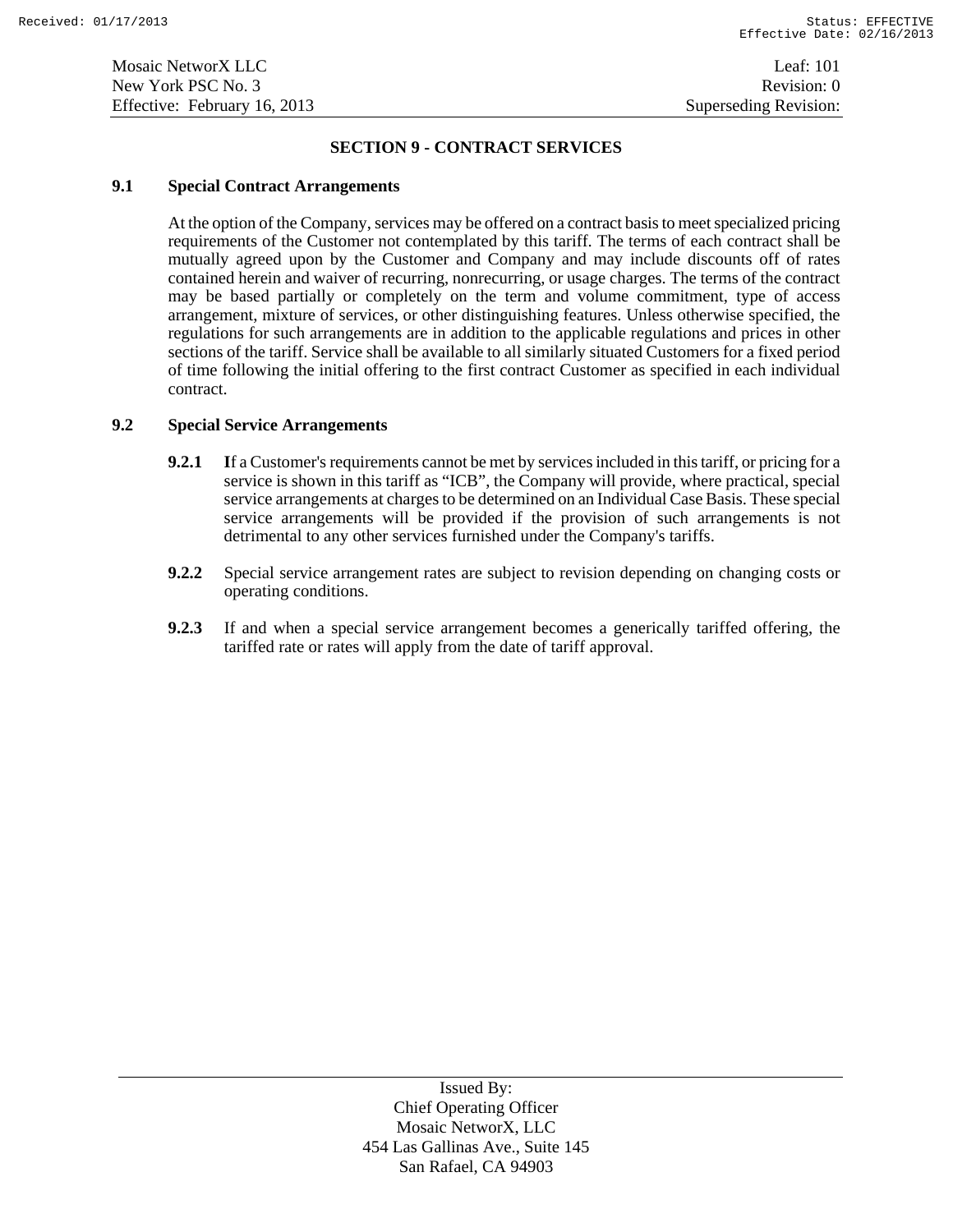# **SECTION 10 - SPECIAL ARRANGEMENTS**

#### **10.1 Non-Routine Installation and/or Maintenance**

At the Customer's request, installation and/or maintenance may be performed outside Company regular business hours, or (in sole discretion of the Company and subject to any conditions it may impose) in hazardous locations. In such cases, charges based on the cost of labor, material, and other costs incurred by or charged to the Company will apply. If installation is started during regular business hours but, at the Customer's request, extends beyond regular business hours into time periods including, but not limited to, weekends, holidays, and/or night hours, additional charges may apply.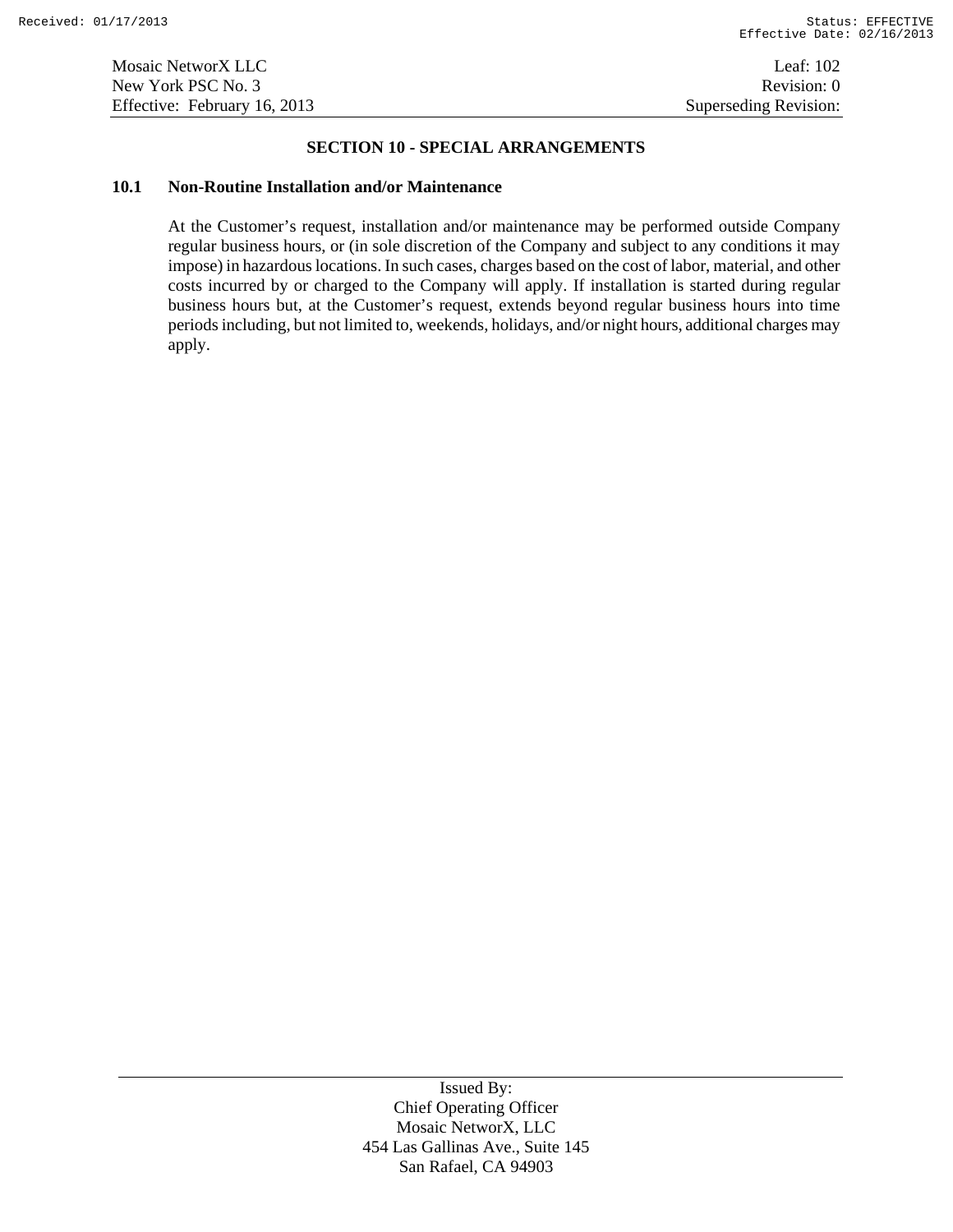# **SECTION 11.0 - PROMOTIONS**

#### **11.1 Demonstration of Service**

From time to time the Company may demonstrate service for potential Customers by providing free use of its network on a limited basis for a period of time, not to exceed one (1) month. Demonstration of service and the type, duration or quantity of service provided will be at the Company's discretion.

#### **11.2 Special Promotions**

From time to time, the Company may provide promotional offerings to introduce a current or potential Subscriber to a service not being used by the subscriber. These offerings may be limited to certain dates, times or locations and may waive or reduce recurring or non-recurring charges. The Company will notify the Commission prior to the effective date of any promotional offering.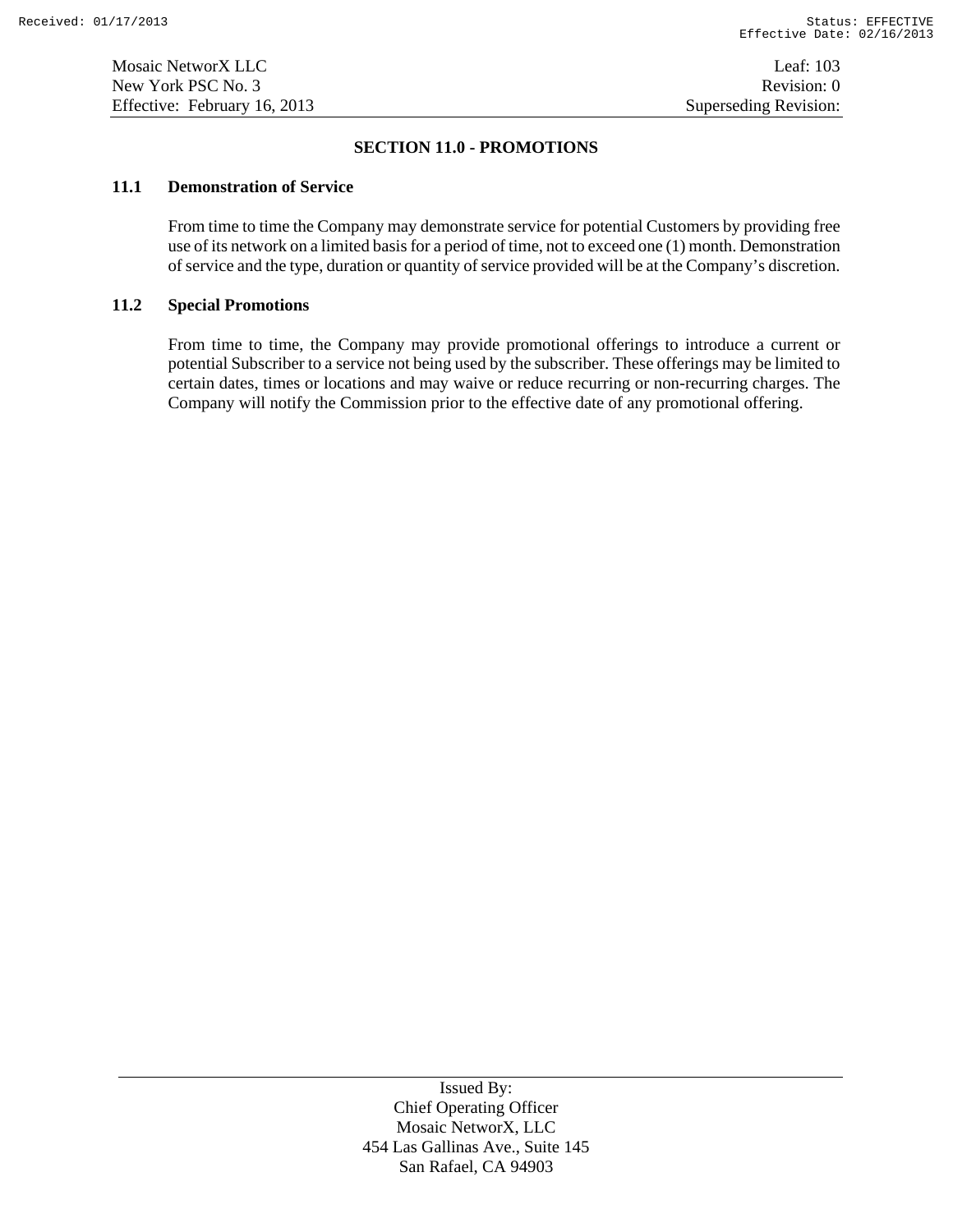# **SECTION 12 - PRICE LIST**

# **Section 2.0 – Rules and Regulations**

# **2.16 Telephone Surcharges**

# **Gross Revenue and MTA Tax Surcharges**

# **Local Service:**

# 1. Gross Revenue Tax Surcharges

| Period                    | Services Provided<br>For Resale | IntraLATA Toll &<br><b>RCP</b> Service | All Other<br>Services |
|---------------------------|---------------------------------|----------------------------------------|-----------------------|
| $7/1/2000 +$              | .3764%                          | 2.8273\%                               | 2.9405\%              |
| <b>MTA Tax Surcharges</b> |                                 |                                        |                       |

#### Period Services Provided For Resale IntraLATA Toll & RCP Service All Other **Services** 10/1/98+ .1277% .6890% .73%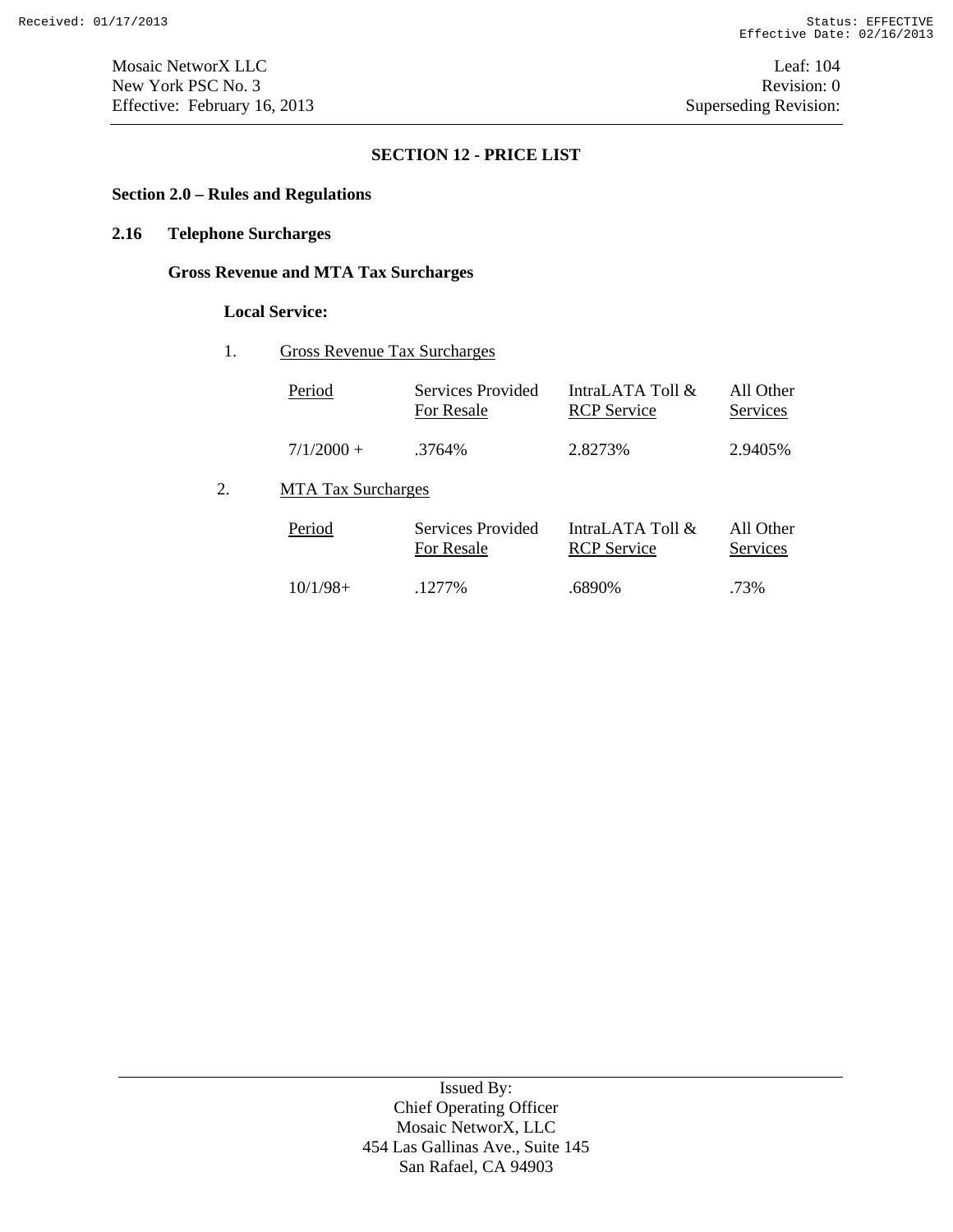# **SECTION 12 - PRICE LIST (CONT'D.)**

# **Section 2.0 Rules and Regulations**

# **2.18.1 Dishonored Checks**

| Charge per Dishonored Check | \$25.00 |
|-----------------------------|---------|
|-----------------------------|---------|

# **Section 4.0 – Service Charges and Surcharges**

| 4.1 | <b>Service Order and Change Charges</b>        |         |
|-----|------------------------------------------------|---------|
|     | New Installation Charge, per line:             | \$86.00 |
|     | Service Order Change Charge, per order:        | \$56.00 |
|     | Move Charge, per request:                      | \$56.00 |
|     | Telephone Number Change Charge, per request:   | \$56.00 |
| 4.2 | <b>Restoral Charge</b>                         |         |
|     | Restoration, per line:                         | \$79.00 |
| 4.3 | <b>Premises Visit Charge</b>                   |         |
|     | Premises Visit Charge, per visit               | \$19.00 |
|     | Premises Work Charge:                          |         |
|     | Initial 30 minutes                             | \$98.00 |
|     | Each Additional 15 minutes                     | \$46.00 |
| 4.4 | <b>Carrier Presubscription Charges</b>         |         |
|     | Per business or residence line, trunk, or port |         |
|     | Initial Line, or Trunk or Port                 | \$5.00  |
|     | Additional Line, Trunk or Port                 | \$5.00  |